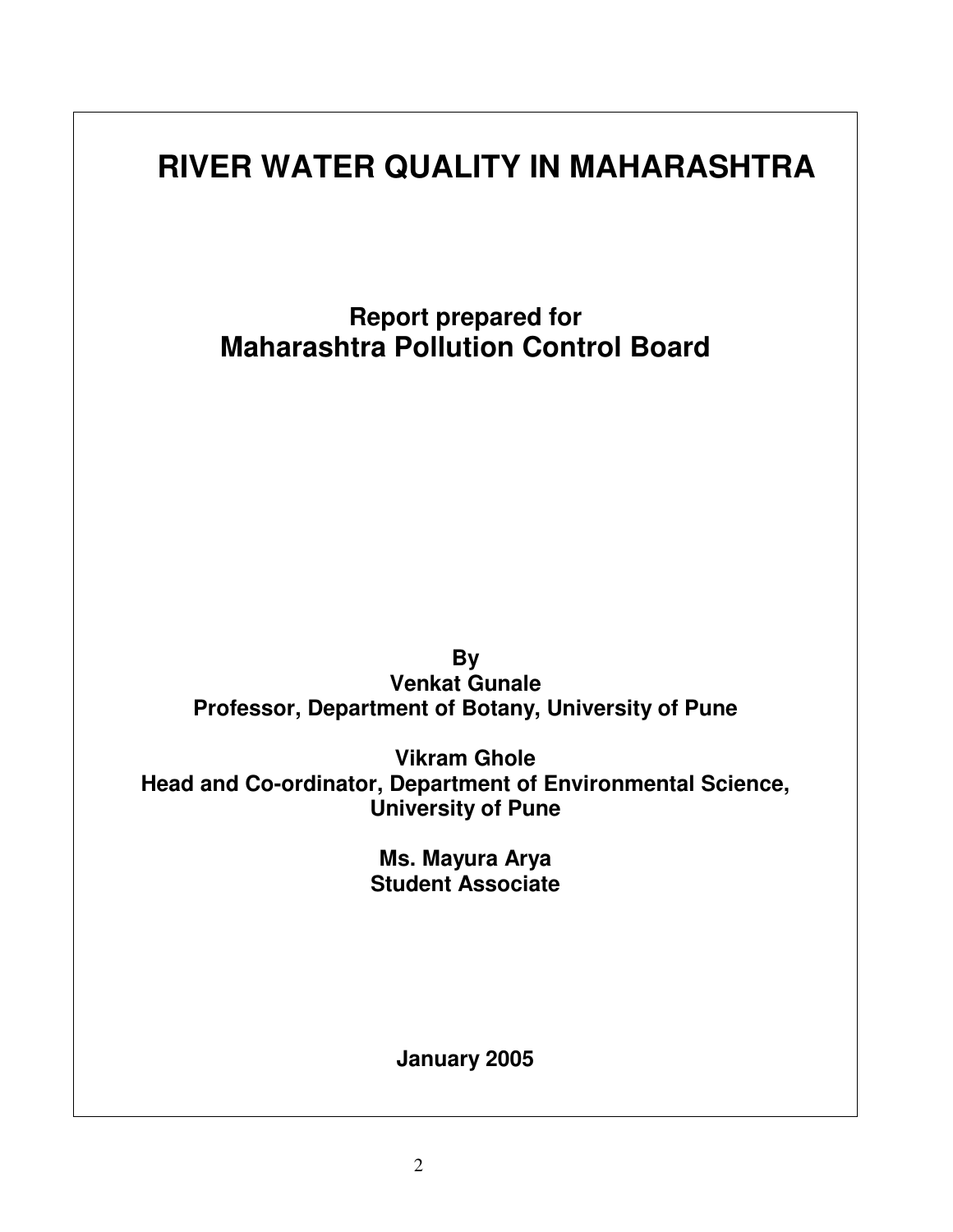### Acknowledgement

We are grateful to Mr. Mushtag Antulay, Ex- Chairman MPCB, Shri B.P. Pandey, Chairman MPCB and Dr. Dilip Boralkar, Member Secretary, MPCB for their interest to prepare the status report and support.

Our sincere thanks many researchers for their support and providing the data of their work. Dr. Jayashree Deshpande, Dr. Salunke, Dr. A. D. Sawant, Dr. S.B. Chaphekar, Dr. R.K. Trivedy, Dr. P.K. Goel, Dr. V.B Gaikwad, Scientists from NEERI, Dr. Gandhe, Dr. Ghate, Dr. Anil Kulkarni, Dr. (Mrs.) Kanhere, Prof. Yedekar, Dr. S.N. Nandan, Dr. Ghosh, Dr. N.J. Pawar, Dr. Thanedar, and many more.

We must put our gratitude for the support we got from authorities of University of Pune and Dr. Rajendra Jagdale, Director General Science and Technology Park and his team for facilities and support in completing this report.

We also thank Dr. V. S. Kale, Dr. A. Gadgil, Dr. G. Kewlramani, Dr. A. Wakhare, Dr. M Paprikar and Dr. K.R. Dikshit, Dr. J. Diddee and Dr. J. Dikshit and many individuals for their data and maps used in preparation of this report which is evident from the large number of cited references.

Our thanks to Ms. Mayura Arya and Ms. Shalaka Desai for their hard work and completion of the report.

V.S. Ghole

V. R. Gunale

January 2005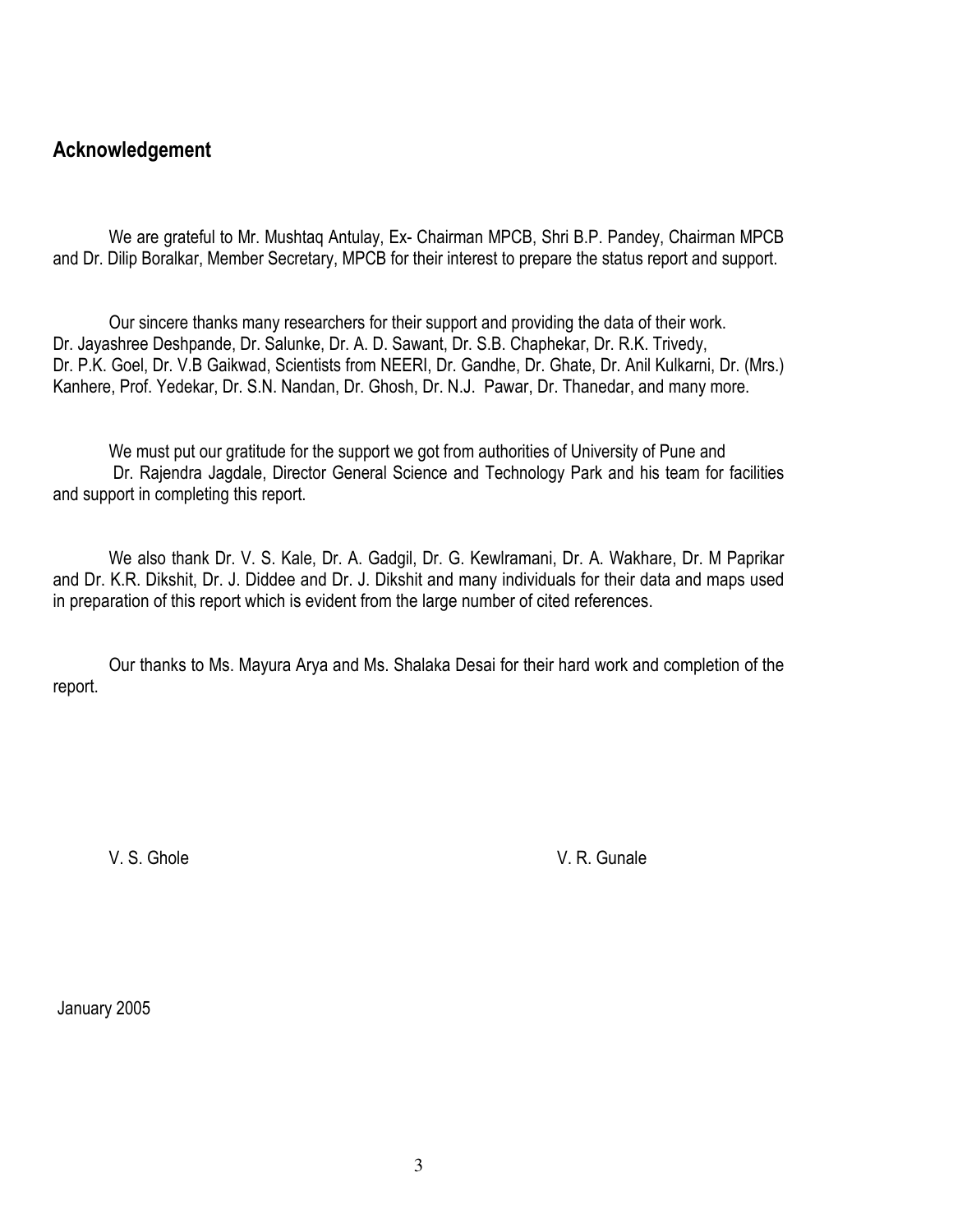# **Content**

| Acknowledgement                | 3  |
|--------------------------------|----|
| <b>Executive Summary</b>       | 7  |
| Chapter 1:                     |    |
| Maharashtra State              | 12 |
| Chapter 2:                     |    |
| <b>Rivers of Maharashtra</b>   | 23 |
| Chapter 3:                     |    |
| Water Quality by M.P.C.B       | 28 |
| Chapter 4:                     |    |
| The Godavari Basin             | 38 |
| Chapter 5:                     |    |
| The Wardha and Wainganga Basin | 43 |
| Chapter 6:                     |    |
| The Krishna Basin              | 44 |
| River Panchganga               |    |
| River Koyana                   |    |
| Chapter 7:                     |    |
| The Bhima Basin                | 51 |
| Mula, Mutha and Pavana Rivers  |    |
| Chapter 8:                     |    |
| The Tapi Basin                 | 60 |
| Chapter 9:                     |    |
| <b>Other Rivers</b>            | 62 |
| Chapter 10:                    |    |
| Lakes                          | 70 |
| References                     | 79 |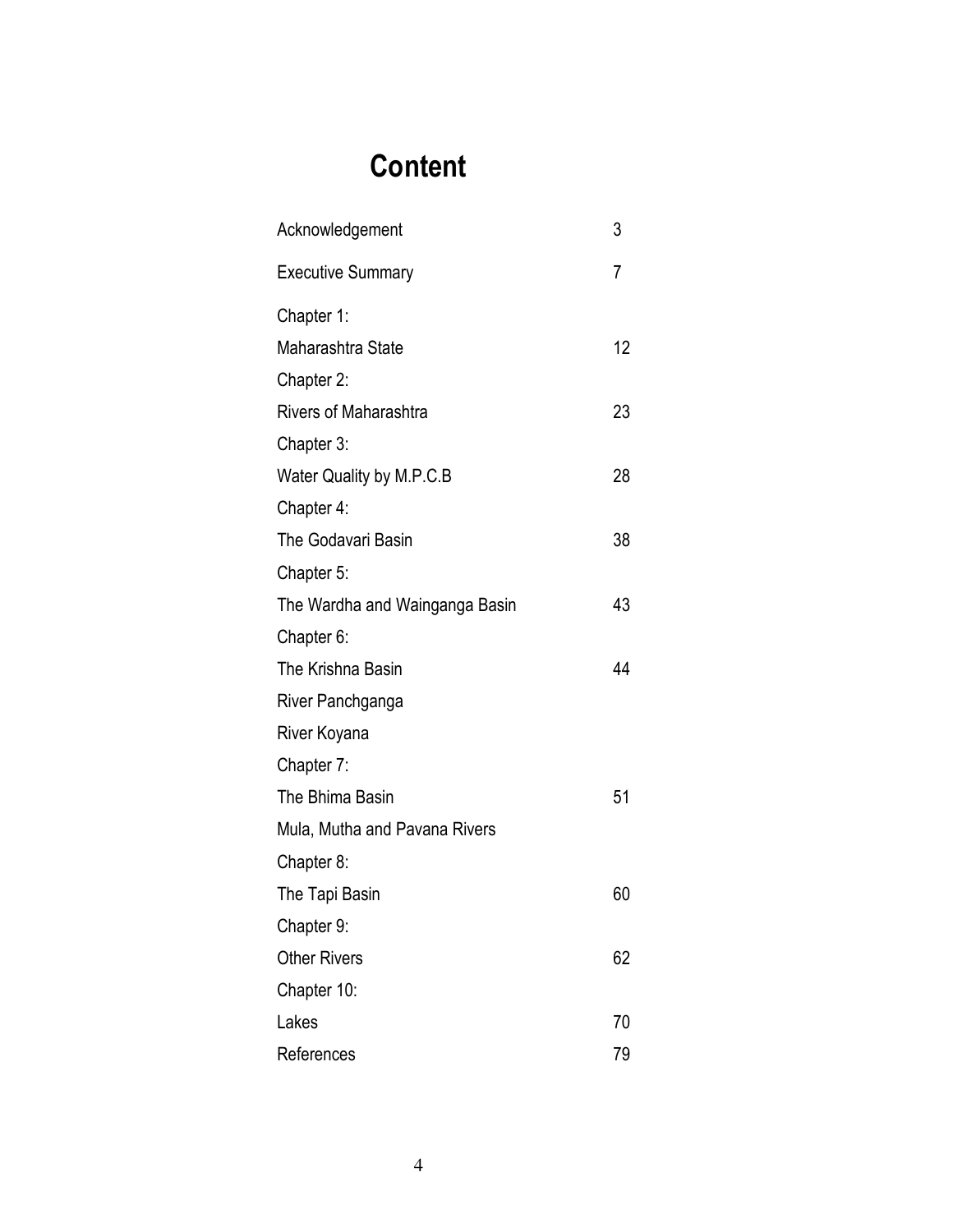#### $17$ Table 1.1: Water Quality Parameters 18 Table 1.2: Water Quality Standards by MPCB 19 Table 1.3: Criteria for siting of Industries by MPCB 24 Table 2.1: Showing Catchment area of Major Rivers of Maharashtra 25 Table 2.2: Showing Districts drained by Rivers in Maharashtra. 29 Table 3.1: Water Quality monitoring by MPCB under MINARS Project 33 Table 3.2: Water Quality monitoring MPCB under GEMS Project Table 3.3: Water Quality monitoring by RO and SRO 34 Table 4.1: Water analysis done by MPCB of Godavari river 39 Table 4.2: Physico-chemical characteristics of groundwater from Sangamner area 40 41 Table 4.3: Physico-chemical analysis of Godavari river and Nandini river. 42 Table 4.4: Physico-Chemical Characteristics Of Godavari and Kadwa River. 43 Table 5.1: Water analysis done by MPCB of Penganga river 45 Table 6.1: Water analysis done by MPCB of Krishna river Table 7.1: Water analysis done by MPCB of Bhima river 51 54 Table 7.2: Water analysis from Mutha & Mula rivers Table 7.3: Average concentration of heavy metals in Polygonum glabrum. 57 58 Table 7.4: Water Quality of Mula- Mutha Rivers Table 8.1: Water analysis done by MPCB of Tapi river 60 62 Table 9.1 a &b: Water Quality of the River Kalu Table 9.2: Water analysis done by MPCB of Patalganga river 64 65 Table 9.3: Physico - Chemical parameter of industrial waste Table 9.4: Sampling Locations in Pili River 68 68 Table 9.5: Sampling Locations in Nag River Table 10.1: Physico-chemical parameters of Chatri Lake 72 73 Table 10.2: Physico- Chemical Parameters Lakes of Thane City Table 10.3: Physico- Chemical Parameters of Lodhe Reservoir. 75 76 Table 10.4: Physico- Chemical Parameters of Hartala lake

Page no:

**List Of Table**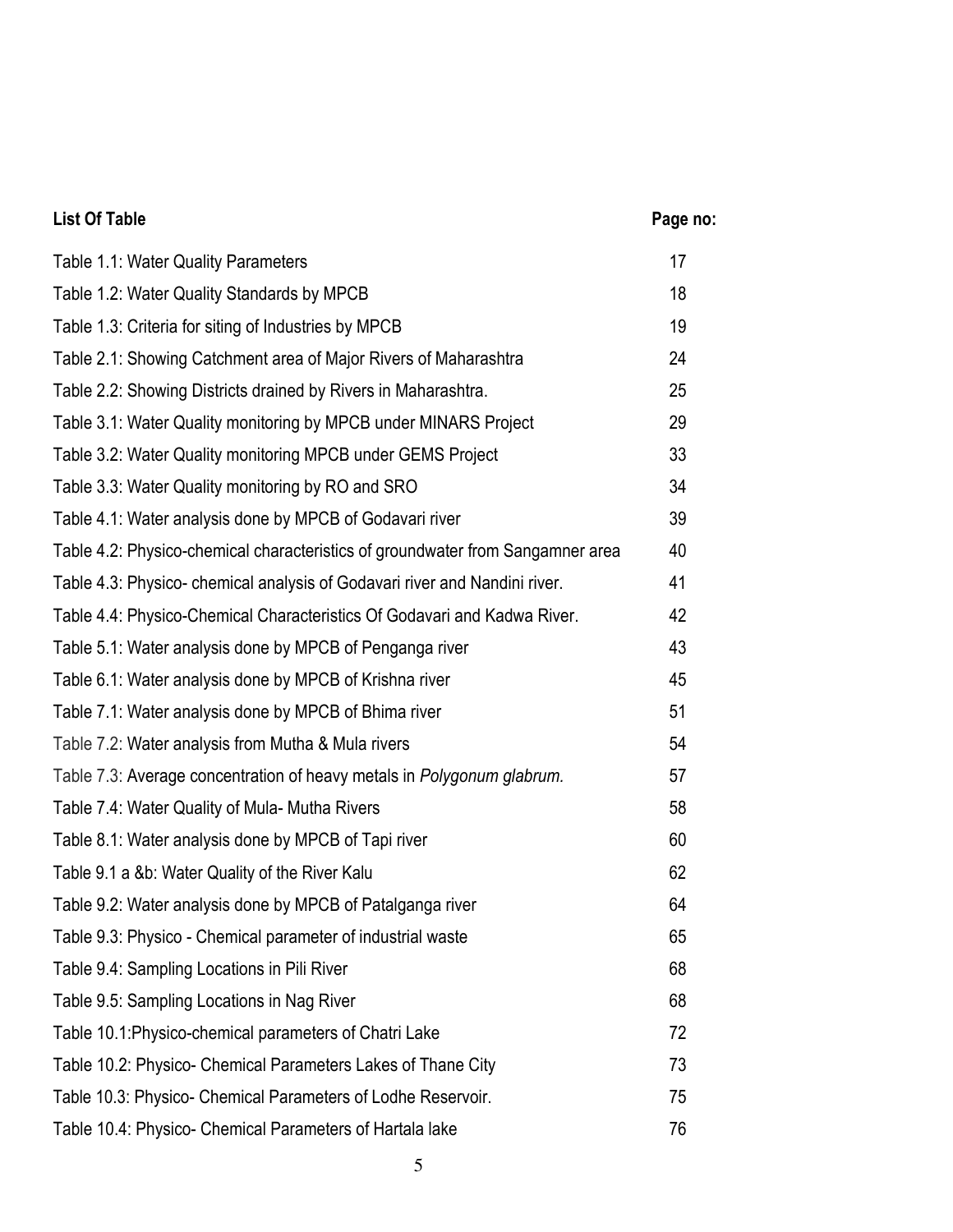| <b>Lists of Maps</b>                               | Page No: |
|----------------------------------------------------|----------|
| Map 2.1: Major rivers of Maharashtra               | 23       |
| Map 2.2: Drainage Pattern of Rivers of Maharashtra | 27       |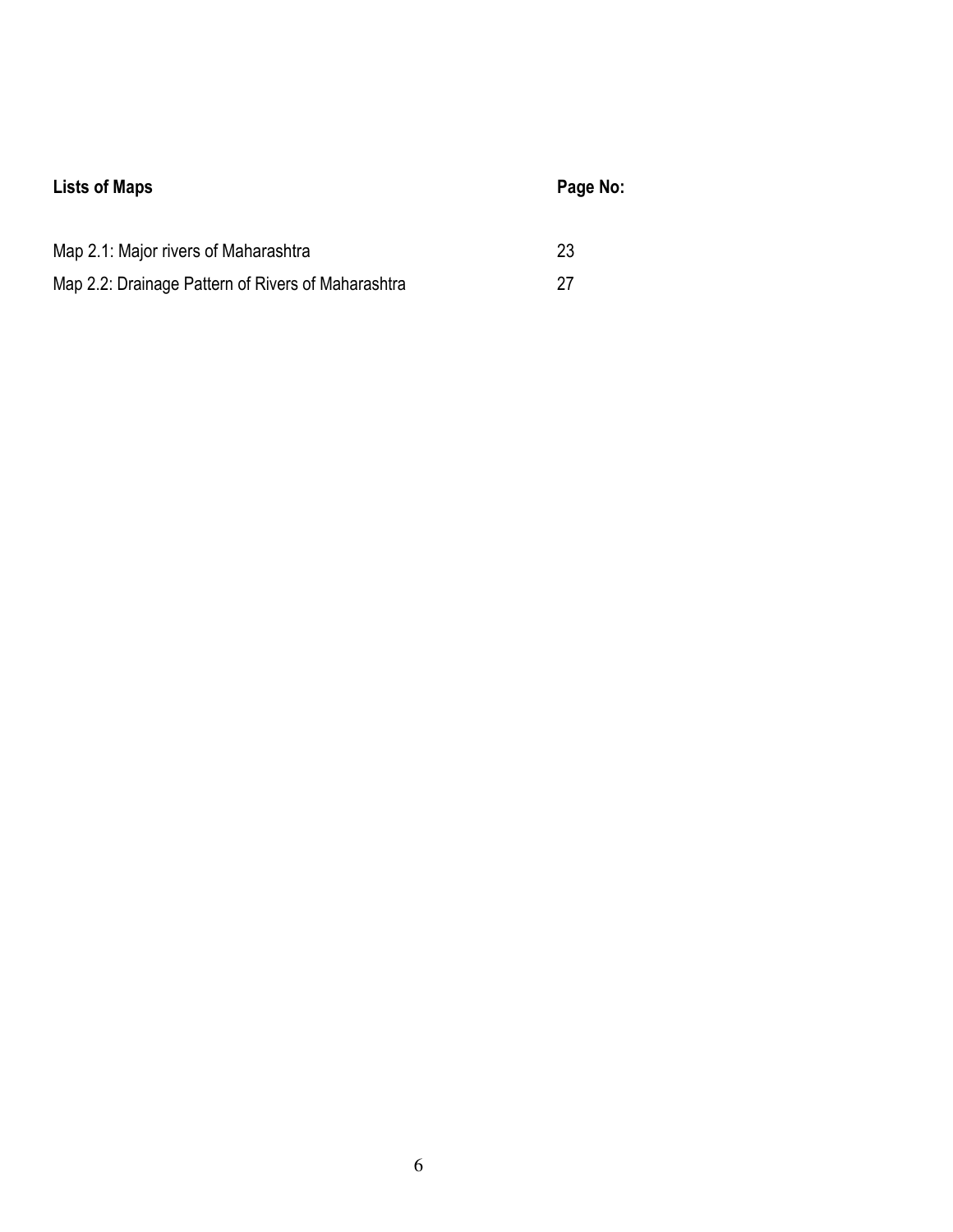### **Executive Summary**

A meeting was called by Dr. D.B. Boralkar, Member Secretary, MPCB in February 2004 to take a review of river pollution in Maharashtra and to take long term River Water Quality Monitoring Program with the help of various Universities and Institutions.

It was decided to prepare the status report on water pollution based on the work done by various Institutions and Universities. The work was assigned to Prof. Venkat Gunale, University of Pune to prepare the status report.

The present report covers general information, developmental activities and status of river water pollution of Maharashtra state.

**Maharashtra** is the third largest state in India both in area and population. Maharashtra state has area of 307,690 sq. km. There are total 35 districts, capital being Mumbai. The language spoken is Marathi. The population is 96,752,247 and the literacy is 77.3

There are 7 Industrial Regions of Maharashtra. The Annual Survey of Industries reveals that the composition of the organized industrial sector in Maharashtra has changed in last four decades. In 1960, the consumer goods industries contributed 52 percent of the total value added by all industries followed by capital goods industries 28.3% and the intermediate goods industries 19.7%. In 1997-1998 their respective shares were 15.5%, 42.8 % and 41.7 %.

The State of Maharashtra has major rivers such as the Krishna, Bhima, Godavari, Tapi-Purna and Wardha-Wainganga river. Major cities have developed along the river banks and due to increase in industrialization and urbanization, these natural resources have been deteriorated but human activities tremendously. Though studies on the physical chemical and biological parameters have been studied by various agencies – institutional, governmental and nongovernmental, serious measures should be taken for the improvement of the river water quality status.

The Godavari Basin: River Godavari and many of its tributaries showed moderate to heavy pollution load depending on urbanization and industrialization.

Extensive work has been done by Dr. V.B. Gaikwad, KTHM College, Nashik as a part of his Ph.D. he has used Pollution Pool Index so as to co- relate the influencing parameters for the period of 10 months. Dr. K. K. Deshmukh and N. J. Pawar worked in Sangamner area on the Pravara river which is the tributary of the Godavari river.

 $\overline{7}$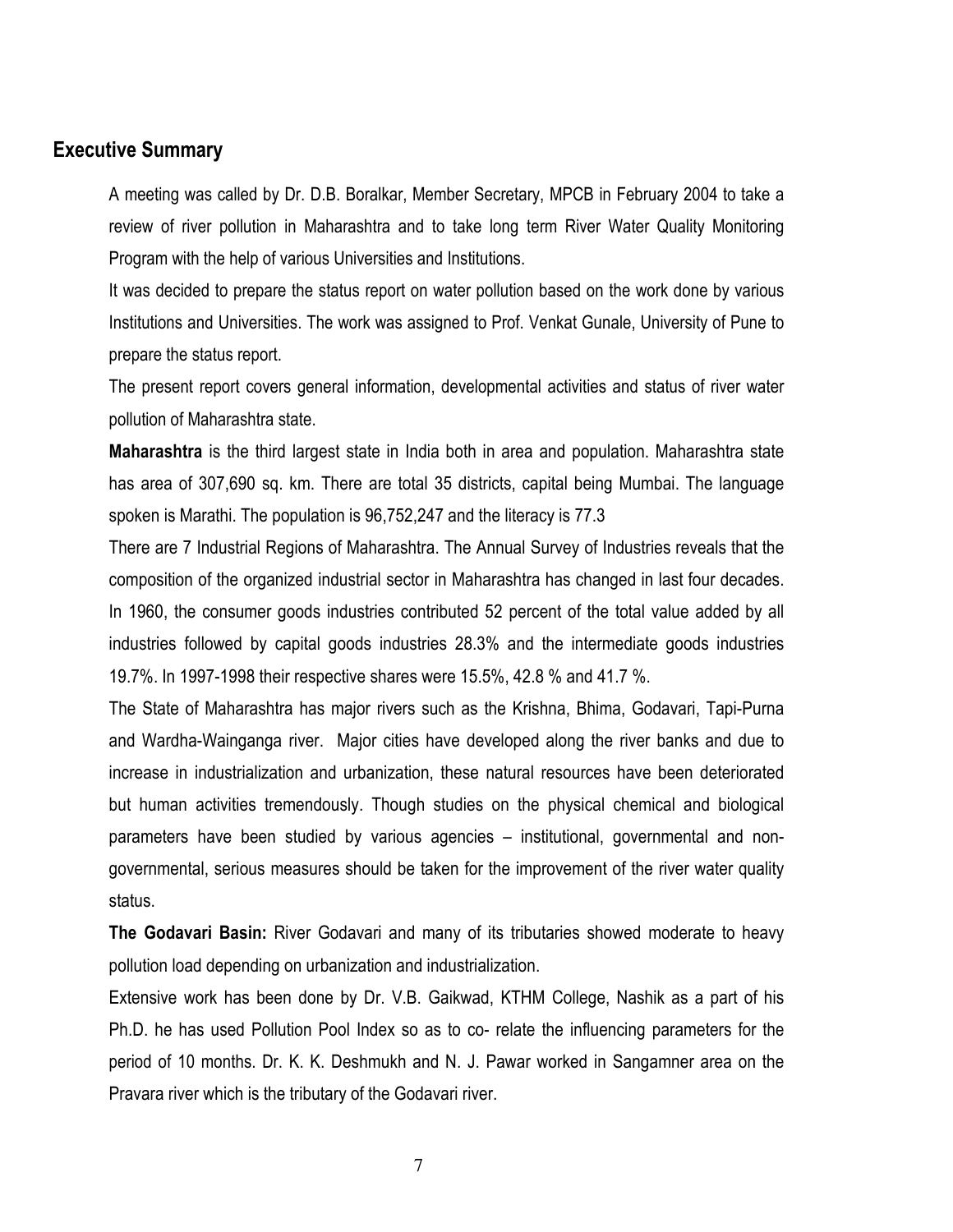Tile in 1998 analysed the water quality of the Godavari river from Someshwar to Panchak covering 12 km area and the Nandini river from Kamblewadi to Dwaraka covering 8 km area of Nashik city. Aher HR, Zinjad DG, Gunjal PS, Kuchekar SR (2002), collected water from Bhandara to Babhaleshwar for analysis. The results show that the physico-chemical characteristic of water changes to downstream from Bhandara to Babhaleshwar due to human activities. Islam SR (2002) and Gyananath G. (2002) from Swami Ramanand Teerth Marathwada University (SRTMU) worked on contamination of chemical fertilizers in ground water and seasonal variations. Sulphate and nitrate levels were within permissible limits but phosphate levels higher than the permissible limits. Prof Yedekar, SRTMU, has started work on Godavari near Nanded to assess the sources and types of pollution.

The Wardha and Wainganga Basin: Much studies have not been done on the Wardha and Wainganga rivers though MPCB studied the physico-chemical parameters of Penganga river which is a tributary of Wardha.

The Krishna Basin: The Krishna system occupies 258,948 sq. km of the area within Maharashtra. It drains different districts such as Satara, Kolhapur, Sangli, Solapur and small part of Ahemdnagar. These areas have many sugar plants which use large quantities of water for their operations and discharges of effluents. The utilization of large amounts of fertilizers and pesticides ultimately find its way into natural water body and contaminate it. The first report on Krishna river was of Dr. Boralkar (1980). He analysed water samples from the Krishna River Ecosystem between the Karad-Sangli area covering 120 km. High levels of nitrates were due to large quantities of nitrogenous fertilizers, which were used for agricultural purpose and from liberal discharge of organic wastes. Another group Dr. Triverdy and Goel working over last two decades in water pollution both lentic and lotic ecosystem from western Maharashtra. The studies done by S. K. Soam and J.P. Singh (1997) on the Krishna river using Spatial modeling approach to water pollution monitoring in the sugar belt of Maharashtra, The stretch-I, has been identified by CPCB and MPCB (Maharashtra Pollution Control Board) for the restoration of water quality under the National River Action Plan (NRAP).

River Panchganga: The study reveals that the river is polluted in same stretches near Kolhapur. A sudden increase in the concentration of nitrogen and some other components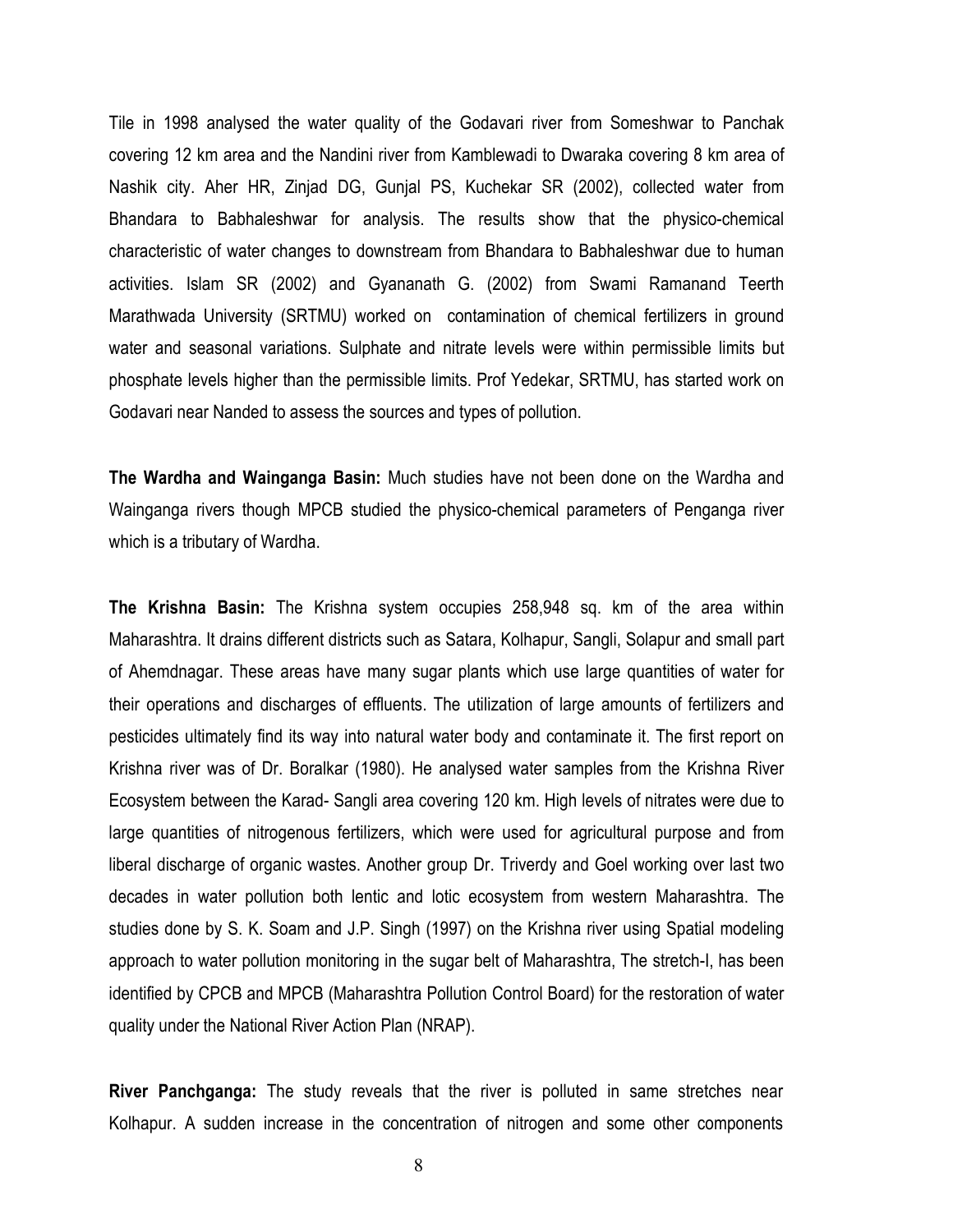showed that there is a discharge of organic effluent. Besides, several small drains from the human settlements and the Shiroli industrial area in the vicinity also pour substantial quantities of wastewaters in the river. Dr. Anil Kulkarni, CHM Institute, Kolhapur and faulty from Shivaji University are working on pollution of Panchganga river.

**The Bhima Basin:** The physical, chemical and biological analysis of Mula, Mutha and Pavana river systems have been studied with reference to pollution since 1976 by Dr. Gunale, Dr. Patwardhan, Dr. Ghate, Prof. Thanedar, Dr. Gandhe and many students from Environmental Sciences and Botany Department, University of Pune and many other Institutions from Pune. A detail report was prepared by Gunale and Patwardhan for IMPACT India with the help of Thermax, Pune.

The Tapi Basin: Tapi is the largest west following river of Maharashtra. About 80% of its catchment falls within the administrative boundaries of the state There are few reports such as work done by CPCB and Jagtap et al. with reference to water quality

**Other rivers:** Rivers from Mumbai and Konkan areas were investigated by Dr. Chaphekar, Dr. Haldar, Dr. Sawant and researchers from Institute of Science Mumbai. Studies carried out along the banks of the Kalu river estuary at Ambivali and Titwala revealed that the river was polluted at both sites. The intensity of pollution was greater at Ambivali due to the presence of industries in that area. Pollution at Titwala was due to the diurnal tidal action.

The Patalganga river is being used as a source of public water supply for drinking, agricultural and irrigation purposes. The major sources of pollution to the river has been identified as: Sullage and sewage from Khopoli township, Khalapur, other villages on the bank of the river. Effluents from the industries located at upstream of Khopoli and other industries between Khopoli and Turade. Washing of tankers containing chemicals at Shilphata and Lohop and domestic discharges along the stretch of the river.

Work on Dongarkhadi river by Jadhav, A. N. and Sawant, A. D. (1994) on the Environmental Impact Assessment of a lead smelter and chemicals to detect the reason of death of cattles due to lead poisoning at Talasari situated on the borders of Maharashtra and Dadra- Nagar Haveli. It was alleged that the Pb pollution in the environment was due to the operation of the smelter.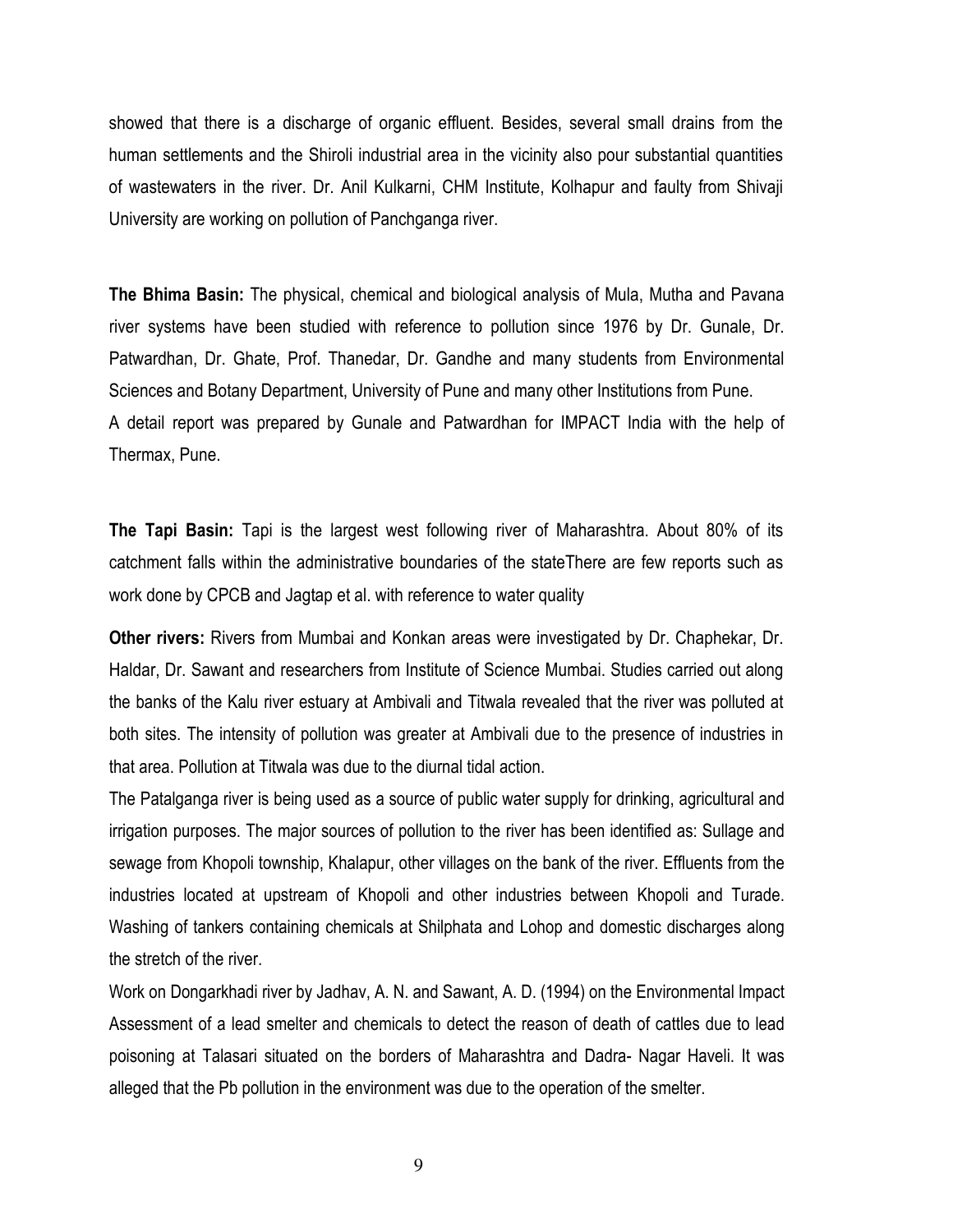Chakrabarti and Ghosh analysed the physico-chemical and biological parameters of six stations on Pili river, in Nagpur.

Lakes: Many researchers have studied lakes from various part of the state. Many of these lakes / dams shoed increasing inflow of waste due to increasing developmental activities along its catchment area leading to eutrophication. Work of Pingle, Kanhere and Gunale on lakes such as Pashan, Katraj from Pune. Lake of Kolhaur and Satara studied by Dr. Trivedy, Dr. Goel and Dr. Khatavkar, Hartala and Velhala lake from Jalgaon by group led by Dr. S.N.Nandan. Dr. Salim Ali Lake from Aurangabad by Dr. Jayshree Deshpande.

All these studies indicate gradual changes from oligotrophic towards eutrophic conditions.

The Ujani backwater on Bhima river has been studied by Dr. Jagdale and his students, STP, University of Pune, in view of its importance as wetland. They are of opinion that Ujani wetland should be declared as one of the Ramsar Site in India.

Over all, major waterbodies both rivers and lakes show contamination. This is mainly due to its proximity to urban areas and also due to certain developmental activities.

#### **Conclusion:**

Based on the present status of water pollution in the State of Maharashtra following conclusions are made which could be used as a guideline for future work:

- 1. The available work shows scattered reports having each with different approach. Based on present status of river pollution in Maharashtra, there is need to take up systematic long term monitoring program to assess the pollution of rivers and lakes in order to have uniform monitoring using defined protocols.
- 2. Significant levels of pollution are reported from Upper Bhima basin around Pune urban, Krishna basin along Karad, Sangli and Kolhapur, Godavari basin along Nashik.
- 3. There is rapid urbanization and industrialization in the catchments of Upper Bhima basin and Godavari basin, therefore these river basins could be brought under **National River Action Plan.**
- 4. Rivers like Kalu and others which are close to urban and industrial areas showed chemical pollutants.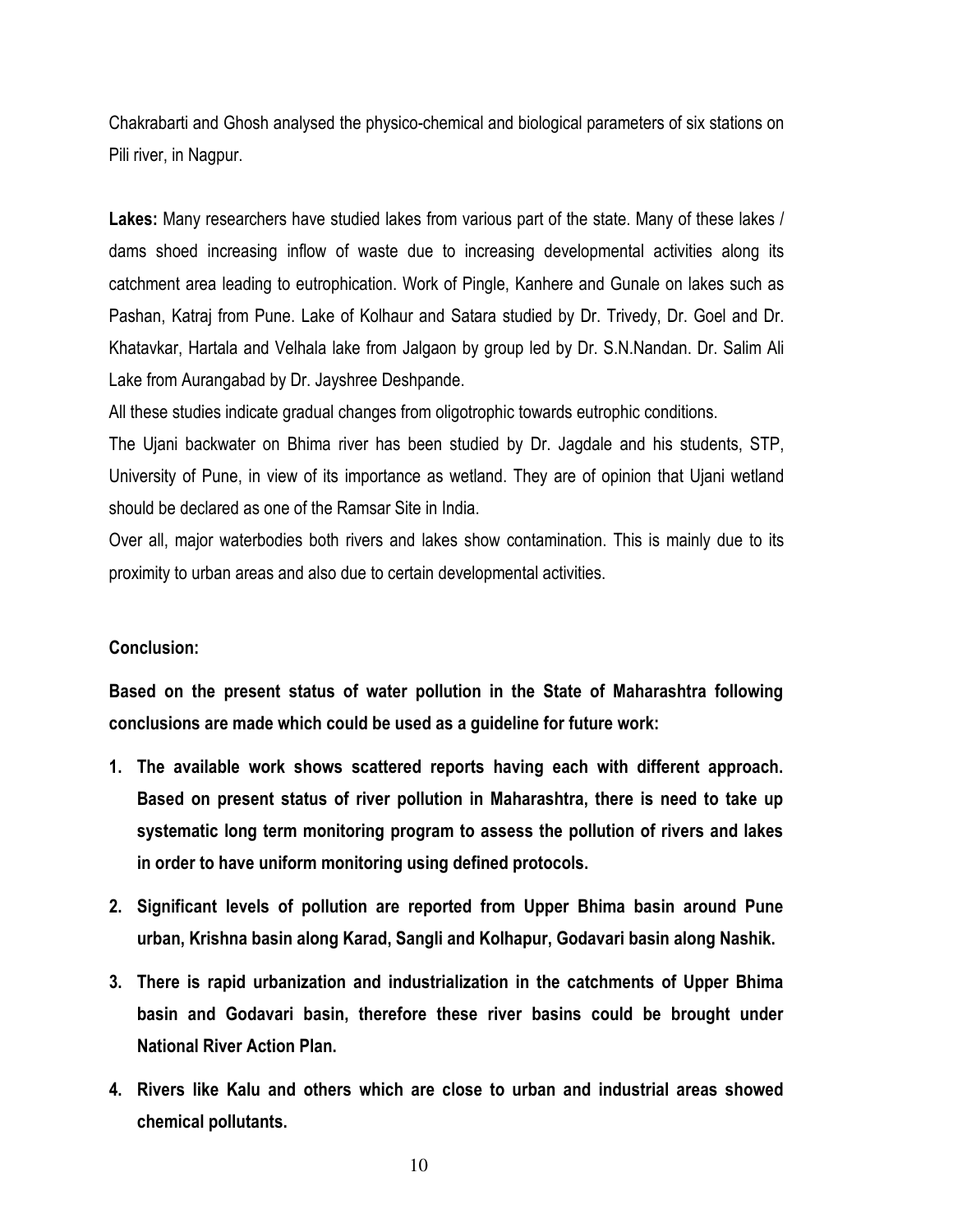- 5. Such a data will help to plan for restoration of river / lake ecosystems in the state using appropriate mechanism.
- 6. There is a need to regulate Urban and Industrial development particularly in the catchment areas of water bodies to ensure the quality of water and to protect human health.
- 7. There is a need to revise developmental zones along the water boodles, which are lifelines for water supply.
- 8. Important and unique water bodies from the state could also be identified for further protection under protected area network.
- 9. Series of maps could also be prepared using remote sensing and GIS showing types of land use pattern in the catchment area and degree and types of pollution.
- 10. Major thrust areas for research in restoration ecology could be identified for funding to the institutes and universities from the state.
- 11. Education and awareness is equally important aspect in environmental protection. A special chapter on water pollution based on present state of water bodies could also be incorporated at school level.
- 12. The major group working in the water pollution identified for long term monitoring program:
	- For greater Mumbai and Konkan: Institute of Science Mumbai
	- Western Maharashtra: Ch. Sahu Institute, Shivaji University, Kolhapur, Science College, Karad
	- Godavari river: KTHM College, Nashik, SRTMU, Nanded, S.B. College, Aurangabad
	- Bhima river basin: University of Pune, Science and Technology Park, NCL, ARI, etc
	- Wardha and other rivers: NEERI, University of Nagpur and other local colleges
	- Tapi river basin: North Maharashtra University, Colleges from Dhule.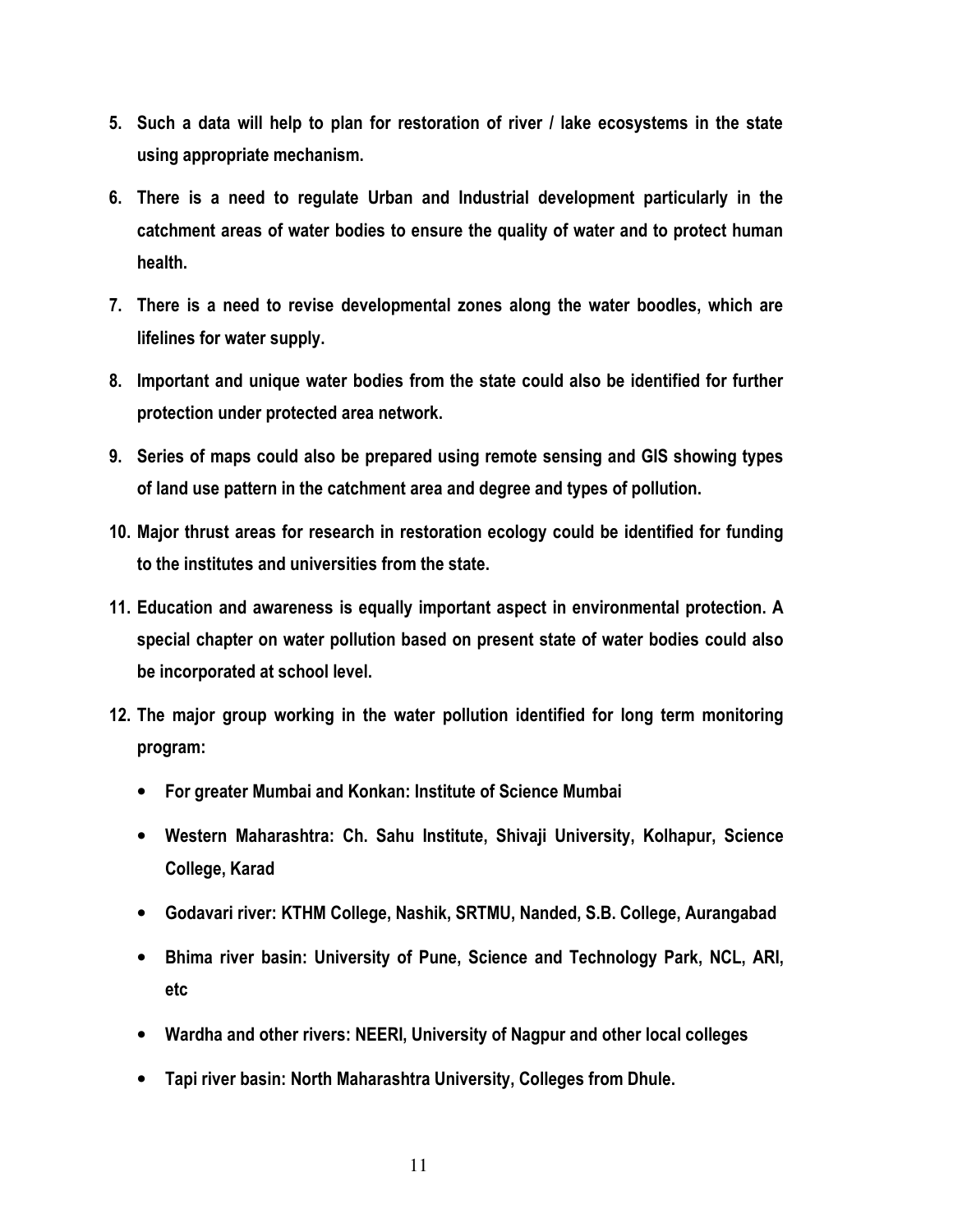## **Chapter-1**

## **MAHARASHTRA**

#### $1.1$ Introduction:

### 1.1 a) Physiography:

Maharashtra is the third largest state in India having area of 307,690 Sq. Km and population 96,752,247. It has 35 districts with the capital being Mumbai. The state has strategic position with the Arabian Sea in the west. The Mumbai city has its importance for international trade and **business** 

Maharashtra has a western coastline stretching 330 miles (530 Km) along the Arabian Sea from Goa on the south to Daman on the north. Maharashtra as a cultural region, easily distinguished having five sub regions with distinctive physiographic, historical, economic and cultural characteristics as follows:

Konkan the coastal area between the crest of the Western Ghats hill system and the Arabian Sea has high annual rainfall (75-100 inches). Rice is the main crop while Cashews and mangoes as main fruits.

**Desh (Deccan)** Maharashtra's central and most representative sub region comprises of seven districts. The principal rivers are the Godavari, Bhima, and Krishna, which rise in the Western Ghats and flow southwestward to the Bay of Bengal. Pune city lies in this zone, which is known for its culture, education and for IT and BT.

Khandesh The sub region comprises the two districts of the Tapti (Tapi) River valley where alluvial bottomlands produce cotton, banana, oilseeds, and tobacco.

**Marathwada** This name is given to the five Marathi-speaking districts that were part of the former princely state of Hyderabad Agriculture as source of livelihood is greater in this subregion than in any other.

Vidarbha having eight districts that constitute Vidarbha focus on Nagpur, the third-largest city in Maharashtra. The basaltic Deccan lavas reach their eastern limit in the vicinity of Nagpur.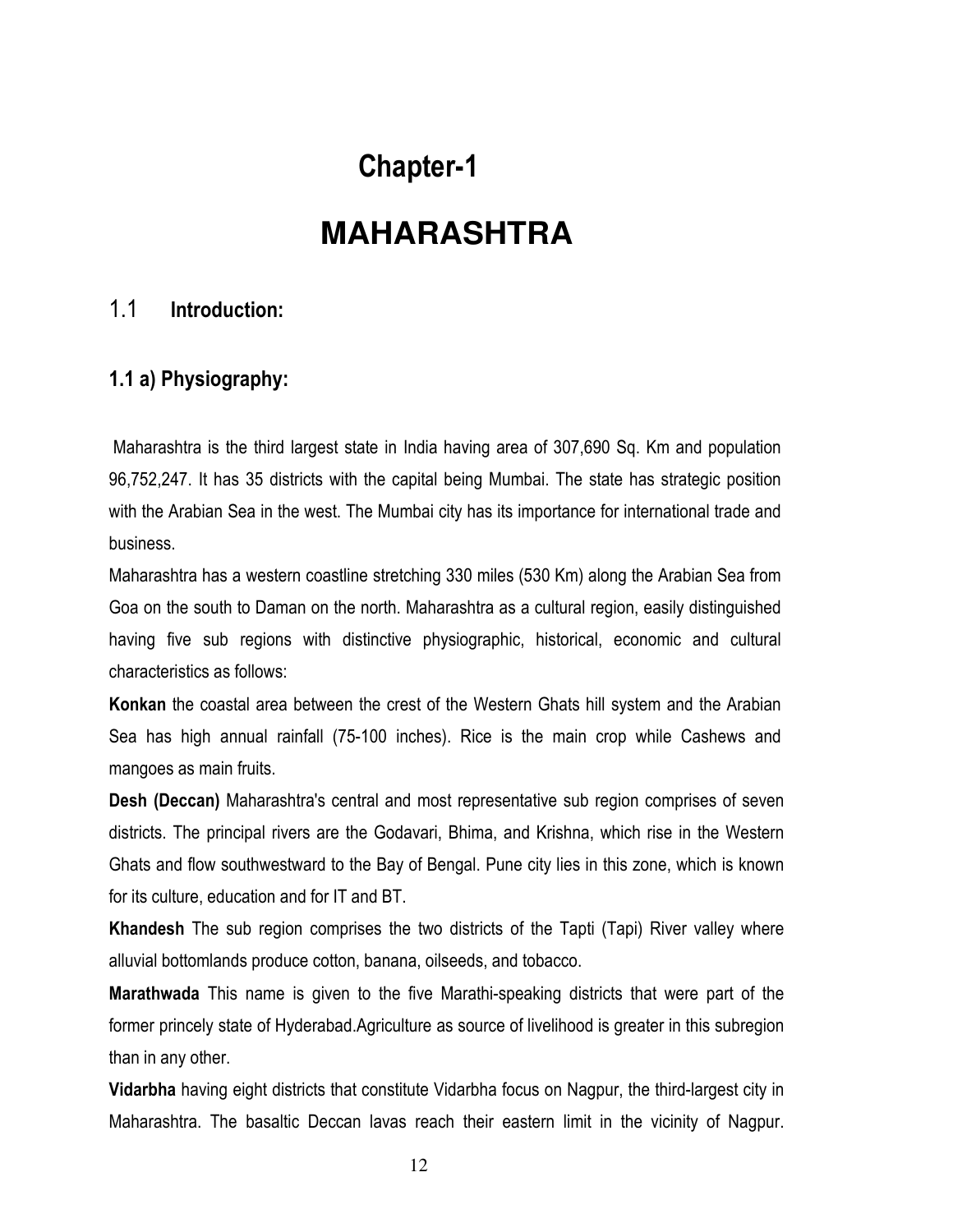Vidarbha region is predominent with the cotton, oilseeds, and millets of the black-soil valleys in its western sector and rice and tropical forests of the higher-rainfall eastern section.

The State of Maharashtra has major rivers such as the Krishna, Bhima, Godavari, Tapi-Purna and Wardha-Wainganga river. Forests comprising only 17% of the state area covers, the eastern region and the Sahyadri Range, while open scrub on the plateau. Water is the most precious natural resource of the state, greatly in the demand, and most unevenly distributed. A large number of villages lack drinking water, especially during the summer months.

#### $1.1$ b) Climate

#### i) Rainfall

The average rainfall over Maharashtra is 135 cm. A major part of the precipitation is received by the SW monsoon. Regional distribution of the rainfall ranging from more than 600 cm over Ghats to less than 50 cm in the east central Maharashtra.

#### ii) Soil

The soils of Maharashtra are residual, derived from the underlying basalts. In the semi-dry plateau, the black-cotton soil is clayey, rich in iron, but poor in nitrogen and organic matter; it is moisture-retentive. Soils of Maharashtra is basalt or derived from basalt, either as loose sediments of coastal colluvial or alluvial origin or as laterite or older or more recent deep weathering profiles. Alluvial deposits of the Tapi basin exhibit considerable thickness.

#### 1.1 c) Population

As per the 2001 census, Maharashtra has a population of 96.75 million, making it the second most populous state in the country, after Uttar Pradesh. Maharashtra is the only state in the country to have 7 cities with over one million population. The state is the most preferred destination for migrants from all over the country and has contributed about 19 percent to the population growth of the state in the last decade alone (1991-2001).

#### 1.1d) Industries

The state accounted for 22 percent of net value added in the organized industrial sector of the country in 1997-1998. The Annual Survey of Industries reveals changes in last four decades. In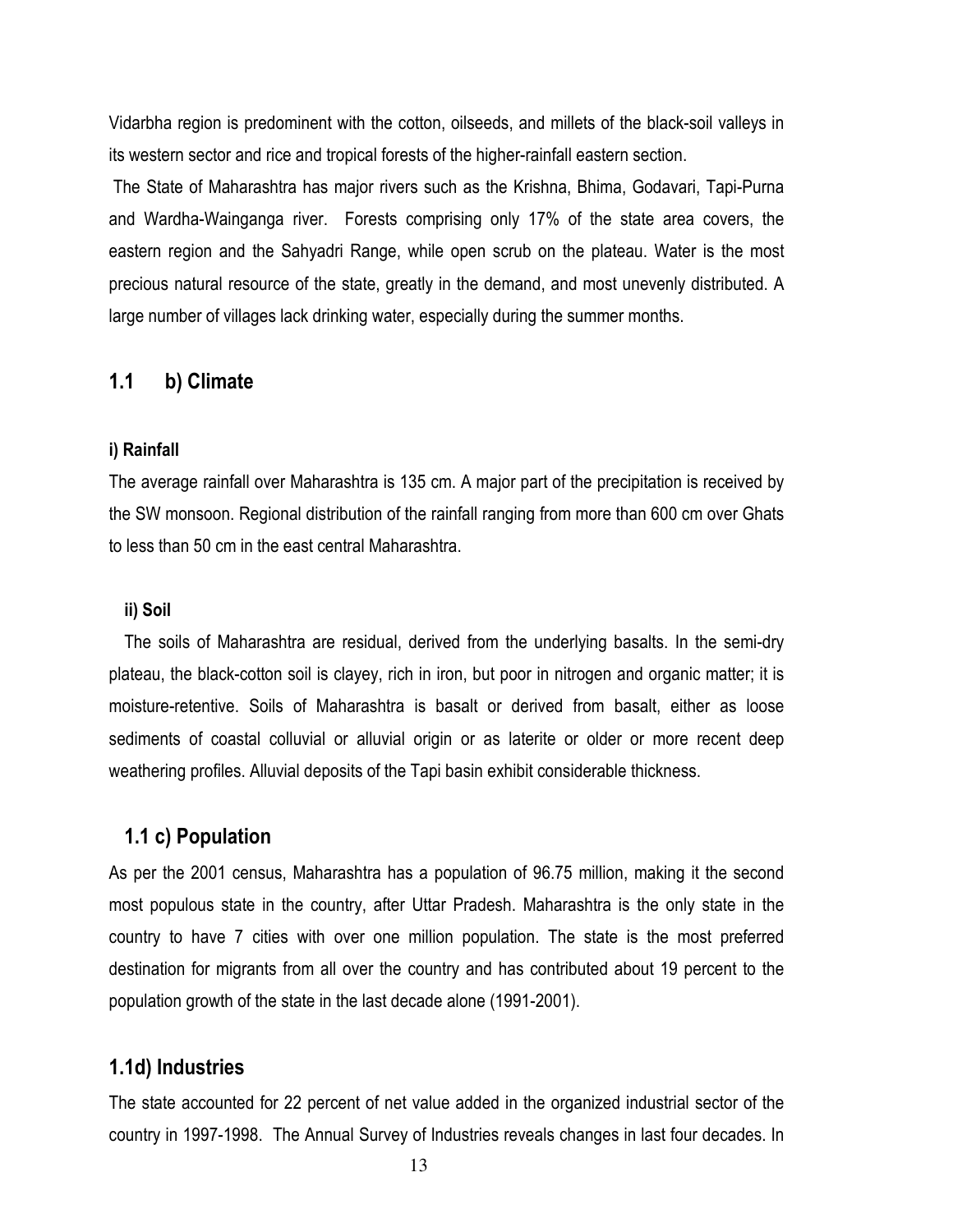1960, the consumer goods industries contributed 52 percent of the total value added by all industries followed by capital goods industries 28.3% and the intermediate goods industries 19.7%. In 1997-1998 their respective shares were 15.5%, 42.8 % and 41.7 %, which indicates a major shift.

#### **Industrial Regions of Maharashtra**

The state has 35 districts and they are grouped into seven industrial regions such as Greater Mumbai, Konkan, Pune, Nasik, Aurangabad, Amravati and Nagpur.

1) The Greater Mumbai and Peripheries of the Suburbs in Thane and Raigad Districts.

This is one of the most important industrial zone of India because it is located near the Gateway of India- commercial and economic capital of India. More than fifty percent of the factories and man- power are concentrated in this region. Textile was the largest group in the initial stage of development of industries but now engineering, chemical, transport, software and electronics are also other leading groups. Industries have dispersed from Mumbai to Thane, Kalyan, Ambernath, Badalpur and Panvel complex. On the Western railway line this belt stretches up to Tarapur, Dahanu and touches the border of Gujarat state.

#### 2) Mumbai- Pune Corridor and Greater Pune

Outside Mumbai - Thane industrial region, Panvel is the main industrial center on Mumbai -Bangalore and Mumbai- Panaji national highways. Khopoli has developed at the base of Sahyadri as the complex of engineering, chemical, paper pulp and many small-scale industries. Tata hydroelectric power generation station supplies ample electricity to the neighbouring region. A new industrial complex Pimpri- Chinchwad near Pune extending up to Talegaon. Large factories producing machines, automobiles, electrical and electronic goods, plastics and pharmaceuticals are located along the Pune-Ahmednagar, Pune-Sholapur and Pune -Satara roads. All these have spread out from the fringe of the old city. More recently, Pune also is known for IT and BT.

#### 3) Sholapur Textile Zone

Sholapur and Barsi are cotton textiles centers in SE Maharashtra. They have specialized in power looms. Maharashtra Industrial Development Corporation has developed many centers in Sangli, Kolhapur, Ichalkaranji, Madhavnagar and Miraj in Southern Maharashtra.

#### 4) Western Tapi Valley Industrial Zone

14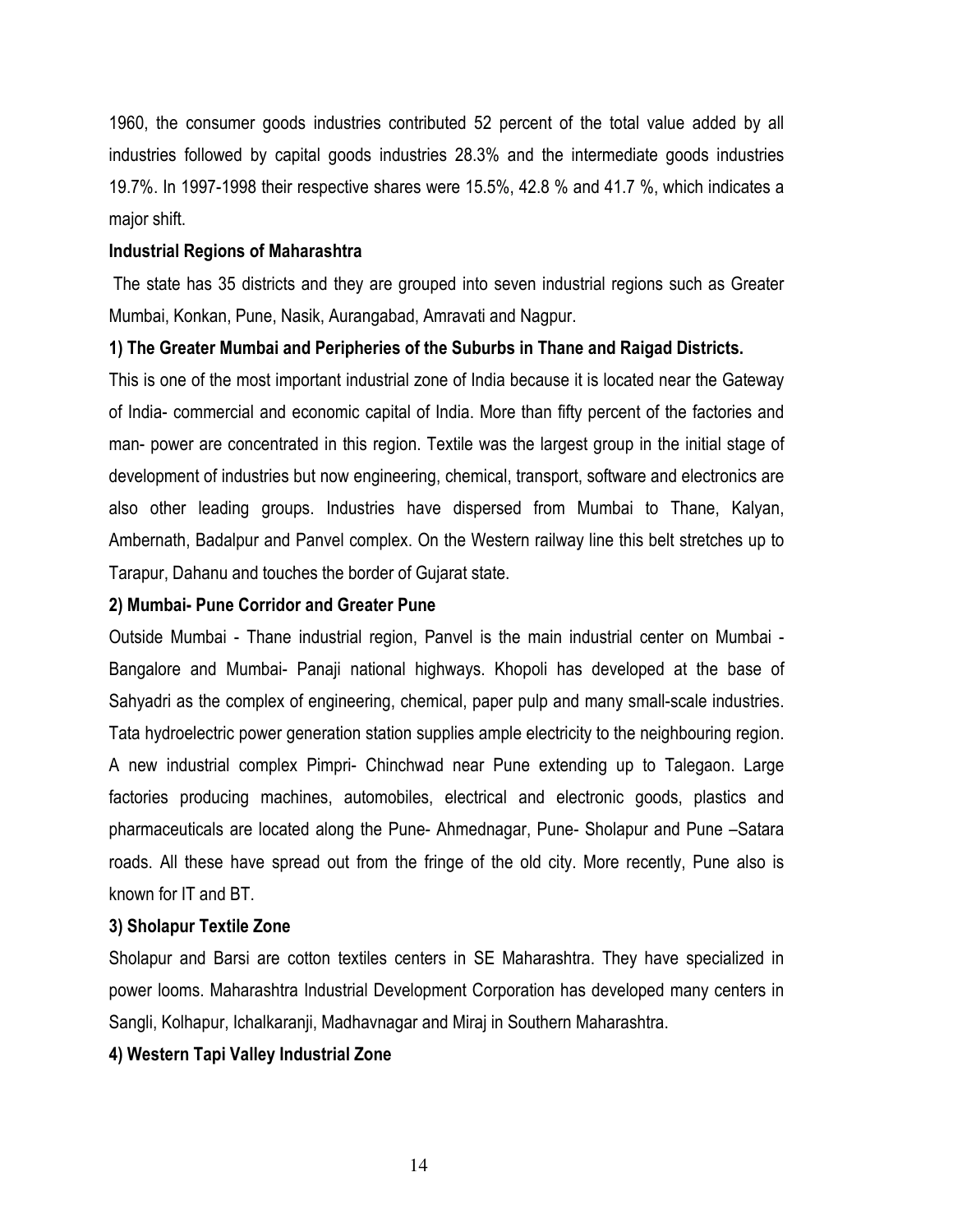Agro- based industries have developed in the Tapi valley. Cotton, groundnuts, banana and sugarcane are the agricultural raw materials in Khadesh (Dhule and Jalgaon districts). Recently MIDC areas are developed near Dhule and Jalgaon.

### 5) Eastern Tapi Valley Industrial Zone

This is the cotton-producing zone. Berarsi, Achalpur and Badnera are the leading industrial centers situated near the central railway line in the districts Amravati, Akola, Vardha, Chandrapur and Nagpur. Near Kamptee- Nagpur mineral based industries are well developed due to local coal, limestone and manganese mines. Here, engineering, transport equipment, cement and metal product manufacturing industries are located.

### 6) Krishna – Panchganga Basin Industrial Region

This is a unique triangular agro based region in Maharashtra. The region has industries like sugar and cotton textiles in Kolhapur and Ichalkaranji. Units producing agricultural implements, oil engines, spare parts of engines and transport vehicles have developed near Jaysingpur and Miraj.

### 7) Pravara- Nira Valley Region

This is a prosperous belt of sugar industries with Baramati, Phaltan, Koparagaon, Sangamner and Belapur as main centers. MIDC has developed small-scale industries and infrastructure.

#### 8) Upper Godavari Valley Industrial Belt

This is the extension of Pune industrial region. Many industrial plants mostly electronics and agrobased are predominant in and around Nashik have developed.

#### 9) Konkan Industrial Region

After the establishment of MIDC industrial activities took place in Raigad, Ratnagiri and Sindhudurg districts. Taloja, Roha, Patalganga, Mahad, Nagothane and Nanore in Raigad district; Chiplun, Loteparshuram, Ratnagiri, Dapoli and Sangameshwar in Ratnagiri and Kudal in Sindhudurg district have developed near Mumbai- Goa national highway and Konkan railway line.

### 1.1e) Urbanization

Maharashtra, the most highly urbanized state in India Development of rail and road network and the state's strategic location has led to promotion in the export of goods, a large number of market centers. This led to the string development of towns along the railways and highways. In 1901 it was only 16.59% of its population dwelling in towns and in 1991, 30.5 % of population of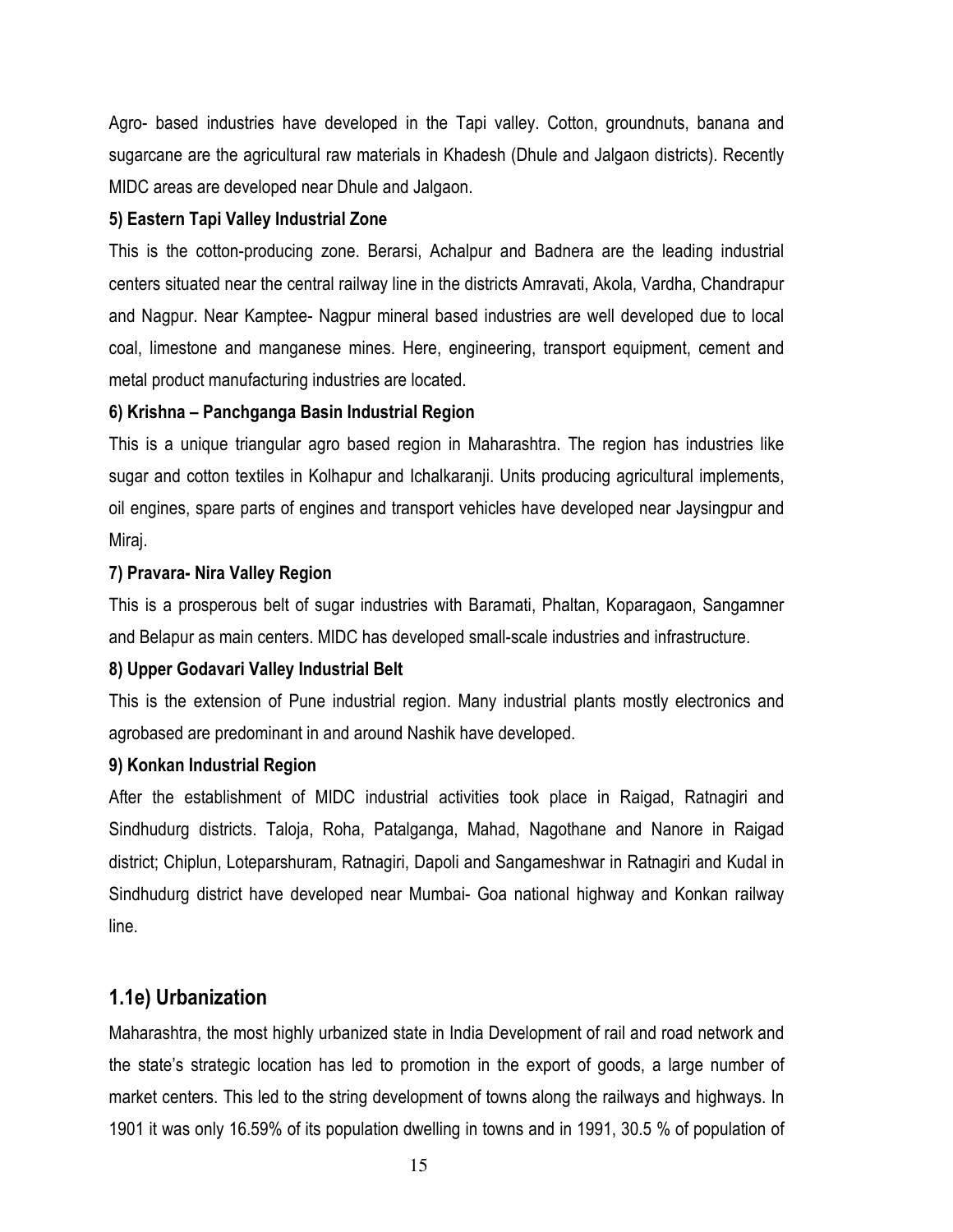the state was urban. Urbanisation in the state has been primarily due to the increasing concentration of population in the existing towns.

### 1.2 Water: Indian Scenario

There is an ernomous unmet demand for water. Even as clean water sources are being viciously attacked by pollution and overexploitation, hardly any river or groundwater aquifer around urban areas which escapes the perils of pollution. Excess use of water for irrigation couple with the use of agrochemicals, which has resulted into salinization particularly in Western Maharashtra.

## **1.3 Water Quality Issues**

## Pollution from various sources that are responsible for contamination of the water such as:

- Release of pollutants from municipal, industrial effluents. Dumping of solid waste from  $\bullet$ various activities.
- Leaching of agricultural lands carrying materials used during agricultural practices such as  $\bullet$ fertilizers and pesticides.
- Run off from city streets, from solid waste storage sites, commercial activities in the urban  $\bullet$ environment and from industrial sites and storage areas.
- Erosion of soil and sedimentation in water bodies.  $\bullet$

### Increasing human activity that endangers water resources through:

- Increasing contamination with chemicals.
	- Over use of water, with lesser recharging.
- Increasing pollution of surface water
- Increasing fecal matter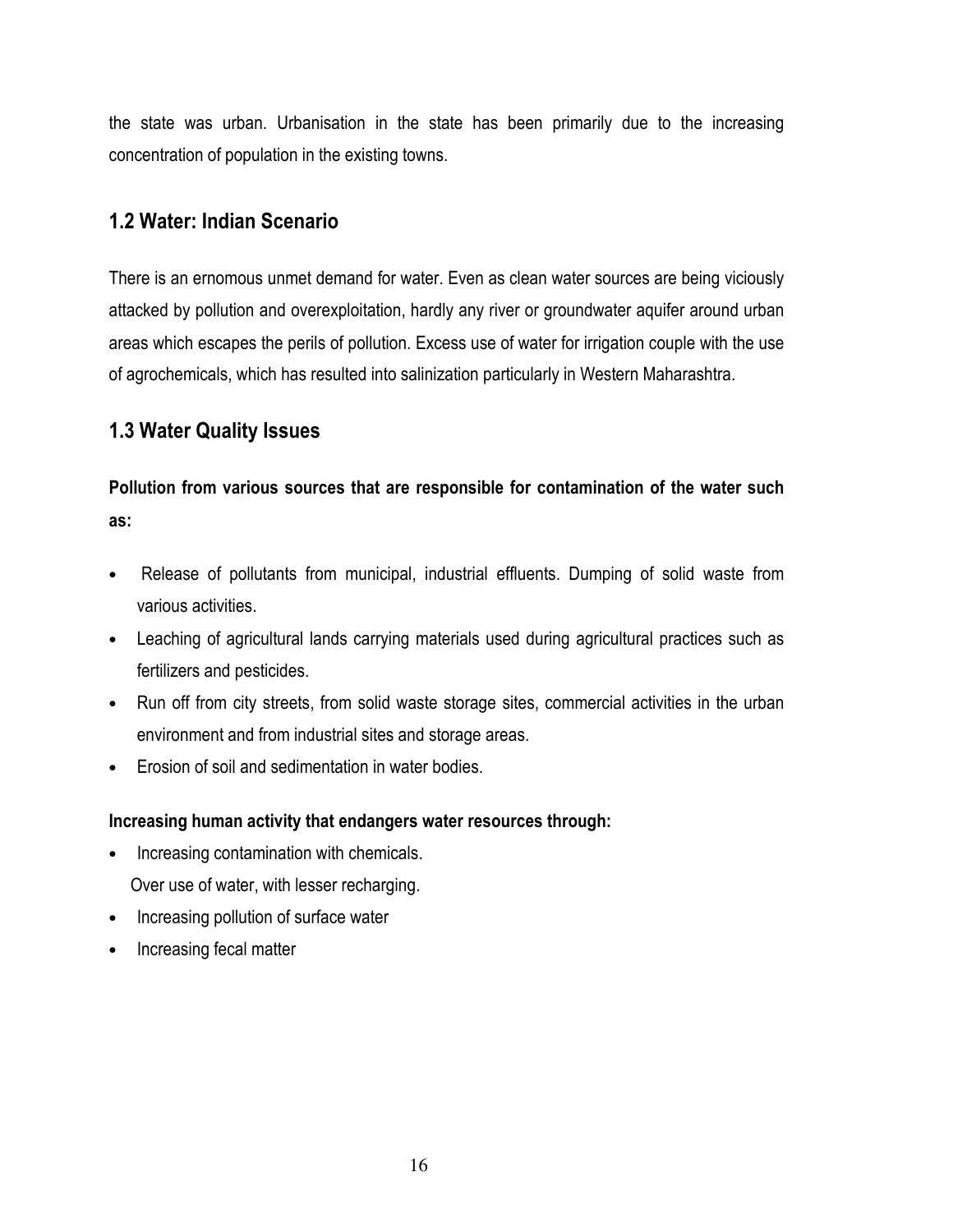Assessment of water quality requires a wide range of parameters such as physical, chemical and biolobical.

|                    | <b>Water Quality Parameters</b>        |                   |
|--------------------|----------------------------------------|-------------------|
| Physical           | <b>Chemical</b>                        | <b>Biological</b> |
| Temperature        | Dissolved Oxygen                       | <b>Bacteria</b>   |
| Taste              | Biochemical oxygen demand              | (Pathogen)        |
| Colour             | Chemical oxygen demand, TOC            | Coliform and      |
| Odour              | Alkalinity, pttm, acidity              | other Bacteria    |
| Turbidity          | Redox potential, ammonia, nirates,     | Algae             |
| Foam and Froth     | nitrites, phosphates                   | <b>Viruses</b>    |
| Conductivity       | Sulphides, sulphates, hardness,        |                   |
| Solids (Dissolved) | chlorides, fluroides, calcium          |                   |
| Solids (Suspended) | Magnesiun, Silica                      |                   |
| pH                 | Barium, Cadmium, Chromium, Lead        |                   |
|                    | Manganese, Selenium, Silver            |                   |
|                    | Zinc, detergents, phonels, pesticides, |                   |
|                    | radioactivity, aromatic hyrocarbons,   |                   |
|                    | mercury, arsenic                       |                   |

Assessing the quality of water following parameters are analysed:

### Table 1.1: Water Quality Parameters

(Source: Trivedy, P.K. and Goel, P.K. (1986). Chemical and Biological Methods for Water Pollution Studies. pp 4.)

Following standards and guidelines are reported as a background information for ready reference.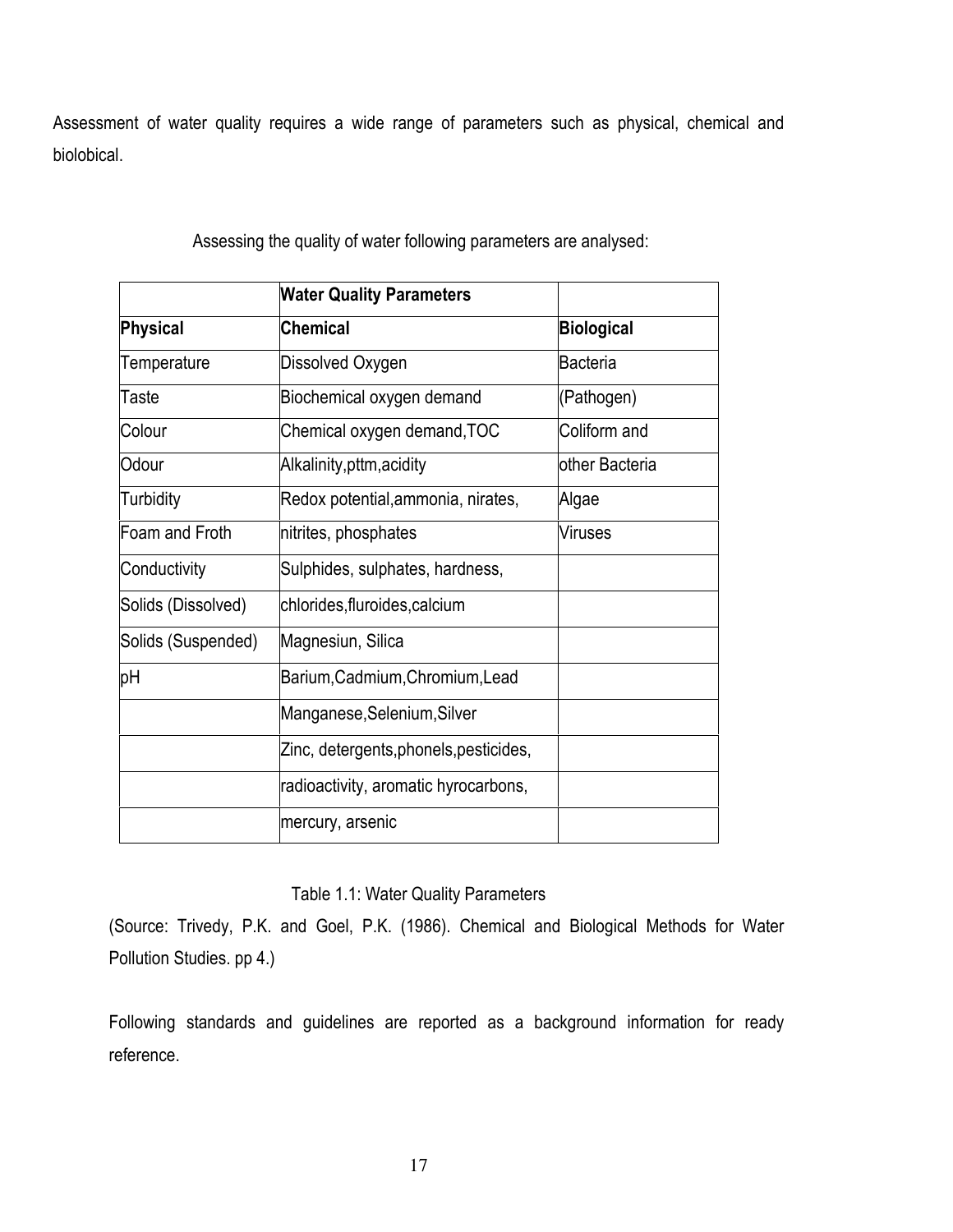|                                                 |                          | rapid n.e. match gaanty clanaardo for Boot Boolghatod Coagoo by infl OB |                       |                      |
|-------------------------------------------------|--------------------------|-------------------------------------------------------------------------|-----------------------|----------------------|
| Category of Fresh                               | A-l                      | $A$ -II                                                                 | $A$ -III              | A-IV                 |
| <b>Best Usage</b>                               | <b>Unflitered Public</b> | Public water supply with                                                | Not fit for human     | Fit for Agriculture, |
|                                                 | water supply after       | approved treatment                                                      | consumption, Fish &   | Industrial cooling & |
|                                                 | approved disinfection    | equal to coagulation,                                                   | Wildlife Propagation. | process water.       |
| <b>Chemical Qualities:</b>                      |                          | <b>Maximum allowable concentration</b>                                  |                       |                      |
| 1. Toxic Substances                             |                          |                                                                         |                       |                      |
| Arsenic (As)                                    | $0.3$ mg/l               | $0.03$ mg/l                                                             | $1.0$ mg/l            | $0.1$ mg/l           |
| Cadmium (Ca)                                    | $0.01$ mg/l              | $0.01$ mg/l                                                             |                       |                      |
| Chromium (Hexa Cr)                              | $0.05$ mg/l              | $0.05$ mg/l                                                             | $0.05$ mg/l           | $0.2$ mg/l           |
| Cyanide (Cn)                                    | $0.05$ mg/l              | $0.1$ mg/l                                                              | $0.05$ mg/l           | $0.2$ mg/l           |
| Lead(Pb)                                        | $0.1$ mg/l               | $0.1$ mg/l                                                              |                       | $0.1$ mg/l           |
| Boron                                           |                          |                                                                         |                       | $2.0$ mg/l           |
| Mercury (Hg)                                    | 0.001 mg/l               | 0.001 mg/l                                                              | 0.001 mg/l            |                      |
| Gross alpha activity                            | 3PCI/I                   | $10-9$ uc/ml                                                            | 3 PCI/I               | 3 PCI/I              |
| Gross Beta activity                             | 30 PCI/I                 | $10-9$ uc/ml                                                            | 30 PCI/I              | 30 PCI/I             |
| 2. Substances affecting health                  |                          |                                                                         |                       |                      |
| Fluoride (F)                                    | $1.5$ mg/l               | $1.5$ mg/l                                                              |                       | $1.0$ mg/l           |
| Nitrates (NO <sub>3</sub> )                     | 45 mg/l                  | 45 mg/l                                                                 |                       |                      |
| 3. Substances affecting the potability of water |                          |                                                                         |                       |                      |
| PН                                              | 6.5 to 8.5               | 6.0 to 8.5                                                              | 6.5 to 9.0            | 6.5 to 9.0           |
| T.D.S.                                          |                          | T.D.S.                                                                  | T.D.S.                |                      |
| <b>Total Solids</b>                             | 1500 mg/l.               | 1500 mg/l.                                                              |                       |                      |
| <b>Total Suspended Solids</b>                   | 25 mg/l                  |                                                                         |                       |                      |
| Total Hardness (Caco <sub>3</sub> )             | 50 mg/l                  | 500 mg/l                                                                |                       |                      |
| <b>Total Residual Chlorine</b>                  |                          |                                                                         |                       |                      |
| Electrical conduct at 25                        |                          |                                                                         | 1000x10-6 mhos        | 3000 x10-6 mhos      |
| Free Carbon Di Oxide                            |                          |                                                                         | 12 mg/l               |                      |
| Free Ammonical                                  |                          |                                                                         | $1.2$ mg/l            |                      |
| Oil & Grease                                    |                          |                                                                         | $0.1$ mg/l            |                      |
| Pesticides                                      |                          |                                                                         | $0.02$ mg/l           |                      |
| <b>Biotic Index</b>                             |                          |                                                                         | $6.0$ mg/l            |                      |
| <b>Total Ammonical</b>                          | 1.5mg/l                  | $1.5$ mg/l                                                              |                       | 50 mg/l              |
| Chlorides (CI)                                  | 600 mg/l                 | 600 mg/l                                                                |                       | 600 mg/l             |
| Sulphates                                       | 40 mg/l                  | 40 mg/l                                                                 |                       | 1000 mg/l            |
| Copper (Cu)                                     | $1.5$ mg/l               | $1.5$ mg/l                                                              |                       |                      |
| Manganese (Mn)                                  | $0.5$ mg/l               | $3.0$ mg/l                                                              |                       |                      |
| Iron (Fe)                                       | 1.0 <sub>m</sub> g/l     | 5.0 <sub>m</sub> g/l                                                    |                       |                      |
| Sodium                                          |                          |                                                                         |                       |                      |
| Zinc (Zn)                                       | 15.0 mg/l                | $1.5$ mg/l                                                              | $5.0$ mg/l            | 5.0 mg/l             |
| Phenolic Compounds                              | 0.002 mg/l               | $0.002$ mg/l                                                            | $0.05$ mg/l           |                      |
| Alkyl Benzene                                   | $1.0$ mg/l               | $1.0$ mg/l                                                              |                       |                      |
| Mineral Oil                                     | $0.3$ mg/l               | $0.3$ mg/l                                                              |                       |                      |
| Ammonia                                         | $1.5$ mg/l<br>$2.0$ mg/l | $1.5$ mg/l                                                              | $10$ mg/l             | 30 mg/l              |
| B.O.D. (5 days 20 °C)                           | (Monthly avg of          | $5.0$ mg/l<br>(Monthly avg of                                           |                       |                      |
|                                                 | Atleast 10 samples)      | Atleast 10 samples)                                                     |                       |                      |
| C.O.D.                                          |                          |                                                                         |                       | 150 mg/l             |
| D.O.                                            | Not less than 5 mg/l     | 4.0 mg/l                                                                | Not less than 3 mg/l  | Not less than 2 mg/l |
| Bacteria (MPN/100)                              | Coliform Bact. 250       | Not greater than 5000                                                   |                       |                      |

### Table 1.2 Water Quality Standards for Best Designated Usages by MPCB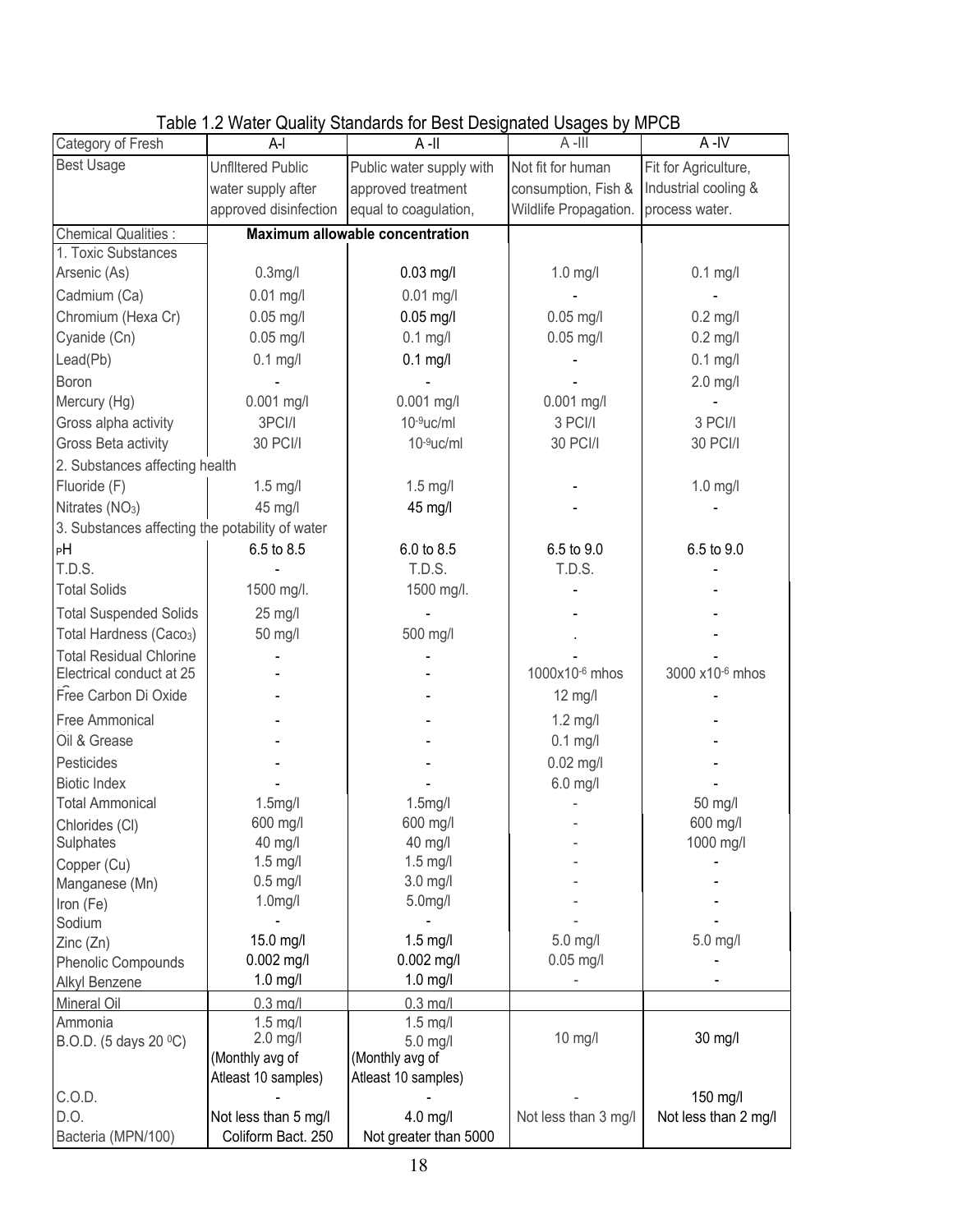### Table1.3: CRITERIA FOR SITING OF INDUSTRIES WITH REFERENCE TO **CLASSIFICATION OF RIVER ZONES**

| Sr.No. Classification |                         | Criteria                                                                             | Type of Industry                                                                                                                                                              |
|-----------------------|-------------------------|--------------------------------------------------------------------------------------|-------------------------------------------------------------------------------------------------------------------------------------------------------------------------------|
|                       | Fresh waters<br>$A$ -II |                                                                                      |                                                                                                                                                                               |
|                       |                         | (a) 3 Kms. On the either side of river                                               | No Development zone for any type of<br>ndustries. Only specified Non - Industrial                                                                                             |
|                       |                         | (b) From 3 Kms. to 8 Kms. From river<br>(H.F.L.) on either side.                     | isted activities are allowed.<br>Classified Green and Orange category of<br>Industries irrespective of Investment, with                                                       |
|                       |                         | (c) Beyond 8 Kms from river (H.F.L.)<br>on either side.                              | requisite pollution control devices.<br>Any type of industry with requisite pollution<br>control devices.                                                                     |
|                       |                         |                                                                                      |                                                                                                                                                                               |
|                       | $A-II$                  | (a) 1 Km. On either side of river<br>(H.F.L.)<br>(b) 1 Km. To 2 Kms. On either side. | Development zone. Only specified Non -<br>Industrial listed activities are allowed.<br>Classified Green and Orange category of<br>Industries irrespective of Investment, with |
|                       |                         | (c) Beyond 2 Kms.                                                                    | requisite pollution control devices.<br>Any type of industry with requisite pollution<br>control devices.                                                                     |
|                       | $A$ -III                | (a) Upto 1/2 Km. On either side                                                      | No Development zone for any<br>type of industries. Only specified Non-                                                                                                        |
|                       | A-IV                    | (b) 1/2Km. To 1 Km. On either side                                                   | Industrial listed acivities are allowed.<br>Classified Gree and Orange category of<br>Industries irrespective of Investment, with                                             |
|                       |                         | (c) Beyond 1 Km.                                                                     | requisite pollution control devices.<br>Any type of industry with requisite pollution<br>control devices.                                                                     |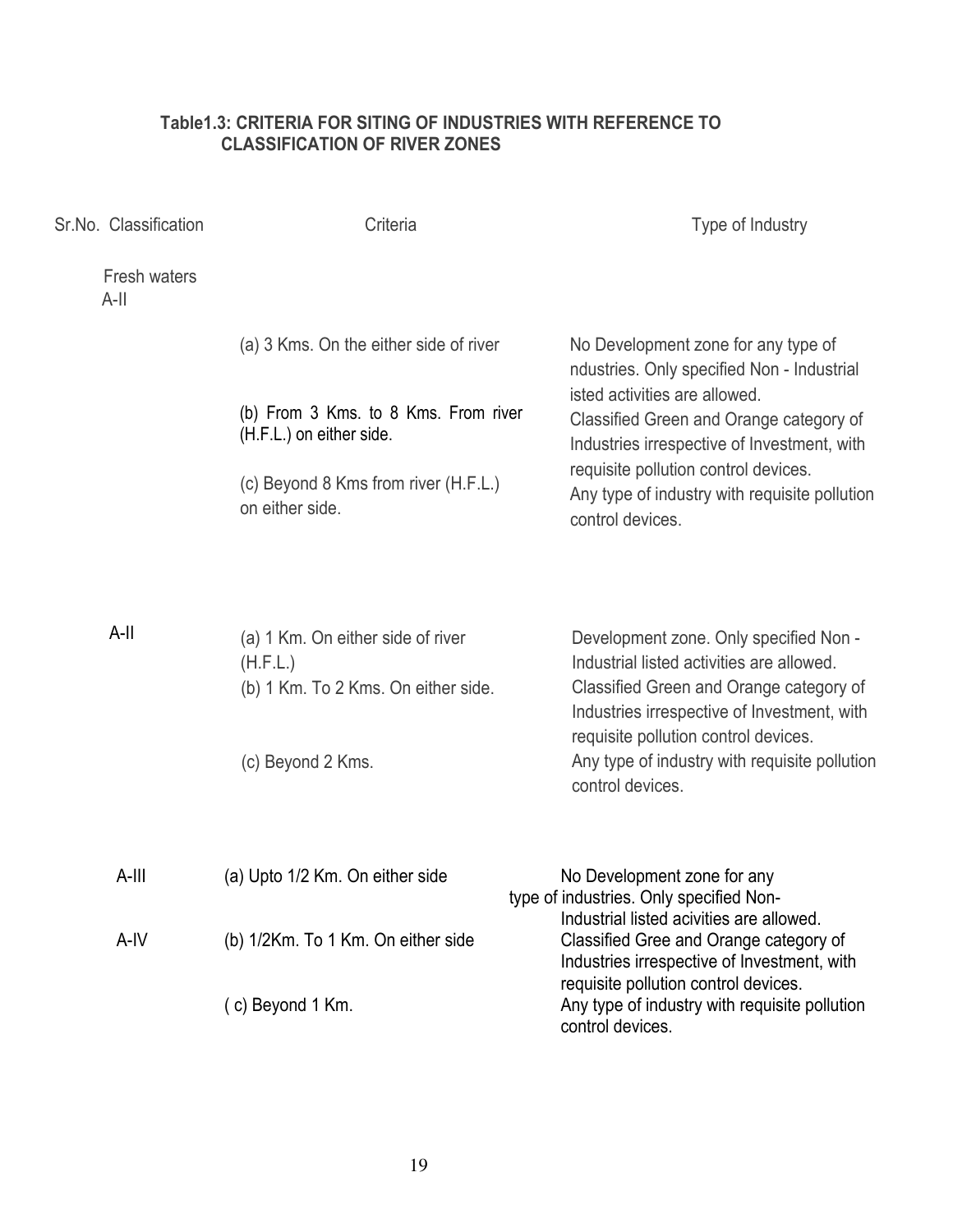### Note:

- 1) Distances mentioned in the policy note above are shortest distances measured as the crow flies.
- 2) High Flood Level (H.F.L.) of river will be considered as bank of the river for measuring the distances.
- 3) If the ridge line is nearer than prescribed zone bondary, restriction apply upto the ridge line.
- 4) Arrangement for pollution control shall be foolproof irrespective of the location.
- 5) In' No Development Zone', the permissible activities and non permissible activities are separately prescribed.
- 6) Categorisation of industries is suggestive in nature and may be reviewed and modified by the Board, from time to time.
- 7) Existing industries in 'Non Confirming Zone' will be allowed to continue with adequate pollution control arrangements. Expansion, diversification, modernisation, subsitution shall be allowed subject to reduction in pollution load at source.
- 8) This does not absolve the Project Proponent from observing any other Rules / Regulations applicable in specified areas like Coastal Regulation Zone / Bhatsa River Basin etc.
- 9) Cases in pipe line would be dealt on merits of each case and would be considered beyond a distance of 500 mtrs. From H.F.L. as per the Prevailing policy.
- 10) The above classification also covers lakes and other water bodies, excluding underground water sources.
- 11) Development activities in coastal areas will continue to be regulated by Ministry of Environment and Forests's notification (CRZ Notification) dated 19.02.1991.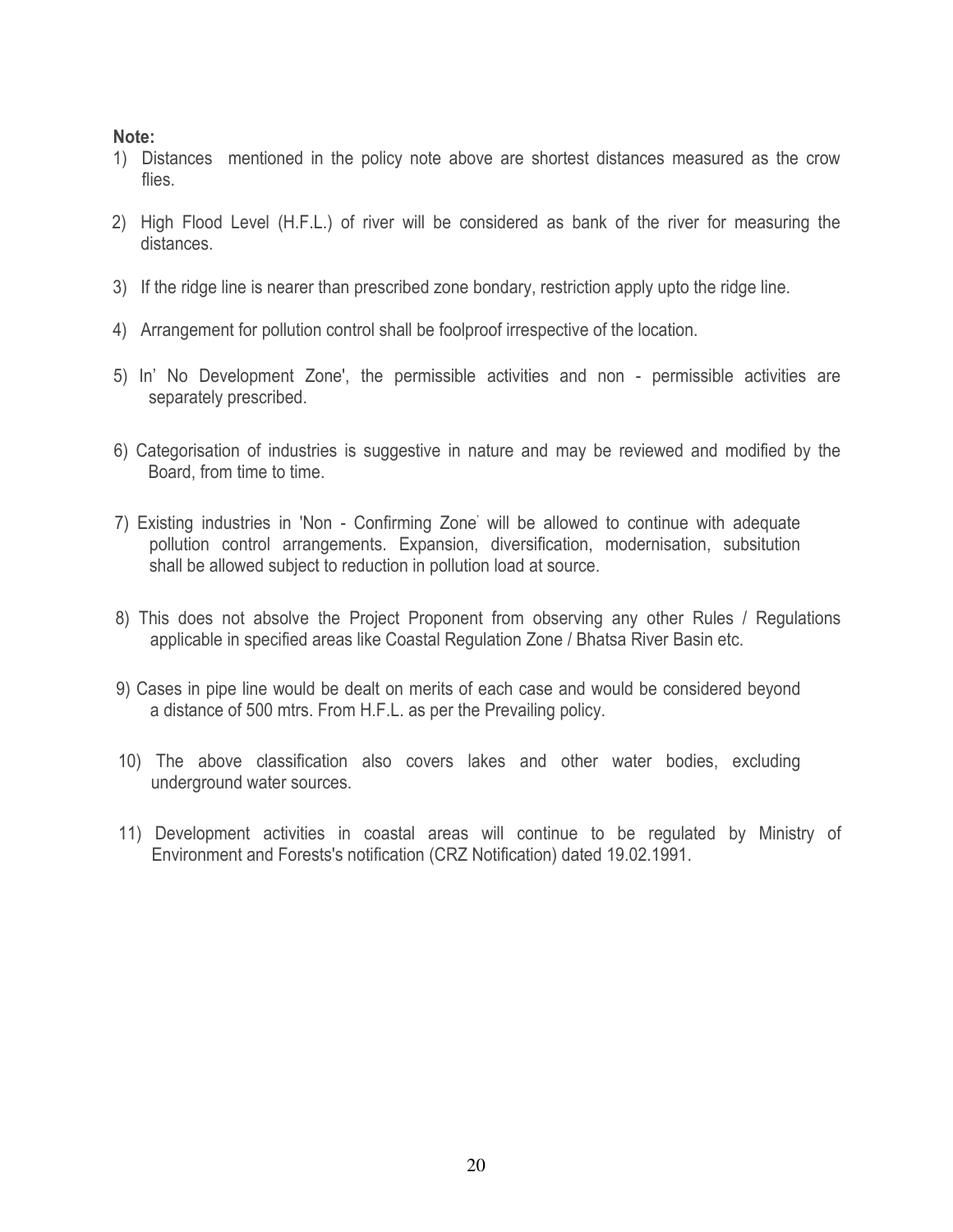### 1.4 National Water Policy 2002

National Water Policy has outlined the importance of regular monitoring of surface and ground water. A part of National Water Policy 2002 is reproduced below revelent to present report.

In view of the vital importance of water for human and animal life, for maintaining ecological balance and for economic and development activities of all kinds, and considering its increasing scarcity, the planning and management of the resource and its optimal, economical and equitable use has become a matter of utmost urgency. Concerns of the community need to be taken into account for water resources development and management.

Growth process and expansion of economic activities inevitably lead to increasing demands for water for diverse purposes: domestic, industrial, agricultural, hydro-power, navigation, recreation, etc. So far, the major consumption use of water has been for irrigation. While the gross irrigation potential is estimated to have increased from 19.5 million hectare at the time of independence to about 95 million hectare by the end of the year 1999-2000, further development of a substantial order is necessary if the food and fiber needs of our growing population are to be met with. The country's population, which is over 1027 million (2001 AD) at present is expected to reach a level of around 1390 million by 2025 AD.

Another important aspect is the water quality. Improvements in existing strategies, innovation of new techniques resting on a strong science and technology base are needed to eliminate pollution of surface and ground water resources, to improve water quality. Science and technology and training have to play important roles in water resources development and management in general.

The National Water Policy was adopted in September 1987. Since then, a number of issues and challenges have emerged in the development and management of water resources. Therefore, the National Water Policy (1987) has been reviewed and updated.

A well developed information system, for water related data in its entirety, at the national / state level, is a prime requisite for resource planning. A standardized national information system should be established with a network of data banks and data bases, integrating and strengthening the existing Central and state level agencies and improving the quality of data and the processing capabilities.

Standards for coding, classification, processing of data and methods/ procedures foe its collection should be adopted. Advances in information technology must be introduced to create a modern information system promoting free exchange of data among various agencies. Special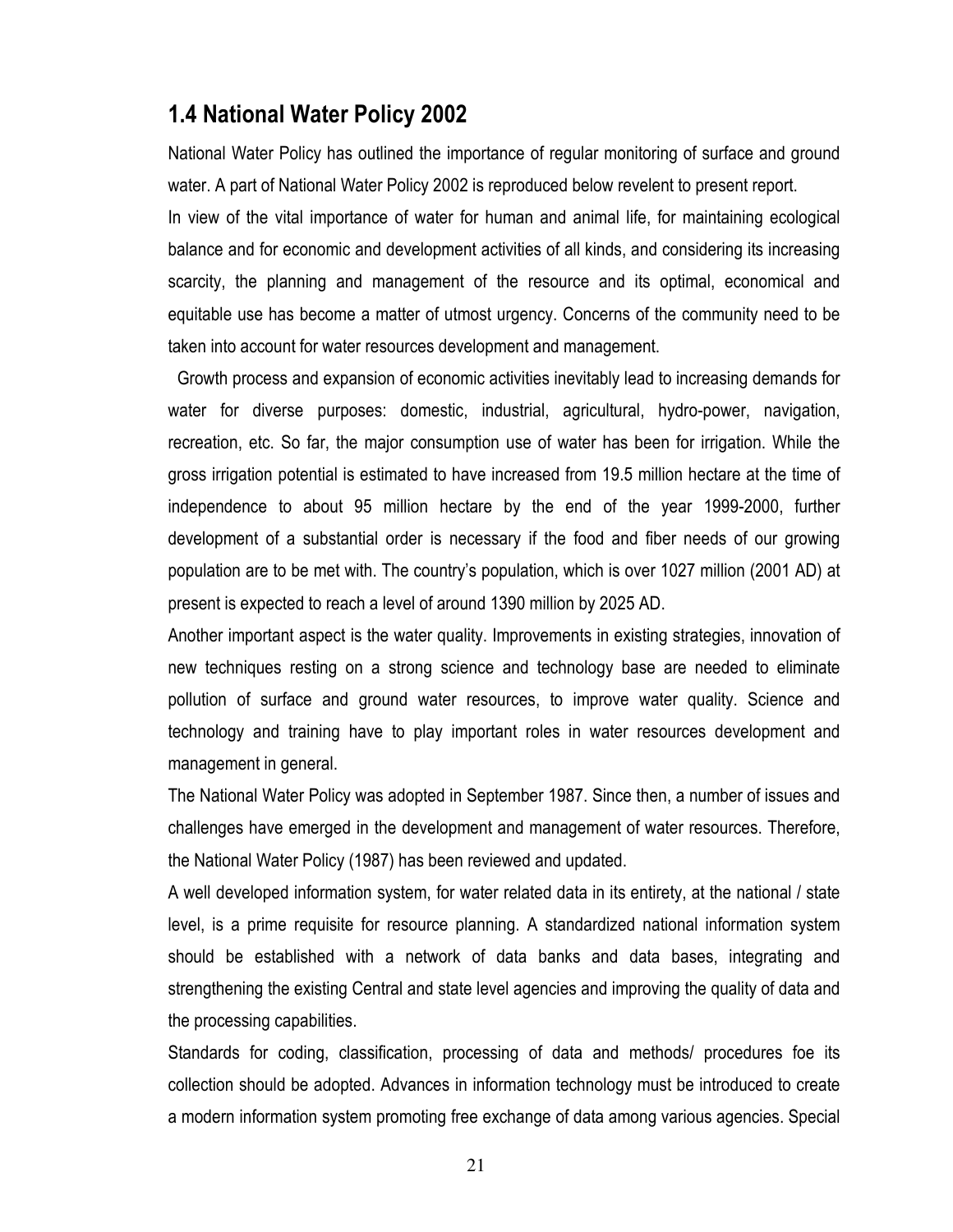efforts should be made to develop and continuously upgrade technological capability to collect, process and disseminate reliable data in the desired time frame.

Appropriate river basin organizations must be established for the planned development and management of a river basin as a whole or river sub-basins, wherever necessary. Special multidisciplinary units should be set up to prepare comprehensive plans taking into account not only the needs of irrigation but also harmonizing various other water uses, so that available water resources are determined and put to optimum use having regard to existing agreements or awards of Tribunals under the relevant laws. The scope and powers of the river basin organizations shall be decided by the basin states themselves.

Following are the water quality aspects:

- Both surface water and ground water should be regularly monitored for quality. A phased  $\bullet$ programme should be taken for improvements in water quality.
- Effluents should be treated to acceptable levels and standards before discharging them into natural streams
- $\bullet$ Minimum flow should be ensured in the perennial streams for maintaining ecology and social considerations.
- Principle of 'Polluter Pays' should be followed in management of polluted water.
- Necessary legislation is to be made for preservation of existing water bodies by preventing encroachment and deterioration of water quality.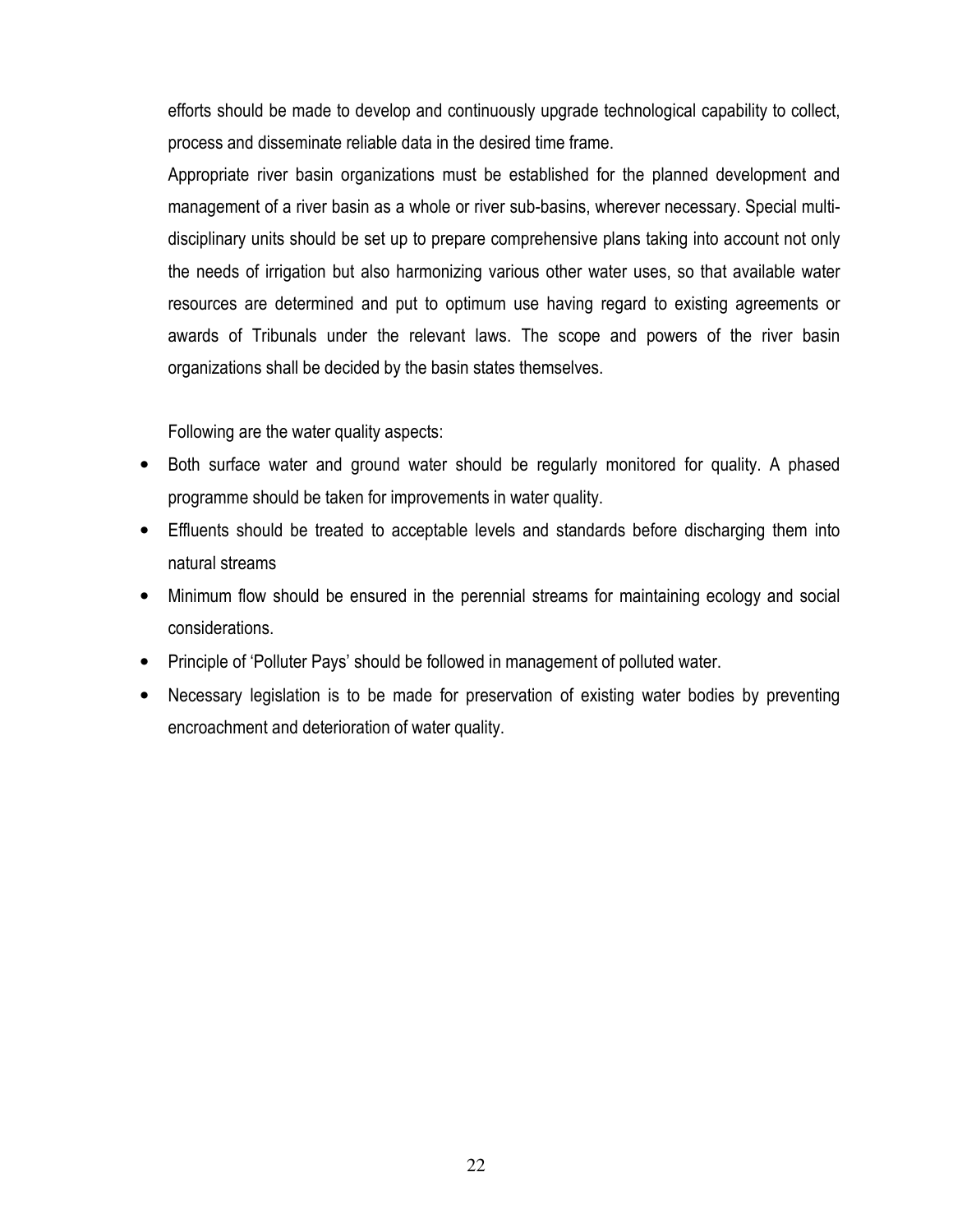# **Chapter – 2**

## **2. River of Maharashtra**

The major rivers of Maharashtra are Godavari, Krishna, Bhima, Tapi-Purna,Wardha and Wainganga. The rivers can be broadly divided into two categories – the east – flowing that drain into the Bay of Bengal, and the west – flowing into the Arabian Sea. The Former cover a greater part of Maharashtra state (about 75 %). Except for the Tapi river, most west draining streams of Konkan are short and have high-gradients.

The Godavari with its tributaries drains the largest percentage, almost half of the area of the state. Godavari has source frm the Sahyadris at Trimbak, 25 Km west of Nashik. Its most important tributary basin, is Wardha-Wainganga rivers whivh join to form the Pranhita which oins Godavari near Sironcha in Chandrapur district. The next important river is Krishna, which emerges from the Western Ghats near Mahabaleshwar. Its most important tributary River Bhima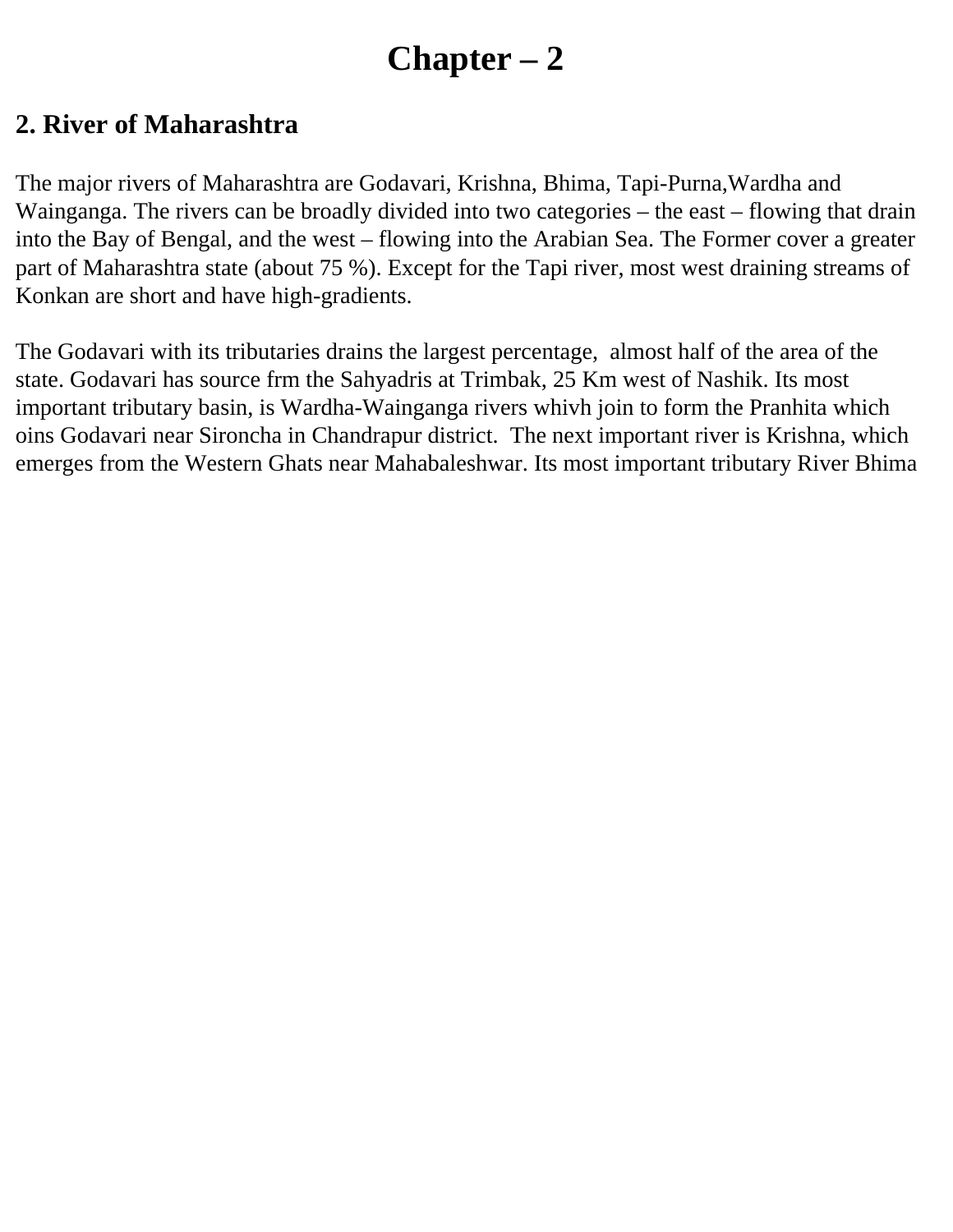joins it in Raichur district. The Tapi river rises from Betul plateau in Madhya Pradesh. The other rivers are termed the Konkan streams; they are short and oriented east -west flowing roughly parallel to each other. The north Konkan streams are Pinjal, Vaitarna, Bhatsal and Ulhas while the South Konkan streams are Amba, Kundalika, Savitri, Vashisthi, Shastri, Kajvi, Waghothan and Gad.

Table 2.1: Showing Catchment area and Channel length of Some Major Rivers of Maharashtra (Source: Geography of Maharastra)

| River                      | Catchment area in km2 | Stream length in km |  |
|----------------------------|-----------------------|---------------------|--|
| <b>East-flowing Rivers</b> |                       |                     |  |
| Godavari*                  | 53630                 | 545                 |  |
| Wainganga                  | 61093                 | 609                 |  |
| Wardha                     | 24087                 | 483                 |  |
| Penganga                   | 23895                 | 676                 |  |
| Purna                      | 2431                  | $\overline{142}$    |  |
| Manjra*                    | 9960                  |                     |  |
| Bhima*                     | 34314                 | 550                 |  |
| <b>Nira</b>                | 6342                  | $\overline{203}$    |  |
| Sina                       | 12092                 | 313                 |  |
| Krishna*                   | 15190                 | 232                 |  |
| Koyna                      | 4890                  | 118                 |  |
| Panchganga                 | 2575                  | $\overline{74}$     |  |
| Dudhganga                  | 2350                  | 103                 |  |
| <b>West-flowing Rivers</b> |                       |                     |  |
| Tapi                       | 51504                 | 239                 |  |
| Purna                      | 18929                 | 274                 |  |
| Girna                      | 10061                 | 260                 |  |
| Vaitarna                   | 3637                  | 171                 |  |
| Ulhas                      | 3864                  | 145                 |  |
| Savitri                    | 2899                  | 99                  |  |
| Sastri                     | 2174                  | 64                  |  |
| Vashishthi                 | 2239                  | 48                  |  |

In Maharashtra (approximate)  $\bullet$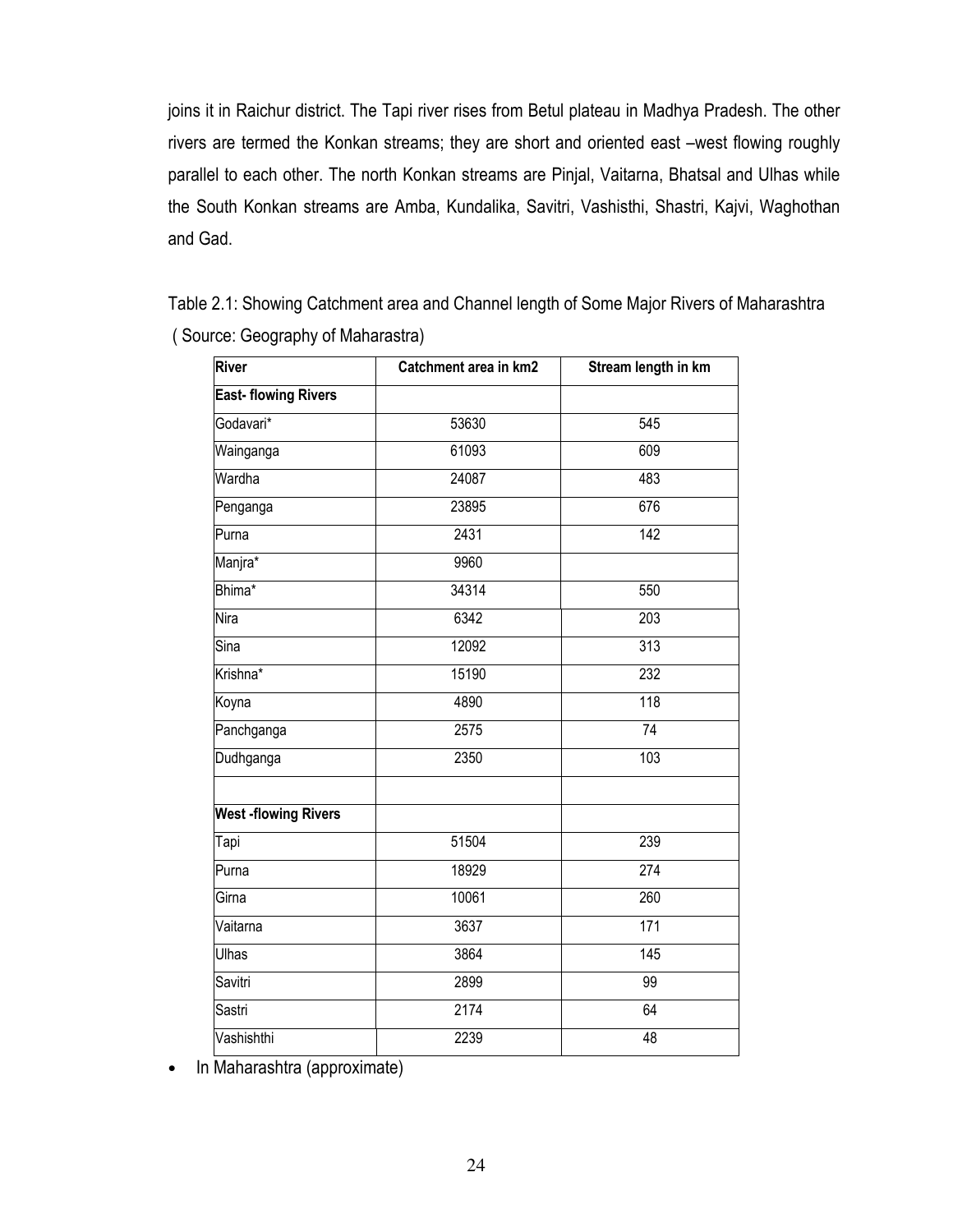Since all rivers are monsoon dominated, the annual flow pattern changes in accordance with the monsoon rainfall. The Rivers show

- 1. Dry or very low non-monsoon season flows,
- 2. Normal monsoon flows, and
- 3. Infrequent, high-magnitude floods.

| <b>River</b>   | River Basin Area in<br>Maharashtra (sq. km.) | <b>Districts Drained</b>                                                                             |
|----------------|----------------------------------------------|------------------------------------------------------------------------------------------------------|
| Godavari       | 151,083                                      | Nashik, Ahemdnagar, Aurangabad, Osmanabad, Bhir<br>Nanded, Parbhani, Jalna, Nagpur, Wardha, Yavatmal |
|                |                                              | Chandrapur, Bhandara, parts of Amravati, Akola and Buldana                                           |
| Krishna        | 74,069                                       | Satara, Kolhapur, Sangli, Solapur and small part of<br>Ahemdnagar                                    |
| Bhima (part of |                                              |                                                                                                      |
| Krishna Basin) | 34,134                                       | Pune, Solapur, Ahemdnagar and Satara.                                                                |
| Tapi           | 52,226                                       | Parts of Amravati, Akola and Buldana and Jalgaon and<br>lDhulia Districts                            |
| Konkan rivers  | 29,854                                       | Thane, Mumbai, Raigad, Ratnagiri (including Sindhudurg<br>Districts)                                 |

### Table 2.2: showing Districts drained by Rivers in Maharashtra.

(Source: Dikshit, K.R. (1986) Maharashtra in Maps. pp 26.)

(Drainage Pattern Map of Rivers of Maharashtra showen on page 16)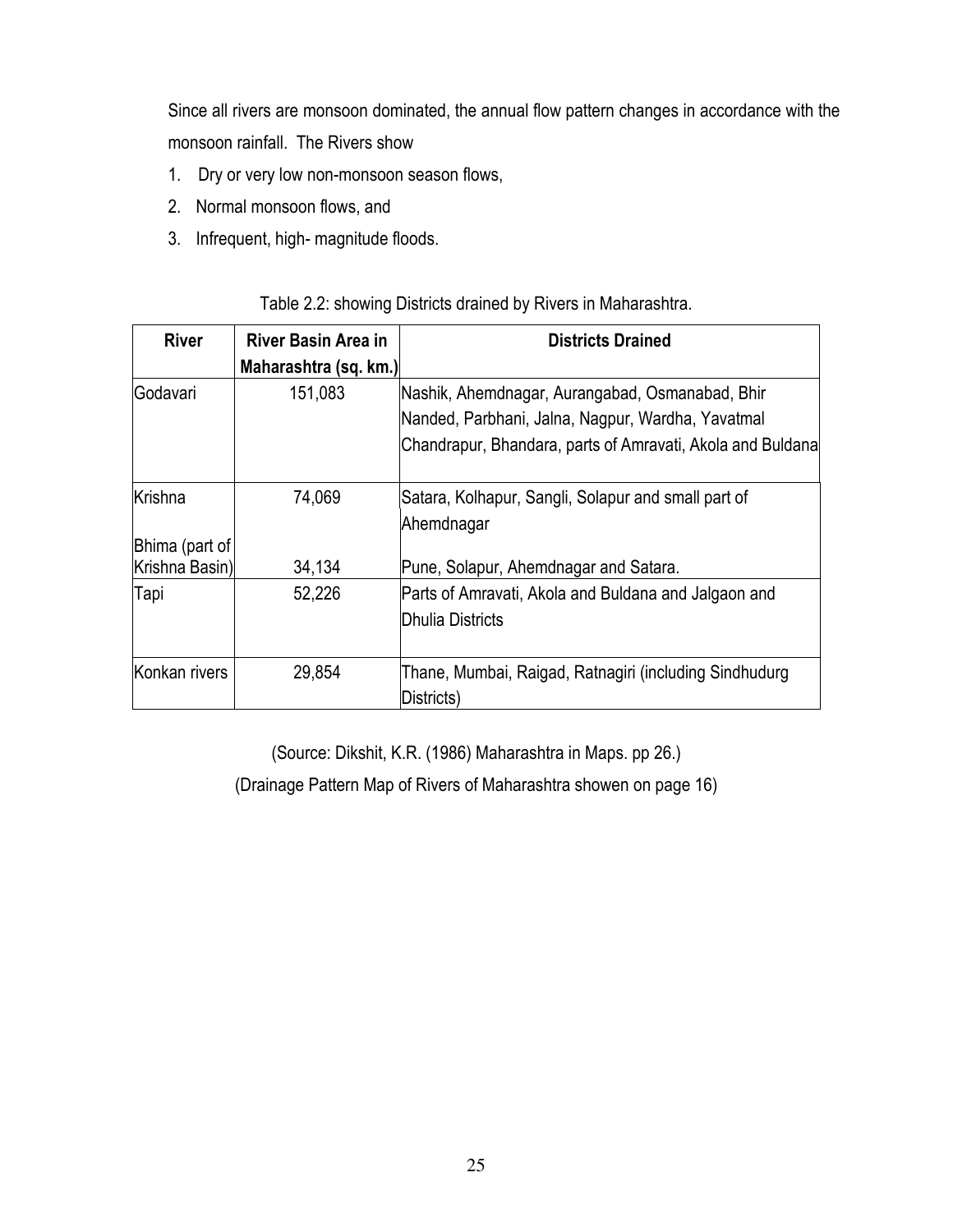## Some of the outstanding hydrological characteristics of the rivers of Maharashtra are as follows:

- Most rivers display a simple fluvial regime with only one pronounced maximum.
- \* Monsoon flows generally rise rapidly with the onset of monsoon rainfall but the flow levels and discharges fall less rapidly at the end of the monsoon season.
- \* Monsoon months are characterized by multiple short and sharp peaks, and on some occasions the daily discharge may increase by an order of magnitude in one day.
- Most rivers display remarkable inter-annual as well as intra- annual variations in the streamflows as well as in the flood magnitudes.
- ❖ Some rivers experience up to one to three orders of magnitude variations in discharge during the monsoon season.
- ❖ Unit discharge is generally higher for smaller catchments in the Ghat zone or Satpuda Ranges, and with an increase in the catchment area the unit discharge decreases.
- **\*** The discharge maxima is usually achieved in the month of July in the upper Krishna basin, in August in the Bhima and Wainganga basins, in August and September in the Tapi basin, and in September in the lower Godavari basin.
- The rivers of the Ghat zone experience low flood variability, but the rivers of the semi- arid zone are characterized by high variability and flashy discharges.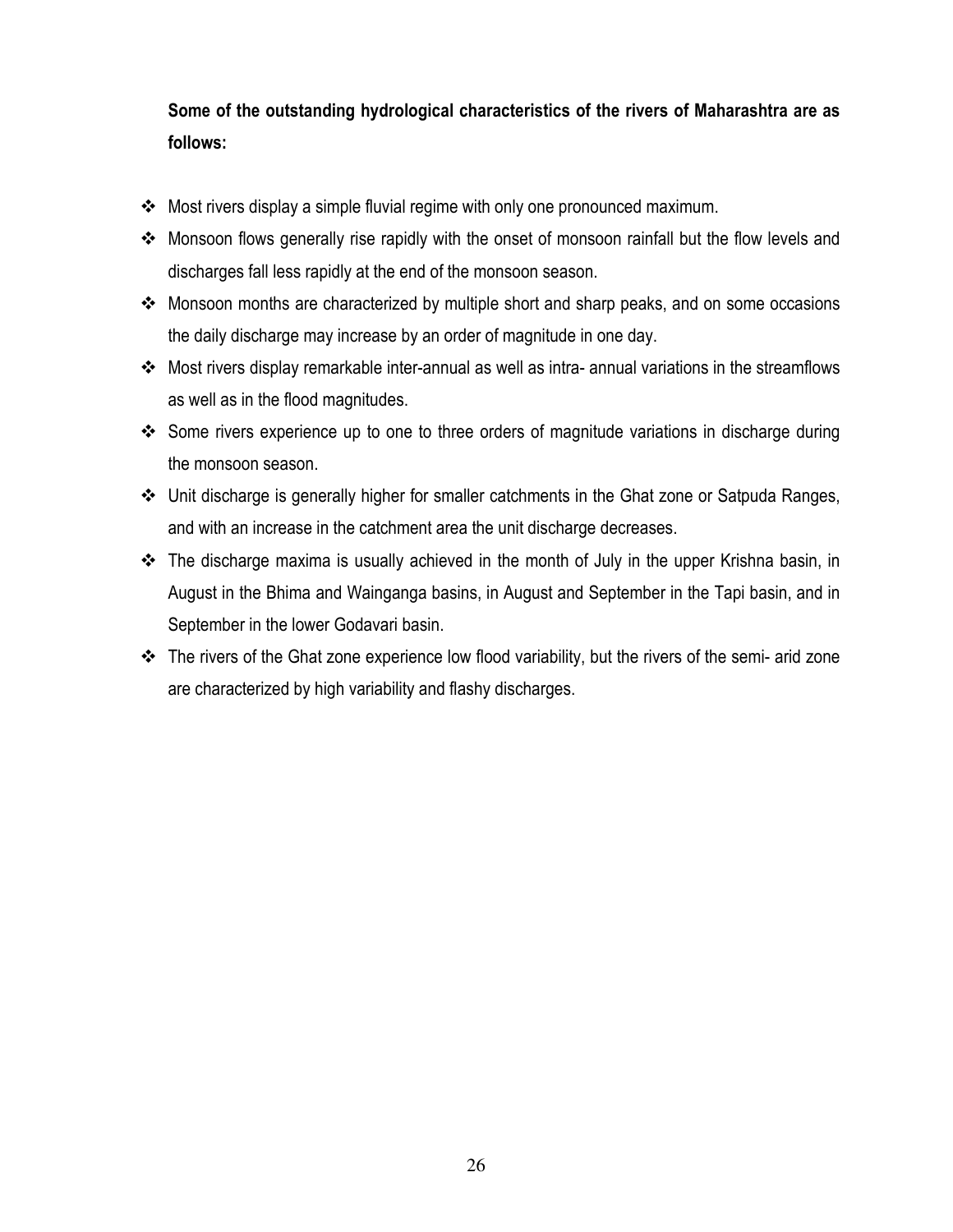## **Chapter-3**

### **Maharashtra Pollution Control Board (MPCB)**

Maharashtra Pollution Control Board (MPCB) is implementing various environmental legislations in the state of Maharashtra, mainly including Water (Prevention and Control of Pollution) Act, 1974, Air (Prevention and Control of Pollution) Act, 1981, Water (Cess) Act, 1977 and some of the provisions under Environmental (Protection) Act, 1986 and the rules framed there under like, Biomedical Waste (M&H) Rules, 1998, Hazardous Waste (M&H) Rules, 2000, Municipal Solid Waste Rules, 2000 etc. MPCB is functioning under the administrative control of Environment Department of Government of Maharashtra.

Some of the important functions of MPCB are:

- To plan comprehensive program for the prevention, control or abatement of pollution and secure executions thereof,
- To collect and disseminate information relating to pollution and the prevention, control or abatement thereof.
- To inspect sewage or trade effluent treatment and disposal facilities, and air pollution control systems and to review plans, specification or any other data relating to the treatment plants, disposal systems and air pollution control systems in connection with the consent granted,
- Supporting and encouraging the developments in the fields of pollution control, waste recycle reuse, eco-friendly practices etc.
- To educate and guide the entrepreneurs in improving environment by suggesting appropriate pollution control technologies and techniques
- Creation of public awareness about the clean and healthy environment and attending the public complaints regarding pollution.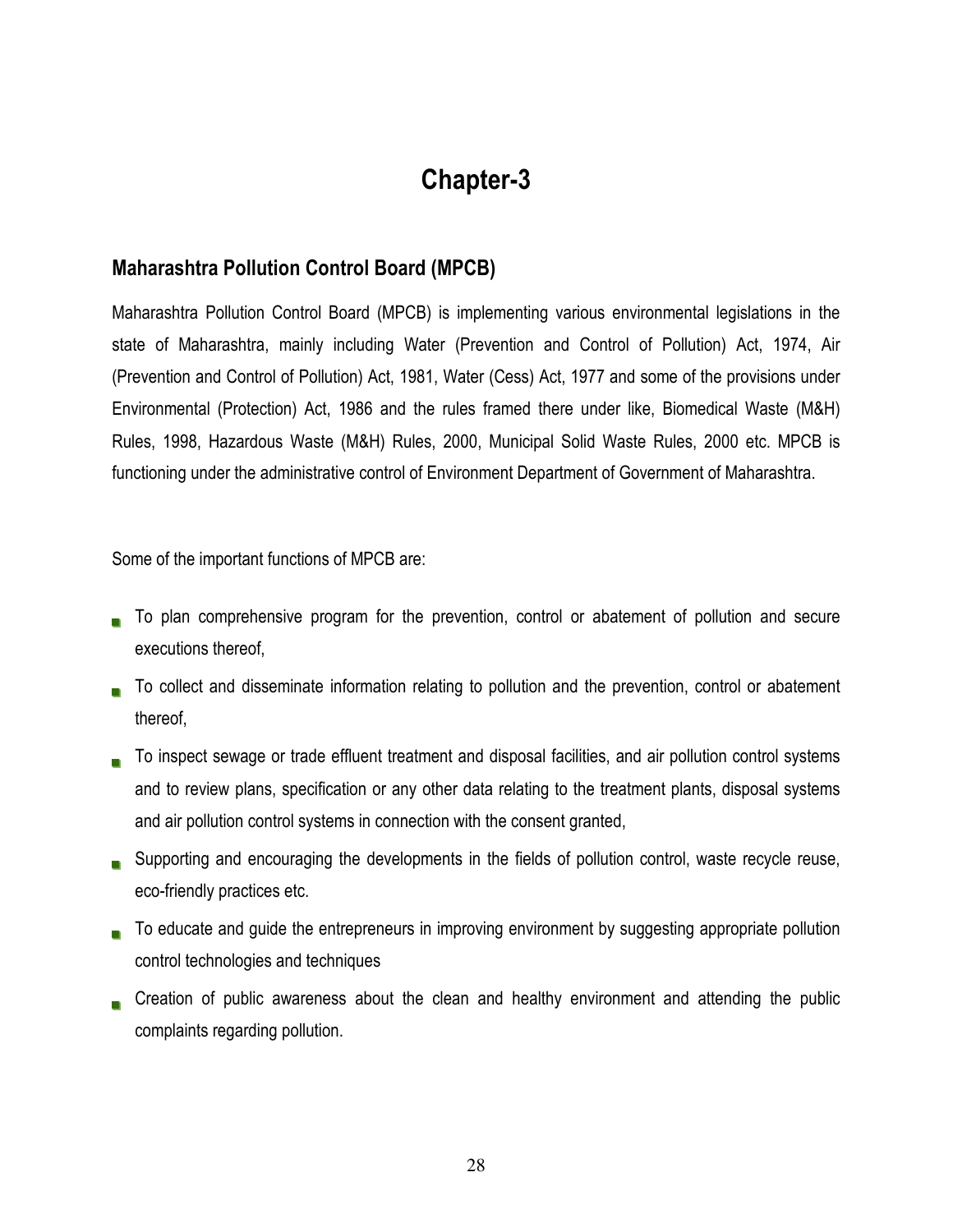Following is a representative data on river monitoring under Global Environmental Monitoring system (GEMS) programme and Monitoring of Indian Aquatic Water Resources (MINARS) programmes.

| Sr.No.         | Station            | Parameter      | Min            | Max            | Average |
|----------------|--------------------|----------------|----------------|----------------|---------|
| 1              | 1252               | Ph             | 7.5            | 9              | 8.27    |
|                | Girna river        | <b>BOD</b>     | 3              | 8              | 5.5     |
|                | Jalgaon            | COD            | 16             | 32             | 22.67   |
|                |                    | DO             | 6.1            | 7.3            | 6.8     |
|                |                    | Tot.Coliform   | 150            | 175            | 165     |
| $\overline{2}$ | 1092               | Ph             | 7.3            | 7.7            | 7.53    |
|                | Kalu river         | <b>BOD</b>     | 5              | $\overline{7}$ | 6.33    |
|                | Atale village      | COD            | 16             | 96             | 45.33   |
|                |                    | DO             | 5.5            | 6.5            | 6.07    |
|                |                    | Tot.Coliform   | 140            | 350            | 238.33  |
| 3              | 1461               | Ph             | $\overline{7}$ | 7.6            | 7.45    |
|                | <b>Bhatsa</b>      | <b>BOD</b>     | 5              | 8.5            | 6.73    |
|                | river              | COD            | 16             | 40             | 25      |
|                |                    | DO             | 5.4            | 6              | 5.78    |
|                |                    | Tot.Coliform   | 175            | 275            | 206.25  |
| $\overline{4}$ | 1212               | Ph             | 7.6            | 8              | 7.88    |
|                | Wardha             | <b>BOD</b>     | 5.5            | 9              | 6.58    |
|                | river              | COD            | 16             | 40             | 26      |
|                | Rajura Bridge      | <b>DO</b>      | 5.4            | 6.5            | 5.73    |
|                |                    | Tot.Coliform   | 95             | 200            | 127.5   |
| 5              | 1318               | Ph             | 6.8            | 7.3            | 7.07    |
|                | <b>Mahim Creek</b> | <b>BOD</b>     | 6              | 60             | 31.33   |
|                |                    | COD            | 144            | 376            | 234.67  |
|                |                    | DO             | 3.5            | 4.9            | 4.2     |
|                |                    | Tot.Coliform   | 175            | 275            | 208.33  |
| 6              | 1317               | Ph             | $\overline{7}$ | 7.8            | 7.53    |
|                | <b>Thane Creek</b> | <b>BOD</b>     | 5              | 32             | 24.33   |
|                | Elephanta          | COD            | 172            | 364            | 246.67  |
|                | Island             | DO             | 3.4            | 5.2            | 4.23    |
|                |                    | Tot.Coliform   | 120            | 275            | 198.33  |
| $\overline{7}$ | 1315               | Ph             | 7.4            | 8.8            | 8.25    |
|                | Wardha river-      | <b>BOD</b>     | $\overline{4}$ | 11.5           | 10.95   |
|                | Pulgaon            | COD            | 24             | 88             | 37.6    |
|                |                    | D <sub>O</sub> | 4.6            | 7.1            | 5.98    |
|                |                    | Tot.Coliform   | 110            | 250            | 177.08  |

Table 3.1 Water Quality data monitored by M.P.C.B. under MINARS Project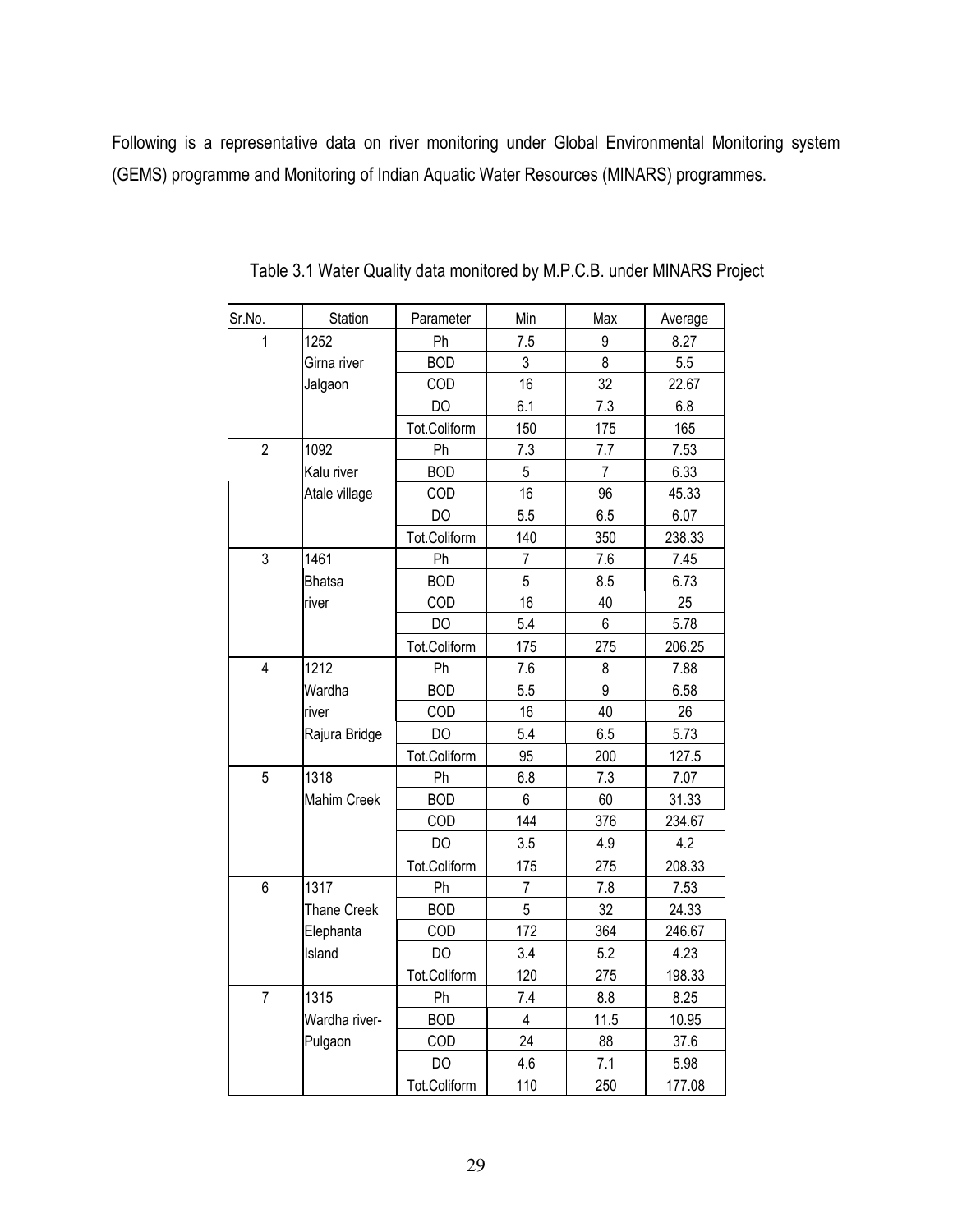| 8  | 1463               | Ph             | 6.8            | 8.6 | 7.55   |
|----|--------------------|----------------|----------------|-----|--------|
|    | Nira river-        | <b>BOD</b>     | 4              | 13  | 6.53   |
|    | Sarola Bridge      | COD            | 16             | 48  | 24     |
|    |                    | D <sub>O</sub> | 4.7            | 7.3 | 6.1    |
|    |                    | Tot.Coliform   | 70             | 250 | 137.08 |
| 9  | 1192               | Ph             | 6.8            | 7.2 | 7.05   |
|    | <b>Bhima</b> river | <b>BOD</b>     | 5.5            | 9   | 7.13   |
|    | Daund              | COD            | 20             | 24  | 23     |
|    |                    | DO             | 2.9            | 5.4 | 4.53   |
|    |                    | Tot.Coliform   | 150            | 225 | 181.25 |
| 10 | 1191               | Ph             | 6.9            | 7.4 | 7.15   |
|    | <b>Bhima</b> river | <b>BOD</b>     | 4.5            | 19  | 9.75   |
|    | Pargaon            | COD            | 16             | 40  | 26     |
|    |                    | DO             | 3.2            | 5.7 | 4.45   |
|    |                    | Tot.Coliform   | 175            | 250 | 206.25 |
| 11 | 1190               | Ph             | 6.8            | 7.5 | 7.1    |
|    | <b>Bhima</b> river | <b>BOD</b>     | 15             | 58  | 29.75  |
|    | D/s of Band-       | COD            | 32             | 96  | 74     |
|    | garden             | DO             | 0.5            | 4.1 | 2.43   |
|    |                    | Tot.Coliform   | 115            | 250 | 156.25 |
| 12 | 1189               | Ph             | $\overline{7}$ | 7.5 | 7.23   |
|    | <b>Bhima</b> river | <b>BOD</b>     | 9.5            | 44  | 18.63  |
|    | Pune D/s of        | COD            | 24             | 80  | 40     |
|    | vithalwadi         | DO             | 1.2            | 4.8 | 3.3    |
|    |                    | Tot.Coliform   | 175            | 275 | 225    |
| 13 | 1094               | Ph             | 6.5            | 8.2 | 7.53   |
|    | <b>Ulhas river</b> | <b>BOD</b>     | $\mathfrak{Z}$ | 9.5 | 5.41   |
|    | Badlapur W/W       | COD            | 16             | 32  | 18.8   |
|    |                    | DO             | 5.6            | 7.5 | 6.7    |
|    |                    | Tot.Coliform   | 95             | 275 | 172.5  |
| 14 | 1093               | Ph             | 6              | 8.2 | 7.56   |
|    | Ulhas river        | ROD.           | 3              | 6.2 | 4.97   |
|    | Mohane NRC         | COD            | 16             | 24  | 18.8   |
|    | <b>Bund</b>        | DO             | 4.9            | 7.7 | 6.63   |
|    |                    | Tot.Coliform   | 110            | 275 | 173.75 |
| 15 | 1316               | Ph             | 6.5            | 7.9 | 7.5    |
|    | Basin creek        | <b>BOD</b>     | 6              | 38  | 20.25  |
|    | Dist-Thane         | <b>COD</b>     | 56             | 352 | 212    |
|    |                    | DO             | 2.5            | 6   | 4.48   |
|    |                    | Tot.Coliform   | 95             | 200 | 153.75 |
| 16 | 1462               | Ph             | 6.6            | 7.9 | 7.3    |
|    | Patalganga         | <b>BOD</b>     | 3              | 9.5 | 5.79   |
|    | river-MIDC W/W     | COD            | 16             | 24  | 20.4   |
|    |                    | DO             | 5.4            | 7.2 | 6.53   |
|    |                    | Tot.Coliform   | 110            | 350 | 162.92 |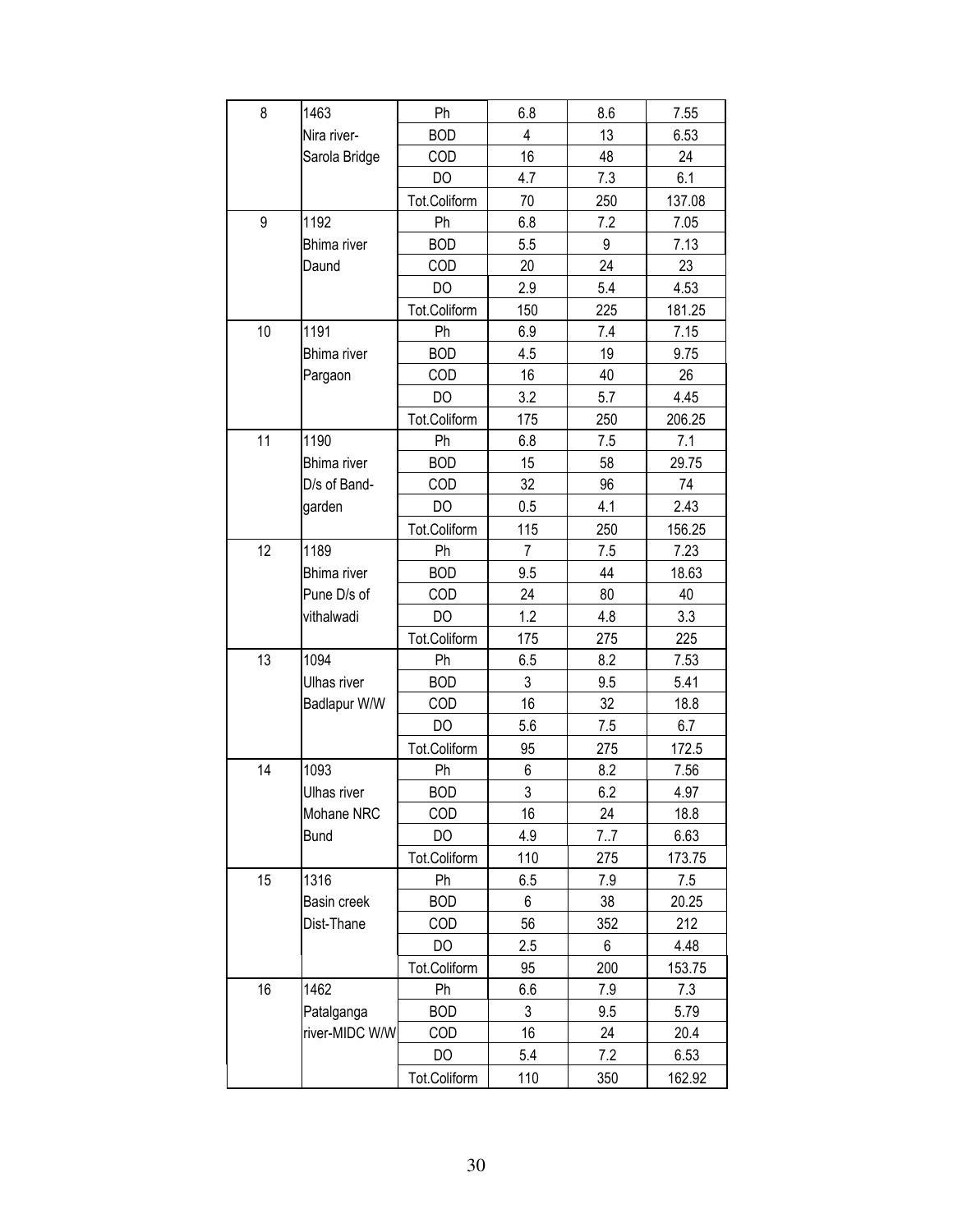| 17 | 1151                | Ph           | 6.6            | 7.9            | 7.35   |
|----|---------------------|--------------|----------------|----------------|--------|
|    | Patalganga          | <b>BOD</b>   | 3              | 10             | 6.39   |
|    | Shilphata Bridge    | COD          | 16             | 32             | 20.8   |
|    |                     | DO           | 4              | $\overline{7}$ | 6.33   |
|    |                     | Tot.Coliform | 110            | 275            | 177.08 |
| 18 | 1314                | Ph           | $\overline{7}$ | 8.9            | 8.18   |
|    | Tapi river          | <b>BOD</b>   | 3              | 9              | 5.89   |
|    | <b>Ubad village</b> | COD          | 16             | 32             | 24     |
|    |                     | DO           | 5.2            | 7.4            | 6.5    |
|    |                     | Tot.Coliform | 110            | 350            | 188.75 |
| 19 | 1251                | Ph           | 7.4            | 9              | 8.3    |
|    | Tapi river          | <b>BOD</b>   | 3              | 7.5            | 5.24   |
|    | <b>Bhusaval</b>     | COD          | 16             | 32             | 21.3   |
|    |                     | DO           | 5.1            | 7.3            | 6.27   |
|    |                     | Tot.Coliform | 110            | 275            | 174.1  |
| 20 | 1313                | Ph           | 7.6            | 9              | 8.44   |
|    | Tapi river          | <b>BOD</b>   | 3              | 9              | 5.63   |
|    | Ajanad Village      | COD          | 16             | 32             | 23.2   |
|    |                     | DO           | 4.8            | 7.4            | 6.18   |
|    |                     | Tot.Coliform | 110            | 225            | 158.33 |
| 21 | 1311                | Ph           | 6.9            | 7.7            | 7.23   |
|    | Panchganga          | <b>BOD</b>   | 7.8            | 10             | 8.6    |
|    | river Ichalkaranji  | COD          | 24             | 36             | 30.67  |
|    |                     | DO           | 3.2            | 6.2            | 4.77   |
|    |                     | Tot.Coliform | 250            | 350            | 291.67 |
| 22 | 1153                | Ph           | 7              | 8.5            | 7.74   |
|    | Krishna river       | <b>BOD</b>   | 2.8            | 8              | 5.26   |
|    | Rajapur weir        | COD          | 16             | 28             | 20.4   |
|    |                     | DO           | 5.4            | 7              | 6.44   |
|    |                     | Tot.Coliform | 110            | 275            | 183.33 |
| 23 | 1310                | Ph           | $\overline{7}$ | 8.4            | 7.73   |
|    | Krishna river       | <b>BOD</b>   | 3              | 9              | 5.63   |
|    | Kurundwad           | COD          | 16             | 170            | 37.5   |
|    |                     | DO           | 5.3            | 7              | 6.43   |
|    |                     | Tot.Coliform | 16             | 350            | 223.83 |
| 24 | 1152                | Ph           | 7.3            | 8.6            | 7.8    |
|    | Kundalika river     | <b>BOD</b>   | 4.8            | 9              | 7.1    |
|    |                     | <b>COD</b>   | 16             | 28             | 22.67  |
|    |                     | DO           | 5.9            | 6              | 5.97   |
|    |                     | Tot.Coliform | 150            | 275            | 198.33 |
| 25 | 1253                | Ph           | 7.6            | 8.1            | 7.83   |
|    | Girna river         | <b>BOD</b>   | 3.4            | 7              | 5.98   |
|    | Malegaon            | <b>COD</b>   | 16             | 20             | 19     |
|    |                     | DO           | 5.6            | 6.7            | 6.05   |
|    |                     | Tot.Coliform | 150            | 200            | 173.45 |
|    |                     |              |                |                |        |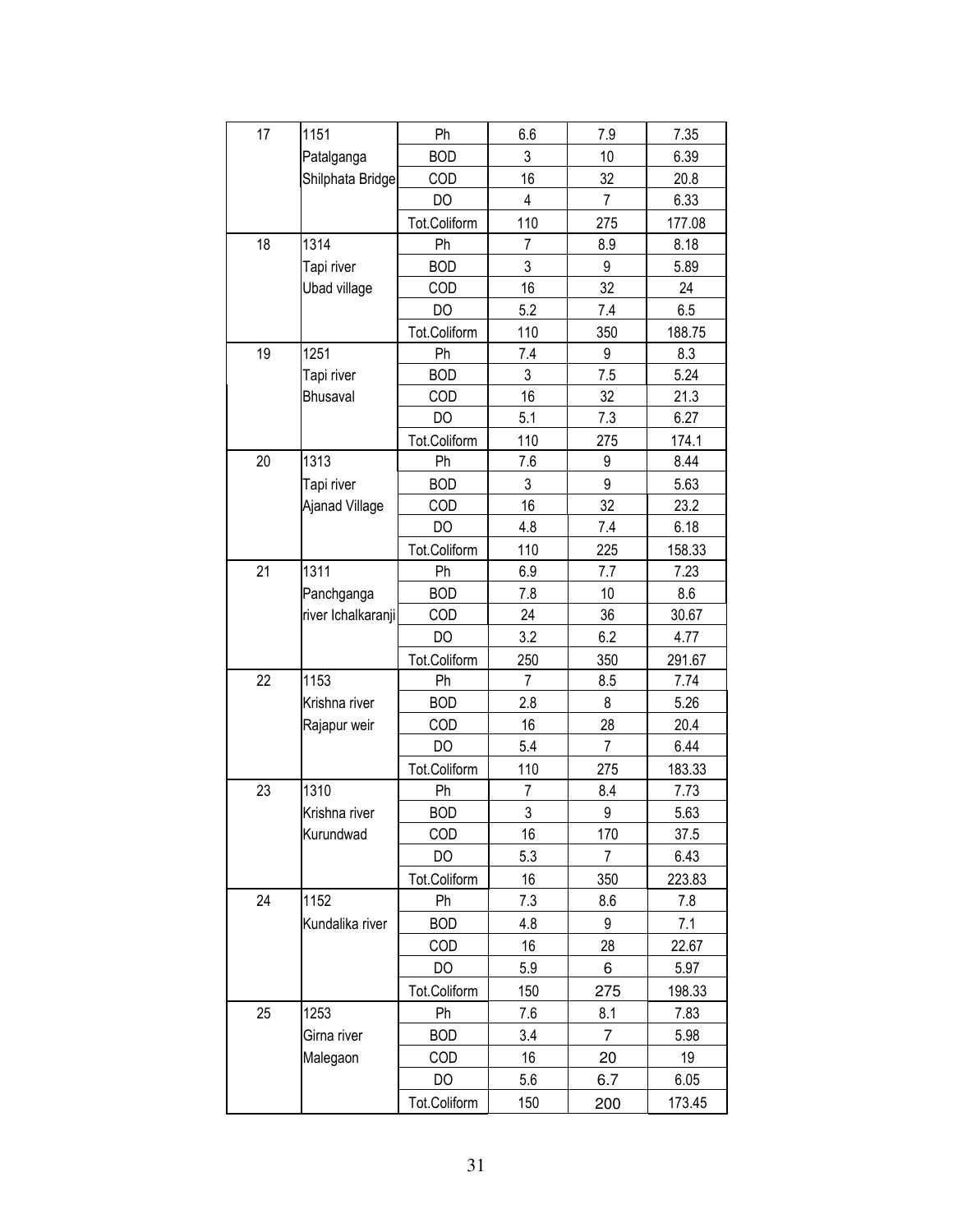| 26 | 1211               | Ph           | 7              | 8              | 7.54   |
|----|--------------------|--------------|----------------|----------------|--------|
|    | Godavari river     | <b>BOD</b>   | $\overline{2}$ | 36             | 8.58   |
|    | D/s of Nashik      | COD          | 20             | 52             | 29.6   |
|    |                    | DO           | 3.5            | $\overline{7}$ | 5.64   |
|    |                    | Tot.Coliform | 110            | 350            | 220    |
| 27 | 1096               | Ph           | 7.2            | 8              | 7.55   |
|    | Godavari river     | <b>BOD</b>   | 3              | 35             | 8.69   |
|    | Ramkund            | COD          | 16             | 56             | 25.2   |
|    |                    | DO           | 3.2            | 7.5            | 5.56   |
|    |                    | Tot.Coliform | 120            | 350            | 200.83 |
| 28 | 1095               | Ph           | $\overline{7}$ | 8.5            | 7.87   |
|    | Godavari river     | <b>BOD</b>   | 4              | 9              | 5.93   |
|    | Gangapur Dam       | COD          | 16             | 32             | 20.4   |
|    |                    | DO           | 5.3            | $\overline{7}$ | 6.33   |
|    |                    | Tot.Coliform | 170            | 350            | 218.3  |
| 29 | 1209               | Ph           | $\overline{7}$ | 8.8            | 8.06   |
|    | Godavari river     | <b>BOD</b>   | 3              | 27             | 7.11   |
|    | Raher              | COD          | 5.6            | 64             | 23.36  |
|    |                    | DO           | 3.1            | 7.2            | 5.9    |
|    |                    | Tot.Coliform | 120            | 225            | 180.42 |
| 30 | 1312               | Ph           | 7.3            | 8.7            | 7.69   |
|    | Godavari river     | <b>BOD</b>   | 3              | 20             | 7.23   |
|    | Jaikwadi           | COD          | 16             | 56             | 24.4   |
|    |                    | DO           | 4.6            | 7              | 5.6    |
|    |                    | Tot.Coliform | 170            | 350            | 222.5  |
| 31 | 1188               | Ph           | 6.9            | 27             | 9.47   |
|    | <b>Bhima</b> river | <b>BOD</b>   | 4              | 10             | 6.52   |
|    | Narsingpur         | COD          | 16             | 44             | 24.8   |
|    |                    | DO           | 5.3            | 7.3            | 6.33   |
|    |                    | Tot.Coliform | 120            | 275            | 153.33 |
| 32 | 1194               | Ph           | $\overline{7}$ | 8.1            | 7.46   |
|    | Krishna river      | <b>BOD</b>   | 3              | 9              | 5.46   |
|    | Dhom Dam           | COD          | 16             | 32             | 11.2   |
|    |                    | DO           | 5              | 7.2            | 6.13   |
|    |                    | Tot.Coliform | 70             | 350            | 188.75 |
| 33 | 1210               | Ph           | 7.3            | 8.8            | 8.13   |
|    | Godavari river     | <b>BOD</b>   | 2.8            | 78             | 12.61  |
|    | Nanded             | <b>COD</b>   | 16             | 96             | 33.6   |
|    |                    | DO           | 4.4            | 7.7            | 6.23   |
|    |                    | Tot.Coliform | 95             | 275            | 172.08 |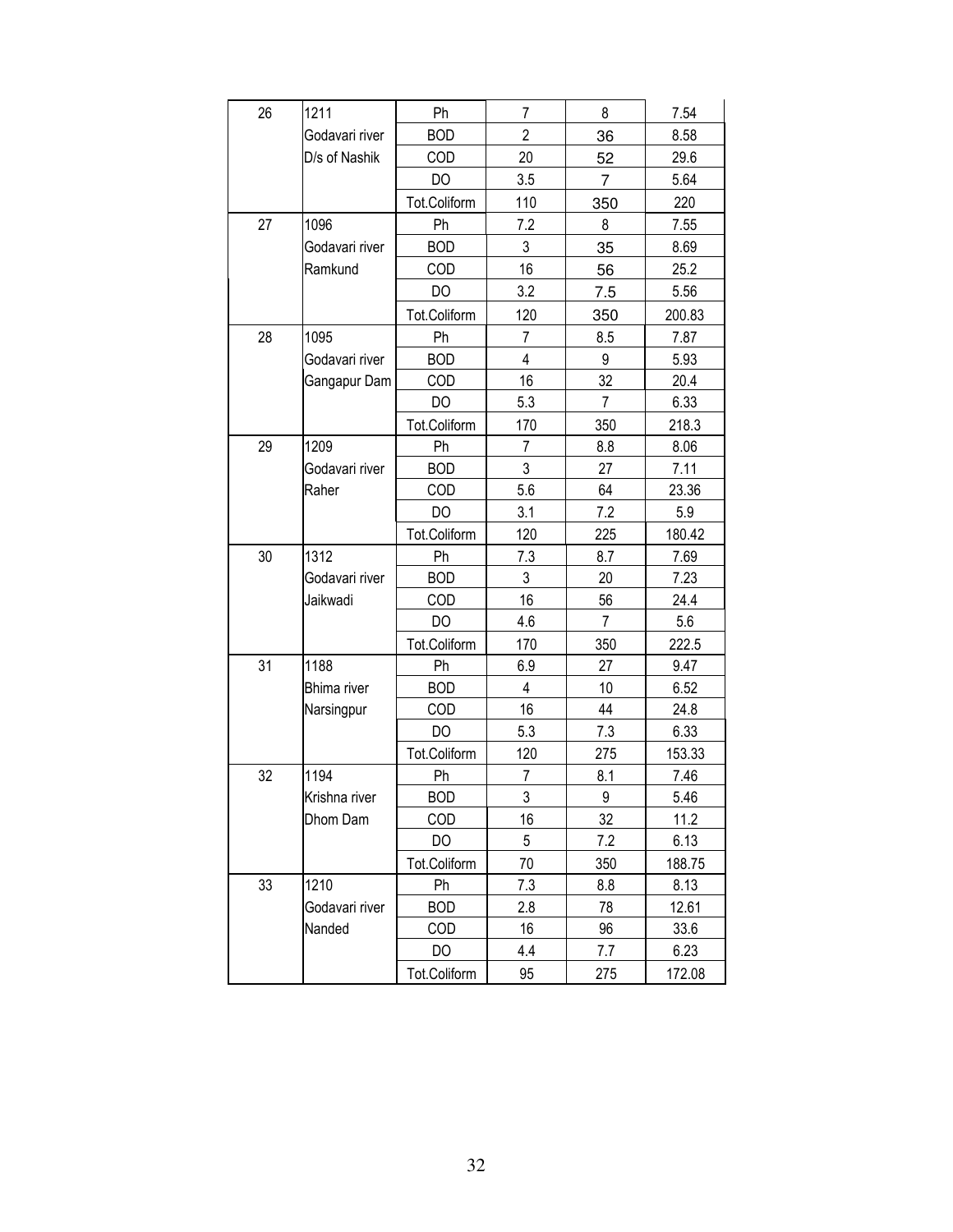| Sr.No.                  | <b>Monitoring Station</b> | Parameter    | Min            | Max | Average |
|-------------------------|---------------------------|--------------|----------------|-----|---------|
| 1                       | 28                        | Ph           | 7              | 8.7 | 7.93    |
|                         | <b>Bhima</b> river        | <b>BOD</b>   | 4              | 9   | 6.36    |
|                         | Takli                     | COD          | 16             | 52  | 24.89   |
|                         |                           | DO           | 4.4            | 7.2 | 6.07    |
|                         |                           | Tot.Coliform | 120            | 350 | 188.33  |
| $\overline{2}$          | 12                        | Ph           | 7.3            | 8.8 | 8.07    |
|                         | Godavari river            | <b>BOD</b>   | 3              | 56  | 10.32   |
|                         | Dhalegaon                 | COD          | 16             | 88  | 25.11   |
|                         |                           | DO           | 0.7            | 7.2 | 5.94    |
|                         |                           | Tot.Coliform | 120            | 350 | 199.17  |
| $\mathfrak{Z}$          | 37                        | Ph           | $\overline{7}$ | 8.6 | 7.88    |
|                         | Krishna river             | <b>BOD</b>   | $\overline{4}$ | 9   | 6.32    |
|                         | Sangli                    | COD          | 20             | 56  | 26.67   |
|                         |                           | DO           | 4.3            | 7.2 | 6.07    |
|                         |                           | Tot.Coliform | 95             | 350 | 182.92  |
| $\overline{\mathbf{4}}$ | 36                        | Ph           | 7.1            | 8.5 | 7.86    |
|                         | Krishna river             | <b>BOD</b>   | $\overline{4}$ | 8.5 | 6       |
|                         | Karad                     | COD          | 16             | 32  | 23.5    |
|                         |                           | DO           | 4.2            | 7.2 | 6.38    |
|                         |                           | Tot.Coliform | 70             | 170 | 127.92  |
| 5                       | 11                        | Ph           | $\overline{7}$ | 8.6 | 8.03    |
|                         | Wainganga                 | <b>BOD</b>   | 4.4            | 12  | 6.57    |
|                         | river - Ashti             | COD          | 16             | 32  | 23.11   |
|                         |                           | DO           | 5              | 7.1 | 6.26    |
|                         |                           | Tot.Coliform | 110            | 175 | 146.67  |

Table 3.2 Water Quality data monitored by M.P.C.Board under GEMS Project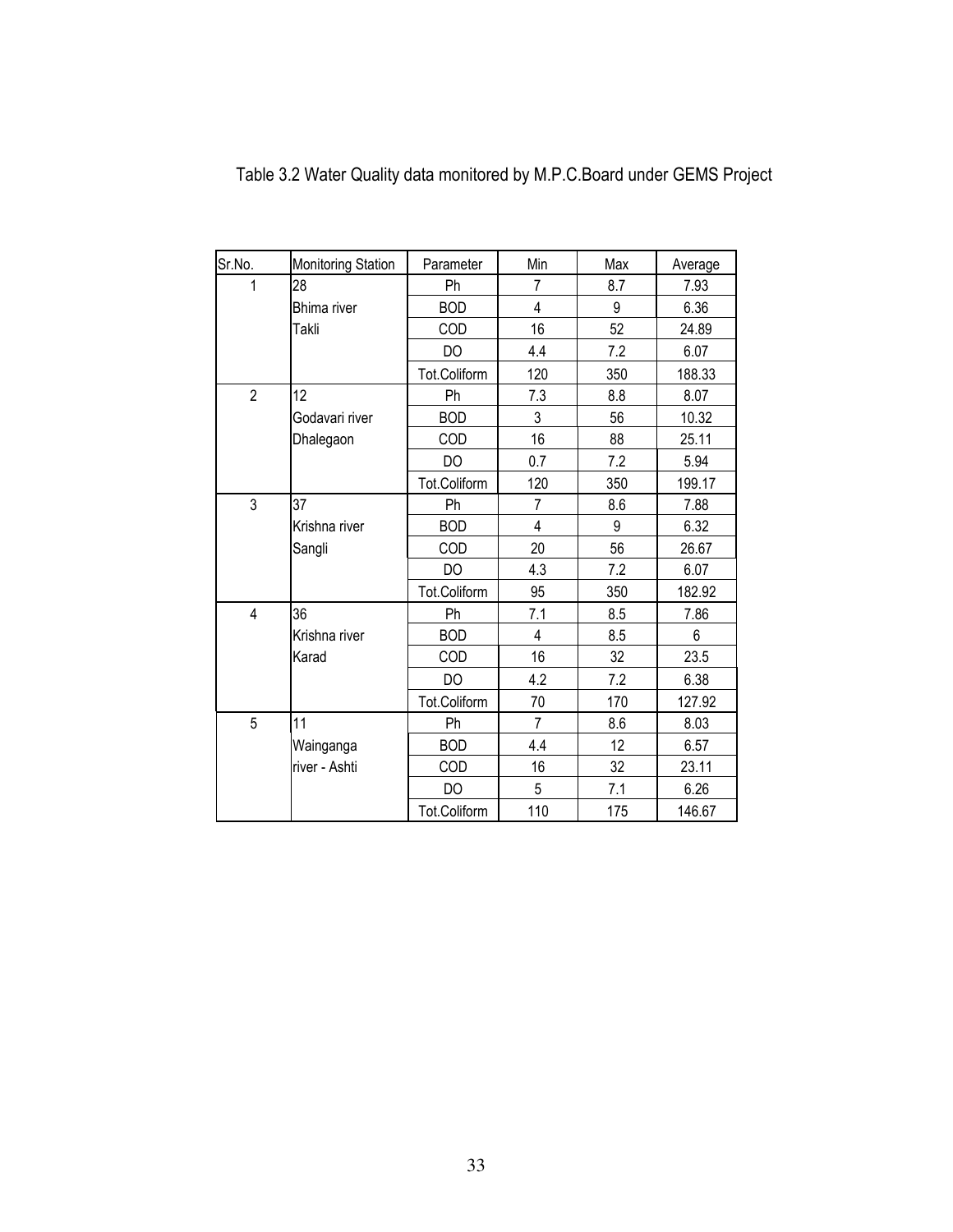| Sr.No.         | River               | <b>Monitoring Station</b>               | Region / | Class of | <b>B.O.D.</b> |      |      | C.O.D.         |                |      |                | D.O.           |      |  |
|----------------|---------------------|-----------------------------------------|----------|----------|---------------|------|------|----------------|----------------|------|----------------|----------------|------|--|
|                |                     |                                         | Area     | Water    | Min           | Max  | Avg. | Min            | Max            | Avg. | Min            | Max            | Avg. |  |
|                | SRO Thane II        |                                         |          |          |               |      |      |                |                |      |                |                |      |  |
| 1              | Vaitarna River      |                                         | Thane    |          |               |      | 5    | ÷,             | $\blacksquare$ | 20   |                |                | 6.6  |  |
|                | RO Kalyan           |                                         |          |          |               |      |      |                |                |      |                |                |      |  |
| 2              | <b>Bhatsa River</b> | D/s of Liberty Oil Mill                 | Kalyan   | $A-I$    | 4             | 7.5  | 5.5  | 16             | 40             | 28   | 5.9            | $\overline{7}$ | 6.5  |  |
| 3              | Murbadi River       | Nr. Murbad MIDC Bridge                  | Kalyan   | A-II     | 4             | 5    | 4.5  | 16             | 32             | 24   | 5.4            | $\overline{7}$ | 6.6  |  |
| $\overline{4}$ | Vaitarna River      | Nr.Bhiwandi-Wada Rd.                    |          |          |               |      |      |                |                |      |                |                |      |  |
|                |                     | <b>Bridge</b>                           | Kalyan   | A-II     | 5             | 9    | 7    | 32             | 40             | 36   | 6.1            | 7.1            | 6.6  |  |
| 5              | <b>Tansa River</b>  | Nr.Monatona Tyre Bridge                 | Kalyan   | A-II     | 4             | 5    | 4.5  | 16             | 20             | 18   | 6.8            | $\overline{7}$ | 6.9  |  |
|                | RO Nagpur           |                                         |          |          |               |      |      |                |                |      |                |                |      |  |
| 6              | Nag River           | Asoli Bridge                            | Nagpur   | A-IV     | 52            | 145  | 98   | 170            | 231            | 200  | 0.7            | 4.75           | 2.72 |  |
| 7              | Nag River           | Bhandewadi                              | Nagpur   | A-IV     | 80            | 130  | 105  | 200            | 340            | 270  | $\blacksquare$ |                |      |  |
| 8              | Pilli River         | Koradi Road                             | Nagpur   | A-IV     | 20            | 35   | 27   | 70             | 120            | 95   | 3              | 5              | 4    |  |
| 9              | Pilli River         | Kamptee Road                            | Nagpur   | A-IV     | 10            | 15   | 12   | 15             | 30             | 22   | 4.5            | 5.5            | 5    |  |
| 10             | <b>Bag River</b>    | U/s of Simplex Paper Mill Ltd.          |          |          |               |      |      |                |                |      |                |                |      |  |
|                |                     | At Changera, Dist. Gondia               | Nagpur   | A-II     | 2.8           | 5.2  | 3.64 | 16             | 48             | 24   | 5.79           | 6.81           | 6.34 |  |
| 11             | <b>Bag River</b>    | D/s of Simplex Paper Mill Ltd.          |          |          |               |      |      |                |                |      |                |                |      |  |
|                |                     | At Changera, Dist. Gondia               | Nagpur   | A-II     | 3             | 10.6 | 4.84 | 16             | 100            | 37.6 | 6.12           | 6.98           | 6.32 |  |
|                | SRO Nagpur II       |                                         |          |          |               |      |      |                |                |      |                |                |      |  |
| 12             | Wena River          | Wena Dam Upper                          | Nagpur   | A-II     | 2.7           | 3.32 | 2.9  | 12             | 24             | 17   | 6.22           | 6.88           | 6.5  |  |
| 13             | Wena River          | Near Sukli Dam                          | Nagpur   | A-II     |               |      | 2.3  |                | $\blacksquare$ | 24   |                |                | 6.59 |  |
| 14             | Wena River          | Nr.National Highway                     | Nagpur   |          |               |      |      |                |                |      |                |                |      |  |
|                |                     | Bridge, Butibori                        |          | $A-II$   | 2.8           | 4    | 3.6  | 16             | 28             | 22   | 5.29           | 7.09           | 6.2  |  |
| 15             | Kanhan River        | D/s of CIPL at Bridge Vill.             |          |          |               |      |      |                |                |      |                |                |      |  |
|                |                     | Mathani.                                | Nagpur   |          | 2.86          | 3.2  | 3.05 | 16             | 20             | 17   | 5.92           | 6.28           | 6.14 |  |
| 16             | Wena River          | At Kandhali Village                     | Nagpur   | A-II     |               |      | 2.8  |                |                | 16   |                |                | 6.23 |  |
| 17             | Wena River          | D/s Hinganghat at                       |          |          |               |      |      |                |                |      |                |                |      |  |
|                |                     | Bridge on Hyderabad                     |          |          |               |      |      |                |                |      |                |                |      |  |
|                |                     | National Highway                        | Nagpur   | A-II     |               |      | 2.64 | $\blacksquare$ | $\blacksquare$ | 20   |                |                | 6.23 |  |
| 18             |                     | Wainganga River U/s of M/s Ellora Paper | Nagpur   | A-II     | 2.6           | 5.6  | 3.4  | 16             | 24             | 18.4 | 5.73           | 6.89           | 6.15 |  |
|                |                     | Mill Ltd., Devada Khurd,                |          |          |               |      |      |                |                |      |                |                |      |  |
|                |                     | Tq.Tumsar, Dist.Bhandara                |          |          |               |      |      |                |                |      |                |                |      |  |
| 19             |                     | Wainganga River D/s of M/s Ellora Paper | Nagpur   | A-II     | 2.96          | 5.4  | 3.94 | 16             | 36             | 26.4 | 5.06           | 6.77           | 5.92 |  |
|                |                     | Mill Ltd., Devada Khurd,                |          |          |               |      |      |                |                |      |                |                |      |  |
|                |                     | Tq.Tumsar,Dist.Bhandara                 |          |          |               |      |      |                |                |      |                |                |      |  |
| 20             |                     | Wainganga River D/s of M/s Ordanance    | Nagpur   | A-II     | 2.4           | 3.6  | 2.85 | 16             | 40             | 20   | 6.15           | 6.62           | 6.35 |  |
|                |                     | Factory, Jawaharnagar,                  |          |          |               |      |      |                |                |      |                |                |      |  |
|                |                     | Dist. Bhandara.                         |          |          |               |      |      |                |                |      |                |                |      |  |
| 21             |                     | Wainganga River D/s of M/s Ordanance    | Nagpur   | A-II     | 2.8           | 4.24 | 3.41 | 20             | 36             | 24.8 | 6.02           | 6.26           | 6.1  |  |
|                |                     | Factory, Jawaharnagar,                  |          |          |               |      |      |                |                |      |                |                |      |  |
|                |                     | Dist. Bhandara.                         |          |          |               |      |      |                |                |      |                |                |      |  |

## Table 3.3: River water Quality monitored by Regional / Sub Regional Offices during the year 2002-2003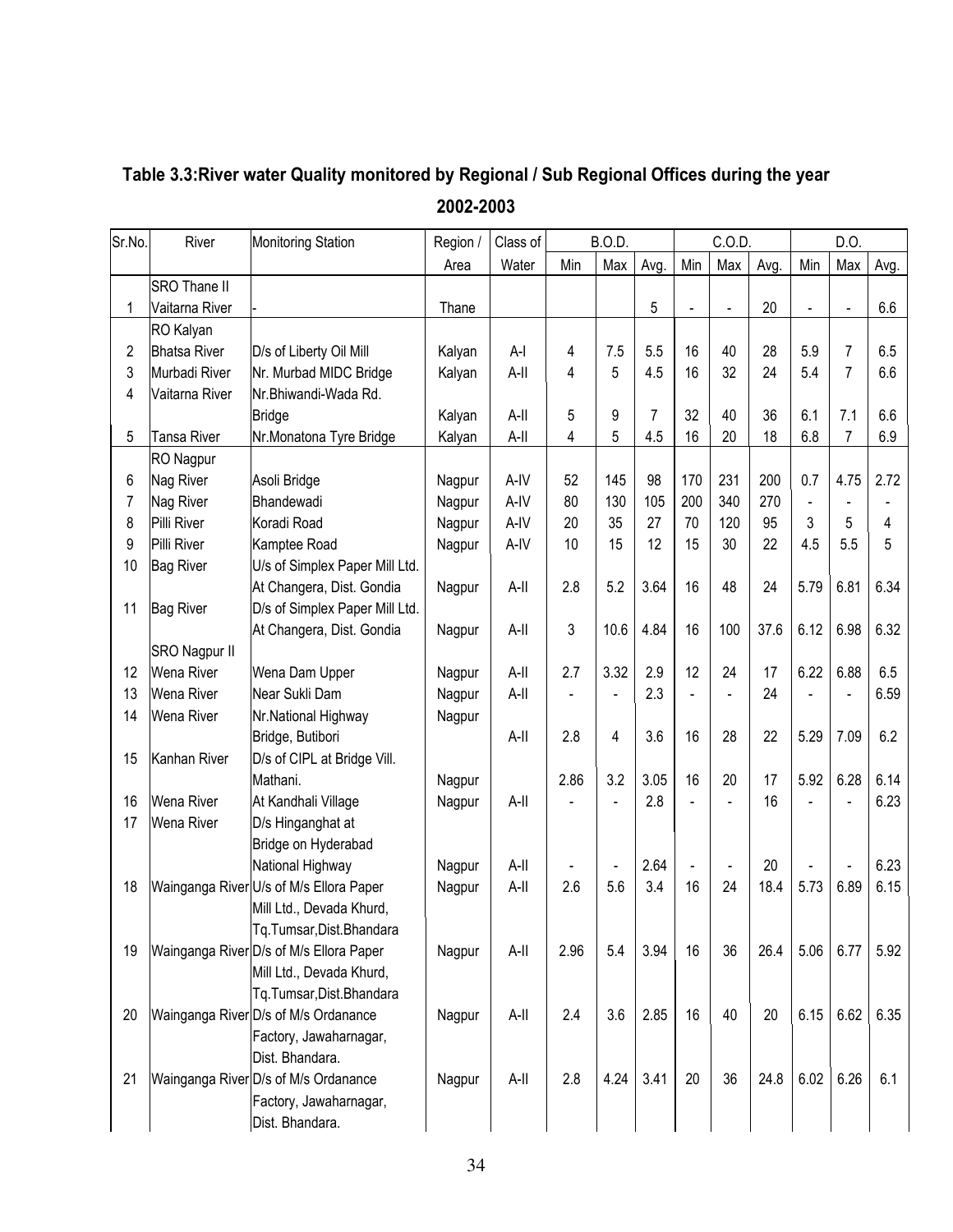| Sr.No. River |                            | <b>Monitoring Station</b>  | Region / | Class of | <b>B.O.D.</b>  |                |      | C.O.D.         |     |      | D.O.           |      |      |
|--------------|----------------------------|----------------------------|----------|----------|----------------|----------------|------|----------------|-----|------|----------------|------|------|
|              |                            |                            | Area     | Water    | Min            | Max            | Avg. | Min            | Max | Avg. | Min            | Max  | Avg. |
|              | <b>SRO Pune II</b>         |                            |          |          |                |                |      |                |     |      |                |      |      |
| 22           | Indrayani River            | Alandi                     | Pune     | A-II     | 6.4            | 12             | 8.95 | 20             | 32  | 30.6 | 3.92           | 6.49 | 5.19 |
| 23           | Indrayani River            | Moshi                      | Pune     | A-II     | 10             | 12.8           | 11   | 32             | 44  | 35   | 3.72           | 6.4  | 5.11 |
| 24           | Mula - Mutha River         | D/s Theur                  | Pune     | A-II     | 9              | 130            | 55.6 | 24             | 284 | 119  | 2.86           | 6.35 | 4.6  |
|              | SRO Pimpri Chinch.         |                            |          |          |                |                |      |                |     |      |                |      |      |
| 25           | Pawana River               | <b>Ravet Weir</b>          | Pune     |          | 3              | 34             | 15   | 12             | 80  | 29.6 | 3.5            | 7.8  | 6.44 |
| 26           | Pawana River               | Chinchwadgaon              | Pune     |          | $\overline{7}$ | 75             | 28   | 20             | 220 | 79.2 | $\blacksquare$ | 6.8  | 5.63 |
| 27           | Pawana River               | Pimprigaon                 | Pune     |          | 8.9            | 110            | 41   | 20             | 260 | 103  | $\blacksquare$ | 6.5  | 3.69 |
| 28           | Pawana River               | Kasarwadi                  | Pune     |          | 14             | 105            | 61   | 40             | 320 | 154  | $\blacksquare$ | 5    | 2.04 |
| 29           | <b>Mula River</b>          | Sanghvi                    | Pune     |          | 6              | 118            | 47   | 20             | 308 | 125  | $\Box$         | 5.2  | 2.18 |
| 30           | Pawana - Mula River dapodi |                            | Pune     |          | 7.6            | 95             | 44   | 20             | 288 | 125  | ä,             | 6.4  | 2.78 |
|              | <b>SRO</b> Solapur         |                            |          |          |                |                |      |                |     |      |                |      |      |
| 31           | <b>Bhima River</b>         | U/s of New Bridge at       |          |          |                |                |      |                |     |      |                |      |      |
|              |                            | Pandharpur                 | Solapur  |          | 5              | 10             | 7    | 20             | 36  | 28.8 |                |      |      |
| 32           | <b>Bhima River</b>         | D/s of Gopalpur at         |          |          |                |                |      |                |     |      |                |      |      |
|              |                            | Pandharpur                 | Solapur  |          | 5              | 10             | 6.8  | 16             | 36  | 26.4 |                |      |      |
|              | <b>SRO</b> Satara          |                            |          |          |                |                |      |                |     |      |                |      |      |
| 33           | Krishna River              | Mahuli                     | Satara   |          | $\overline{7}$ | 15             | 11   | 20             | 40  | 30   | 5.6            | 6.3  | 5.95 |
| 34           | Krishna River              | Krishna-Vena confluence,   |          |          |                |                |      |                |     |      |                |      |      |
|              |                            | Mahuli                     | Satara   |          | 7.2            | 12             | 9.1  | 20             | 32  | 26   | 6.23           | 6.85 | 6.54 |
| 35           | Venna River                | Mahuli                     | Satara   |          | 7.8            | 18             | 12.9 | 24             | 28  | 26   | 5.8            | 6.1  | 5.95 |
| 36           | Nira River                 | Shirwal                    | Satara   |          | 10             | 16             | 13   | 32             | 40  | 36   | 6.9            | 7.01 | 6.95 |
| 37           | Urmodi River               | Nagthane                   | Satara   |          | 8.04           | 11             | 9.52 | 24             | 28  | 26   | 4.9            | 6.59 | 5.75 |
|              | SRO Jalgaon I              |                            |          |          |                |                |      |                |     |      |                |      |      |
| 38           | Tapi River                 | <b>Bhusawal</b> intake     | Jalgaon  | A-II     | 3              | 7.5            | 5.3  | 16             | 32  | 19   | 5.1            | 7.3  | 6.2  |
| 39           | Girna River                | Girna Pumping Station      | Jalgaon  | A-II     | 3              | 8              | 5.5  | 16             | 32  | 23   | 6.1            | 7.3  | 6.8  |
|              | SRO Jalgaon II             |                            |          |          |                |                |      |                |     |      |                |      |      |
| 40           | Rangawali River            | Nr. Suruchi Hotel,         |          |          |                |                |      |                |     |      |                |      |      |
|              |                            | Navapur                    | Jalgaon  |          |                | $\blacksquare$ | 6.5  | $\blacksquare$ |     | 28   | $\blacksquare$ |      | 4.2  |
| 41           | Arunawati River            | D/s of shirpur             | Jalgaon  |          |                |                | 8    |                |     | 40   | ÷,             |      | 5.2  |
| 42           | <b>Burai River</b>         | At Chimtane                | Jalgaon  |          |                |                |      |                |     |      |                |      |      |
| 43           | Tapi River                 | Sarangkhda                 | Jalgaon  |          | 5              | 6              | 5.5  | 12             | 20  | 16   | 4.8            | 5.1  | 4.9  |
| 44           | Gomai River                | D/s of Shahada             | Jalgaon  |          |                |                | 10   |                |     | 52   |                |      | 5.2  |
| 45           | Panzara River              | D/s of Dhule               | Jalgaon  |          | 8              | 18             | 14.3 | 24             | 56  | 36   | 4.6            | 5.2  | 4.9  |
| 46           | Pati River                 | At Mulwad after confluence |          |          |                |                |      |                |     |      |                |      |      |
|              |                            | of Tapi River              | Jalgaon  |          |                |                | 8    |                |     | 16   |                |      | 5.3  |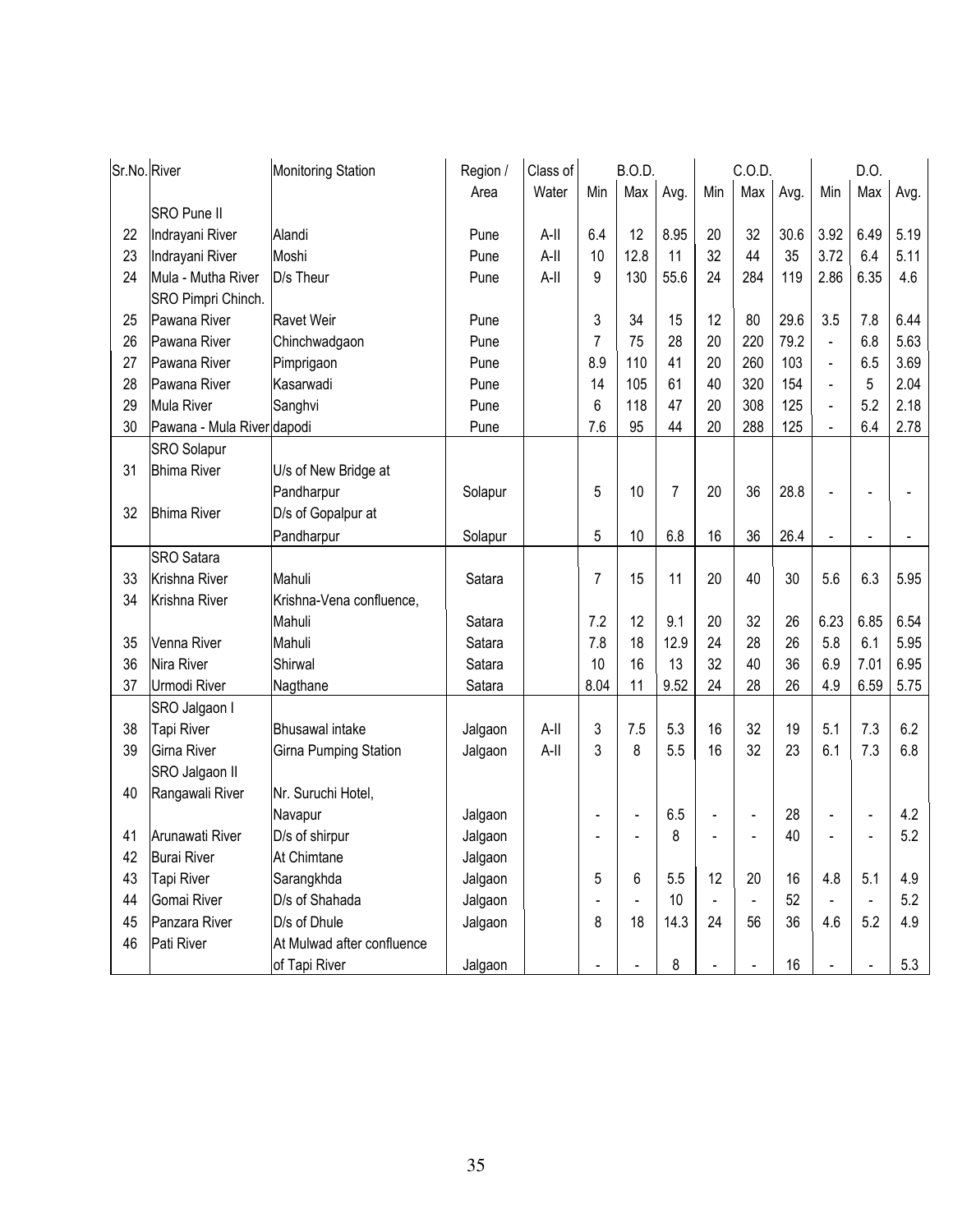| Max<br>Water<br>Max<br>Min<br>Area<br>Min<br>Avg.<br>Avg.<br><b>RO</b> Nashik<br>36.2<br>Godavari River<br>19.6                     | Min<br>4.7               | Max            | Avg. |
|-------------------------------------------------------------------------------------------------------------------------------------|--------------------------|----------------|------|
|                                                                                                                                     |                          |                |      |
|                                                                                                                                     |                          |                |      |
| 4.5<br>19.5<br>128<br>47<br>Someshwar<br>Nashik<br>A-II<br>12                                                                       |                          | 5.2            | 5.05 |
| 132<br>38.5<br>48<br>Godavari River<br>Anandvali<br>$A-II$<br>4<br>18<br>10<br>12<br><b>Nashik</b>                                  | 4.7                      | 4.8            | 4.78 |
| 3.5<br>39.7<br>Chikali Nala<br>$A-II$<br>14.5<br>10.9<br>92<br>49<br>Godavari River<br>Nashik<br>20                                 | 3.5                      | 5.2            | 4.77 |
| 4<br>11<br>10.1<br>12<br>80<br>31<br>50<br>Godavari River<br>Victoria Bridge<br>Nashik<br>$A-II$                                    | 3.7                      | 5.3            | 4.7  |
| 33.5<br>23<br>12<br>51<br>Godavari River<br>Saikheda Village<br>Nashik<br>$A-II$<br>4<br>10.5<br>100                                | 3.9                      | 5.1            | 4.82 |
| 29.5<br>52<br>Nandur Dam<br>$A-II$<br>4.5<br>23<br>9.75<br>12<br>90<br>Godavari River<br>Nashik                                     | 4.9                      | 5.8            | 5.17 |
| 25.2<br>53<br>4.5<br>19<br>8.1<br>12<br>80<br>Dharna River<br>Dharna Dam<br>Nashik<br>$A-I$                                         | 4.9                      | 5.5            | 4.9  |
| 54<br>Nashik<br>5<br>24.5<br>8.9<br>12<br>120<br>30.4<br><b>Dharna River</b><br><b>MES Pumping Station</b><br>A-II                  | 4.8                      | 5.2            | 4.9  |
| 4.5<br>35.6<br>55<br>$A-II$<br>26<br>9.1<br>12<br>160<br>Dharna River<br>Bhagur Pumping Stn.<br>Nashik                              | 4.7                      | 5              | 4.8  |
| 21<br>22.8<br>56<br><b>Waldav River</b><br>$A-II$<br>4.5<br>8.1<br>12<br>64<br>Dharna River<br>Nashik                               | 4.9                      | 5.1            | 5    |
| 4<br>23.5<br>140<br>33.6<br>57<br>Dharna River<br>Nashik<br>A-II<br>9.6<br>12<br>Sansari                                            | 5.1                      | 5.5            | 5.3  |
| $A-II$<br>16<br>124<br>35.6<br>58<br>Dharna River<br>Pune Rd. Bridge<br>Nashik<br>4.4<br>24<br>10                                   | 4.8                      | 5.2            | 5.1  |
| SRO Ahmednagar                                                                                                                      |                          |                |      |
| Sina River<br>16<br>59<br>Nr. Bridge at Nalegaon<br>Nashik<br>A-II<br>4<br>$\overline{a}$<br>$\blacksquare$                         | $\overline{\phantom{0}}$ |                |      |
| 28<br>$A-II$<br>5.5<br>60<br>Prawarana River<br>At Kolar<br>Nashik<br>$\blacksquare$<br>÷,<br>$\overline{\phantom{a}}$              | $\blacksquare$           | $\blacksquare$ | 4.9  |
| <b>SRO Kolhapur</b>                                                                                                                 |                          |                |      |
| 5<br>15<br>7.2<br>16<br>40<br>27<br>61<br>Panchganga river At Shirol<br>Kolhapur<br>A-II                                            | 1.4                      | 7.1            | 5.73 |
| <b>SRO Sangli</b>                                                                                                                   |                          |                |      |
| 2.75<br>32<br>62<br>29<br>16<br>20<br>Krishna River<br>U/s of Mai Ghat<br>Sangli<br>A-II<br>$\overline{a}$                          | 4.8                      | 6.2            |      |
| 5.6<br>28.5<br>5.4<br>63<br>Krishna River<br>D/s of Mai Ghat<br>A-II<br>2.5<br>Sangli                                               | 5.4                      | 5.6            |      |
| SRO Ratnagiri                                                                                                                       |                          |                |      |
| 2.2<br>1.5<br>1.9<br>12<br>20<br>16<br>Muchkundi River<br>$A-II$<br>64<br>Nr. Highway Waked<br>Ratnagiri                            | 5.3                      | 6.8            | 6.3  |
| <b>SRO Chiplun</b>                                                                                                                  |                          |                |      |
| Vashisti River<br>1.8<br>4.3<br>40<br>24<br>65<br>U/s of M/s Theem Paper<br>Chiplun<br>A-II<br>6.75<br>8                            | 6                        | 6.9            | 6.45 |
| 1.5<br>4.5<br>36<br>66<br>D/s of M/s Theem Paper<br>A-II<br>7.5<br>8<br>64<br>Vashisti River<br>Chiplun                             | 5.5                      | 6.6            | 6.05 |
| 3<br>8<br>32<br>20<br>12.8<br>7.9<br>67<br>Jagbudi River<br>U/s of Khed<br>A-II<br>Chiplun                                          | 6.3                      | 6.5            | 6.4  |
| RO Amravati                                                                                                                         |                          |                |      |
| 68<br>16<br>64<br>Penganga River<br>Washim<br>A-II<br>Maslapen<br>$\overline{a}$<br>$\overline{a}$<br>L,                            |                          |                |      |
| $A-II$<br>4.8<br>4.8<br>4.8<br>32<br>32<br>32<br>69<br>Penganga River<br>Washim<br>Asegaonpen                                       | 5.34                     | 5.34           | 5.34 |
| 70<br>Penganga River<br>Sukali<br>Washim<br>A-II<br>5.16<br>5.16<br>5.16<br>36<br>36<br>36                                          | 5.29                     | 5.29           | 5.29 |
| 5.2<br>5.2<br>5.2<br>44<br>44<br>71<br>A-II<br>44<br>Penganga River<br>Ukali<br>Washim                                              | 5.12                     | 5.12           | 5.12 |
| 6.2<br>6.2<br>6.2<br>72<br>56<br>56<br>Penganga River<br>Ekburji Dam,<br>Washim<br>A-II<br>56                                       | 5.84                     | 5.84           | 5.84 |
| 73<br>5.2<br>Penganga River<br>Belkhed<br>A-II<br>10.4<br>7.8<br>44<br>84<br>64<br>Yavatmal                                         | 4.37                     | 6.38           | 5.39 |
| 74<br>Umarkhed<br>A-II<br>2.64<br>14.5<br>8.55<br>38<br>Penganga River<br>Yavatmal<br>16<br>60                                      | 5.44                     | 6.9            | 6.15 |
| 5.2<br>12.5<br>75<br>Penganga River<br>Nanded road bridge<br>A-II<br>19.8<br>44<br>84<br>64<br>Yavatmal                             | 4.37                     | 6.38           | 5.39 |
| 3.8<br>12.4<br>22<br>Penganga River<br>Village wada<br>A-II<br>15<br>24<br>64<br>76<br>Yavatmal                                     | 5.14                     | 6.64           | 5.87 |
| 2.62<br>77<br>Pedhi River<br>Kund (Haturna)<br>Yavatmal<br>A-II<br>6.9<br>4.99<br>$\blacksquare$                                    | 3.45                     | 6.35           | 5.07 |
| 3<br>78<br>Pedhi River<br>Haturna<br>$A-II$<br>14<br>7.01<br>Yavatmal<br>$\blacksquare$<br>$\blacksquare$                           | 1.05                     | 6.04           | 4.61 |
| 18<br>8.84<br>79<br>Pedhi River<br>Bhatkuli<br>A-II<br>2.74<br>Yavatmal<br>$\overline{\phantom{a}}$<br>$\qquad \qquad \blacksquare$ | $\overline{\phantom{0}}$ | 5.94           | 3.64 |
| 5.84<br>13.2<br>80<br>Pedhi River<br>Dadhi-Pedhi<br>Yavatmal<br>A-II<br>10.1<br>$\blacksquare$<br>$\blacksquare$                    | 2.1                      | 5.68           | 4.4  |
| 81<br>Purna River<br>Vishroli<br>A-II<br>2.8<br>4.8<br>3.8<br>Yavatmal<br>$\blacksquare$                                            | 4.01                     | 6.12           | 5.27 |
| 2.6<br>3.65<br>82<br>Cbz-A' pur road.<br>A-II<br>4.3<br>Purna River<br>Yavatmal<br>$\blacksquare$<br>$\blacksquare$                 | 3.88                     | 6.34           | 5.2  |
| 83<br>Purna River<br>A-II<br>3.1<br>5.76<br>4.34<br>Asegaon<br>Yavatmal<br>$\blacksquare$                                           | 3.81                     | 6.29           | 5.24 |
| 84<br>3.2<br>8.2<br>Purna River<br>5.83<br>Kholapur<br>Yavatmal<br>A-II<br>$\qquad \qquad \blacksquare$                             | 3.56                     | 6.14           | 4.91 |
| 2.8<br>9.6<br>4.56<br>85<br>Purna River<br>Yavatmal<br>A-II<br>Lasur<br>$\blacksquare$                                              | 3.65                     | 6.21           | 5.08 |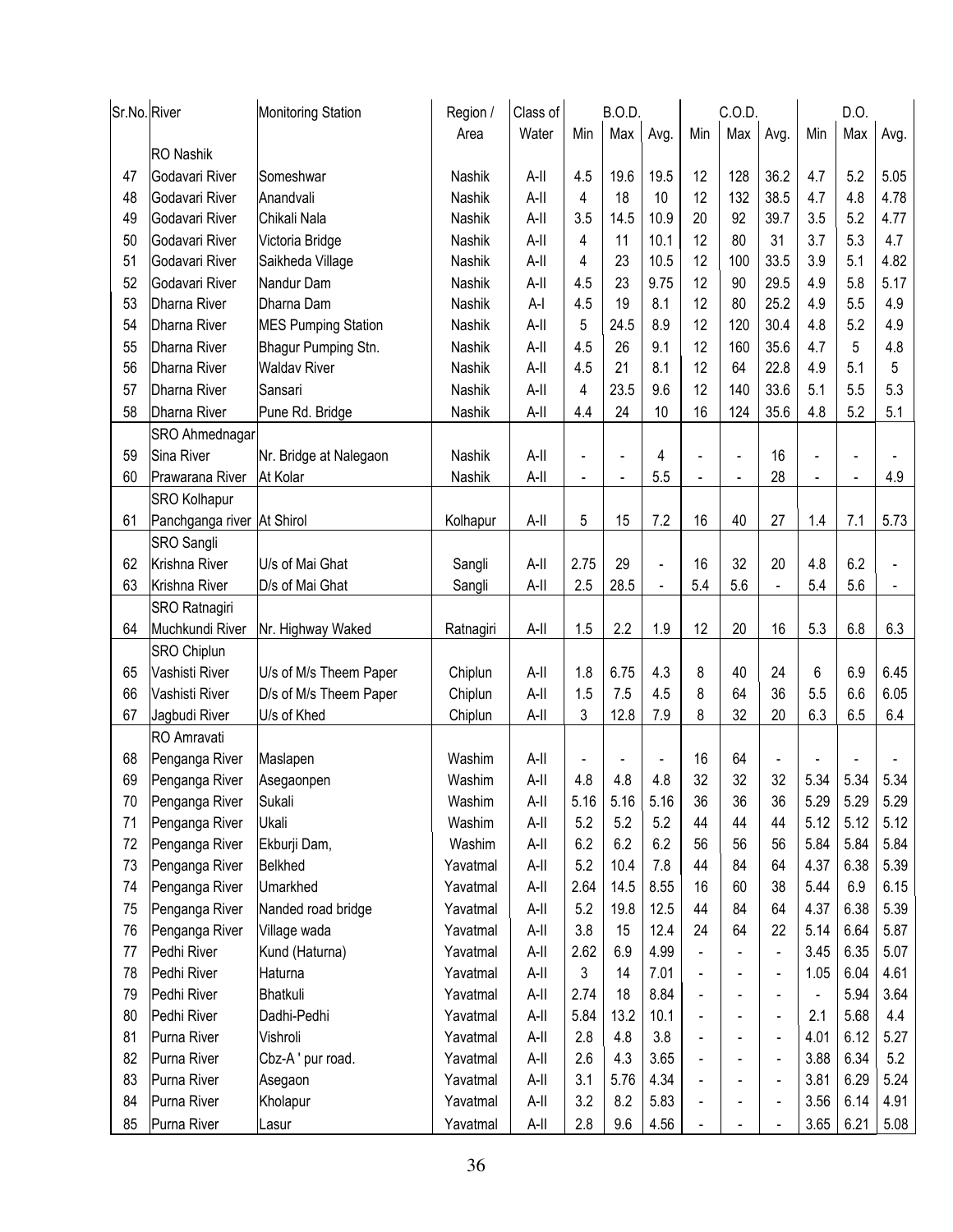| Sr.No. | River                               | <b>Monitoring Station</b>                 | Region /   | Class of               | <b>B.O.D.</b>  |                |      | C.O.D.         |      | D.O. |     |                |      |
|--------|-------------------------------------|-------------------------------------------|------------|------------------------|----------------|----------------|------|----------------|------|------|-----|----------------|------|
|        |                                     |                                           | Area       | Water                  | Min            | Max            | Avg. | Min            | Max  | Avg. | Min | Max            | Avg. |
|        | RO Raigad                           |                                           |            |                        |                |                |      |                |      |      |     |                |      |
| 86     | Patalganga River                    | Gagangiri Maharaja<br>Temple Khopoli      | Raigad     | A-II                   | 4              | $\overline{7}$ | 4.8  | 12             | 20   | 16   | 5.2 | $\overline{7}$ | 6.1  |
| 87     | Patalganga River                    | Savroli                                   | Raigad     | A-II                   | 3              | 7.5            | 5.26 | 16             | 28   | 22.1 | 3.8 | 7.6            | 5.43 |
| 88     | Patalganga River                    | Vayal Pump House                          | Raigad     | $A-II$                 | 4              | 6              | 5.08 | 16             | 24   | 21.8 | 3.2 | 7.4            | 6.02 |
| 89     | Patalganga River<br>SRO Raigad - II | Kharpade Saline Water Zone                | Raigad     | A-II                   | 4              | 19             | 12.2 | 14             | 86   | 44.3 | 2.9 | 6.5            | 4.28 |
| 90     | <b>Ulhas River</b>                  | Karjat Bridge                             | Raigad     |                        | 5              | 9              | 6.3  | 16             | 24.8 | 24   | 4.5 | 7.4            | 6    |
| 91     | Balganga                            | High way Bridge                           | Raigad     |                        | 7              | 18             | 12   | 24             | 104  | 57   | 2.1 | 6              | 4.1  |
| 92     | <b>Bhogawati River</b>              | High way Bridge                           | Raigad     |                        | 4              | 8              | 5.9  | 24             | 40   | 32   | 5.9 | $\overline{7}$ | 6.4  |
| 93     | Amba River<br>SRO Raigad - III      | Palighat                                  | Raigad     |                        | 4              | 9              | 5.6  | 16             | 40   | 21   | 5.4 | 7.3            | 6.1  |
| 94     | Kundalika River                     | Kolad Bridge                              | Raigad     | A-II                   | 4              | 78             | 7.57 | 76             | 68   | 77.3 | 4.6 | 7              | 6.3  |
| 95     | Kundalika River                     | MIDC Jackwell Dhatav                      | Raigad     | A-II                   | 4.5            | 78             | 7.86 | 76             | 64   | 78   | 4   | 7.3            | 6.25 |
| 96     | Kundalika River                     | Verse Village                             | Raigad     | $A-II$                 | 4              | 79.5           | 7.89 | 16             | 80   | 30.7 | 4   | 7.5            | 5.8  |
| 97     | Kundalika River                     | Areye Khurd                               | Raigad     | Saline Zone            | 3              | 800            | 114  | 16             | 7643 | 250  | ä,  | 5.8            | 3.68 |
| 98     | Kalu River                          | Birwadi Jackwell                          | Raigad     | A-II                   | 2              | 5.2            | 5    | 12             | 32   | 22   | 5.3 | $\overline{7}$ | 6.15 |
| 99     | Savitri River                       | Dadali Bridge                             | Raigad     | A-II                   | 3              | 12             | 7.5  | 16             | 72   | 44   | 4.8 | 7.5            | 6.15 |
| 100    | Savitri River                       | MIDC Jackwell, Nangalwadi                 | Raigad     | A-II                   | $\overline{2}$ | 11             | 6    | 8              | 40   | 24   | 5   | $\overline{7}$ | 6    |
| 101    | Savitri River                       | Shedav Doh                                | Raigad     | A-II                   | 1              | 9              | 5.4  | 12             | 32   | 22   | 5.6 | 7              | 6.3  |
|        | SRO Aurangabad - I                  |                                           |            |                        |                |                |      |                |      |      |     |                |      |
| 102    | Godavari River                      | Kaigoan Toka                              | Aurangabad | $A-II$                 | 8              | 120            | 27.6 | 24.8           | 3040 | 382  | 3.2 | 7.2            | 5.4  |
| 103    | Godavari River                      | Up Stream of Paithan                      | Aurangabad | $A-II$                 | 3.5            | 13             | 8.2  | 8              | 42.4 | 25   | 4.6 | 86             | 19.2 |
| 104    | Godavari River                      | Down Stream of Godavari<br>River, Paithan | Aurangabad | A-II                   | 3              | 33             | 11   | 6              | 32   | 18.6 | 4.8 | 7.2            | 6.23 |
| 105    | Godavari River                      | Wadvali Village                           | Aurangabad | $A-II$                 | 4              | 12.5           | 8.1  | 8              | 34   | 22.5 | 5.4 | 7.1            | 6.2  |
| 106    | Sukna River                         | Jalna Rd. Bridge Chikalthana Aurangabad   |            | $A-II$                 | 14             | 210            | 135  | 49.2           | 605  | 393  | 6.4 | 6.9            | 6.65 |
| 107    | Sukna River                         | Sukna Dam                                 | Aurangabad | A-II                   | 4.5            | 32             | 13.1 | 12             | 120  | 30.2 | 2.2 | 7.6            | 5.08 |
|        | SRO Aurangabad - II                 |                                           |            |                        |                |                |      |                |      |      |     |                |      |
| 108    | Godavari River                      | Shahagre                                  | Aurangabad | A-II                   | 5              | 29             | 11.5 | $\overline{2}$ | 92   | 42.2 | 5.3 | 5.8            | 11.5 |
| 109    | Sindfana River                      | D/S Majalgaon                             | Aurangabad | A-II                   | 8              | 32             | 13.7 | 2              | 112  | 43.4 | 4.6 | 6.8            | 5.4  |
|        | SRO Aurangabad - III                |                                           |            |                        |                |                |      |                |      |      |     |                |      |
| 110    | Manjara River                       | Sangvi                                    | Aurangabad | $\mathbf{I}$           | 6              | 13             | 9.5  | 18             | 34   | 26   | 5.2 | 7.2            | 6.2  |
| 111    | Manjara River                       | D/S Kaflam                                | Aurangabad | $\mathbf{I}$           | 8              | 15             | 11.5 | 26             | 36.8 | 31.4 | 6.7 | 7.2            | 6.92 |
| 112    | Manjara River                       | Bhatkheda                                 | Aurangabad | $\mathbf{I}$           | 5.5            | 12             | 8.75 | 14.8           | 32.4 | 23.6 | 4.9 | 7              | 5.95 |
| 113    | <b>Terna River</b>                  | Erandwadi                                 | Aurangabad | $\mathsf{I}\mathsf{I}$ | 5.5            | 13             | 9.25 | 21.2           | 34.8 | 28   | 6.1 | 7.1            | 6.6  |
| 114    | Terna River                         | Ujani                                     | Aurangabad | $\mathsf{I}\mathsf{I}$ | 4.5            | 12             | 8.25 | 24             | 30.4 | 27.2 | 5.8 | 7.1            | 6.45 |
| 115    | Terna River                         | Hattanga                                  | Aurangabad | $\mathsf{I}\mathsf{I}$ | 4              | 11             | 7.5  | 22.8           | 29.2 | 26   | 5.6 | 7              | 6.3  |
|        | SRO - Nanded                        |                                           |            |                        |                |                |      |                |      |      |     |                |      |
| 116    | Godavari River                      | U/S Nanded                                | Nanded     | $\mathop{  }$          | 6.5            | 29             | 15.2 | 16.4           | 108  | 48.5 | 3.6 | 7.3            | 5.85 |
| 117    | Godavari River                      | D/S Nanded                                | Nanded     | $\sf II$               | $\overline{7}$ | 64             | 50.5 | 21.2           | 222  | 64.6 |     | 8              | 5.66 |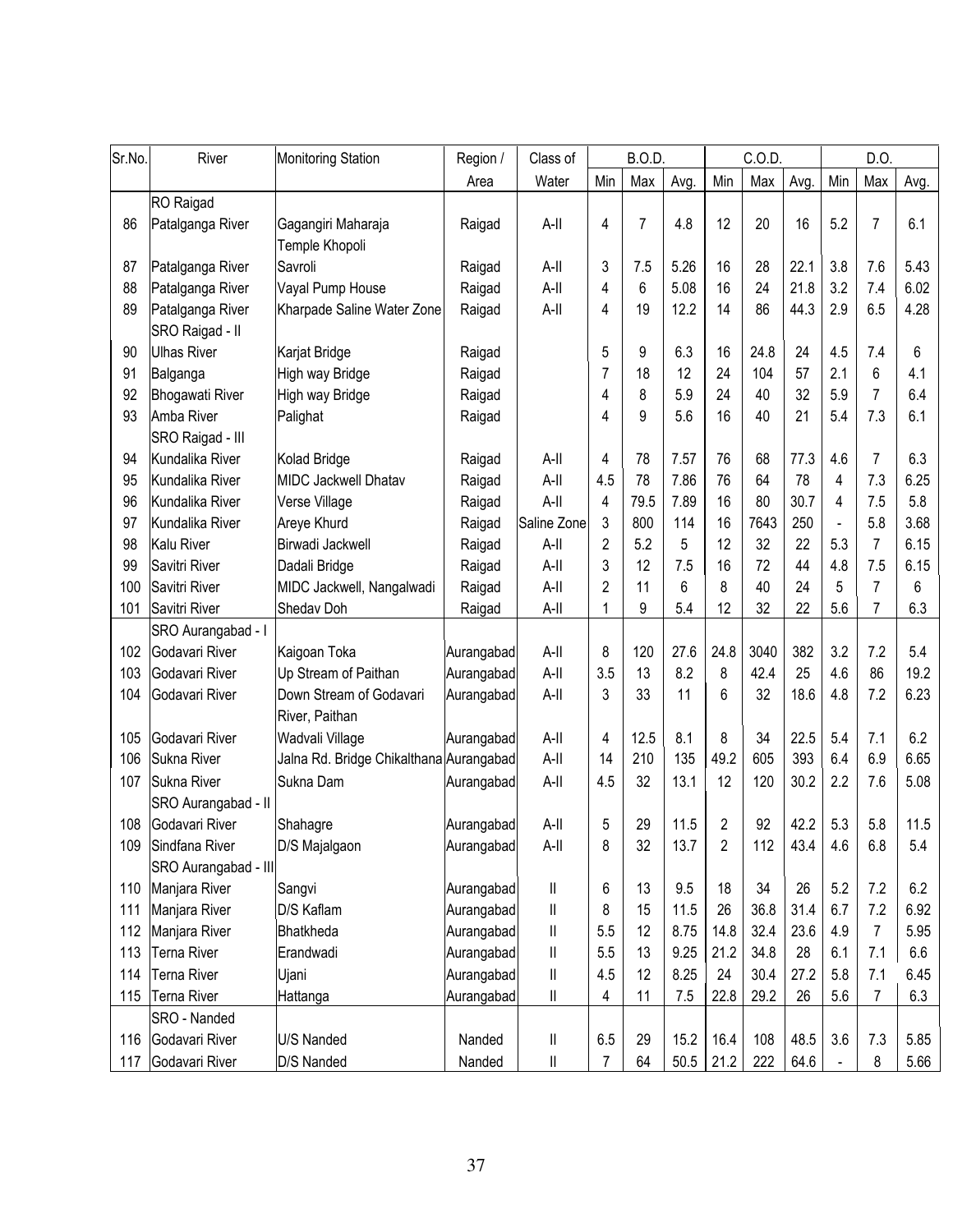## **Chapter-4**

### 4. The Godavari Basin

#### The Godavari River System

Godavari proper has its origin at Trimbakeshwar. Godavari system within Maharashtra is the largest river system as far as its aerial extent is considered. Together with its eastern tributaries like Wardha-Wainganga it spreads over 151,803 sq km within Maharashtra.

The Godavari River drains the largest area of the state. It flows through Nashik, Ahemdnagar, Aurangabad, Osmanabad, Bhir, Nanded, Parbhani, Jalna, Nagpur, Wardha, Yavatmal, Chandrapur, Bhandara, and parts of Amravati, Akola and Buldana. The areas are known for the industries, agriculture and also are center for trade and religion. Major cities llike Nashik, Ahemdnagar, Aurangabad, and Nagpur in the recent years have many industries developed, a lot of agriculture is also practiced in these area. Nashik and Nanded are major urban areas along the bank of Godavari and religious places.

Present status of River Godavari: Number of workers have monitored the river water quality.

1. Work carried out by the C.P.C.B (1995) on the Godavari river revels that the BOD values indicated that the river stretch from Gangapur to Nanded was found polluted and the remaining stretch was found relatively clean in the years 1990 to 1999. The river water at Down Stream of Nasik was grossly polluted and maximum BOD value was 8.9mg/l during 1995.

 $2.$ The work done by Dr. V.B. Gaikwad and Dr. V.R. Gunale (1997-98) on water quality of Godavari river in and around Nashik region. Pooled Pollution Level: a unique approach was implement based upon pooling the rank of other pollutants. The fractional ranks due to individual pollutants at a site were added and their cumulative average was henceforth referred to as Pooled Pollution Level. This approach indicates overall cumulative pollution, representing the contribution of all pollutants in a year at one site. The decreasing order of polluted sites were as follows: Godvari + Ahilya Sangam > Chikhali Nala (B.M.) > Underbridge > Gadage Maharaj Math > Modkeshwar temple > Godavari + Kapila Sangam > Talkuteshwar temple > Gharpure Ghat (D.M.) > Ganagwadi Bridge > Eklahara (B.M.) > Eklahara (A.M.) > Hans Raj Yogashram > Pitrutirth >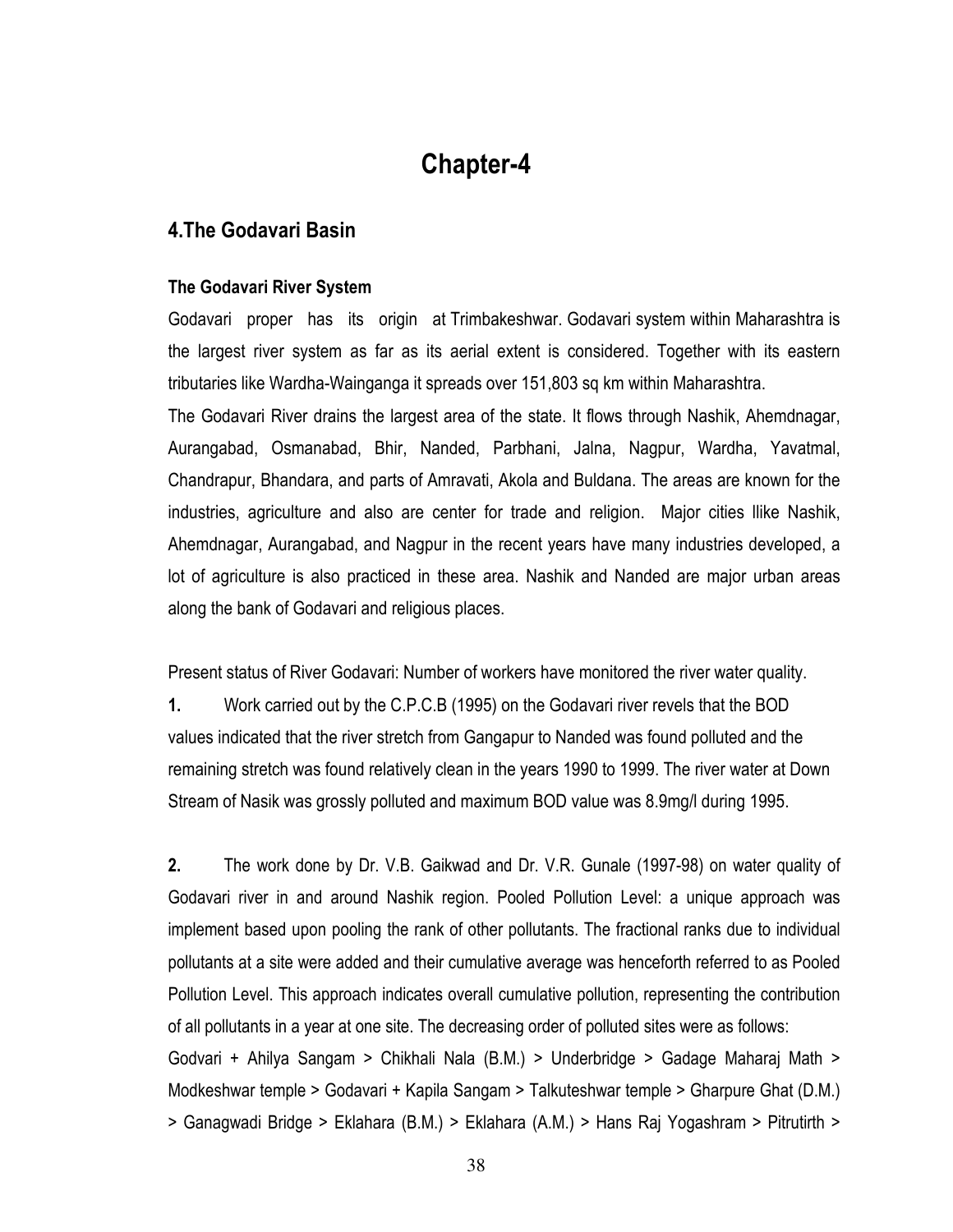Kushawart > Ramtirth > Kashyapi River > Chikhali Nala (D.M.) > Dasak bridge > Someshwar > Gharpure ghat (A.M.) > Ramwadi Bridge > Ramkund > Kashypi + Godavari sangam > K.T.H.M. Point > Chakratirth > Gangasagar > Anandwali > Ganeshgaon bridge > Chikhali Nala (A.M.) > Dam downstream.

Physical parameters, especially turbidity and colour, indicated that Godavari water does not meet the norms to the potable water. Subsequent chemical patterns have added evidences to substantiate the same. Finally it has been summarized that a single pollutant was not be hazardous to create an impact; instead pooled pollution level makes vital impact on biological processes and hence it needs to be considered seriously.

3. Work carried out by the M.P.C.B. (2002-2003) on the River water quality status of Godavari river shows the following results;

|                | Sr.No Monitoring Station | PΗ   | <b>BOD</b> | COD   | DO   |
|----------------|--------------------------|------|------------|-------|------|
| 1              | D/s of Nashik (M)        | 7.54 | 8.58       | 29.6  | 5.64 |
| $\overline{2}$ | Ramkund (M)              | 7.55 | 8.69       | 25.2  | 5.56 |
| $\overline{3}$ | Gangapur Dam (M)         | 7.87 | 5.93       | 20.4  | 6.33 |
| $\overline{4}$ | Raher (M)                | 8.06 | 7.11       | 23.36 | 5.9  |
| $\overline{5}$ | Jaikwadi (M)             | 7.69 | 7.23       | 24.4  | 5.6  |
| $\overline{6}$ | DhangarTakli, Nanded     | 8.13 | 12.61      | 33.6  | 6.23 |
| $\overline{7}$ | Dhalegaon (G)            | 8.07 | 10.32      | 25.11 | 5.94 |
| 8              | Someshwar, Nashik        | 8.11 | 19.5       | 36.2  | 5.05 |
| $\overline{9}$ | Anandvali, Nashik        | 8.3  | 10         | 38.5  | 4.78 |
| 10             | Chikali Naila, Nashik    | 8.2  | 10.8       | 39.7  | 4.77 |
| 11             | Victoria Bridge, Nashik  | 8.3  | 10.12      | 31    | 4.7  |
| 12             | Saikheda Village,        | 8.4  | 10.5       | 33.5  | 4.82 |
| 13             | Nandur Dam, Nashik       | 8.3  | 9.75       | 29.5  | 5.17 |
| 14             | U/s of Paithan,          | 7.6  | 8.2        | 24.9  | 19.2 |
| 15             | D/s of Paithan,          | 7.8  | 11         | 18.6  | 6.2  |
| 16             | Wadvali Village,         | 7.9  | 8.1        | 22.5  | 6.2  |
| 17             | Shahgad                  | 7.71 | 11.5       | 42.2  | 11.5 |
| 18             | U/s of Nanded            | 7.71 | 15.22      | 48.5  | 5.8  |
| 19             | D/s of Nanded            | 7.68 | 50.5       | 64.6  | 5.7  |

Table 4.1: Water analysis done by M.P.C.B.

4. In the study conducted by K. K. Deshmukh and N. J. Pawar in Sangamner area on the Pravara River, 68-groundwater samples were taken in two seasons- pre monsoon and post monsoon. 54 of them were from irrigated area and 14 from non-irrigated area.

Rapid chemical changes evidenced by diverse hydro-chemical characteristics in the irrigated agricultural zone have lead to faster chemical evolution of ground water. As against this, in the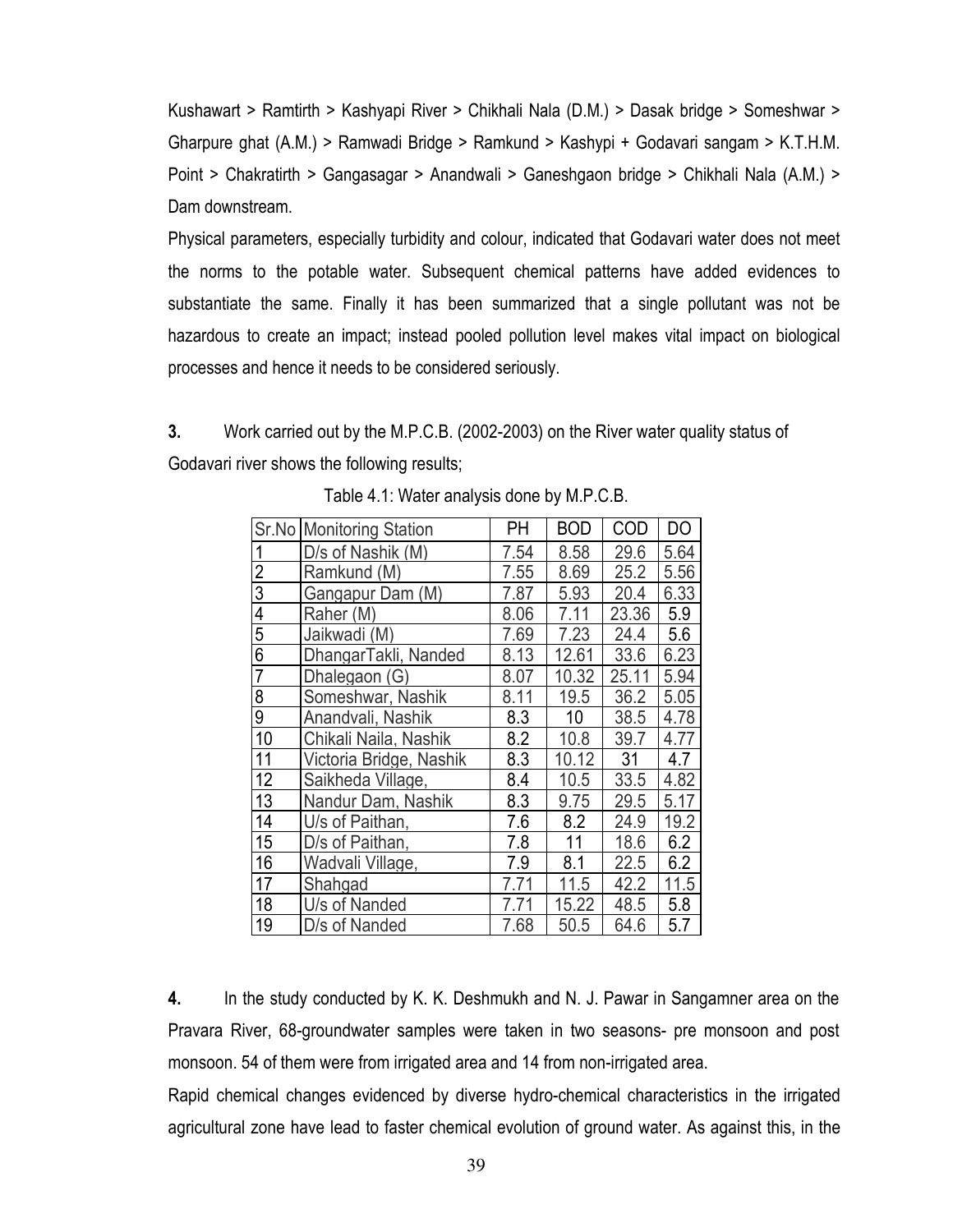non-irrigated agriculture less hydro-chemical diversity reflected slow process of chemical evolution of ground water. In addition to sugar industry several allied industrial units have also come up in the area. The effluents from sugar industry, with little or no treatment have been stored in lagoons and then discharged into the natural stream flowing through the agricultural area for a distance of about 8 to 9 km. This effluent stream finally meets the Pravara river at Sangamner. While flowing through the natural stream, the effluent infiltrates through the soil zone into the near by dug / bore wells thereby adversely affecting natural groundwater quality.

Table 4.2: Summary of physico-chemical characteristics of groundwater from Sangamner area, District Ahmednagar, Maharashtra.

| <b>Parameter</b>     | Min.  | Max.   | Min    | <b>Max</b> |
|----------------------|-------|--------|--------|------------|
| pН                   | 7.6   | 8.6    | 7.9    | 8.9        |
| EC uS/cm             | 360   | 10,360 | 513    | 11,100     |
| TDS(ppm)             | 230.4 | 6630.4 | 328.32 | 7104       |
| Na epm               |       | 16.5   | 0.30   | 21.4       |
| K epm                | 0.01  | 0.09   | 0.1    | 0.64       |
| Ca epm               | 0.64  | 8.6    | 1.8    | 24.21      |
| Ma epm               | 0.56  | 12     | 0.6    | 38.47      |
| $Cl$ epm             | 0.25  | 16.9   | 1.26   | 42.59      |
| HCO <sub>3</sub> epm | 1.34  | 12.37  | 2.22   | 11.83      |
| $SO4$ epm            | 0.57  | 3.54   | 0.36   | 3.11       |
| NO ppm               | 0.21  | 196    | 0      | 121.5      |
| B ppm                |       | 6.28   | 0.05   | 5.1        |

Pre monsoon Post monsoon

5. Number of workers Aher HR, Zinjad DG, Gunjal PS, Kuchekar SR (2002), Bhosle (2003) and Islam (2002) made survey of the water pollution in Godavari river Pravara river and Nanded and the which shows that Chemical analysis of water samples from Pravara river basin and Pravara left bank canal shows that the water is characterized by alkaline earth. Water samples from thirteen spots of down stream from Bhandara to Babhaleshwar were collected for analysis at an interval of ten kilometers. The results show that the physico-chemical characteristic of water changes to downstream from Bhandara to Babhaleshwar due to human activities.

6. Nanded is another major town on the bank of Godavari recoives domestic waste. Work by Islam SR, Gyananath G. (2002) from Swami Ramanand Teerth Marathwada University on contamination of chemical fertilizers in ground water and seasonal variations. Attempt is made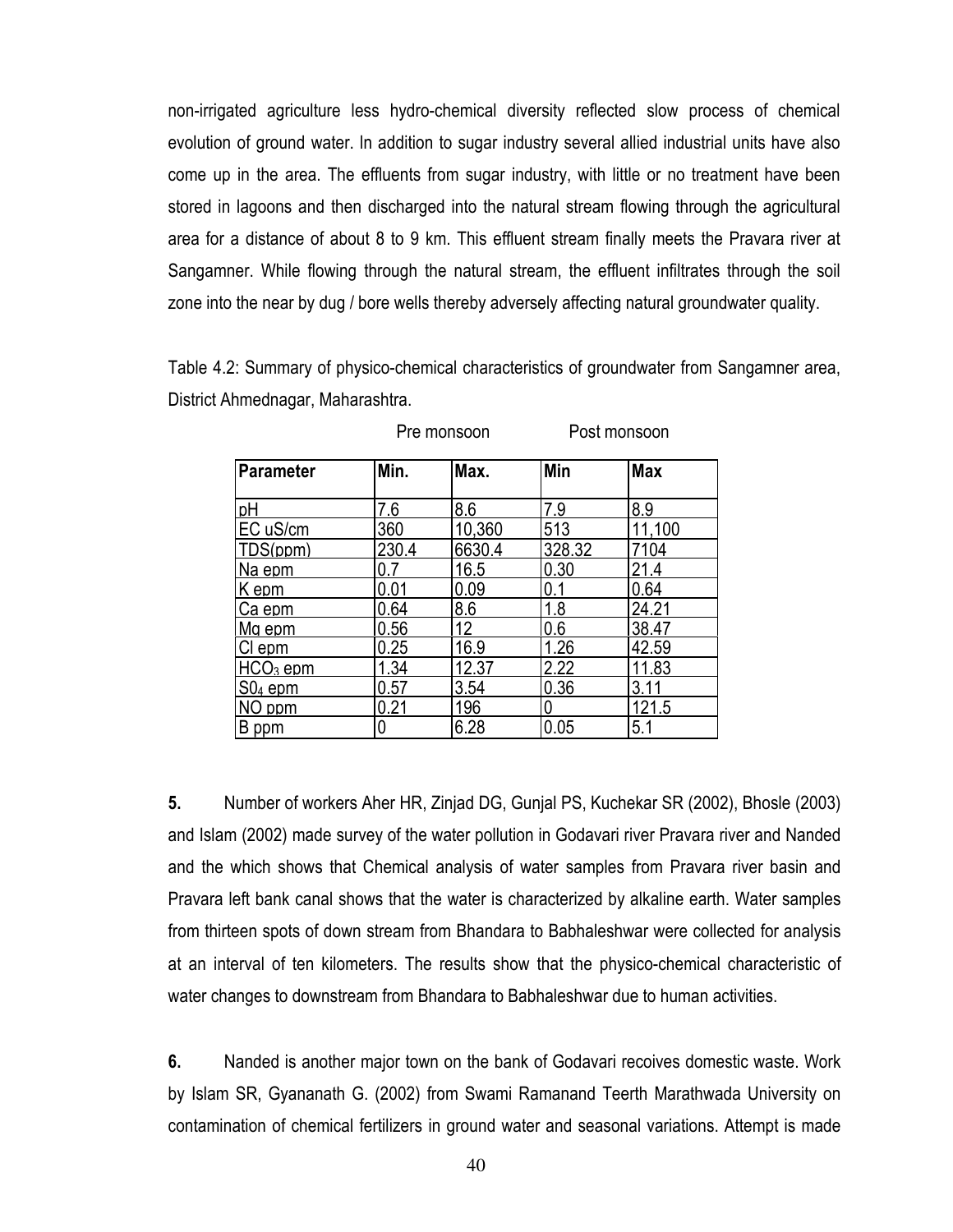to understand the implications of chemical fertilizers on ground water quality of Nanded. The mean recorded values of sulphate, phosphate and nitrate levels were found 10.26-34.83 mg/l, 0.052-0.194 mg/l and 3.43-11.37 mg/l, respectively. Sulphate and nitrate levels were within permissible limits but phosphate levels higher than the permissible limits. Paper presents a case study on the influence of seasonal variations on groundwater quality in Nanded district, Maharashtra. The study shows a marked seasonal trend in various physico-chemical parameters in ground water.

 $7.$ Tile (1998) as his M.Sc. project analysed water quality of the Godavari river from Someshwar to Panchak covering 12 km area and the Nandini river from Kamblewadi to Dwaraka covering 8 km area of Nashik city. The physico- chemical analysis of water from various stations were as follows;

| Sr. No.        | <b>Station</b> |     |           |                 |                  | <b>Parameter</b> |    |    |                 |                   |                 |
|----------------|----------------|-----|-----------|-----------------|------------------|------------------|----|----|-----------------|-------------------|-----------------|
|                |                | Ph  | <b>DO</b> | <b>BOD</b>      | <b>COD</b>       | <b>Hardness</b>  | Ca | Mg | <b>Chloride</b> | <b>Alkalinity</b> | Oil & Grease    |
|                | Godavari       |     |           |                 |                  |                  |    |    |                 |                   |                 |
| $\overline{1}$ | Someshwar      | 7.6 | 4.9       | 7.5             | 17               | 90               | 50 | 25 | 40.5            | 48                | $\overline{90}$ |
| $\overline{2}$ | Anandwali      | 7.5 | 5         | $\overline{12}$ | 31               | 75               | 37 | 24 | 56.19           | 55                | 75              |
| 3              | K.T.H.M.       | 7.8 | 5.1       | 7.4             | 15               | 52               | 24 |    | 39.15           | 65                | 56              |
| 4              | Ramwadi        | 8.5 | 3.6       | 32              | 80               | 60               | 28 | 21 | 34.75           | 120               | $\frac{8}{2}$   |
| 5              | Ramkund        | 8.6 | 3.8       | 34              | 75               | 85               | 42 | 30 | 40              | 135               | 80              |
| 6              | Amardham       | 7.8 | 3.2       | 37              | 92               | 80               | 45 | 26 | 37.75           | 160               | 45              |
|                | Nandini        |     |           |                 |                  |                  |    |    |                 |                   |                 |
| 7              | Kamblewadi     | 8.2 | 2         | 45              | 110              | 80               | 47 | 26 | 215             | 125               | 46              |
| $\overline{8}$ | Shahunagar     | 8   | 2.7       | 63.3            | 117              | 100              | 55 | 35 | 257             | $\overline{138}$  | 66              |
| 9              | Vinaynagar     | 8.1 | 1.2       | 48              | $\overline{122}$ | 70               | 38 | 28 | 225             | 193               | 43              |
| 10             | Dwarka         | 7.8 | 1.5       | 44.6            | 113.5            | 66               | 35 | 22 | 220             | 150               | 40              |
| 11             | Takli          | 7.6 | 2.4       | 40              | 112              | 120              | 64 | 40 | 171.9           | 160               | 75              |
| 12             | Panchak        | 7.8 | 4.1       | 35              | 80.5             | 104              | 57 | 35 | 148.8           | 138               | 56              |

Table 4.3: Physico-chemical analysis of Godavari river and Nandini river.

Values are given in mg / I except Ph

Another worker Sunita Nande (2000) monitored the Phyisco-Chemical Characteristics of Godavari and Kadwa River near Sinnar, where she had selected total 9 sites along both the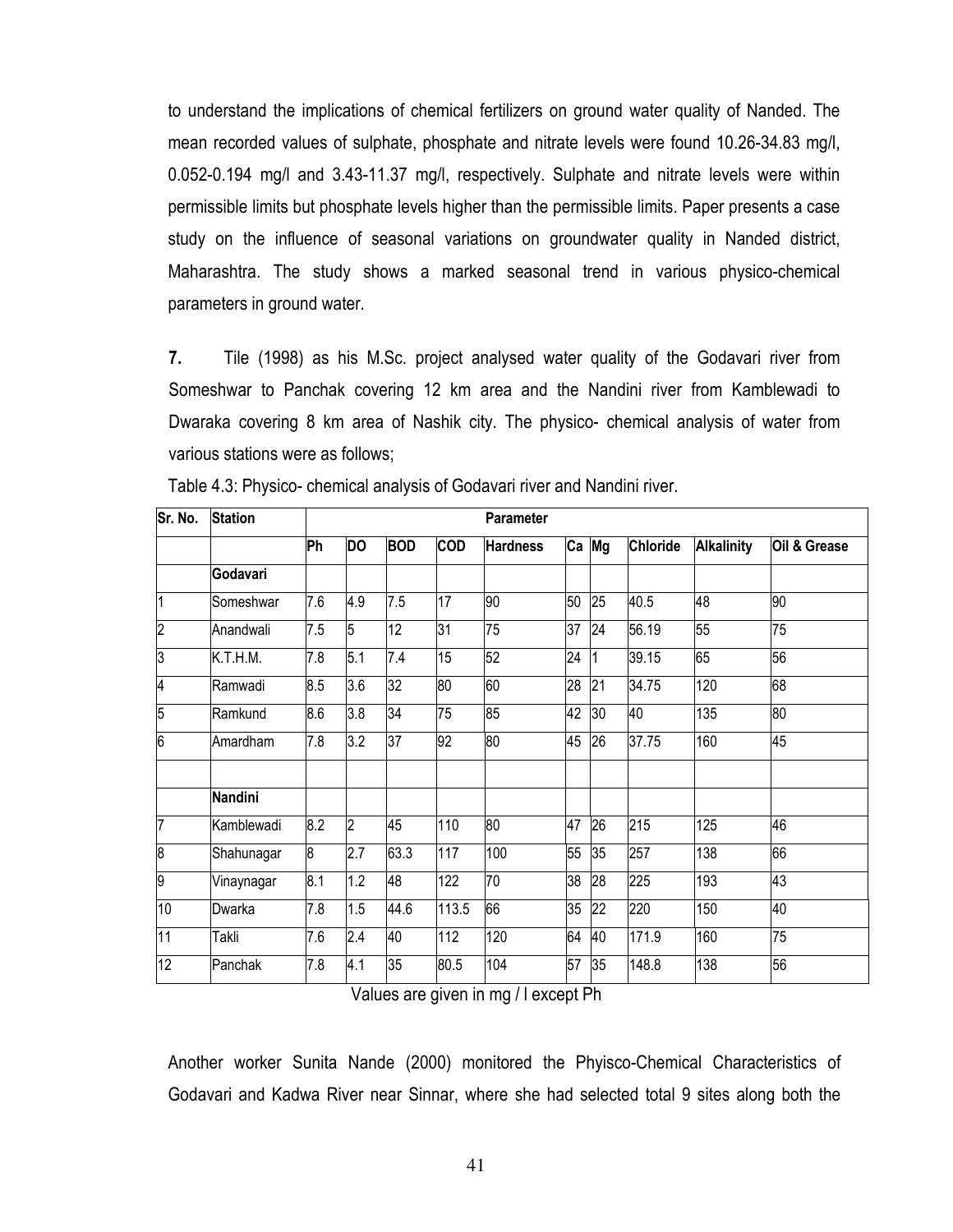rivers. 5 sites on Godavari and 2 along Kadwa and these two met each other near Nandur Madyameshwar weir, 2 sites were taken at this point.

Godavari River is important in the development of agricultural and industrial sectors of Nashik and the adjoining areas. Unfortunately the same river is being polluted by indiscriminate disposal of sewage and industrial waste, heavy use of fertilizers and pesticides and human activities. River pollution has already acquired a serious dimension in India.

Table 4.4: Physico-Chemical Characteristics Of Godavari and Kadwa River.

Physico-Chemical Characteristics Of Godavari and Kadwa River

| <b>Parameters</b>         | Site 1          | Site 2           | Site 3         | Site 4         | Site 5          | Site 6          | Site 7         | Site 8         | Site 9       |
|---------------------------|-----------------|------------------|----------------|----------------|-----------------|-----------------|----------------|----------------|--------------|
| Physical                  |                 |                  |                |                |                 |                 |                |                |              |
| Temperature               | 23.8            | 23.6             | 23.5           | 22.7           | $\overline{22}$ | $\overline{21}$ | 23.2           | 23.5           | 23.2         |
| Conductivity              | 227             | 241              | 228            | 334            | 310             | 278             | 279            | 484            | 252          |
| Ph                        | 8               | 7.9              | 8.4            | 8              | 7.7             | 8               | 8.3            | 8.3            | $7.9$        |
| T.D.S.                    | 5               | 4.2              | 9.2            | 9.7            | 6               | 7.3             | 6.2            | 11             | 6.7          |
| Chemical                  |                 |                  |                |                |                 |                 |                |                |              |
| Alkalinity                | 150             | 125              | 290            | 180            | 190             | 275             | 175            | 215            | 185          |
| СO                        | $\overline{11}$ | 13.2             | 14             | 20.9           | 8.8             | $\overline{12}$ | 13.2           | 26.4           | 19.2         |
| Chlorides                 | 35.5            | 42.6             | 36.5           | 46.86          | 42.6            | 35.5            | 44             | 96.56          | 85.2         |
| <b>Total Hardness</b>     | 112             | 112              | 175            | 164            | 172             | 144             | 180            | 200            | 164          |
| Ca <sup>++</sup> Hardness | 28.05           | 25.65            | 16.03          | 36.06          | 34.4            | 32.06           | 28.85          | 38.06          | 27.25        |
| Mg <sup>++</sup> Hardness | 83.95           | 86.35            | 158.9          | 127.9          | 137.6           | 111.9           | 161.1          | 161.1          | 126.9        |
| $\overline{DO}$           | 5.8             | 5.2              | 4              | 6.7            | 7.6             | 6.2             | 6.3            | 6.2            | 5.2          |
| <b>BOD</b>                | 20              | 17               | 30             | 37             | 25              | 18              | 17             | 21             | 21           |
| COD                       | 52              | 40               | 84             | 100            | $\overline{74}$ | 61              | 48             | 55             | 66           |
| Sulphate                  | 53.5            | 55.8             | 69.4           | 59.4           | 58.6            | 61.6            | 46.6           | 54.2           | 73.6         |
| Phosphate                 | 0.172           | $\overline{0.1}$ | 0.269          | 0.258          | 0.175           | 0.246           | 0.169          | 0.213          | 0.099        |
| Sodium                    | 6               | 8                | 9              | 10             | 11              | 10              | 8              | 12             | 10           |
| Potassium                 | 1               | 1                | $\overline{2}$ | $\overline{3}$ | $\overline{2}$  | $\overline{2}$  | $\overline{2}$ | $\overline{2}$ | $\mathbf{1}$ |

**At Various Sampling Site** 

Another group from swami Ramanand Teerth Marathwada University, Nanded is regularly monitoring Godavari River pollution from Nanded area under the guidance of Prof. Yedekar (personal communication).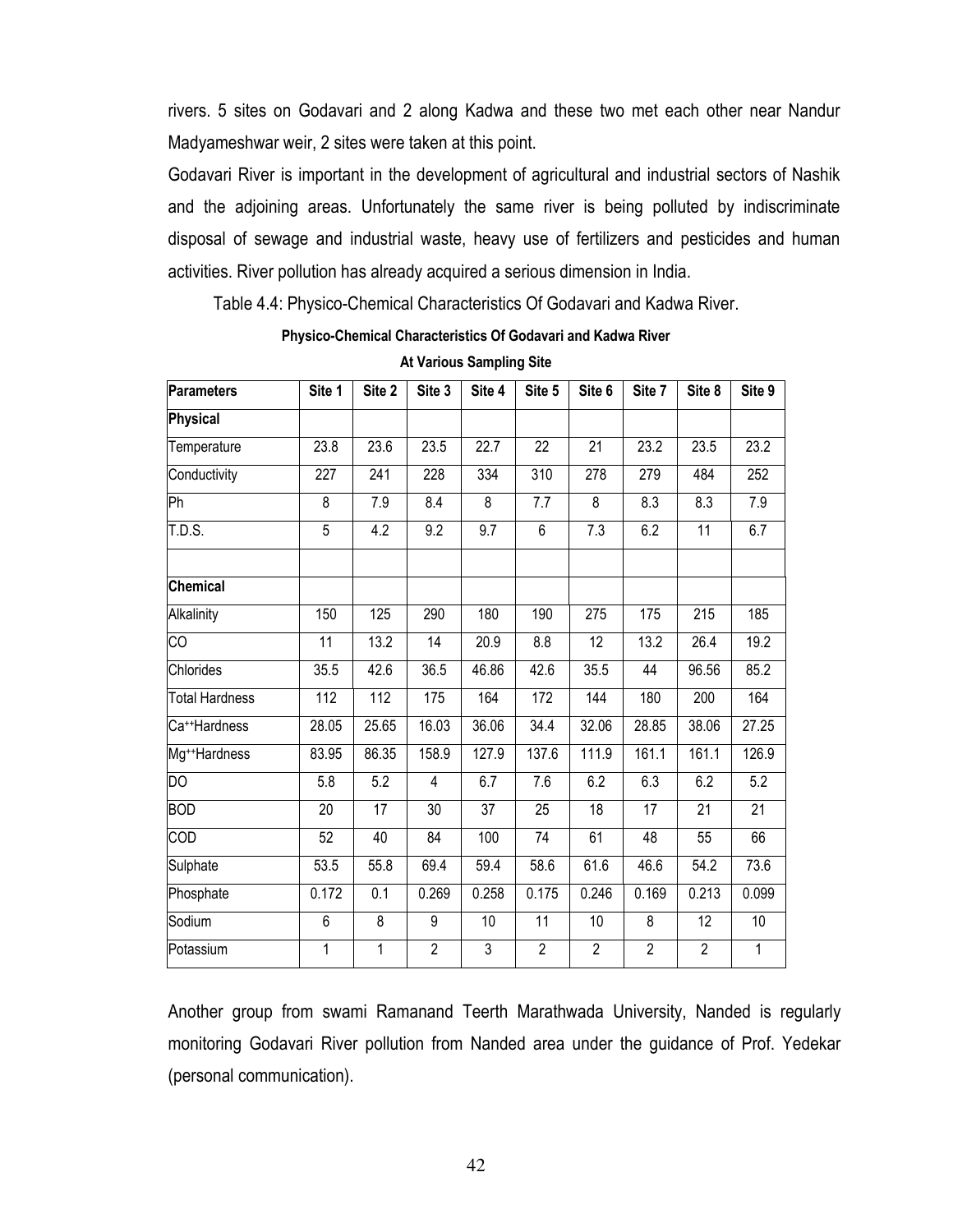# **Chapter-5**

### 5. The Wardha and Wainganga Basin

### The Wainganga and Wardha River Systems

After confluence of the Wainganga and the Wardha river it is known as Pranhita river. It is one of the largest tributaries of Godavari system. The important tributaries of the Wainganga system, besides Wardha, are Kanhan and Mul. The Bembla and Penganga both the tributaries of Wardha also have sizeable catchment areas. Together with these rivers, Pranahita has catchment area of 1.09 lakh sq. km.

Work carried out by M.P.C.B (2002-2003) on various parameters of Penganga river shows the following results;

|   | Sr.No. Monitoring Station | PH   | <b>BOD</b> | COD | DO   |
|---|---------------------------|------|------------|-----|------|
|   | Maslapan                  | 7.56 |            | 26  |      |
| 2 | Asegaon                   | 7.82 | 4.8        | 32  | 5.34 |
| 3 | Sukali                    | 7.56 | 5.16       | 36  | 5.29 |
| 4 | Ukali                     | 7.8  | 5.2        | 44  | 5.12 |
| 5 | Ekburji Dam               | 7.8  | 6.2        | 56  | 5.84 |
| 6 | <b>Belkhed</b>            | 8.13 | 7.8        | 64  | 5.39 |
|   | <b>Umar Khed</b>          | 7.89 | 8.55       | 38  | 6.15 |
| 8 | Nanded Rd. Bridge         | 8.13 | 12.5       | 64  | 5.39 |
| 9 | Village wada              | 7.65 | 12.4       | 22  | 5.87 |

Table 5.1: Water analysis of Penganga river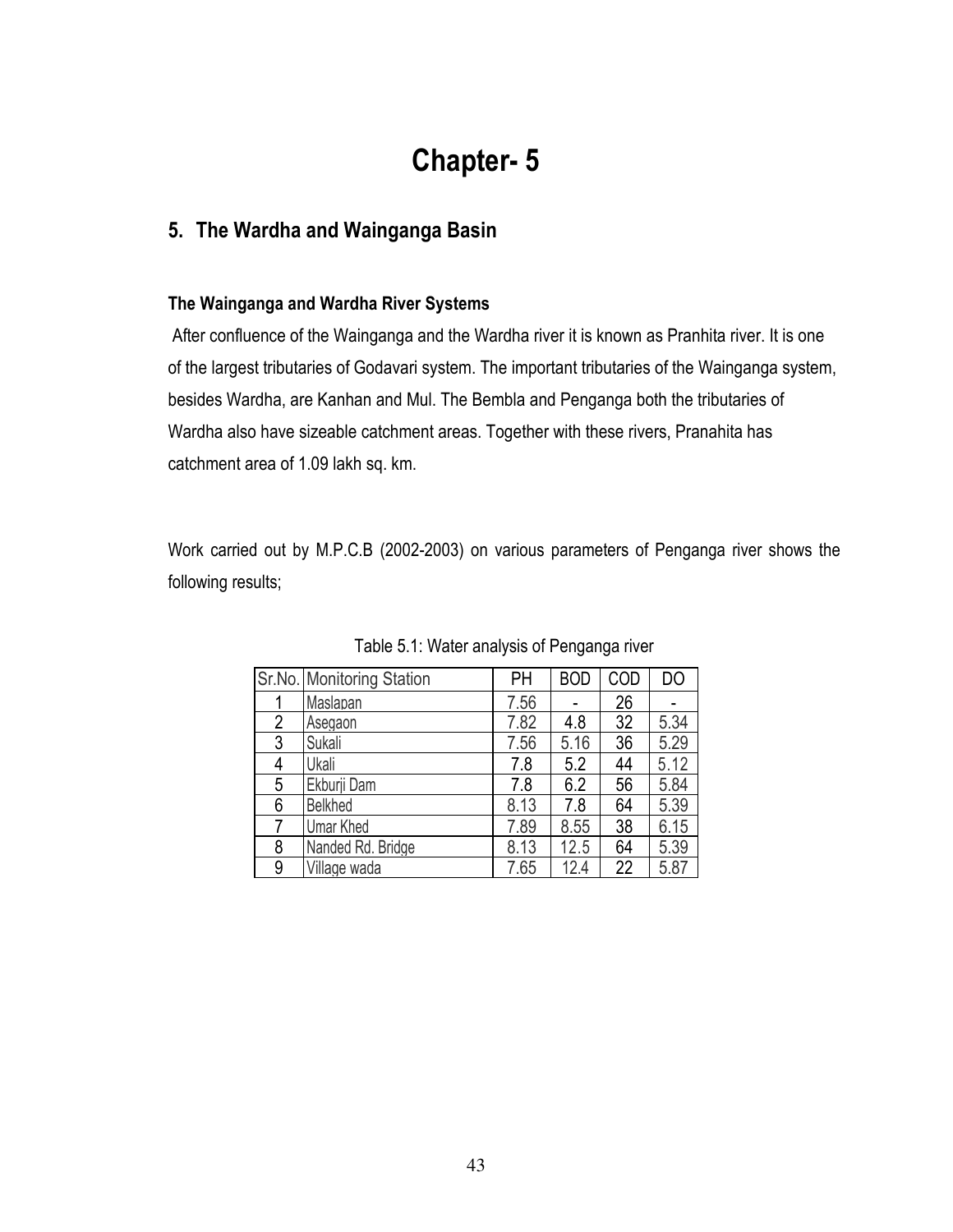# **Chapter-6**

#### 6. The Krishna Basin

#### The Krishna River System

The Krishna system occupies 258,948 sq. km of the area within Maharashtra. Physiographically all the area of Krishna catchment within Maharashtra can be considered as part of the upper Krishna basin.

The Krishna river is the next important river after river Godavari. It drains different districts such as Satara, Kolhapur, Sangli, Solapur and small part of Ahemdnagar. It has a number of tributaries, of which the Bhima River is most important and joins it in Karnataka State. These areas have many sugar plants, which use large quantities of water for their operations and discharges of effluents. The sugar fields also utilize large amounts of fertilizers and pesticides that ultimately find its way into natural water body and contaminate it. Karad city in Satara district is an important trade, agro-industrial and educational center. Karad station is used by six large co-operative sugar mills and Koyana Hydro project for loading and unloading machinery etc, which pollute the water through agricultural runoffs; fertilizers and pesticide and domestic waste. Kolhapur and Solapur have many industries developed, which also pollute the water and has adverse effect on the aquatic flora and fauna. Most of the domestic waste and industrial waste are found to be discharged into the water with partial or no treatment. Thus making the water unfit of human consumption and also hampers the life harbouring in the water.

1. Work done by Dr. Boralkar and others during July -December 1980 on the Krishna River Ecosystem between the Karad- Sangli area which is about 120 km. This is where the river is subjected to maximum human activities in this state. 8 stations were selected to study river such as; 1. Sangam (Karad), 2. Krishna Bridge (Karad), 3. Khubi, 4.Kole, 5. Jackwell (Sangli), 6. Ganesh Temple (Sangli) 7. Haripur Naka (Sangli) 8. Haripur. At these stations different physico-chemical parameters were analysed. The D.O content varied between 0 to 13.6 mg / l, the BOD of the water was between 21 to 130 mg / the alkalinity ranged between 6.0 mg /l to 256 mg / l. Sulphates ranged from 0.0487 to 847.0 mg / l. the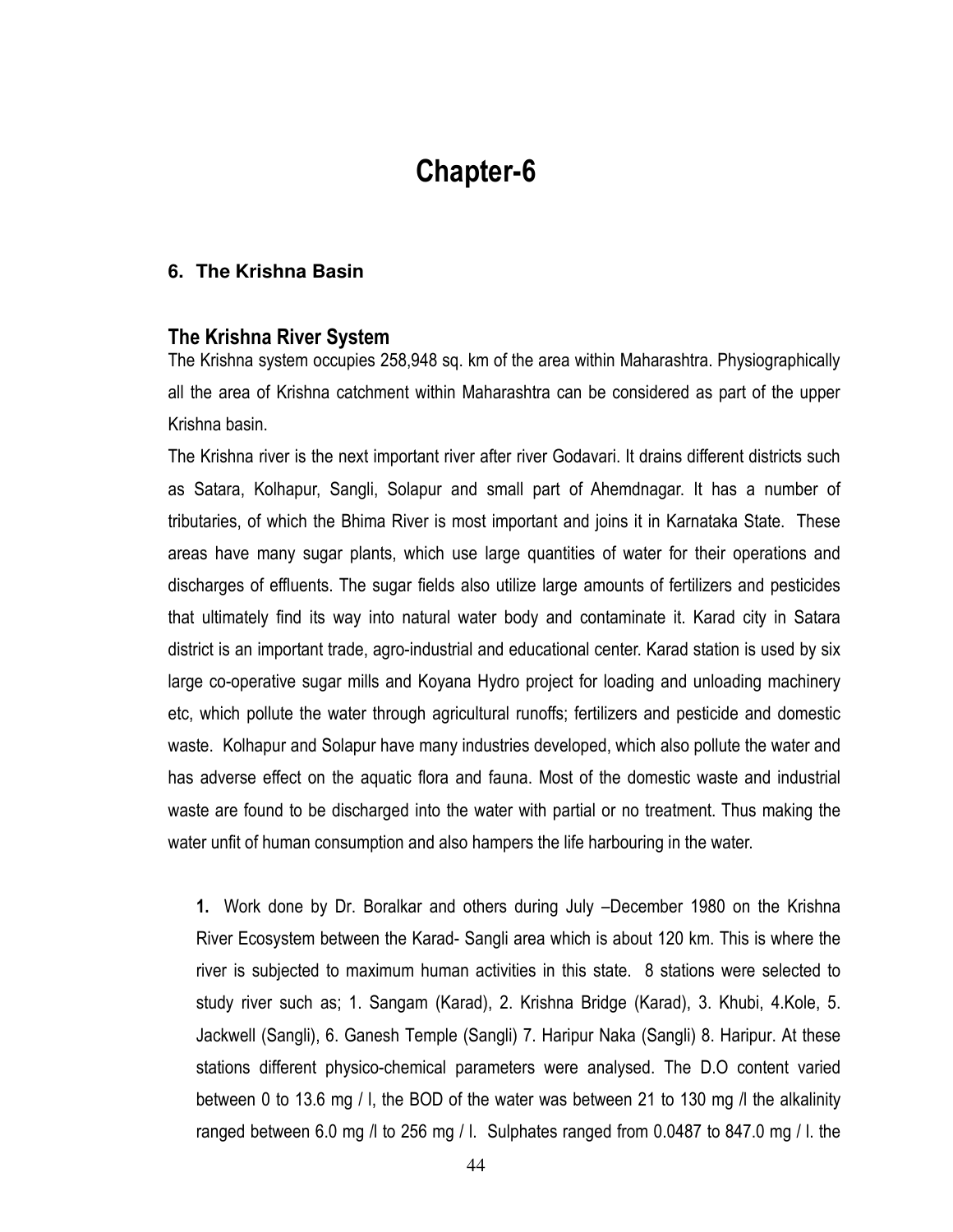Chlorides concentrations was between 3.1 to 280.6 mg / I. The Most Probable Number of coliforms (MPN) studies to asses the fecal pollution load was more than 2400 cells / ml of the river water. This region entails special significance for the river water quality as more than seven sugar factories discharge their effluents directly or indirectly into the river. High levels of nitrates were due to large quantities of nitrogenous fertilizers, which were used for agricultural purpose and from liberal discharge of organic wastes.

2. Survey carried out by the C.P.C.B. (1995) on the Krishna river shows that BOD values indicated that the water quality deteriorated over the period 1990 to 1999 at Mahabaleshwar, Karad, Sangli and Rajapur. The BOD values increased from 3.1 mg/l to 5.2 mg/l at Mahabaleshwar, 4.5 mg/l to 5.5 mg/l at Karad and 4.1mg/l to 6.0 mg/l at Sangli during 1990 to 1999 respectively. The water quality was very bad at the stations Mahabaleshwar, Karad, Sangli and Rajapur during 1999 as compare to the years of 1990 and 1995.

 $3<sub>1</sub>$ Work carried out by the M.P.C.B. (2002-2003) on the Krishna rivers shows the following results;

|                | Sr.No. Monitoring Station | PH   | <b>BOD</b> | COD   | DO   |
|----------------|---------------------------|------|------------|-------|------|
|                | Rajapur Weir (M)          | 7.7  | 5.26       | 20.4  | 6.44 |
| $\overline{2}$ | Kurundwad (M)             | 7.7  | 5.63       | 37.5  | 6.43 |
| 3              | Dhom Dam (M)              | 7.46 | 5.46       | 11.2  | 6.13 |
| 4              | Sangli (G)                | 7.88 | 6.32       | 26.67 | 6.07 |
| 5              | Karad (G)                 | 7.86 | 6          | 23.5  | 6.38 |
| 6              | Mahuli, Satara            | 7.78 | 11         | 30    | 5.9  |
| 7              | Krishna-Vena Confluence   | 77   | 9.1        | 26    | 6.5  |
| 8              | U/s Maighat, Sangli       | 8.1  | 15.5       | 20    | 5    |

Table 6.1: Water analysis of Krishna river

 $\overline{4}$ . Trivedy, R.K et al. (1991) studied heavy metal such as: Cu, Mn, Cd, Ni, Zn and Iron from the River Krishna, Maharashtra, during the year 1987. The sampling was done at 7 sites spread over 260 Km. The sites were subjected to different level of human activity & pollution; however, there was no point source of pollution. Average concentration of various metals in the river was: Cu 0.02 to 0.08 mg/L, Mn 0.07 to 5.2 mg/L, Cd 0.001 to 0.04 mg/L, Nickel 0.19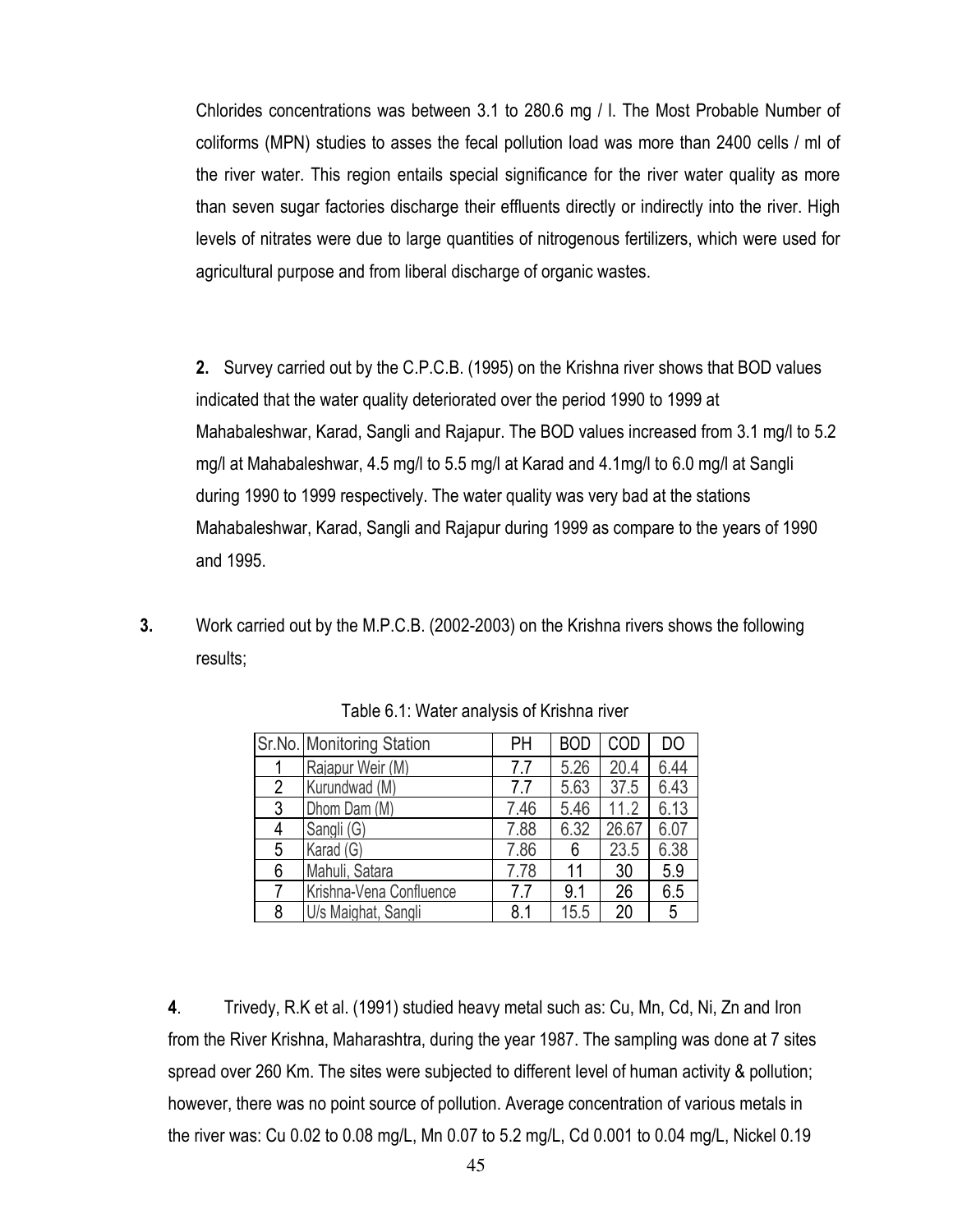to 0.91 mg/L, Zn 0.19 to 0.99 mg/L and Iron 0.35 to 1.49 mg/L. Concentration at several places exceeded the drinking water and irrigation standards.

In another work carried out from 1985-87 with the objective to study the sources of pollution in the river. 10 Sampling sites were studied. It was seen that Krishna river, after the Dhom dam, is subjected to various degrees of pollution. As per various physico-chemical criteria studied mainly BOD, COD, DO, N NH<sub>3</sub>, Chlorides, it appears that no site is free from pollution. Even site 1 which is just after the Dhom dam is polluted due to influence of cultural activities and agriculture and possible occasional discharge from a hand made paper mill.

5. The studies done by S. K. Soam and J.P. Singh (1997) on the Krishna river using Spatial modelling approach to water pollution monitoring in the sugar belt of Maharashtra, which is one such polluted rivers of the country, flows in the states of Maharashtra, Karnataka and Andhra Pradesh. The present study is taken up for the monitoring, identification and suggesting preliminary measures of water pollution control in the Satara-Sangli stretch (stretch-I) also known as the country's sugar-belt, of the Krishna basin in Maharashtra with the help of Geographic Information System (GIS). The stretch-I, has been identified by CPCB and MPCB (Maharashtra Pollution Control Board) for the restoration of water quality under the National River Action Plan (NRAP).

Satara - Sangli Stretch The total geographical area of the Krishna basin in Satara is 10,816 km2 (4%) and that of Sangli is 8,572 km2 (3.2%).

Fertiliser and Pesticide Consumption: To get higher yields in the cultivated land, farmers apply more and more of chemical fertilizers. The total pesticide consumption in Maharashtra is 711 MT/Year, of which 7% is consumed in Satara and 6.4% in Sangli. In these two basin districts organo-chlorine share is the highest. The application rate per hectare is about 0.09. Water Consumption and Effluent Discharge: Major industrial sectors are in power, fertiliser, sugar and cement industries. In Satara and Sangli fifteen medium to large size sugar industries are located. There are many liquor factories located along the stretch-I. The quantity of water that is consumed for domestic, industrial and irrigation uses are respectively 66, 18 and 3366 MCM. Correspondingly, the amount of effluent that is being discharged from urban, industrial and irrigation are 29, 14 and 673 MCM. From the sugar factories and its surrounding domestic locations about 13400 and 1525 cubic meter of effluents are being discharged everyday. Soam and Singh used different factors those affect the water quality are physical, chemical and socio-economic parameters of the river basin. Using GIS, the database on pollution load, the

46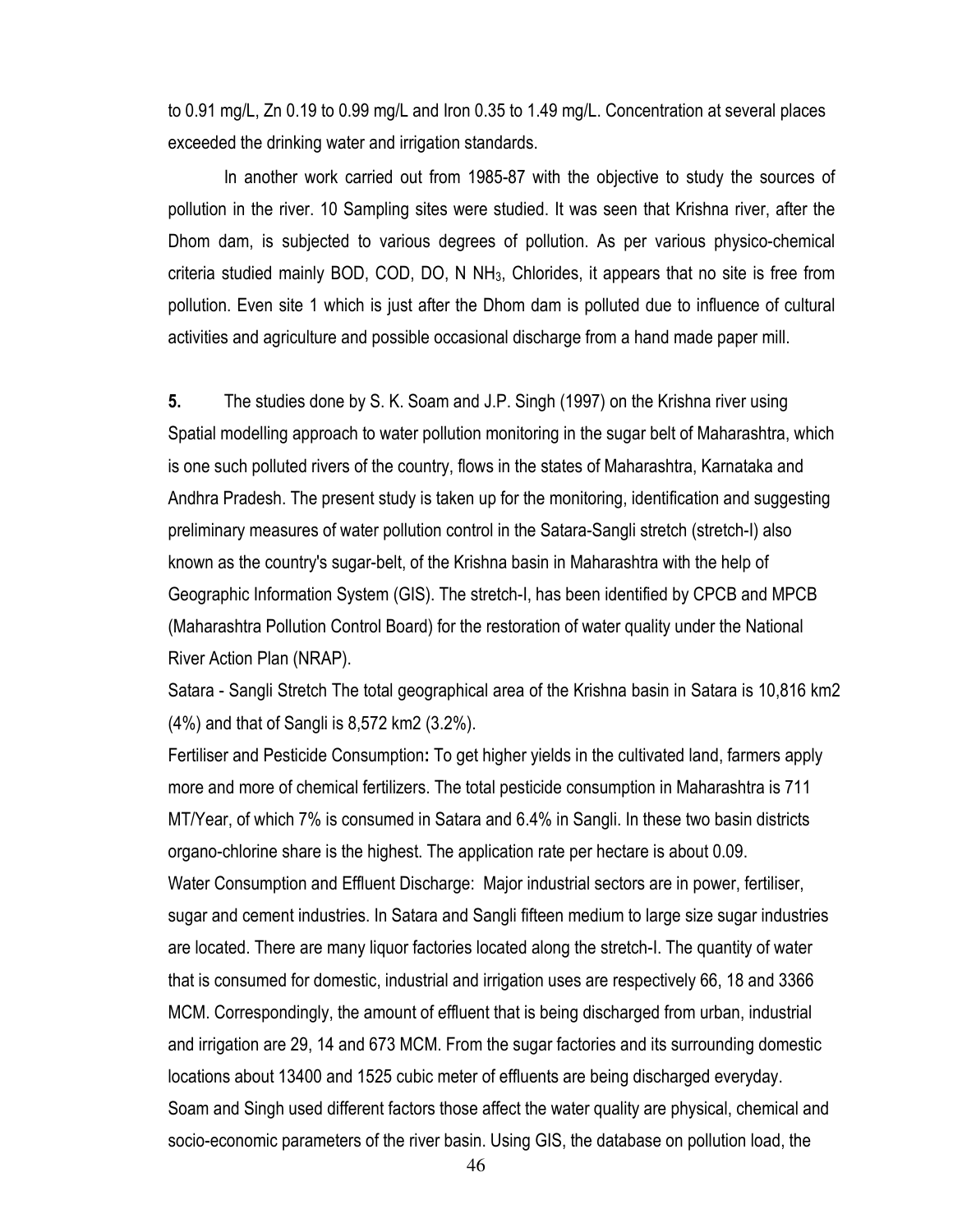relationship between pollution load with population, fertiliser consumption and factory location, and the river zonation have been assessed and graphically presented.

#### $6.1$ River Panchganga

Panchganga is a tributary of Krishna river, it originates at Kerli at a distance of 72 km from Radhanagari Dam and passes through Ichalkarnji City, located at a distance of 48 km from Kerlik. It meets Krishna at Narsobawadi. Along the bank of the river, there are two major towns – Kolhapur and Ichalkarnji with their industrial activities they have polluted the river which is their source of water supply.

 $1.$ Studies done by Trivedy (1990) on river Panchganga reported it to be considerably polluted near the Kolhapur city due to the disposal of sewage and industrial waste from two nalas. The water supply to the city is made from the river and the water is collected from a place, just near the outfall of sewage and industrial waste carrying nalas. The study was carried out on the sites before and after these outfalls; physico-chemical and biological characteristics of the river have been studied. The study reveals that the river is facially polluted throughout it stretch near Kolhapur. A sudden increase in the concentration of nitrogen and some other components showed that there is a discharge of organic effluent after site 1, but the results of biological analysis confirmed the increased pollution after the entry of the nalas. The value of Nygaard's compound index in the river ranged from 10.5 to 12.0 and the value of Palmer's algal genus index from 20 to 29.0 both indicating high organic pollution of the river. Ecological study of the River Panchganga passing through Kolhapur a religious and industrial city of southwestern Maharashtra shows that the river receives the wastewaters mainly from a drain called Jayanti Nalluh, which carries sewage, tannery effluents and other waste-waters from the city. Besides, several small drains from the human settlements and the Shiroli industrial area in the vicinity also pour substantial quantities of wastewaters in the river.

 $2.$ Study carried out by Goel and Bhosale (2001) on the river Panchganga, where five sampling sites were selected on the basis of the magnitude of pollution and usage of the river stretch. The water was analysed for a number of physico-chemical and biological parameters over a period of one year covering all the seasons. The maximum COD went up to 200 mg/L indicating organic pollution. Similarly, ammonia, nitrate and inorganic phosphorus also recorded higher values up to 3.36, 6.55 and 0.83 mg/L respectively. Ecological studies with special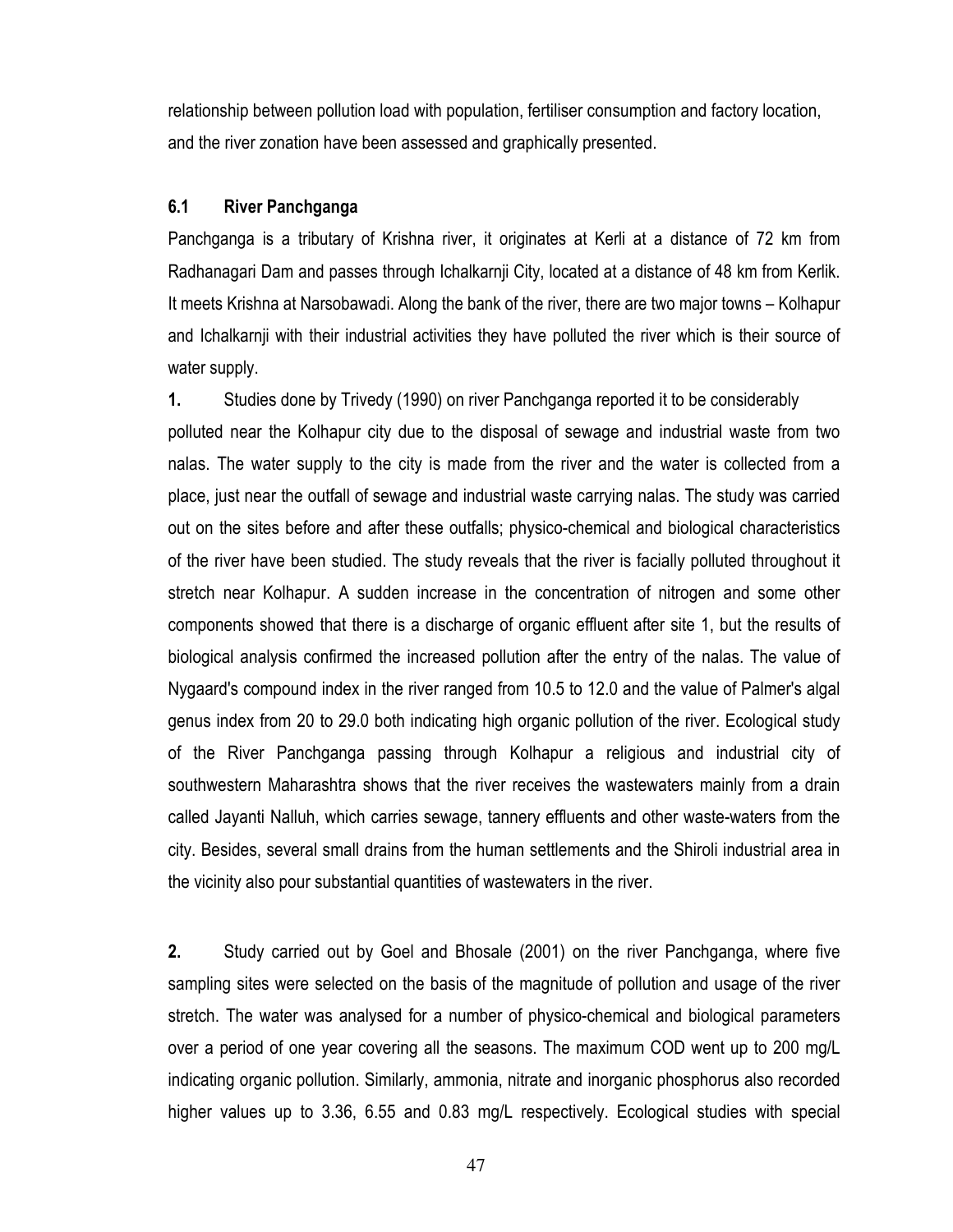reference to biological component on river Panchganga at Kolhapur shows a large proportion of the catchment is comprised of urbanized and industrial areas with considerable human activity influencing the river.

The levels of the parameters like nitrogen, phosphorus, chloride, sulphide and COD clearly reveals the polluted nature of the river. Many of the algal species out of the total 61 reported from the river like Euglena, Scenedesmus, Spirulina, Microcystis, Chlamydonmnas and Anabena are recognized pollution indicators. Zooplankton also comprises of some pollution tolerant species like Brachionus, Keratella, Cyclops and Chydorus. The study indicates that both chemical and biological aspects reveal a grossly polluted nature of the river having almost insignificant self purification capacity to assimilate pollution in this stretch. The problem becomes more grave, especially during the summer season.

3. In another study by Trivedy and Nakate (2000) on the heavy metal account in the river shows that copper content was 10-to 50 µg/ I which is in fact the highest desirable limit for water quality. Manganese concentration at site 1 to3 was in the range of 20-to 130 μg/ I but the same was usually above 1000  $\mu$ g/ I and upto 2160  $\mu$ g/ I at site 4. Thus the municipal drain is the main source of manganese Cadmium concentration was below 5 mg/L in the river water, while the prescribed standard for the same is 10-ug/ I in the river water. Nickel concentration in the industrial drain (Kabnoor drain) was in the range of 10 to 40 µg/l, while in the municipal drain it was 30-to 90  $\mu$ g/ I. The concentration of zinc was much higher in the Kabnoor drain 170-to1320  $\mu$ g/L, while it was only 51 to 130  $\mu$ g/L in the municipal drain. The higher concentration in the former drain is due to industrial discharge. The concentration of cobalt was in the range of 10 to 50µg/L however; lead concentration at site 3 and 4 was around 100µg/L or above on few occasions, which is above the prescribed limit.

4. Investigations done by Goel and Autade (1995) on the ecological studies on the River Panchganga exhibits that the mangnitude of parameters like nitrogen, phosphrous, chloride, sulphide and COD clearly reveals the polluted nature of the river. A total of 61 algal species were found in the river of which many like *Euglena*, Scenedesmus, Spirulina. Microcystis, Chlamydomonas and Anabaena fall in the category of pollution indicators. The zooplanktons also consist of many pollution tolerant species like Brachionus, Keralella, Cyclops and Chydorus.

48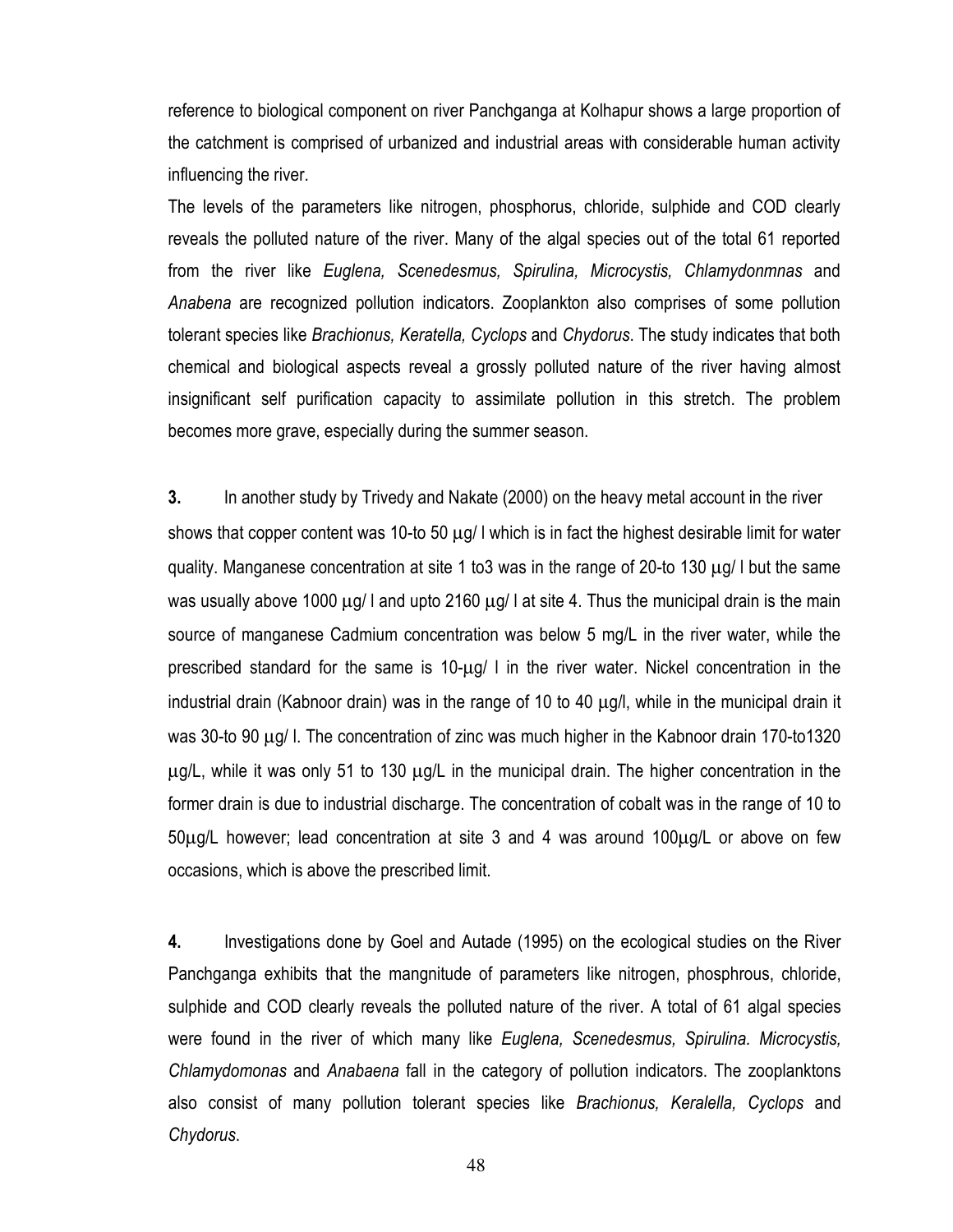The results of the study shows that the river is suffering from pollution arising out of the discharge of diverse wastewaters from point and non point sources, which has resulted in almost insignificant self-purification capacity of the river in this particular stretch.

5. Meenal Bapat (2003) as a part of her Ph.D Thesis under guidance of R.K.Trivedy on the water quality of the river Krishna and Panchganga during 2001-2002. Data on physico chemical characteristics of the river Krishna in three seasons from its origin in Mahabaleshwar (Gomukh) to terminus at Narsobawadi showed that it was alarming state, the dissolved oxygen content of this river was very low almost throughout the river. Most of the values were below 5.0 mg/L putting a serious question mark on the survival of fish and other organisms. Very low DO values were recorded at Wai downstream (Mukti Dham), Karad downstream, Walwa and at various sites in Sangli often below 3.0 mg/L suggesting a very heavy pollution of the river at these points due to disposal of sewage Following were the sampling sites of river Krishna; 1. Gomukh. 2. Dhom Dam Downstream, 3. Ganesh Mandir (Wai), 4. Mukti Dham (Wai), 5. Mahuli (Satara), 6. Karad Bridge U/S, 7. Karad Bridge D/S. 8. KarveU/S, 9. KarveD/S, 10. Kole, 11. Walwa, 12. Audumbar Mandir, 13. K. T. Weir (D/S) Sangli, 14. Krishna Warna Sangam, 15. Narsobachi wadi and following are the sites of river Panchganga1. Sidheshwar Temple, 2.Before Jayanti nallah 3. After Jayanti nallah, 4. Ganga Ghat 5. Shiroli Bridge, 6. Shahu Dham. Dr Anil Kulkarni (1992-93 and 2001) assessed the quality of surface and groundwater from Panchganga river area and analysed water qualiy indices. He showed that 70% of pollution is due to domestic waste.

#### $6.2$ River Koyana

Studies by Trivedy et al. (1990) on the Koyana river shows that the presence of few pollution tolerant species like Oscillatoria, Spirulina, Navicula etc. indicate that the organic pollution has been slowly setting in the river. It is observed that the water of the river Koyana is quite clean but the disposal of domestic sewage at Karad has considerably deteriorated the water quality and phytoplankton flora.

Work done by Khatavkar (2000) on the heavy metal content of Krishna and Koyana rivers revels that the level of heavy metals was not very high in the rivers overall. Maximum concentration of all the heavy metals was always found at sites 6 in the river Krishna, which is explainable by high concentration of metals brought about by Sheri Nala. Iron concentration in the river Krishna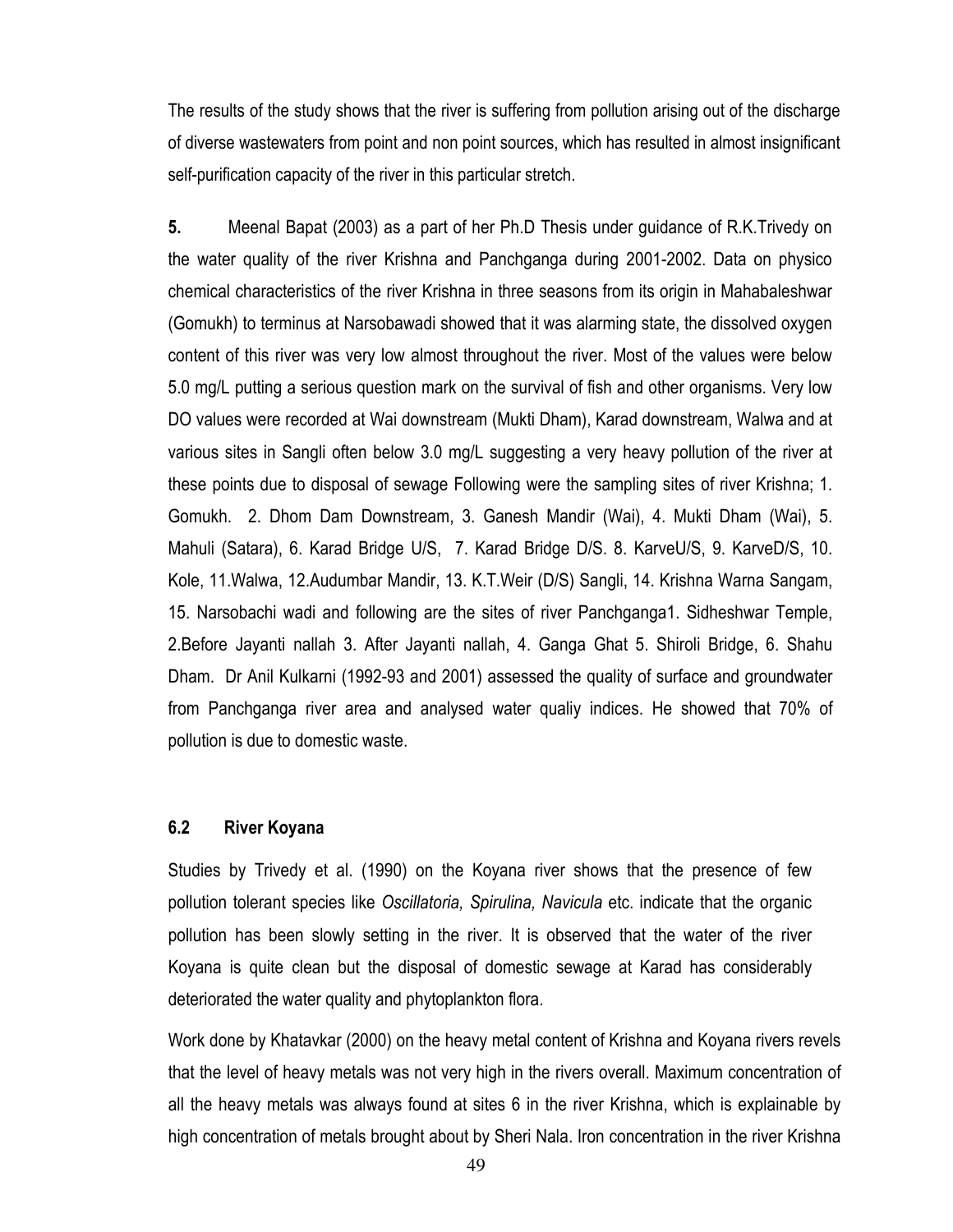varied from 623 to 3425 µg/L against world average of 670 µg/L in present studies too; it appears that the high iron content at site 6 was only due to a heavy inflow of sewage. In the river Koyana iron concentration was much less than the river Krishna but the nullahs; especially Karad Nalla had higher concentration, which is again due to Sewage & Strom water. Worlds mean concentration of Zinc is 20 µg/ L Both the rivers had much higher concentration than this. Although the zinc appears to be naturally high in this area, waste discharge also contributes significantly as zinc concentration was quite high in nullahs meeting the River. Similar trend was found with regard to manganese.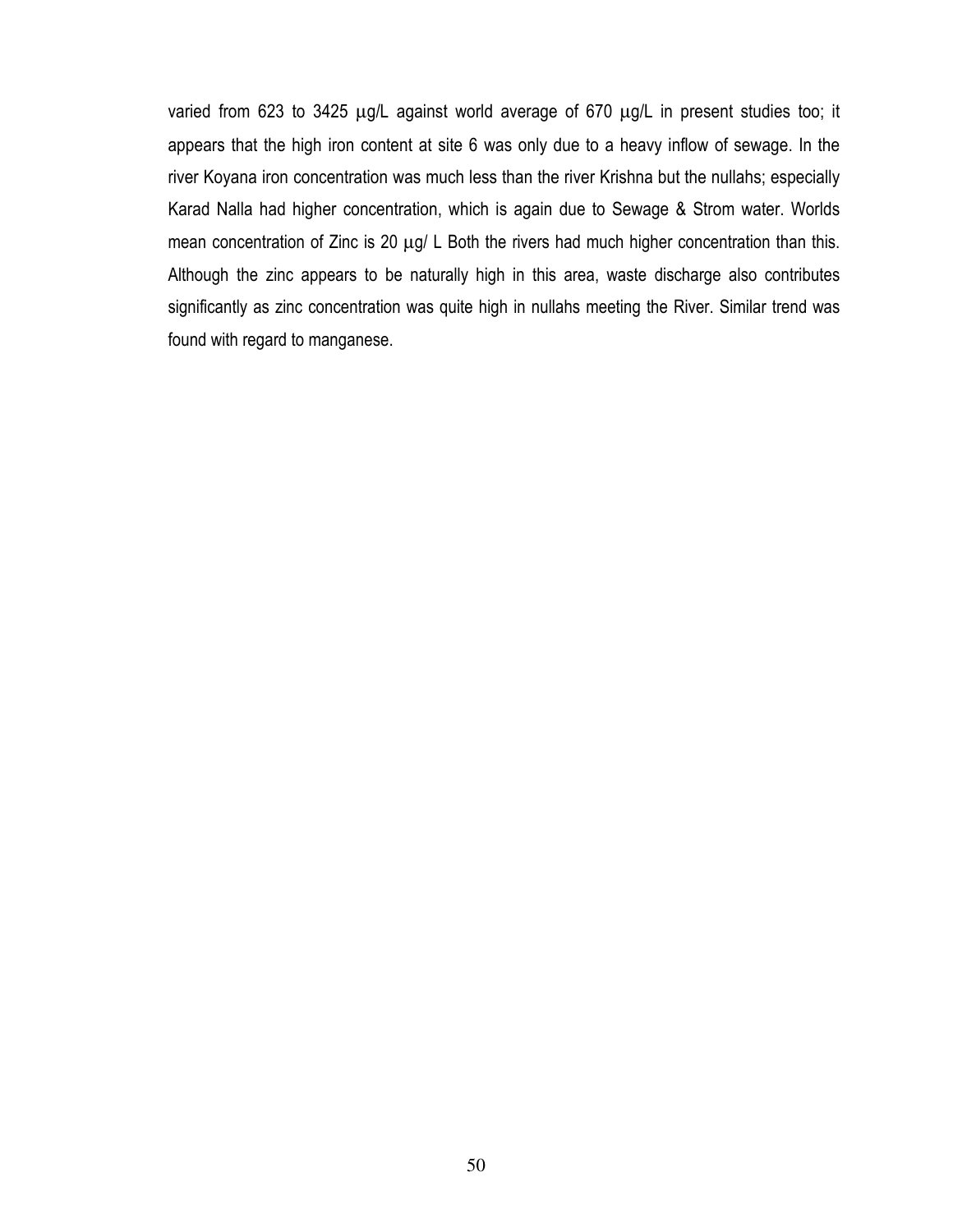# **Chapter-7**

### 7. The Bhima Basin

#### **Bhima River system**

**Bhima** The Bhima river rises in Western Ghats, at an altitude of about 945 metres and flows south-east wards through Maharashtra and Karnataka. It flows for 861 km before joining the Krishna near Kudlu in Raichur taluk. It has a drainage area of 70,614 sq km out of which 18,315 sq km lies in Karnataka

### 7.1 Mula, Mutha and Pavana Rivers

This is one of the river basin having rapid growth of urbanization and industrialization. Major city like Pune has developed along the banks of Mula- Mutha rivers, while Pavana River passes through township of Pimpri- Chinchwad. Establishment of industries like chemical industry, paper and pulp, automobiles and mechanical etc in the cities, has led to significant impact on the quality of water. Most of the domestic waste and industrial waste are discharged into the water- course with little or no treatment. The implication of such inhuman practices causes massive pollution and threat to flora and fauna of the water-body.

 $1.$ Studies carried out by the M.P.C.B. (2002-2003) on the Bhima river on parameters such as  $pH$ , BO, COD and DO shows the folling results;

|   | Sr.No. Monitoring Station    | <b>PH</b> | <b>BOD</b> | COD   | DO   |
|---|------------------------------|-----------|------------|-------|------|
|   | Daund (M)                    | 7.05      | 7.13       | 23    | 4.53 |
| 2 | Pargaon (M)                  | 7.15      | 9.75       | 26    | 4.45 |
| 3 | D/s of Band garden, Pune (M) | 7.1       | 29.7       | 74    | 2.4  |
| 4 | D/s of Vithalwadi, Pune (M)  | 7.23      | 18.6       | 40    | 3.3  |
| 5 | Takli, Solapur D/s (G)       | 7.93      | 6.36       | 24.89 | 6.07 |
| 6 | U/s of New Bridge,           | 7.6       |            | 28.8  |      |
| 7 | D/s of Gopalpur, Pandharpur  | 7.6       | 6.8        | 26.4  |      |

Table 7.1: Water analysis of Bhima river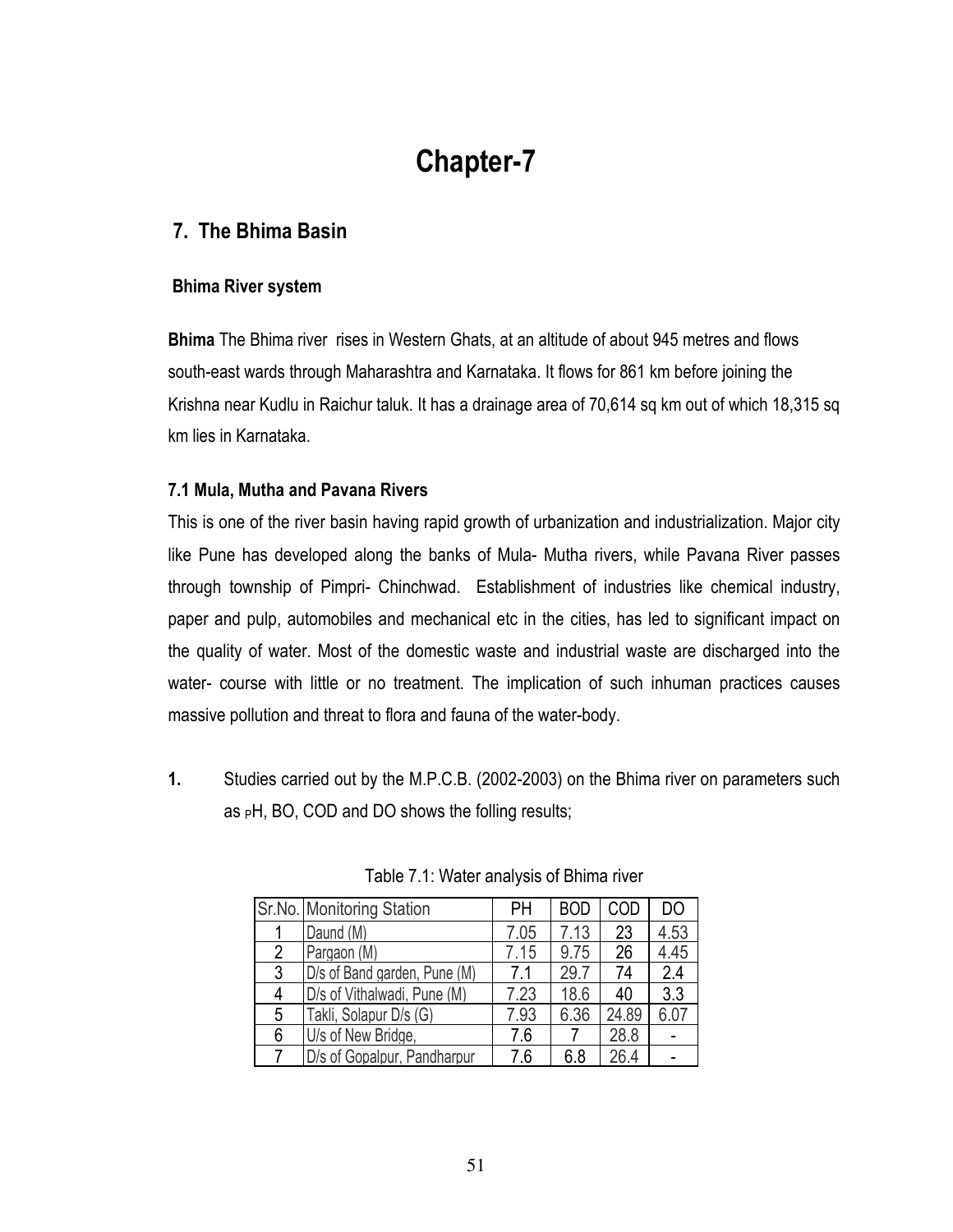$2.$ Work done by V.R.Gunale for Ph.D (1974 to 1977) on the water quality level at the confluence of Mula- Mutha rivers in Pune city. Samples from 9 stations were collected on these rivers such as; Sangam Bridge, Bund Garden, Vithalwadi, Holkar Bridge, Dapodi Bridge etc. The physico-chemical as well as algal analysis were done monthly for 4 years. It was seen that the D.O. ranged from 0 to 6mg/ I. At Sangam Bridge the DO had dropped to zero level resulting in an unfavourable environment for the biota. The  $CO<sub>2</sub>$  ranged from 3 -13mg / I. BOD was 75 to 200 mg/ I in summer months. The nitrate level was from 1.944 to 3.720 mg/l and the phosphate content ranges between 0.5 to 2.5 mg / I. The rivers received effluents from the domestic waste. The presence to many algae indicated that these rivers were organically polluted and has a high degree of anaerobic decomposition that also gives rise to characteristic odour.

 $3.$ Studies conducted by S.G. Tupe, R.S. Jadhav, S.S. Zinjarde, V.R. Gunale and B.K. Patwardhan (1999) on the bacteriological quality of the Mula-Mutha rivers for a period of three months January, February and March at seven different sites along the Mula-Mutha rivers, Pune. The analysis revealed the presence of high total viable counts, indicators of faecal pollution namely, Escherichia coli and faecal Strepto-cocci, pathogens such as Salmonella species and *Vibrio choleras* at most of the downstream sites. The quality of water at the upstream Khadakwasla site, from where Pune city gets its water supply, had a lower load of bacteria and on most occasions did not show the presence of the two pathogens. Water at the downstream sites, flowing out of the city limits, is bacteriologically of poor quality and is unfit for human use.

The results of Total Viable Count (TVC) at the seven shows that the viable counts at the Khadakwasla site are the least, but there is an increase in the total number of E-organisms thereafter. At the very next site, i.e. Vittalwadi, there is an increase in the viable counts and high counts persist at all the downstream sampling sites. The mean counts, they obtained at the seven sites, were 4 x 10<sup>3</sup> at Khadakwasla, 10 x 10<sup>5</sup> at Vitthalwadi, 3 8 x 10<sup>5</sup> at Ganvare bridge, 40 x i 0<sup>s</sup> at Sangam bridge, 24 x 10<sup>5</sup> at Aundh bridge, 34 x 10<sup>5</sup> at Holkar bridge and 84 x 10<sup>5</sup> at at Bund garden.

4. IMPACT India invited University of Pune to carry out systematic survey for Pavana, Mula and Mutha rivers with the support from Thermax, Pune. A report on water quality was prepared and submitted to Honourible Governor, Maharashtra state and also Collector, Commissioners of both the Municapal Corporation. This report was prepared to take steps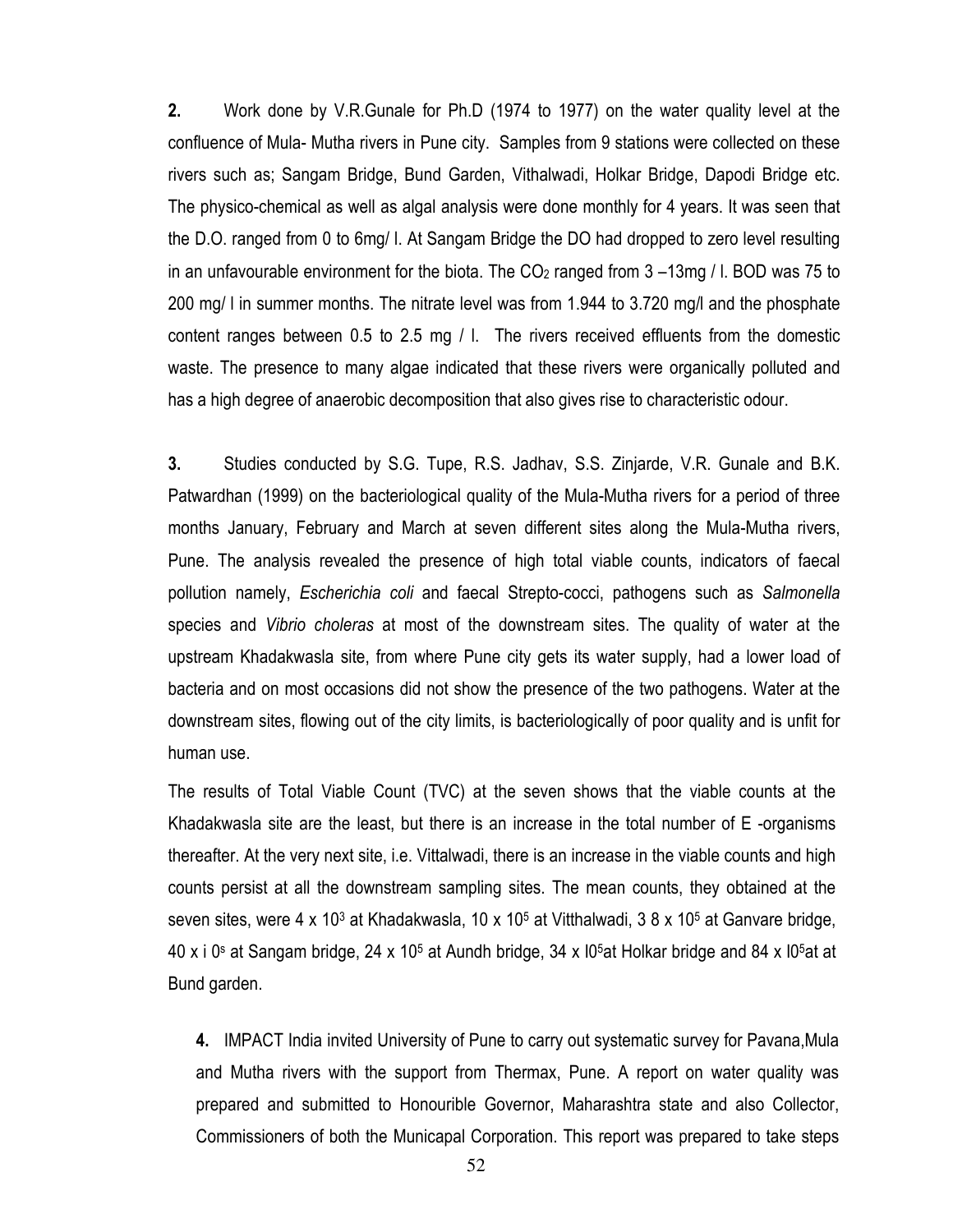to improve the condition of river ecosystem. As a follow up of this PMC and PCMC have initiated measures to reduce the inflow of the waste.

Then, PMC with the help of School of Health Sciences, University of Pune took regular monitoring of rivers. Gunale, V.R. and Patwardhan, B. (2000) on the rivers showed that Dissolved oxygen content has decreased while alkalinity and water hardness have increased. Increasing levels of calcium, magnesium, phosphates, sulphates, chlorides and heavy s have all been reported. Studies conducted the last 20 years have consistently reported eutrophication of the river water, an important indicator of water pollution. The Pimpri Chinchwad industrial complex along the banks of the Pavana River has added to the industrial and domestic effluents. (Gunale, 1978: Pawar, 1985; Wagh et al, 1987; Shirwalkar, 1991; Virwabharam, 1995). The increase in pollution result from the discharge of industrial domestic effluents into the rivers without pretreatment. There are few industries with full-scale effluent treatment plants and many with no mechanism for effluent treatment at all. Many of the most polluting industries are small-scale operations and cannot afford waste treatment plants (Gunale, 1978).

It was observed from the concentrations of dissolved oxygen decreases downstream indicating increase in the pollution of Sangam Bridge, the quality of water is highly polluted which is evident from DO values, which are less than one ppm. The concentration of BOD and COD increases downstream indicating presence of high oxygen demanding waste in water. Increase in the CI- content of water downstream suggest that there is input of domestic effluents in the river. In general, the electrical conductivity of water increases in the downstream direction reflecting higher ionic content of water. Decrease in pH of water downstream is slightly acidic and might be the result of mixing of acidic waste waters.

The DO concentrations at Wakad, Aundh and Dapodi on the iecreases downstream. This suggests that the river water is highly polluted from Aundh to Dapodi. This stretch of the river also shows concomitant increase in the BOD and COD values. The value of COD and BOD slightly decreases at Dapodi, due to mixing of Mula River with Pavana river water. The values of CI and PO<sub>4</sub> show continues increase from Wakad to Dapodi indicating increase input of domestic effluents in the river. The EC of the water goes on increasing from Wakad to Dapodi, suggesting that the load of dissolved solids in water is also increasing. The pH value also shows increase supporting above interference. The river stretch between Aundh and Dapodi is highly polluted.

53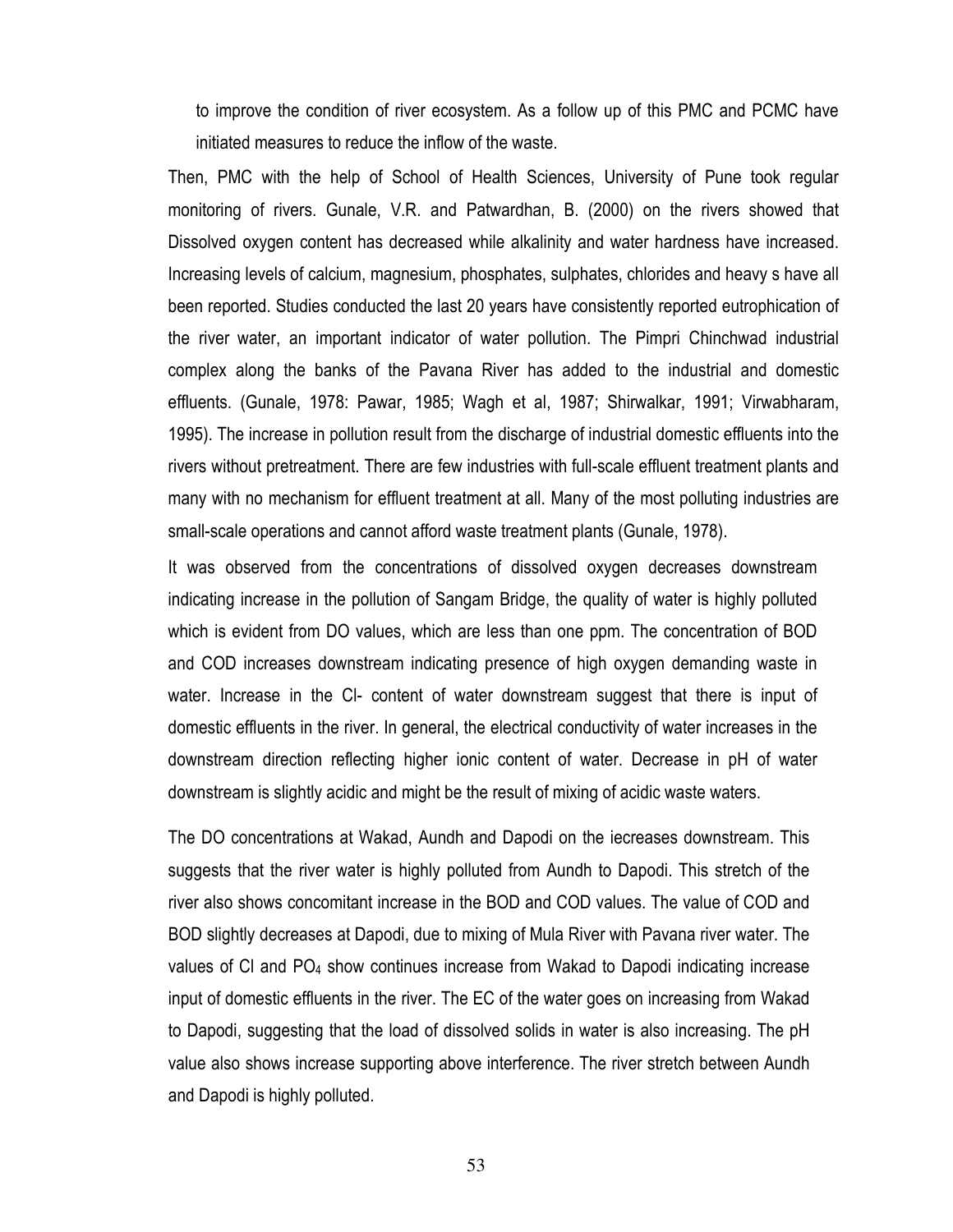The DO values of the river water are fairly low at all the stations of Pavana, indicating that the river water is highly polluted. The inference is supported by higher values of BOD and COD. The CI and PO<sub>4</sub> concentration increases downstream, indicating mixing of domestic effluents in the river. The EC values of the river are on lower side at Thergaon. However, the value increases by many folds at Sangvi and Holkar Bridge, indicating mixing of concentrated effluents from both domestic as well as industrial sources. The increase in pH values downstream supports this inference. By and large, the river stretch between Thergaon and Holkar Bridge can be considered as highly polluted.

|                 | Khadak-        | Vitthal-wadi | Garware | Sangam         | <b>Bund</b> | Aundh | Holkar |
|-----------------|----------------|--------------|---------|----------------|-------------|-------|--------|
|                 | wasla          |              |         | bdg.           | garden      |       | bdg.   |
| Temp.           | 25.8           | 25           | 24.5    | 225.3          | 23.9        | 23.5  | 23.8   |
| pH              | 6.8            | 7.1          | 7.5     | 6.5            | 7.3         | 6.4   | 6.7    |
| EC              | 86             | 160          | 294     | 552            | 542         | 678   | 623    |
| Alkalinity      | 65             | 195          | 200     | 160            | 150         | 155   | 160    |
| Free $CO2$      | 2.2            | 4.4          | 6.6     | 11             | 8.8         | 4.4   | 4.4    |
| DO              | 10.14          | 8.51         | 0.0     | 2.0            | 2.7         | 8.31  | 6.69   |
| <b>BOD</b>      | 2.1            | 4.5          | 14.4    | 48.6           | 28.1        | 62    | 45     |
| COD             | $\overline{4}$ | 8            | 32      | 108            | 56          | 124   | 92     |
| Phosphorus      | 0.06           | 0.17         | 0.84    | 0.22           | 0.25        | 0.1   | 0.28   |
| Sulphate        | 1.75           | 1            | 3       | $\overline{2}$ | 2.5         | 1.5   | 1.1    |
| Chloride        | 28.4           | 34.08        | 41.18   | 29.82          | 28.4        | 22.72 | 28.4   |
| <b>Hardness</b> | 38             | 148          | 140     | 136            | 126         | 120   | 116    |
| Ca              | 12.024         | 40.08        | 36.87   | 36.072         | 31.26       | 28.86 | 30.46  |
| Mg              | 1.949          | 11.695       | 11.69   | 11.21          | 11.695      | 12.18 | 9.746  |

Table 7.2: Water analysis from Mutha & Mula rivers for the month of August 1998.

5. Thanedar (2001) studied the Mula, Mutha River for its physico-chemical parameters. Five sampling stations studied were: Station 1 Khadakwasla Down stream- Station, 2 Karvenagar, Station 3 Two Wheeler Bridge (T.W. Bridge), Station, 4 Sangam Bridge, Station 5 Bund garden. It is seen that Khadakwasla, Karvenagar, Two wheeler bridge stations, the pH value of river water is within the permissible limit of 6.5 to 8.5 for most part of year. Hence it can be concluded that river water is suitable for use for domestic purposes. For Sangam Bridge station the pH varies from 6.6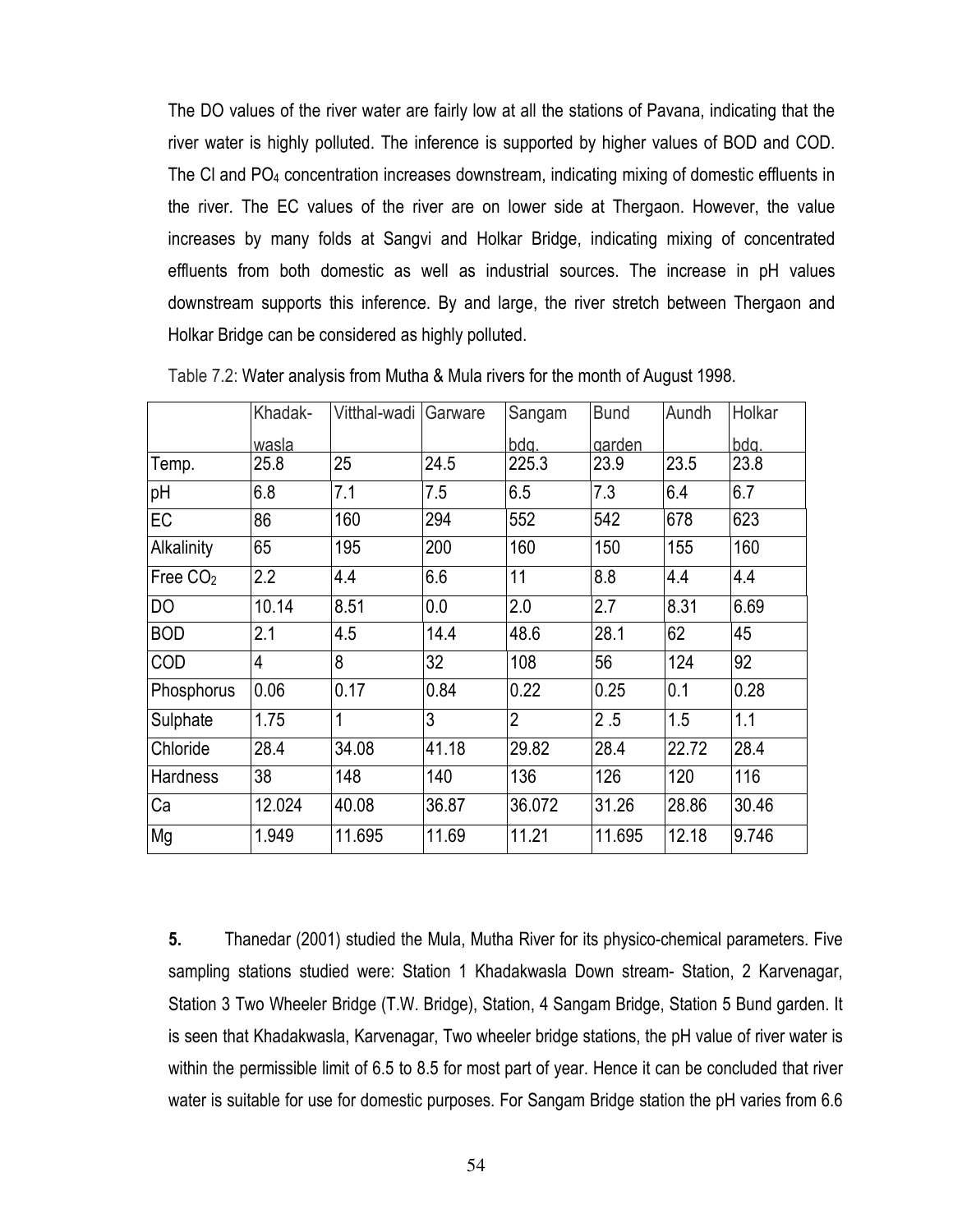to 9.1 and for Bund Garden station the pH varies from 6.3 to 8.8, which shows that pH value exceeds the permissible limit and hence not suitable for use as domestic purpose.

The value of Dissolved Oxygen changed from Khadakwasla station to Bund garden in decreasing value. The DO at Khadakwasla is 7 to 8 mg/l, which is very good for aguatic life and degradation of organic matter. The DO at Karvenagar is in limit 3 to 4 mg/l, but DO content in river is very less at Two-Wheeler Bridge, Sangam Bridge and Bund Garden. It is seen that at the last three stations DO is decreased up to 0 mg/l which is very alarming, as this level shows that at this phase no aquatic life is present in river and also whatever degradation of organic matter takes place is due to anaerobic bacteria. BOD at Khadakwasla station exceeds the permissible limit (30 mg/lit). But at the Karvenagar, Two-Wheeler Bridge, Sangam Bridge, Bund Garden stations this value exceeds the permissible limit and it has reached up to 500 mg/l at Sangam Bridge, which is very high, and according to BIS standards the effluent of this much amount should not be disposed into inland water.

COD shows that at Khadakwasla station COD of river water is very less. At the Karvenagar station maximum value is about 300mg/l and for Two-Wheeler Bridge, Sangam Bridge, Bund garden stations the value varies between 300 to 650 mg/l which is according to the BIS standards very high compared to the permissible value (i.e. 250 mg/l) for effluent discharged into inland surface waters. The sulphates value and chlorides are within the permissible limit (200 mg/ lit) and (250 mg/lit) respectively for all the stations.

6. Work done by N.J. Pawar and I.J. Shaikh in a small watershed area near Kedgaon in the Pune district of Maharashtra on a small stream, Hadal Odha that has an aerial extend of 135 sq km, drains this watershed. It discharges into the Janal Odha that ultimately joins the Bhima River. Samples were taken from 29 stations. The parameters such as pH, nitrates and chlorides of the water were analysed. The concentration of nitrate (as NO<sub>3</sub>) ranges from 2.2 ppm to 64 ppm. While Chloride CI ranges from 3.3 to 1511 ppm. The value of pH ranges form 6.9 to 9.08. The sample showed high values of nitrate coinciding with agricultural land use indicating fertilizers as the main source of nitrate pollution of ground water also the area is irrigated for sugarcane cultivation especially form down-stream part of the basin.

In another work done by Gandhe, R.V. and Gandhe, K. on the Riverine Watermoulds from the Mula and Mutha Rivers. Five sampling stations were on Mutha river and six on Mula river. These tations were selected in relation with the point source of pollution such as outfall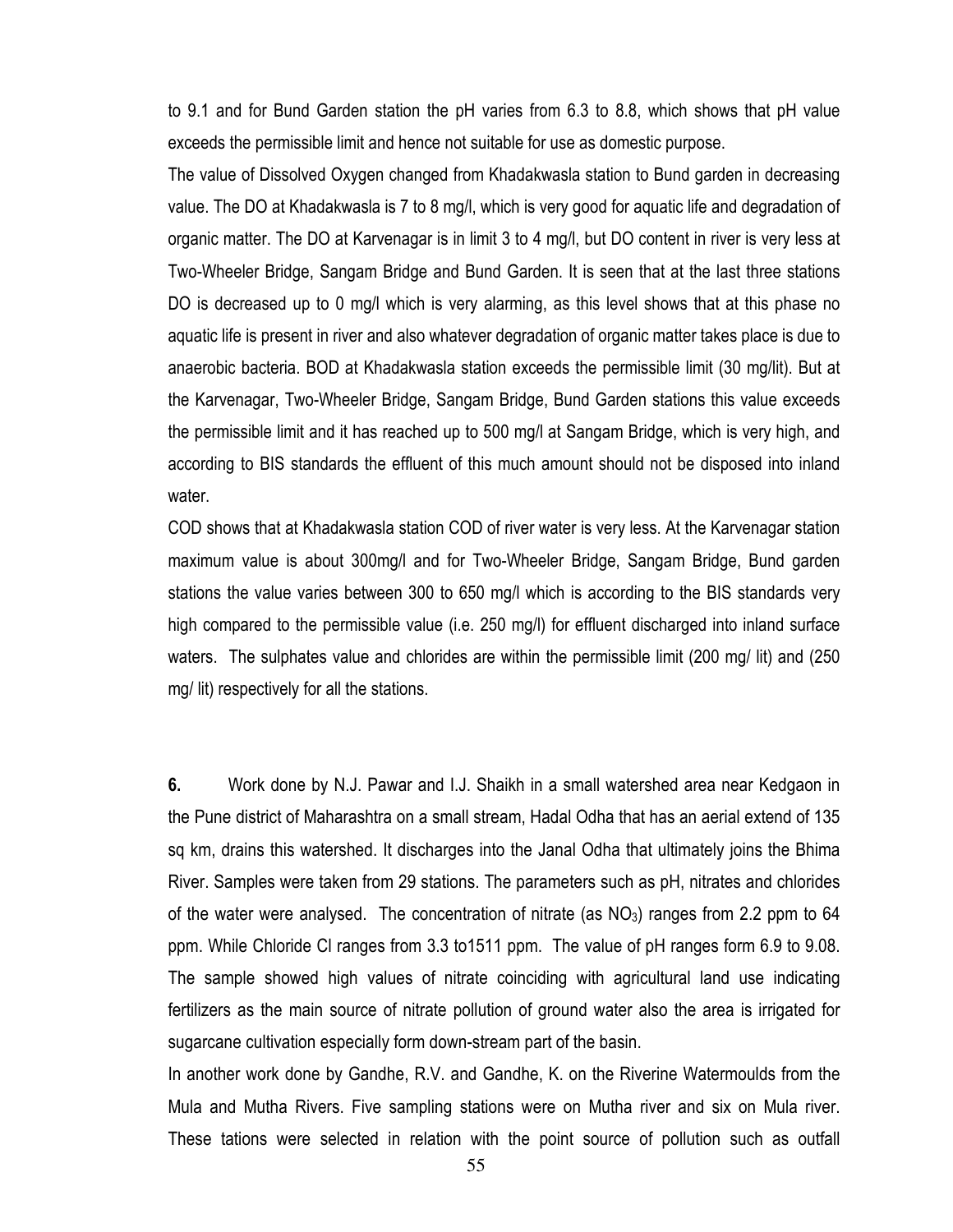discharge of domestic waste, industrial effluent release and non-point source such as agricultural runoffs. It was concluded that Saprolegniales and Lagenidiales showed distinct seasonal periodicity. A total of 11 genera and 34 species were isolated from 11 different sampling stations of the rivers. The water bodies constantly received domestic waste throughout the year and therefore, converting into organically rich habitat. Thraustotheca clavata was isolated as a pollution indicator.

 $7.$ Work done on the Mula, Mutha and the Pavana Rivers by the students of University of Pune as their M.Sc. Project.

Madhuri Dixit (1996) analysed ground water and showed that the disposing of waste on the ground and in water bodies resulted in pollution. In the study salinity and alkalinity were found to be higher at Vishrantwadi and Lohegaon. This was due to the fact that the application of fertilizers causes leaching of salts into the ground, causing water to become alkaline.

Studies done by Basil Toppo (1997) on the Mula-Mutha shows that the river is heavily polluted by industrial and domestic effluents and hence the river water is unfit for human consumption. It is proved by the presence of pollutants in the river water, the presence of heavy metals in high concentration and extensive growth of water hyacinth. The problem of water hyacinth can be tackled by making use of it for human benefits. It can be used for compost, pulp for paper, and biogas generation. It can also be used as biofliter for water pollution control.

Ravindra Kshirsagar (1997) on the physico-chemical and biological analysis of water showed, that waters at all the six sites were used for cleaning of cattle and utensils, washing clothes, and bathing. Garbage was disposed of in the canal waters. High BOD values were observed though never beyond 3ppm, which is due to fast flowing nature of the water. Presence of blue-green algae, chloroccocoiles, indicates organic pollution in the waters. High MPN values at all sites shows that the water has high bacterial counts and is not potable. From the metal analysis of water, it was seen that iron was found at all sites, but the concentration was less compared to the standard value, and other toxic metals like cadmium and chromium were absent.

Work done by Priya Chanda (1998) on the chemical analysis of groundwater samples from the basaltic aquifers reveals that the value of nitrates was high. The areas showed higher nitrate concentration were coincident with intensive agricultural landuse. The high values of nitrates in the sugarcane fields can be considered as strong evidence that fertilizer is a major source of nitrate contamination of groundwater in the area.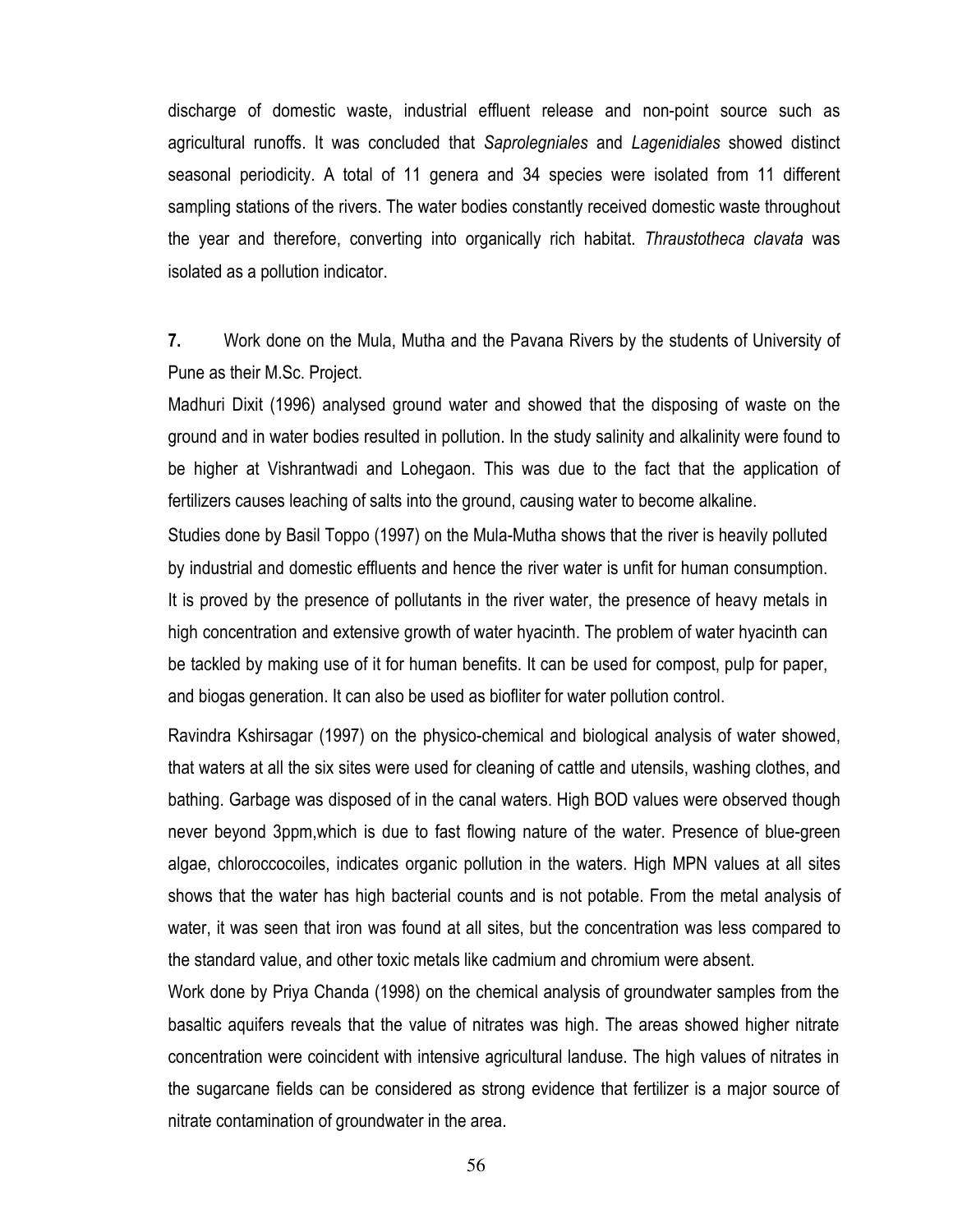The work done by Mrudula Kale and Ashwini Erande (2000, the analysis of heavy metals in river water samples reveals that the concentrations of copper, cadmium and nickel were well below the permissible levels in surface waters as compared to the Indian standards, however only mercury was found to be almost ten times higher than the permissible limits. Large fluctuations were observed among all metals with respect to seasonal pattern. This may be due to the quality of sewage and industrial effluents given out every month. The use of agrochemicals could have contributed in the total load of heavy metals in the river water.

Studies carried out by P. Bineesha in 1995 to estimate the amount of accumulation of heavy metals in Polygonum glabrum along the banks of these rivers showed the following result.

|                | Average concentration of Cu, Zn, Cd and Pb ( $\mu$ g) |       |       |                |       |  |  |  |  |  |
|----------------|-------------------------------------------------------|-------|-------|----------------|-------|--|--|--|--|--|
|                | <b>Sr. No. Sampling Sites</b>                         | Total |       |                |       |  |  |  |  |  |
|                |                                                       | Cu    | Zn    | C <sub>d</sub> | Pb    |  |  |  |  |  |
|                | Khadakwasla                                           | 188.5 | 52.2  | 23.04          | 312.2 |  |  |  |  |  |
| $\overline{2}$ | Vithalwadi                                            | 189.6 | 538.1 | 47.08          | 484.1 |  |  |  |  |  |
| l3             | Natraj Causeway                                       | 177.2 | 42    | 42.46          | 602.4 |  |  |  |  |  |
| 4              | <b>Bund Garden</b>                                    | 86.7  | 164.6 | 43.63          | 490   |  |  |  |  |  |
| 5              | Holkar Bridge                                         | 263.2 | 247.1 | 67             | 569.5 |  |  |  |  |  |

Table 7.3: Average concentration of heavy metals in Polygonum glabrum.

Studies by V.B. Gaikwad (2001) in Pune city illustrated that there are more than 12 nallas of which 8 are major. The river Mula – Mutha flows through the city for a distance of 5km but these nallas are part of this river system collectively flows for more than 40 km. More than 90% pollution contribution to the river is due to these nalas. Garbage and solid waste are dumped into them

The city has tremendous population growth and thus waste generation. Thus this river is domestic and industrial effluent load of 554 million liters of liquid effluent generated each day. 422 million liters (82.1%) are released directly into the river without treatment Paranipye 1997.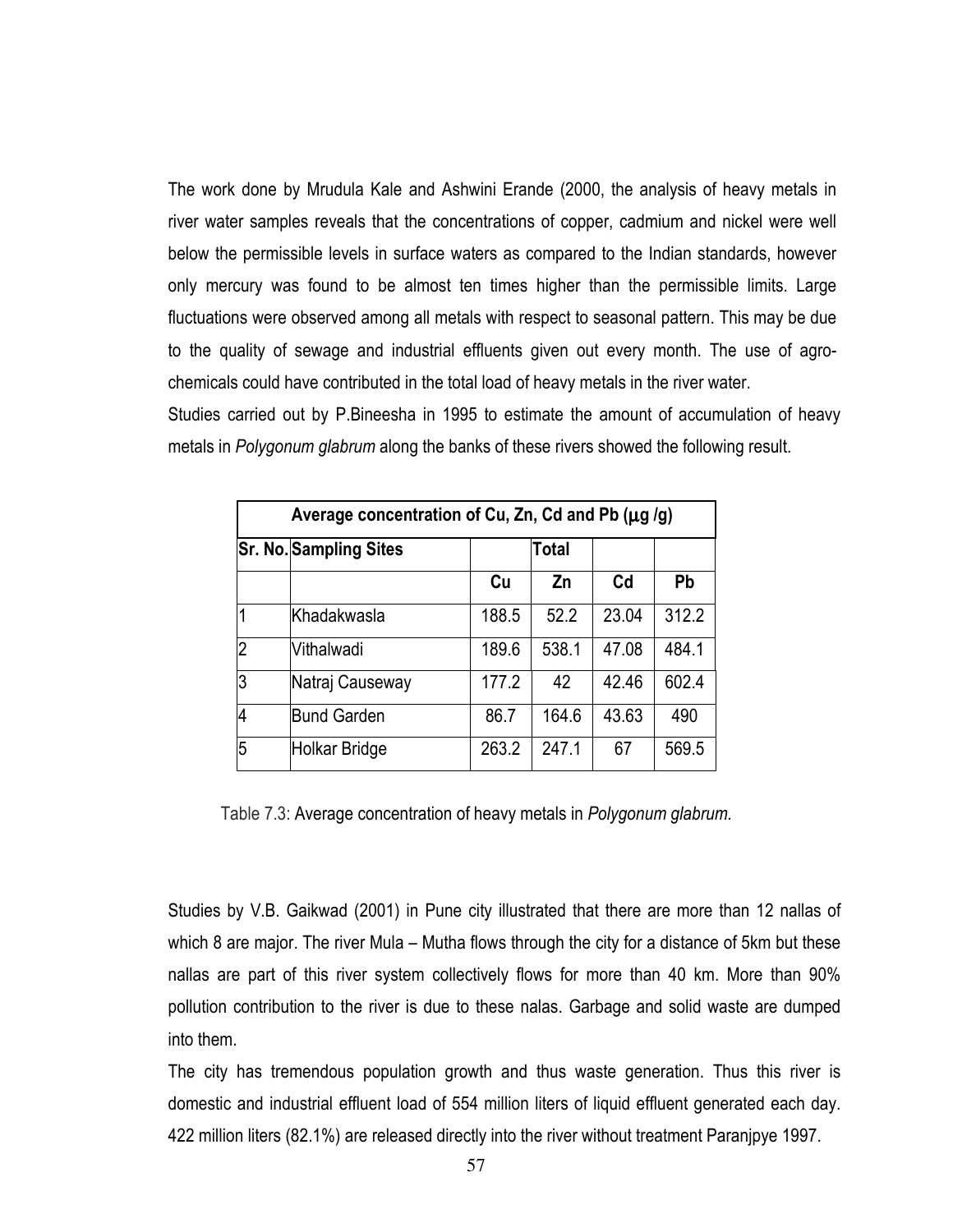|                | Sr.No. Sampling Sites | pH                | <b>DO</b>      | <b>BOD</b> |                 | COD Suspended Oil & |                  |                 |                 | Sulphates Chlorides Phosphates |
|----------------|-----------------------|-------------------|----------------|------------|-----------------|---------------------|------------------|-----------------|-----------------|--------------------------------|
|                |                       |                   |                |            |                 | <b>Solids</b>       | <b>Grease</b>    |                 |                 |                                |
| $\overline{1}$ | Near Dattawadi -      | 7.6               | $\overline{a}$ | 67.5       | 200             | 614                 | 7.6              | 35              | 55              | 5.78                           |
|                | <b>Mahatre Bridge</b> |                   |                |            |                 |                     |                  |                 |                 |                                |
| $\overline{2}$ | Confluence of         | 7.62              | ä,             | 74         | 220             | 276                 | 7.2              | 29              | $\overline{51}$ | 10.9                           |
|                | Gaikwad Nala &        |                   |                |            |                 |                     |                  |                 |                 |                                |
|                | River                 |                   |                |            |                 |                     |                  |                 |                 |                                |
| $\overline{3}$ | River D/S of          | 7.83              | ä,             | 50         | 120             | 184                 | 2.4              | 40              | 49              | 5.06                           |
|                | Mahatre Bridge        |                   |                |            |                 |                     |                  |                 |                 |                                |
|                | confluence of Ambil   |                   |                |            |                 |                     |                  |                 |                 |                                |
|                | Adha and river        |                   |                |            |                 |                     |                  |                 |                 |                                |
| $\overline{4}$ | Confluence of         | $\overline{7.71}$ |                | 32.5       | $\overline{96}$ | 72                  | $\overline{6}$   | 27              | $\overline{37}$ | 3.11                           |
|                | <b>Tilak Nalla</b>    |                   |                |            |                 |                     |                  |                 |                 |                                |
| $\overline{5}$ | U/S of Asthabhuja     | 7.71              | ä,             | 42.5       | 120             | $\overline{56}$     | $\overline{4.8}$ | $\overline{35}$ | 33              | $\overline{2.8}$               |
|                | Causeway              |                   |                |            |                 |                     |                  |                 |                 |                                |
| 6              | D/S of Maharshi       | 7.67              | ä,             | 20         | 52              | 40                  | 2.8              | 42              | 34              | 2.5                            |
|                | Shinde Bridge         |                   |                |            |                 |                     |                  |                 |                 |                                |
| 7              | U/S of Shivaji Bridge | 7.59              | ÷,             | 118        | 348             | 184                 | $\overline{7.2}$ | $\overline{31}$ | 54              | 5.28                           |
|                | near Amriteshwar      |                   |                |            |                 |                     |                  |                 |                 |                                |
|                | Ghat                  |                   |                |            |                 |                     |                  |                 |                 |                                |
| $\overline{8}$ | U/S of Dengale        | 7.72              | 3.36           | 28.5       | 64              | 44                  | $\overline{3.6}$ | $\overline{39}$ | $\overline{30}$ | 1.66                           |
|                | <b>Bridge</b>         |                   |                |            |                 |                     |                  |                 |                 |                                |
| 9              | U/S of Sangam         | 7.77              | 3.03           | 9.8        | $\overline{28}$ | $\overline{18}$     | $\overline{2}$   | 40              | $\overline{32}$ | 1.84                           |
| 10             | U/S of Wellesy        | 7.72              | 3.45           | 22.8       | 68              | 12                  | 1.6              | 42              | 42              | 1.7                            |
|                | <b>Bridge</b>         |                   |                |            |                 |                     |                  |                 |                 |                                |

## Status Report of Water Quality (1997) given by M.P.C.B.

Table 7.4: Water Quality of Mula- Mutha Rivers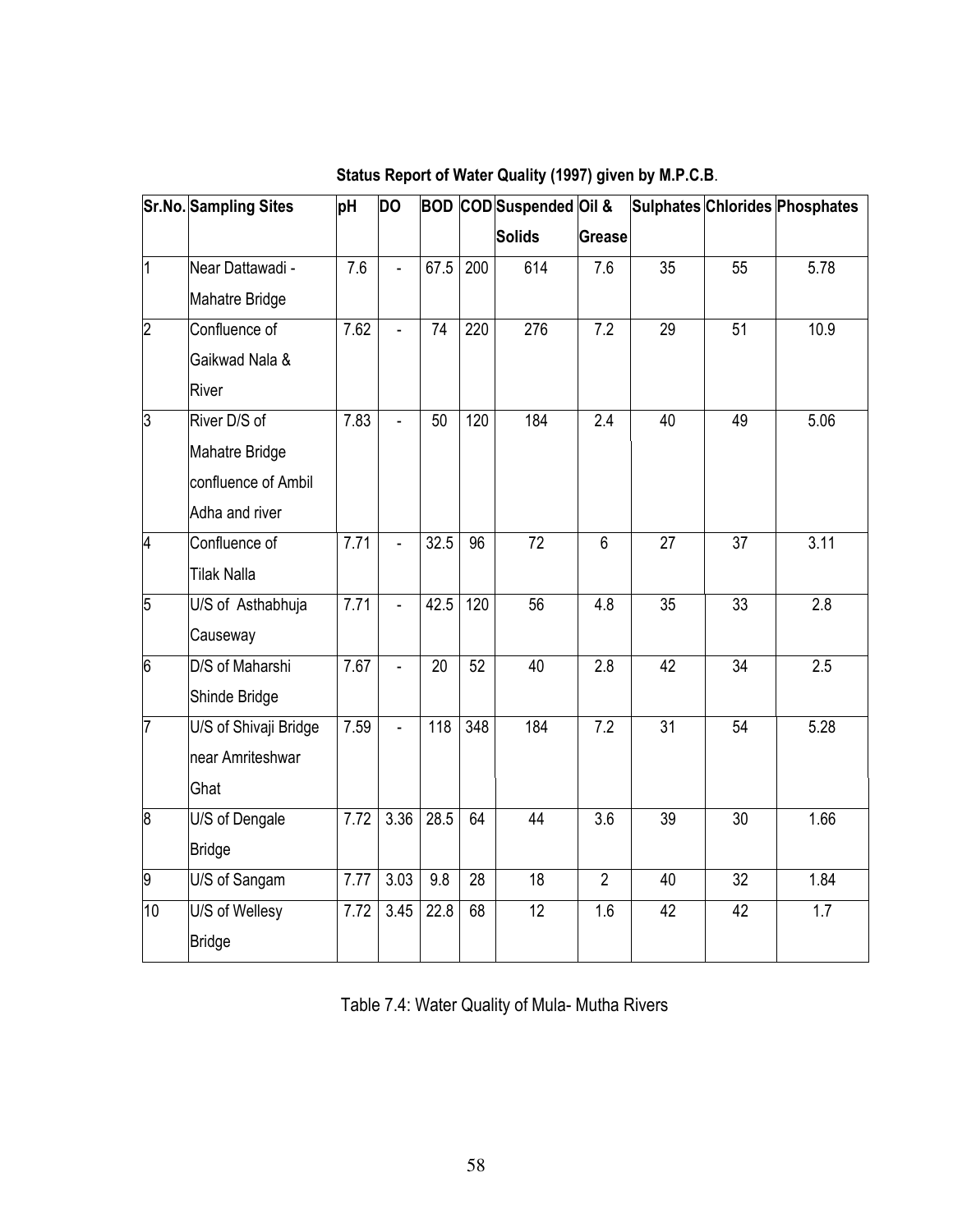Studies done by M.Hooda, A. Sukhatankar, R. Menon, J. Vokkalkar and A. Mirande during (1991-1992) on the pollution Status of River Pavana in its Pimpri Chinchwad Municipal Corporation stretch concluded the following results:

- 1) The stretch of river under study falls under the CLASS III, that is the river water has condirable potential for further use if cleaned up.
- 2) The major polluting sources of the river are Kalewadi Nalla and Thergaon Nalla and the pollutants discharged by them have been analysed to be of industrial origin.
- 3) The demographic and industrial growth statics show tremendous growth by the year 2001. This will lead to further decline in river water quality.
- 4) The river water on the entire stretch that is from Thergaon wier (Big) is not suitable for drinking purpose. Hence under no circumstances should the water be used for drinking in this stretch.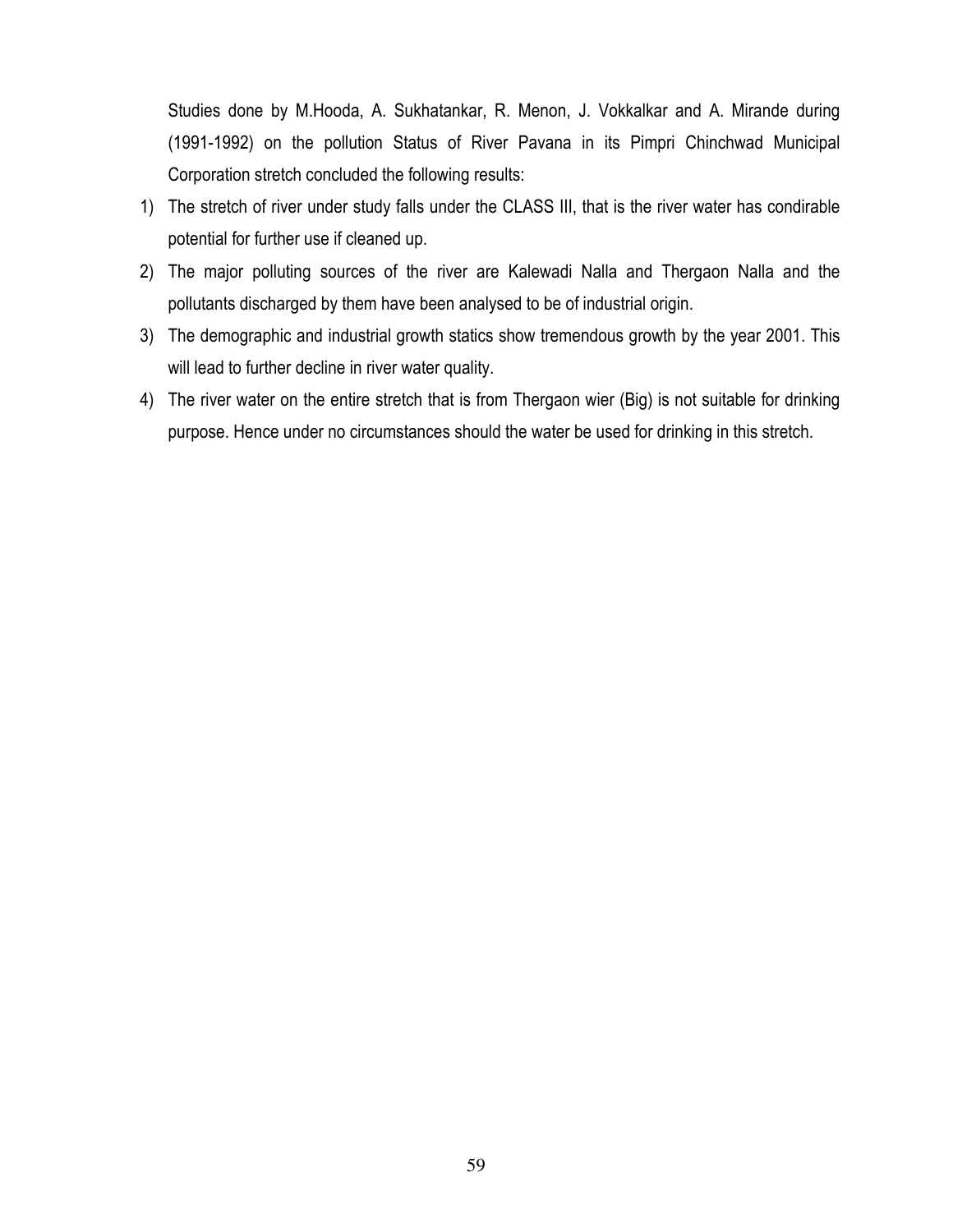# **Chapter-8**

### 7. The Tapi Basin

Tapi is the largest west following river of Maharashtra. About 80% of its catchment falls within the administrative boundaries of the state. One of its main tributary from the left bank, river Purna maintains similar westward orientation like Tapi. Other major tributaries of the river Tapi from the left bank are Waghur, Girna, Panjra and Burai.

The Tapi drains through parts of Amravati, Akola, Buldana, Jalgaon and Dhulia Districts. These cities are famous for industries and are important trade centers. As in recent years population has increased, and so have industries. Most of the domestic wastes and industrial wastes were found to be discharged into the water with partial or no treatment these pollute the water and have adverse effect on the aquatic flora and fauna

 $1.$ Work done by the C.P.C.B. (1995) on the Tapi River water quality shows that BOD values indicated that the water quality of the river deteriorated at Ajnand Village, Bhusaval and Kathore and at the remaining stations, the water quality was relatively good during the years 1990, 1996 and 1999.

 $2<sub>1</sub>$ Studies carried out by the M.P.C.B. (2002-2003) on the Tapi river on parameters such as  $pH$ , BO, COD and DO shows the folling results;

|   | Sr.No. Monitoring Station | PН   | <b>BOD</b> | COD  | DO   |
|---|---------------------------|------|------------|------|------|
|   | Ubad Village (M)          | 8.18 | 5.89       | 24   | 6.5  |
| 2 | Bhusawal (M)              | 8.3  | 5.24       | 21.3 | 6.27 |
| 3 | Ajanad Village (M)        | 8.44 | 5.63       | 23.2 | 6.18 |
| 4 | Sarangkheda, Jalgaon      | 8.35 | 5.5        | 16   | 4.9  |
| 5 | Bhusawal Intake,          | 82   | 5.3        | 19   | 6.2  |

Table 8.1: Water analysis of Tapi river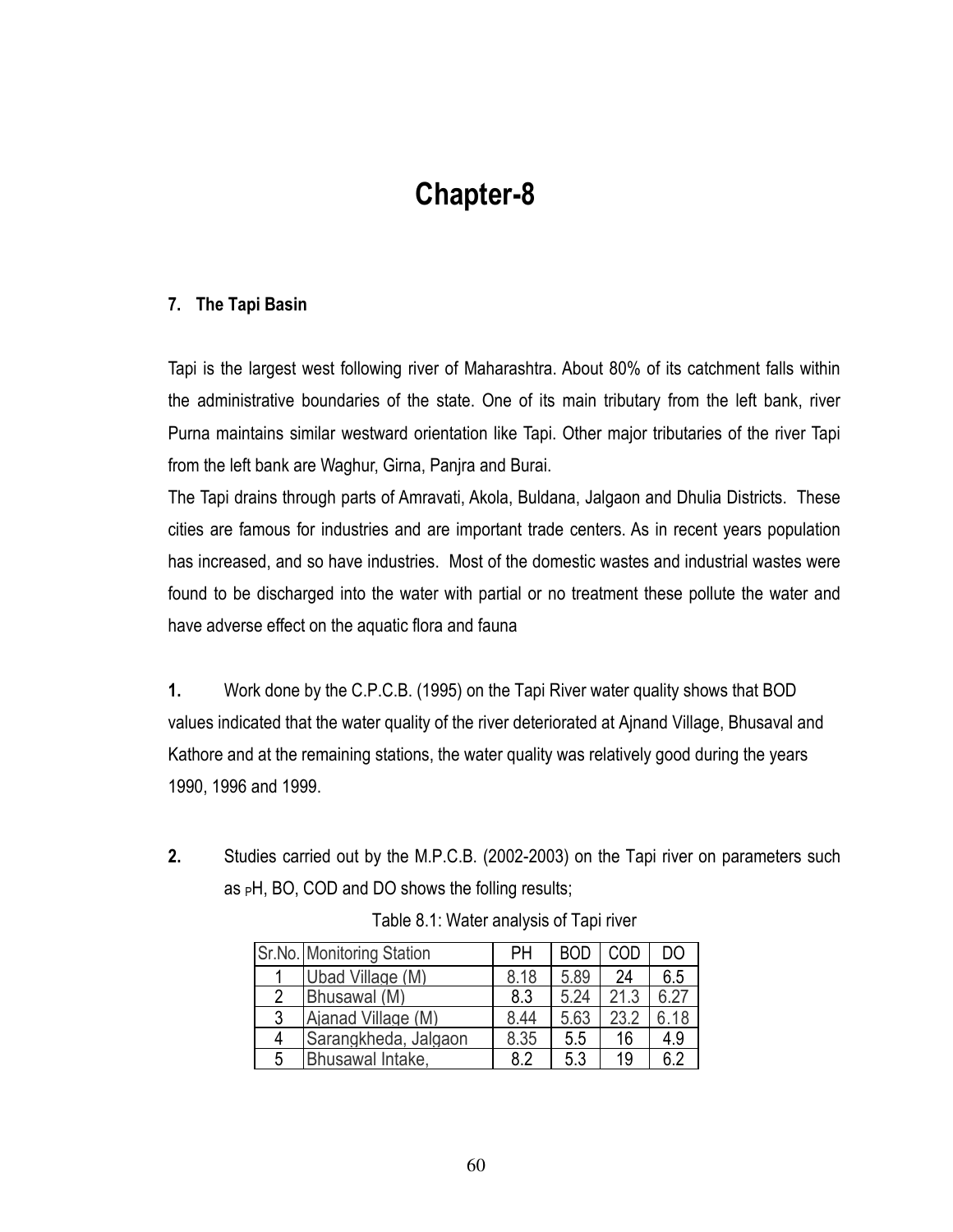$3.$ Work done by J.Jagtap, B. Kachawe, L.Deshpande and P.Kelkar on the water quality of Purna river for irrigation purpose was monitored at various locations along 78 km stretch upstream and downstream, from Jigaon dam in Buldana district. The assessment was carried out during premonsoon, monsoon and post- monsoon seasons. The results indicate higher concentrations of certain ions during pre- monsoon and post – monsoon seasons which may attribute to seepage of ground water from aguifer to surface water body. The sodium percentage in the study area ranges between 35-62%, 28-39 % and 45-76% of the surface water during pre-monsoon season, monsoon and post-monsoon respectively. From the studies it was concluded by the author that the water samples collected form the study area are within the permissible limits for irrigation purpose.

 $3.$ Studies conducted by M.R. Kumanat, on the Aner River, which is an important tributary of River Tapi. It joins Tapi near Ghodgaon village. A Dam was constructed for irrigation purpose for Tehasil Shirpur and Tehasil Chopda. Three stations were selected on the river and three stations were selected on the dam. Physico-chemical and algal analysis of the water was done monthly. The water pollution tolerant genera and species were recorded from 3 stations of Aner dam and river. As by the Palmer's pollution index number, the total score of all the three stations of the dam and the river was greater than 20 confirming high level of organic pollution. It was also seen that the river was much contaminated or polluted than that of dam due to the disturbance and contamination from human activities at the site.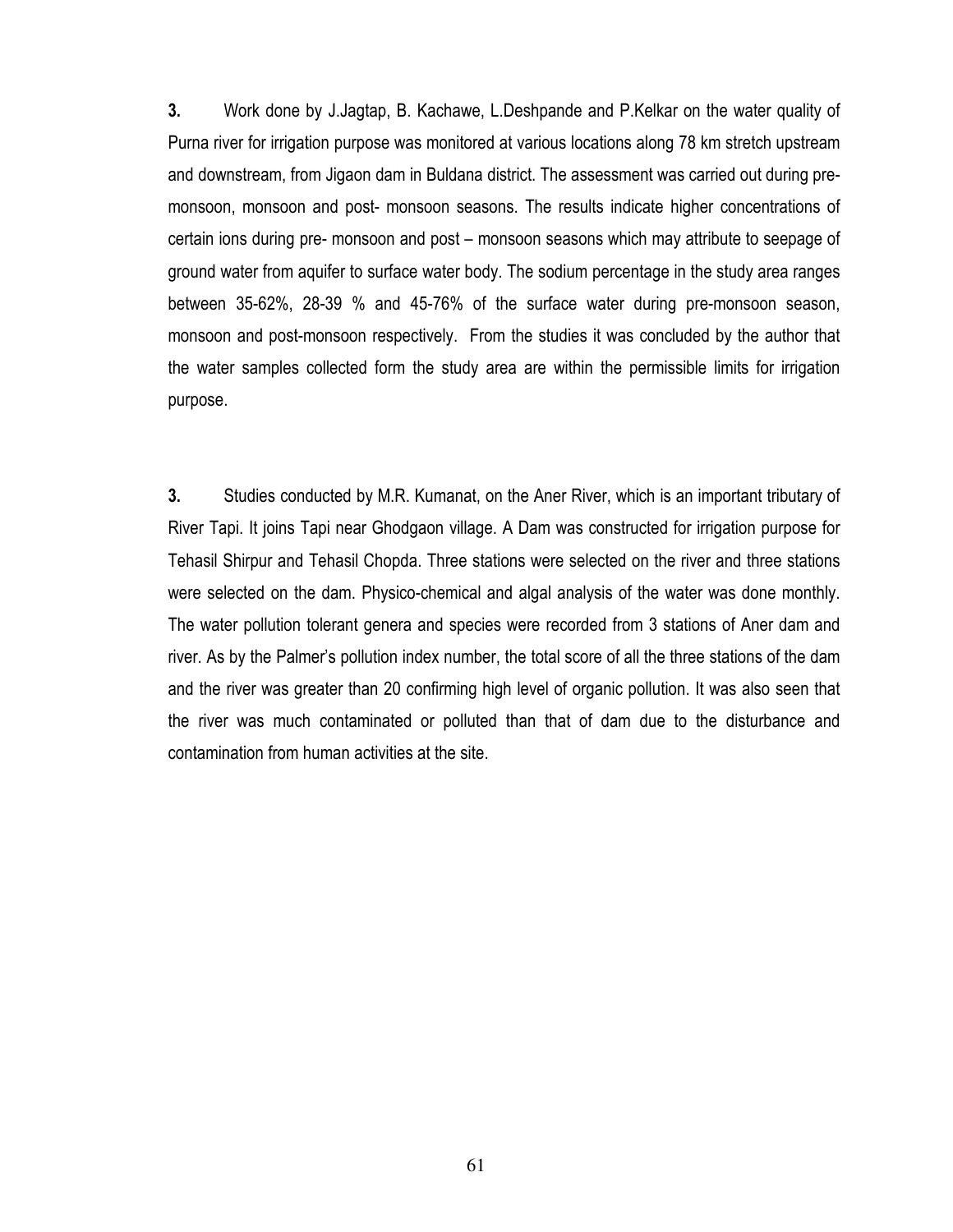# **Chapter-9**

## 9. Other Rivers

### **Kalu River**

G. N. Mhatre, S. B. Chaphekar, I. V. Ramani Rao, M. R. Patil and B. C. Haldar (1979). The Kalu is a small river originating in the Western Ghats which, after flowing westwards for about 80 km,  $\overline{\phantom{a}}$ receives another small river-the Bhatsai-and later meets the Ulhas river near Kalyan, an  $\overline{\phantom{a}}$ industrial suburb of Bombay. It receives effluents from" more than 150 industrial units before it meets the Arabian Sea. In the study area 6 sites were taken for the analysis.

| <b>Parameters</b>     | <b>Ambivali</b>    | <b>Titwala</b>   |
|-----------------------|--------------------|------------------|
| Colour                | Colourless to Pink | Colourless       |
| pH Range              | $2.7 - 7.0$        | $6.1 - 6.3$      |
| Salinity (Cl-g/L)     | $1.0 - 4.6$        | $4.1 - 4.5$      |
| Heavy metals in water |                    |                  |
| Hg                    | $0.0001 - 0.006$   | $0.0006 - 0.005$ |
| Pb                    | $0.08 - 0.69$      | $0.25 - 0.50$    |
| Cd                    | $0.01 - 0.86$      | $0.017 - 0.07$   |
| Cu                    | $0.01 - 0.12$      | $0.0 - 0.31$     |

Table 9.1 a: Water Quality of the River Kalu, sampled during March – May 1978

Table 9.1 b : Heavy metal content in Sediment, and Plant species in the Kalu river ecosyster

| <b>Plants</b>            | Concentration of metals in (µg/g) |               |  |  |  |  |  |
|--------------------------|-----------------------------------|---------------|--|--|--|--|--|
|                          | Ambivali                          | Titwala       |  |  |  |  |  |
| Heavy metals in sediment |                                   |               |  |  |  |  |  |
| Hg                       | $1.5 - 140$                       | $39.0 - 52.0$ |  |  |  |  |  |
| Pb                       | $5.4 - 10.6$                      | $3.8 - 4.4$   |  |  |  |  |  |
| Cd                       | $0.62 - 12.6$                     | $0.42 - 6.8$  |  |  |  |  |  |
| Cu                       | $91.0 - 864$                      | $78.0 - 89.0$ |  |  |  |  |  |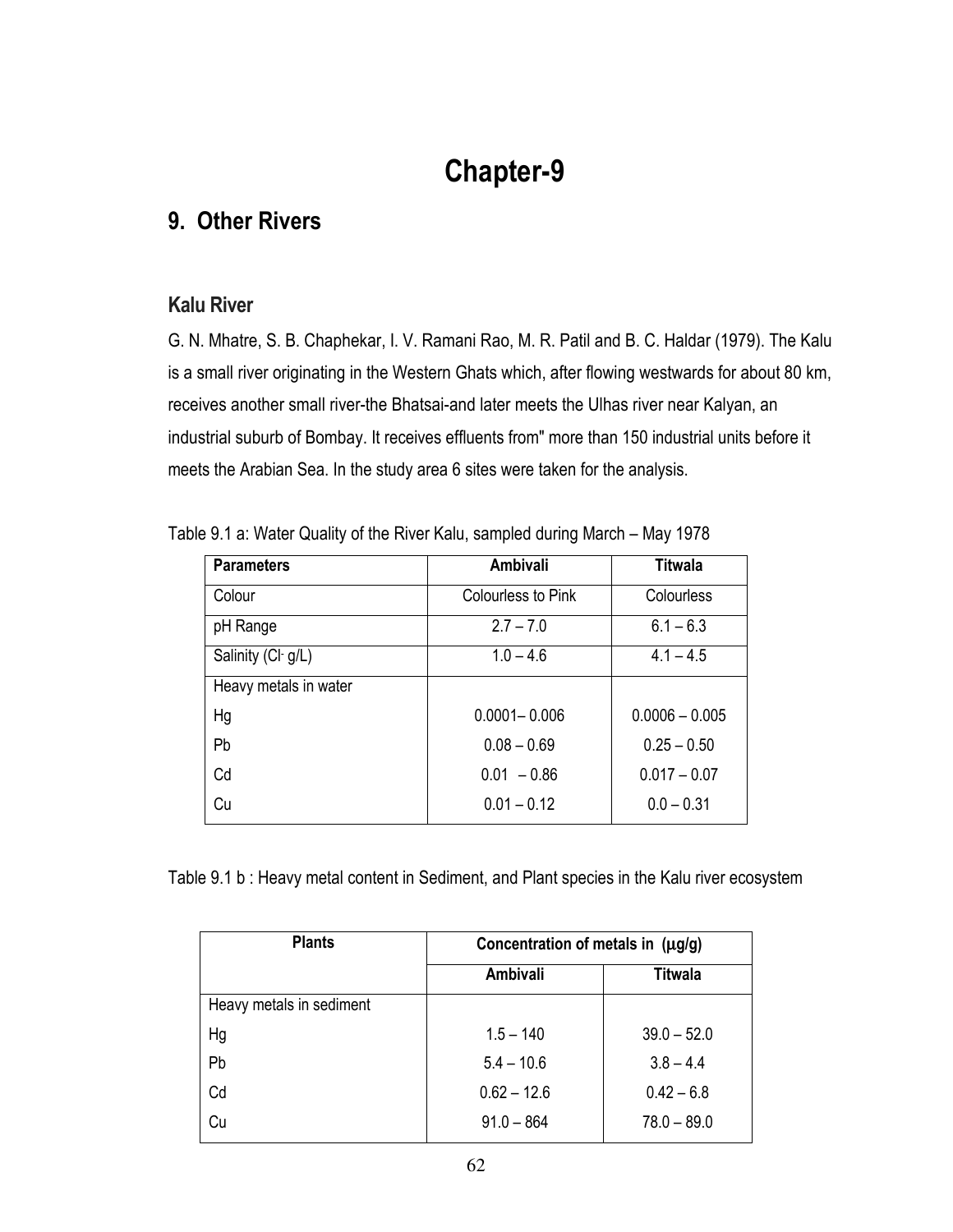| Pycreus macrostachyos |              |      |
|-----------------------|--------------|------|
|                       | $3.3 - 110$  | 1.4  |
| Hg                    | 100          | 3.0  |
| Pb                    | $2.5 - 10.0$ | 2.5  |
| Cd                    | $9.0 - 26.4$ | 23.0 |
| Cu                    |              |      |

Studies carried out along the banks of the Kalu river estuary at Ambivali and Titwala revealed that the river was polluted at both sites. The intensity of pollution was greater at Ambivali due to the presence of industries in that area whereas no industries existed at Titwala. Pollution at Titwala was due to the diurnal tidal action. The fauna studied also had accumulations of metals such as Hg, Pb, Cd and Cu.

In another studies carried out by S.A.Salgare and R.N. Acharekar on the effect of industrial pollution on the plants growing near Kalu river. The effluents are dumped into this river. To detect the toxic effects of polluted water of Kalu river on the content of amino acids of its vegetation, 10 weeds were collected from the 2 sites of Kalu river. The studies showed that the industrial pollution at Kalu river inhibited the content of the 3 amino acids studied viz. arginine, glutamic acid, valine. Industrial pollution at the Kalu river caused maximum inhibition in the content of glutamic acid  $(40.65%)$  and in valine  $(44.83%)$ .

In similar studies it was seen that the The studies concluded that the Industrial pollution at Kalu river inhibited the content of all the 3 minerals; sodium, calcium and magnesium in all the 3 weeds; Celosia argentea, Corchorus capsularis, Corchorus olitorius . It was pointed out that very high percentage of inhibition in the content of all the 3 minerals in all the 3 weeds investigated was recorded in the collections made from Ambivali than Titwala.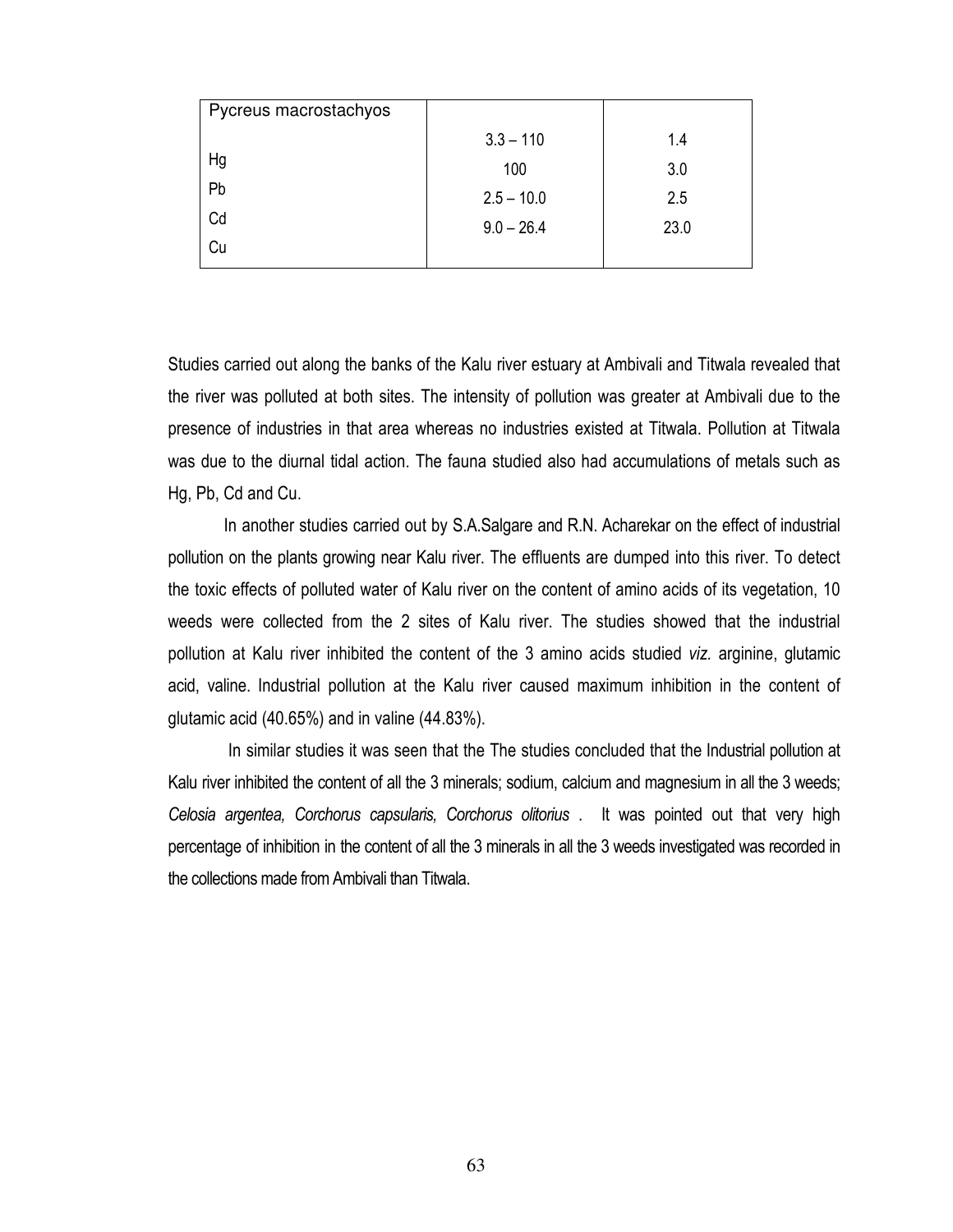#### Patalganga River

Work carried out by M.P.C.B (2002-2003) on various parameters of Patalganga river shows the following results;

|                | Sr.No. Monitoring Station   | PH    | <b>BOD</b> | COD   | DO   |
|----------------|-----------------------------|-------|------------|-------|------|
|                | <b>MIDC Water Works</b>     | 7.3   | 5.79       | 20.4  | 6.53 |
| $\overline{2}$ | Shiphata Bridge (M), Raigad | 7.35  | 6.39       | 20.8  | 6.33 |
| $\overline{3}$ | Gagangiri Maharaj Temple,   | 7.2   | 4.8        | 16    | 6.1  |
|                | Savroli, Raigad             | 7.17  | 5.26       | 22.1  | 5.43 |
| 5              | Vayal Pump House, Raigad    | 7.15  | 5.08       | 21.8  | 6.02 |
| 6              | Kharpade (Saline Zone),     | 7 1 2 | 12 18      | 44.31 | 4.28 |

Table 9.2: Water analysis of Patalganga river

Study carried out by Ingle, S. and Suryawanshi, S. A. (1991) on the Bivalve, Lamellidens corrianus (Lea) with reference to Patalganga River Pollution. The river is being used as a source of public water supply for drinking, agricultural and irrigation purposes. The major sources of pollution were: Sullage and sewage from Khopoli township, Khalapur, other villages on the bank of the river. Effluents from the industries located at upstream of Khopoli and other industries between Khopoli and Turade. Washing of tankers containing chemicals at Shilphata and Lohop and domestic discharges along the stretch of the river.

The D.O. ranged 2.6 to 9.0 mg/l. CO<sub>2</sub> ranged between 0.0 to 15.0 mg/l. The B.O.D ranged between 1.6 to 4.8 mg/l. Silicates content showed very less variation at the sampling stations and ranged between 1.2 to 7.8 mg/l. Comparatively low levels of Nitrates were recorded throughout the study. It ranged from 0.1 to 8.4 µg/l. Phosphates ranged from 0.12 to 0.55µg/l. Cadmium levels ranged from ND to 4.0  $\mu$ g/l in water and ND to 0.43  $\mu$ g/g in the sediments. Fe and Mn showed the highest levels of 278  $\mu$ g/l & 125  $\mu$ g/l in the water and 2095  $\mu$ g/g & 440.9  $\mu$ g/g in the sediments respectively. Concentration of other metals in water were Co ND – 10  $\mu$ g/L, Cu 1 – 350  $\mu$ g/L, Ni  $3.5$  - 25  $\mu$ g/L, Pb ND – 100  $\mu$ g/L and Zn 3 – 130  $\mu$ g/L. The concentrations of these metals in the sediment were found to be Co  $8 - 64 \mu g/g$ , Cu  $14 - 104 \mu g/g$ , Ni  $7 - 193 \mu g/g$ , Pb  $13 - 67 \mu g/g$ and  $Zn 24 - 204 \mu q/q$ .

Work done by T. Chakrabarti, T.K. Ghosh, A.Chanorkar, L.M. Sangolkar (2003) on Patalganga river. The physico-chemical, microbiological and biological parameters show that the pH of the river water varied between 7.6 t0 8.18 during summer season while in winter it ranged from 7.05 to 7.97.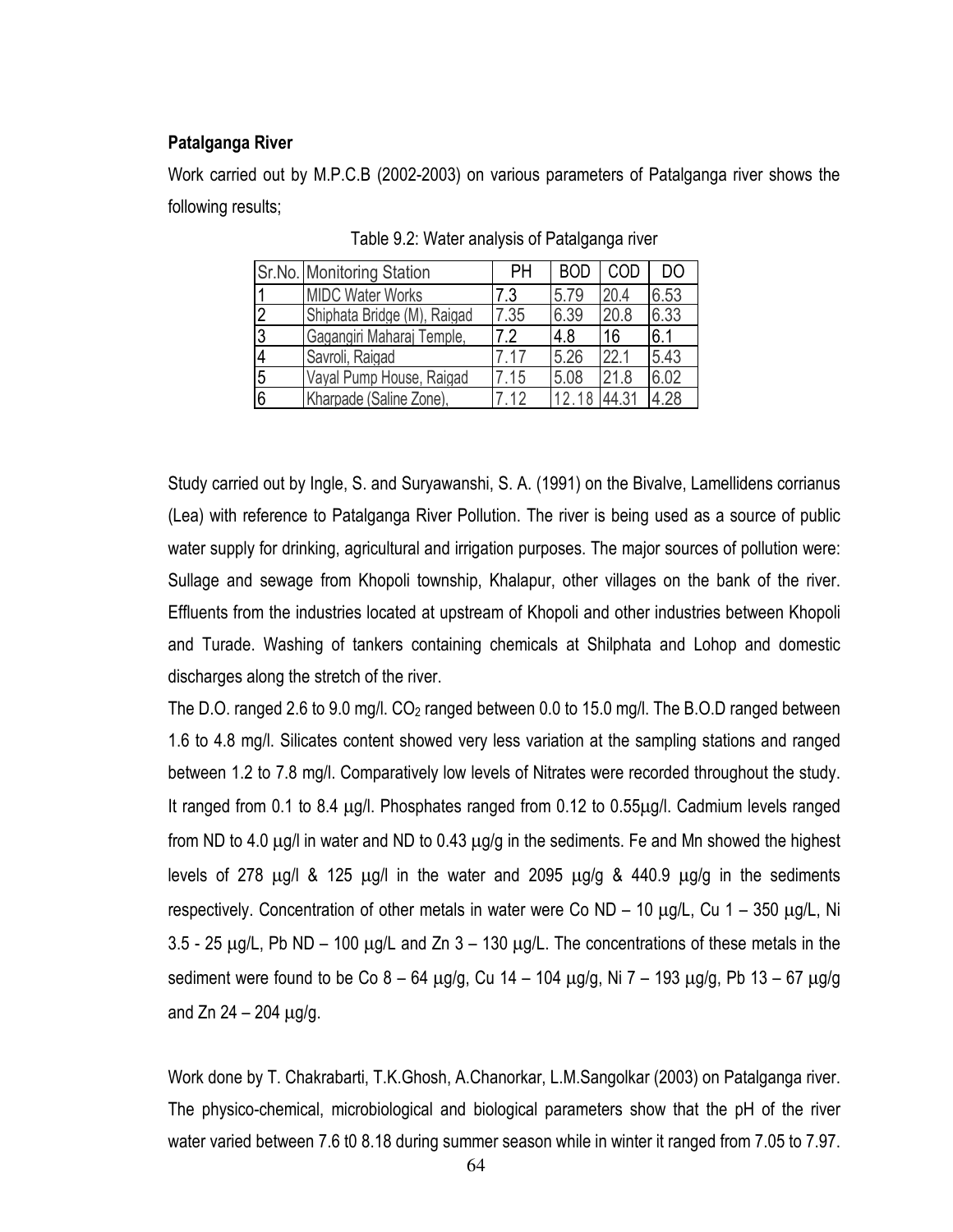The DO was less than 4 mg/ I at 5 sampling stations and at one of the sampling station it was below3 mg/l during summer indicating stress condition for major biological forms. While in winter DO was favourable to aquatic organisms. Fairly high BOD and COD values were recorded at all stations. This suggests pollution from the industrial discharges. Presence of fecal coliform and E. coli indicated fresh sewage pollution. Chlorophyceae and cyanophyceae were most dominant throughout the river stretch. Presence of Tabellaria, Chlorella and Oscillatoria indicated organic pollution in river. There was also reduction in the number of fish population.

#### Industrial areas of western India.

For this study MIDC-Thane area have been selected. The area has many industries such as chemical industry, textile, dyeing and printing, electroplating, pulp and paper, refineries, sugar factories and distillery industries. In such industries different processes and sub-process like bating, pickling, tanning, dyeing and fat liquoring causes water pollution. 15 water samples were analysed from this industrial area.

| <b>Parameters</b>   | <b>Thane MIDC</b> |
|---------------------|-------------------|
| <b>Physical</b>     |                   |
| <b>Total Solids</b> | 2629              |
| T.D.S               | 2516.5            |
| T.S.S               | 137.5             |
| <b>Chemical</b>     |                   |
| CI                  | 62.41             |
| So                  | 2438              |
| <b>Alkalinity</b>   | 200               |
| Acidity             | 75                |
| <b>Hardness</b>     | 840               |
| COD                 | 2460              |
| <b>Nitrate</b>      | 10.5              |
| Phosphorous         | 6.55              |

|  |  | Table 9.3: Physico - Chemical parameter of industrial waste |  |  |
|--|--|-------------------------------------------------------------|--|--|
|  |  |                                                             |  |  |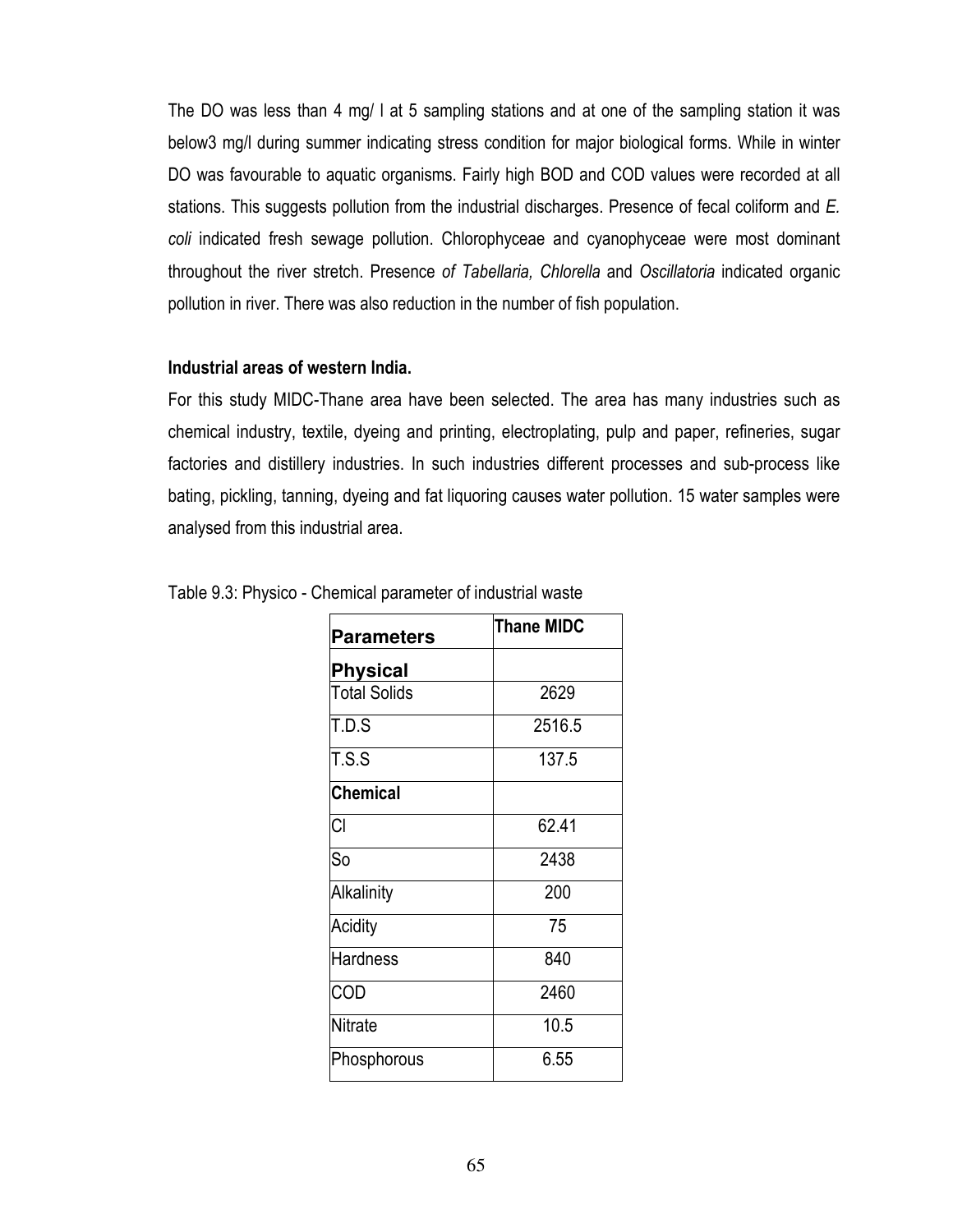#### **Pili River**

Studies done by T. Chakrabarti and T.K. Ghosh on the physico-chemical and biological parameters of six stations on Pili river, in Nagpur indicated that station 1 showed DO value 9.5 mg/l and S5 and S6 measured 1.0 mg/l and 0.1 mg/l during winter and summer seasons respectively. Variation in pH was within 7, and 8.12 indicating slight alkaline conditions which favour aquatic growth. The COD and BOD values were below 250 and 120 mg/l respectively. The presence of high values of COD and BOD at station S6 indicates that the river receives a high quantity of organic and inorganic wastes from industries and households nearby. High conentration of phytoplankton was noticed in summer while the reverse occurred in case of zooplankton which tend to decrease in summer at most of the stations. The presence of fecal coliform at all the six stations indicated that the water was unfit for drinking without treatment.

#### Survey of Nag and Pili Rivers in Nagpur, Maharashtra (1999)

The Nag and Pili Rivers were studied by N.N. Rao, A. U. Mahajan, T. Nandy & S. N. Kaul that originate in the western catchment areas of Nagpur city flow towards east of the city. Water reservoirs that feed these rivers Nag and Pili are Ambazari lake and Gorewada lake, respectively. Throughout their course traveling around 16 and 19 km for Nag and Pili rivers, respectively within the municipal limits. In the recent years due to insufficient overflow of water and release of all sewerage and other domestic waste into these rivers, especially Nag river, is refered to as 'open sewers' presenting aesthetically unpleasant look, emanate malodor, and pose a great health risk.

A survey study was performed under Ministry of Environment & Forests, Government of India, funded project.

#### **Findings**

- Ambazari and Gorewada lakes are the source of fresh water to rivers Nag and Pili, respectively. The physico-chemical characteristics of water samples from both these lakes conform to CPCB criteria for classification of Inland Surface Water and IS 2296:1982 under Class D
- The Shannon Wiener diversity index of Ambazari lake is 2.7 indicating mesotrophic status, while the diversity index of Gorewada lake is 3.7 indicating oligotrophic status a cleaner condition of the lake
- The freshwater inflow in Nag river occurs whenever there is an overflow from Ambazari lake  $\bullet$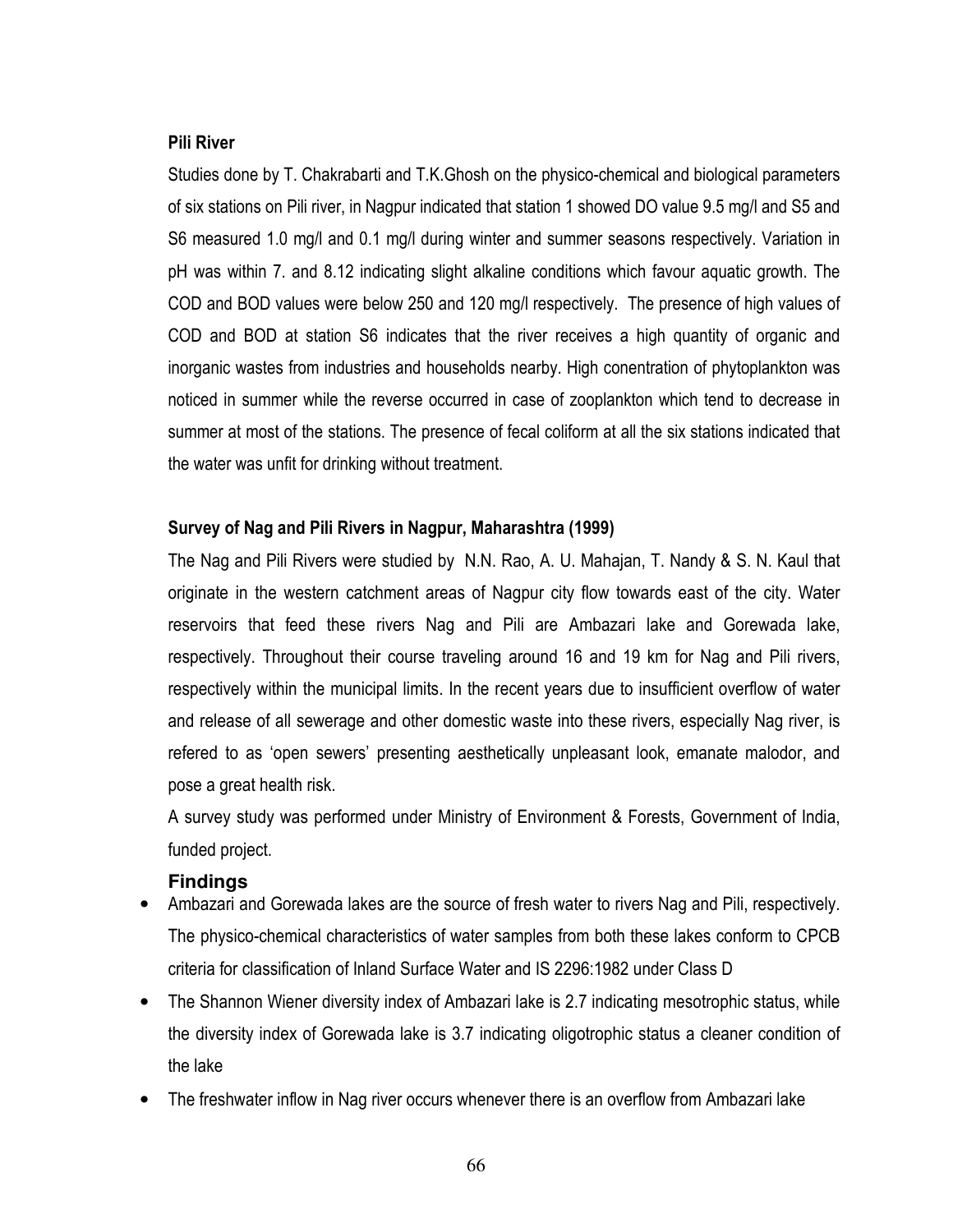- The BOD and COD concentrations in Nag river water samples varies from 82 to 295 mg/L and  $\bullet$ 162 to 560 mg/L, respectively. The BOD and COD concentrations in Nag river are comparable with raw sewage characteristics of selected cities in India
- The dissolved oxygen concentration in Nag river is nil. The fecal coliforms (FC) concentration in Nag river water sample were higher compared to the FC concentrations in sewage of Gandhinagar, Bhilai and Baroda cities
- Concentration of BOD, COD and fecal coliforms counts in Nag river virtually indicate that raw sewage is flowing in Nag river
- Flow in Nag river is 175.4 mld. This constitutes 174.9 mld domestic wastewater and 0.492 mld industrial wastewaters and there is no fresh water entering in Nag river
- In Pili river there is perennial fresh water inflow due to overflow of excess water from Gorewada  $\bullet$ lake
- A total of 118.36 mld water flow in Pili river. This constitutes 12.96 mld fresh water, 105.35 mld domestic wastewater and 0.0435 mld industrial wastewater
- The maximum observed DO at the origin of Pili river is 6.6 mg/L which gradually decreases to 0.1 mg/L before confluence with Nag river
- The concentration of BOD increases from 5 mg/L to 70 mg/L and COD from 57.5 mg/L to 217 mg/L. This indicates gradual degradation of river on its course
- Unlike Nag river, Pili river is not fully urban river as the northern part of its catchment area is not inhabited
- The measured quantity of domestic wastewater in both Nag and Pili rivers is 285.25 mld which is 74.7% of total water supply of 382 mld to Nagpur city
- The total flow in Nag river is 175.40 mld and in Pili river is 118.36 mld. Out of which 72.56 ml is  $\bullet$ pumped from Nag river for irrigation and 221.2 mld of water flows down after confluence in the river
- Five groups of zooplanktons were recorded in Nag river and eight groups were recorded in Pili  $\bullet$ river
- Structure of vegetation along the Nag river indicate dominance of wasteland species.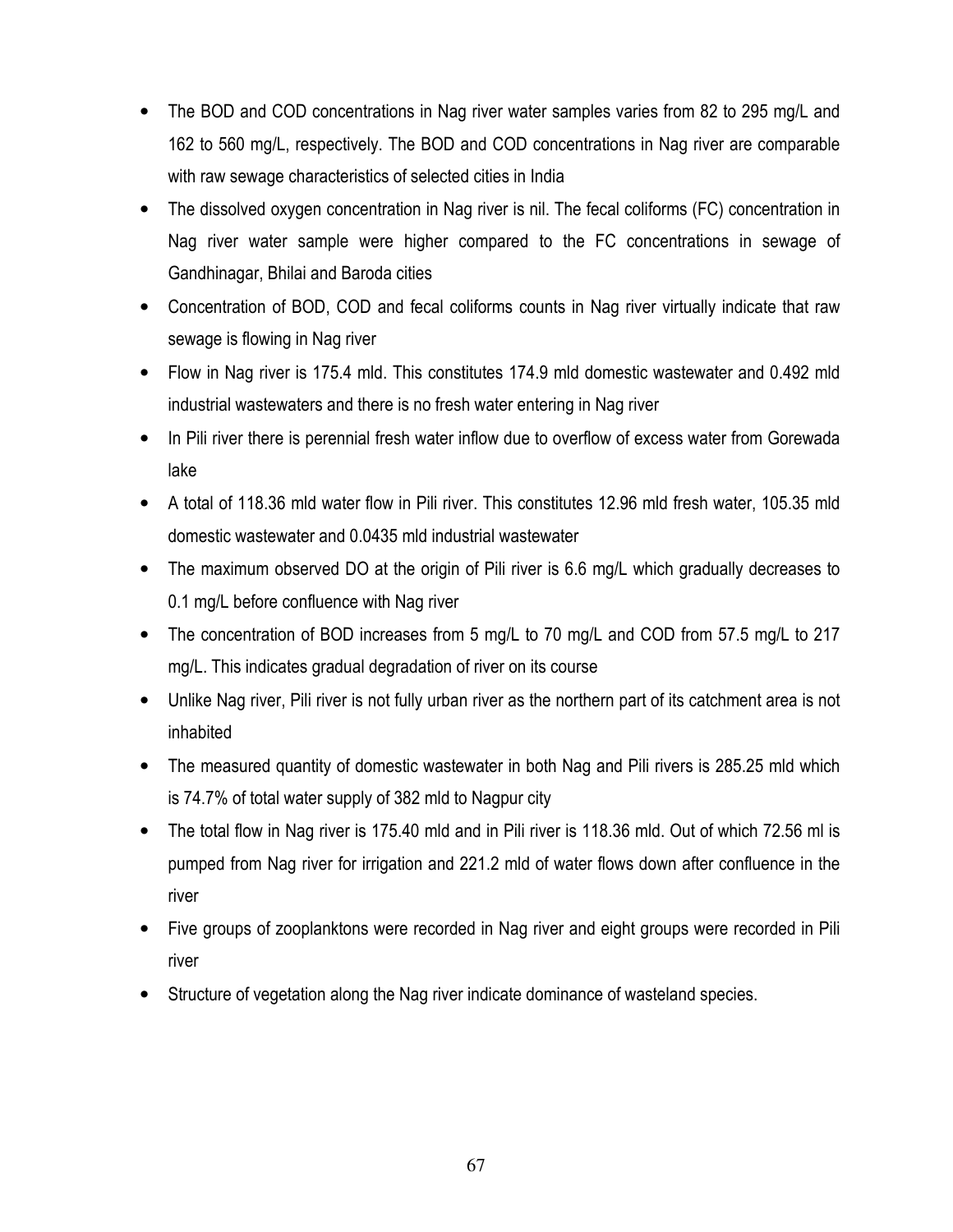| <b>Sampling</b><br>Location | Description                             | Approximate<br><b>Distance from</b><br>Gorewada lake, Km. |
|-----------------------------|-----------------------------------------|-----------------------------------------------------------|
| 1.                          | Gorewada lake                           | 0                                                         |
| 2.                          | 500 m d/s Gorewada Lake                 | 0.5                                                       |
| 3.                          | Jaffar nagar                            | 3.5                                                       |
| $\overline{4}$ .            | Koradi road corssing                    | 5.0                                                       |
| 5.                          | Jaripatka                               | 7.0                                                       |
| 6.                          | Kamptee road crossing                   | 12.0                                                      |
| 7.                          | Kalmna Basti                            | 17.0                                                      |
| 8.                          | 100 m u/s confluence point at Pawangaon | 19.0                                                      |

## Table 9.4 : Sampling Locations in Pili River

| <b>Sampling</b> |                                            | Approximate             |
|-----------------|--------------------------------------------|-------------------------|
| Location        | <b>Description</b>                         | <b>Distance</b><br>from |
|                 |                                            | Ambazari lake, Km.      |
| 1.              | Ambazari lake                              | 0                       |
| 2.              | Inside VRCE Campus                         | 1.0                     |
| 3.              | <b>Behind University Girls Hostel</b>      | 1.5                     |
| 4.              | Behind Shankarnagar Post Office            | 2.0                     |
| 5.              | Ramdaspeth (behind NIT Chairman's Bunglow) | 2.75                    |
| 6.              | Ramdaspeth (near University Library)       | 3.25                    |
| 7.              | Dhantoli (u/s Dagadi Pool)                 | 4.50                    |
| 8.              | Imamwada bridge                            | 5.25                    |
| 9.              | Samrat Ashok square                        | 7.25                    |
| 10.             | <b>Bhola Ganesh square</b>                 | 8.50                    |
| 11.             | Hivarinagar bridge                         | 10.00                   |
| 12.             | Bhandara road bridge                       | 12.75                   |
| 13.             | Bharatwada bridge (u/s confluence point)   | 15.75                   |
| 14.             | Pawangaon d/s of confluence point          | 16.25                   |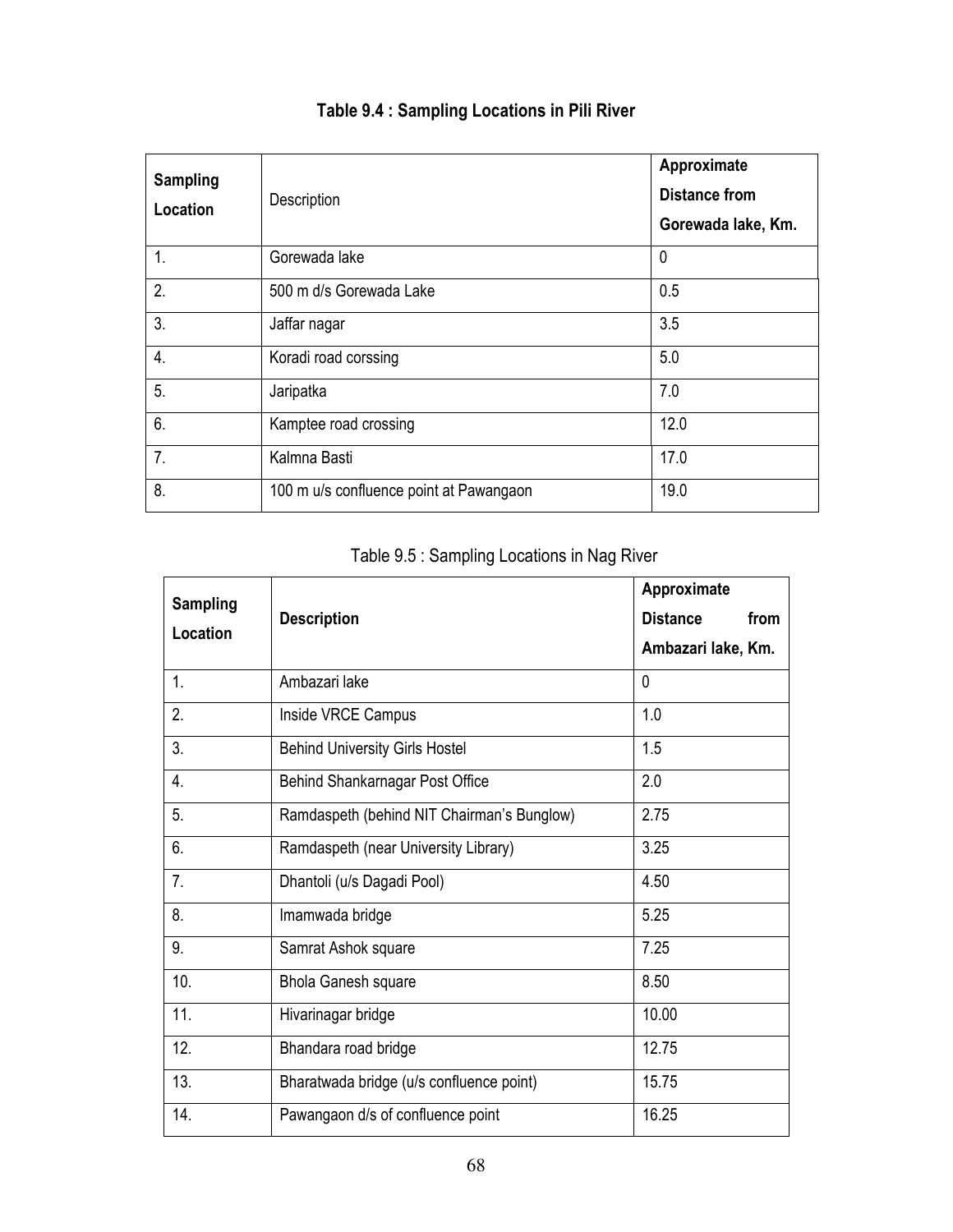#### Sonvad Dam and Devbhane Dam of Dhule.

Investigation were done by S.N.Nandan & D.S.Jain to examine the water quality of Sonvad Project Dam & Devbhane Dam of Dhule District of Maharashtra. Algal and water samples of Sonvad Project Dam and Devbhane Dam were collected at monthly intervals from 3 different stations from February 2000 to January 2002 In total of Composition of 4 groups of algae 196 taxa were recorded belonging 55 genera at 3 station of sonvad dam & 178 taxa of 59 genera of devebhane dam of Dhule. The most pollution tolerant species were found in stations of Sonvad dam and 3 stations of Devbhane dam.

#### Panzara Dam and River Pimpalner, Dist-Dhule

The above area was studied by Dr. Y.S. More and Dr.S.N. Nandan. The investigation carried out the limnology of Panzara Dam and river of Pimpalner, Dist- Dhule. Three stations of Dam DSI, DSII, DSIII and three station of river RSI, RSII and RSIII were selected for the study from Jan.1994 to Dec.1995. Panzera river is a tributary of river Tapti. Algal and water samples were collected at monthly intervals from dam & river stations. from boths the sites more than 300 algal taxa were recorded from four groups of algae (Chlorophyceae, Cyanophyceae, Bacillariophyceae & Euglenophyceae. It was proved that the river water is organically polluted in increasing order from RSI, to RSIII In the present investigation population of Cyanophyceae & Chlorophyceae was dominant than other algal groups in river. The 4 groups population of algae was less in the dam as compare to the river sites. Physico-chemical parameters and multifactorial correlations were studied by statistical methods. It was concluded that dam water sites were not more polluted than that of river sites, which is supported by all indices.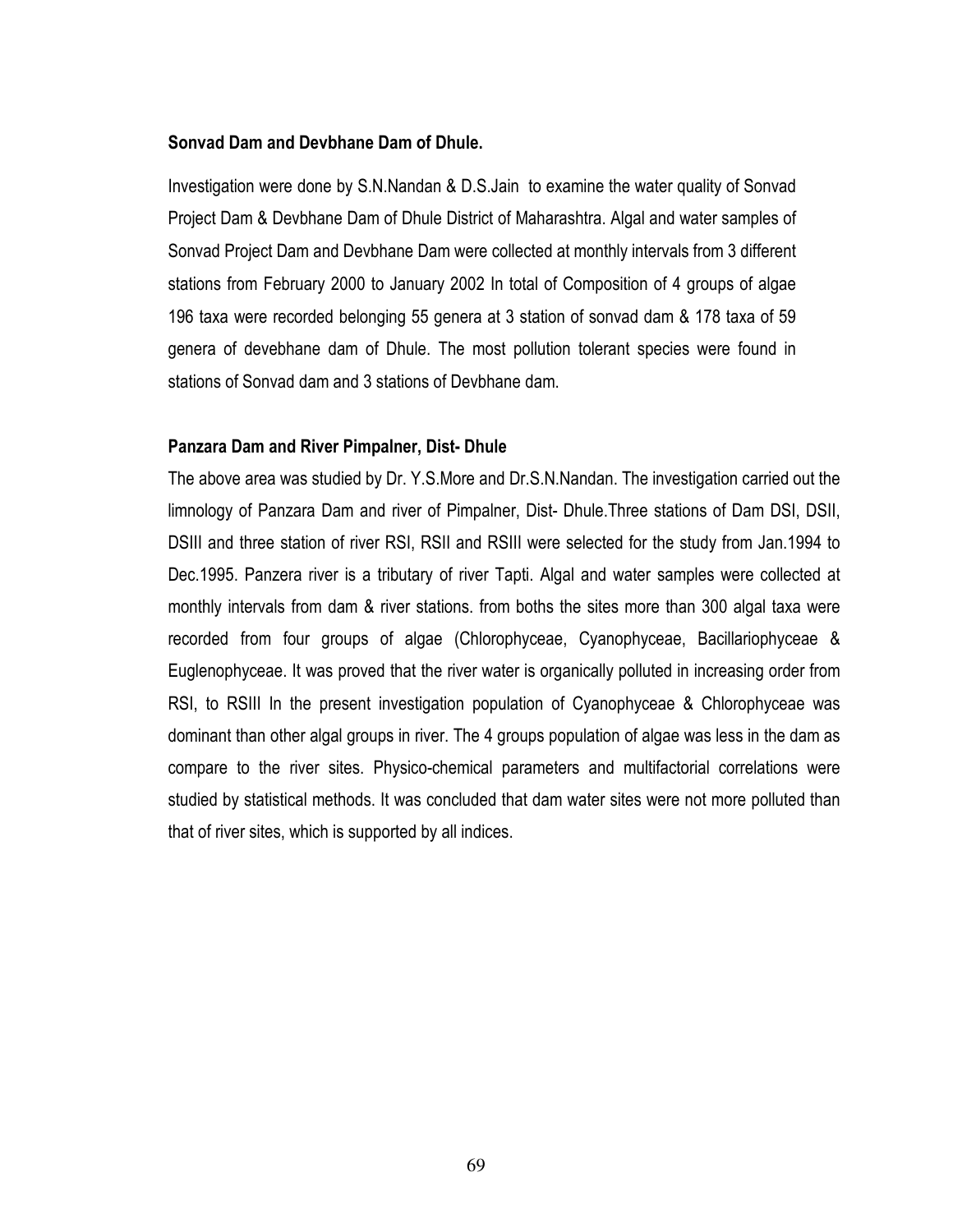# **Chapter-10**

# 10. Lakes

#### Dhom reservoir

Dhom reservoir acquires special significance as it falls under a very sparsely inhabited area and the human activity is very low. The water of this reservoir is also used for drinking. R.K. Trivedy, (1995) worked on assessing the conditions and showed the level of dissolved oxygen content (5.6 to 12.2 mg./l) also indicates the same fact. Values of COD were usually below 20 mg/l. Ammonia content in polluted water bodies is usually above 1.0 mg/L. in the Dhom reservoir most of the values were below 0.4 mg/ I. Calcium, Sodium, Potassium and magnesium content was low. However, the higher concentration of nitrogen and phosphorus is of concern. Higher chloride content (3.52 to 71.0 mg/l) and most probable number of coliforms (4 to 63/100 ml) also indicates towards mild fecal pollution of the reservoir. However, the water quality of this reservoir is suitable for drinking and water can be used directly after chlorination. The phytoplankton composition of the reservoir indicates that water of this reservoir is slowly getting mesotrophic.

Lentic water resources in Southwestern Maharashtra: Sudies by Trivedy, et al (1988) on the quality of lentic water esources in South western Maharashtra reveals that only one waterbody, Koyna can be classified as oligotrophic by all chemical and biological classifications. Waterbodies like, Radhanagri, Dhom, Kas, Medha, Nahavi, Kadegaon are oligotrophic or mesotrophic according to the schemes based on chemical parameters.

It was seen that the water bodies showing oligotrophy or mesotrophy by chemically oriented systems, infact, have become mesoeutrophic or eutro-phic as indicated by biological parameters. Studies show that total concentration of phytoplankton is a reasonably good indicator of trophic status of water body. Among the various algal groups, an overabundance of diatoms certainly indicates clean conditions, but both Chlorophyceae and Cyanophyceae were dominant in a highly polluted water body. The freshwater lakes and reservoirs in the Southwestern Maharashtra are under threat and are showing signs of gross deterioration. Immediate conservation measures and reconsideration in utilization strategy is required if these water bodies are to be saved for posterity.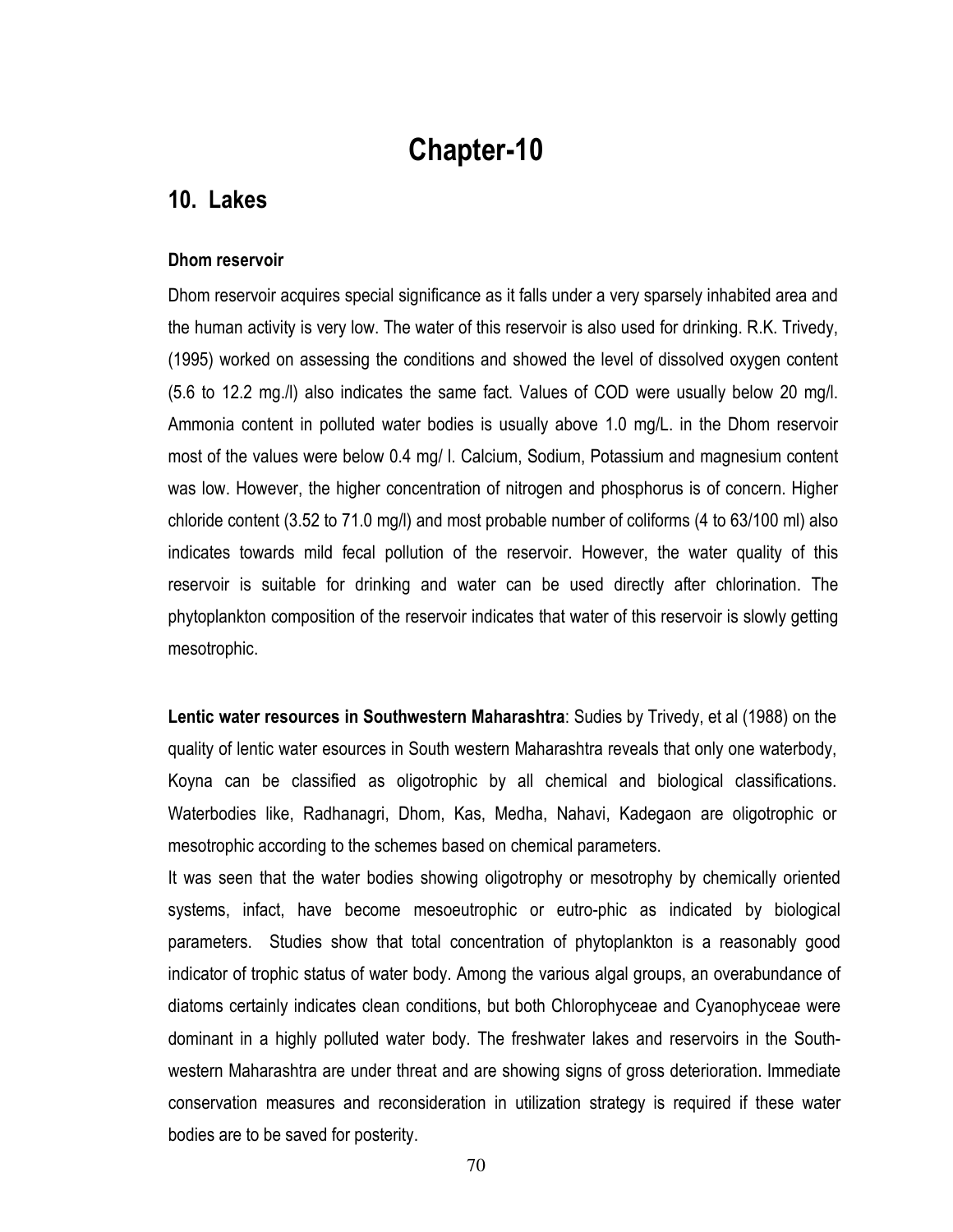#### **Lakes of Satara and Kolhapur**

In a study by Khatavkar, (1990) worked on the phytoplankton composition of four water bodies in Satara and Kolhapur districts of southwestern Maharashtra was carried out to assess their pollution level. Presence of several pollution tolerant species such as Closterium. Cosmarium. Scenedesmus, Pandorina, Anabaena, Microcystis, Oscillaloria, Navicula, Nitzschia, Euglena, Phacus and Lipodndis revealed the high pollution levels in these water bodies. In another work done by Khatavkar and Trivedy (1995) on four man-made reservoirs in South Western Maharashtra and fall in the two districts - Satara and Kolhapur. Two water bodies Lake Rankala and Ambedkar Tank were situated in Kolhapur. Shambhu lake is situated at Shingnapur and Yamai at Aundh which falls in Satara district. Out of four water bodies two viz Shambhu and Rankala mainly used for drinking water supply and other two Yamai and Ambedkar Tank are used for irrigation and other purposes. Shambhu lake is apparently free from Pollution.

#### Lakes in Kolhapur

Five lakes in Kolhapur were studied by Trivedy (1983) on such as: Rankala, Rajaram, Kalamba, Kotteerth and Residency. All water bodies contain high quantities of nutrients and turned eutrophic. Abundance of cyanophycean phytoplankton and the occurrence of thick water blooms confirmed their eutrophic status. Only one lake was subjected to least humun activity wand was least polluted indicated by low nutrient content, phytoplankton density and distinct phytoplankton composition. There was alarming deterioration of quality of freshwaters in Kolhapur city.

#### **Lakes of Satara**

Investigations done by Kulkarni (1988) on physico – chemical characteristics of two freshwater bodies situated at Aundh in Satara district of Maharashtra. Monthly observations show that these two water bodies have become highly eutrophic due to diverse human activities like cloth washing, bathing and entry of agricultural run - off. Considerable quantities of nitrogen and phosphorus are found in detritus and living biomass.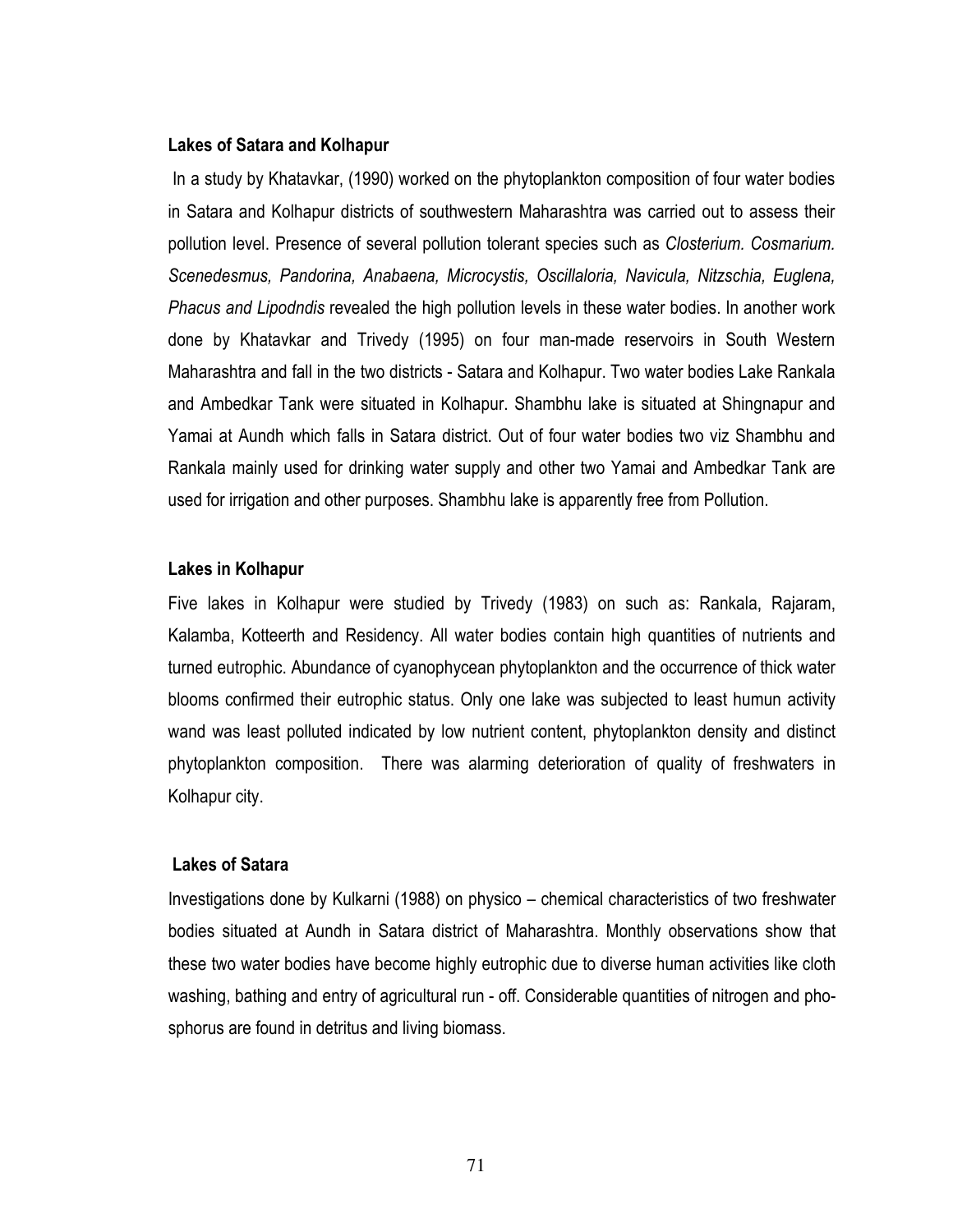#### Chatri Lake in the Vicinity of Amravati City

The study was carried out by U. S. Chaudhari, Seema Johari and P. R. Chaudhari (1997) on the Chatri lake which is situated away from the busy city. It has a catchment of 9076 sq.km.

This lake was once used for drinking water purpose. Since 'Upper Wardha Project' came into existence the lake water is not used for drinking purpose. The present situation is such that, the  $\overline{\phantom{a}}$ ake water is receding and becomes shallow due to heavy sedimentation. It appeared from the  $\overline{\phantom{a}}$ observations that low sodium and potassium content and reduction of photic zone due to high turbidity resulted in low phytoplankton density in the lake. Thus lake is oligotrophic in nature. Increased chlorides in water might be due to feacal matter of animal who came to the lake daily in large number for drinking and grazing. As the lake is not polluted by domestic wastewater  $\overline{\phantom{a}}$ increasing chloride content probably may be due to the feacal released in lake. Manganese  $\overline{\phantom{a}}$ contents were quite due to low algal growth and macrophytes.

From the above results, it appears that, due to high turbidity the lake does not have any submerged flora and less diversified biota. Hence, the lake is oligotrophic with poor nutrient content and less algal growth. Another reason is due to low input of organic nutrients fror external sources.

| Sr. | <b>Prameters</b>                          |          | <b>Months</b> |              |         |
|-----|-------------------------------------------|----------|---------------|--------------|---------|
| No  |                                           | February | <b>March</b>  | <b>April</b> | May     |
| 01. | рH                                        | 8.55     | 7.91          | 7.68         | 9.85    |
| 02. | Temperature in "C                         | 20.90    | 29.12         | 29.16        | 29.30   |
| 03. | Do in mg/L                                | 12.19    | 3.05          | 8.08         | 3.80    |
| 04. | Bod in mg/L                               | 3.55     | 4.63          | 24.08        | 4.70    |
| 05. | Total dissolved solids in mg/L            | 40.00    | 64.00         | 40.00        | 80.00   |
| 06. | Turbidity in NTU                          | 49.84    | 67.96         | 49.46        | 84.50   |
| 07. | Total alkalinity as CaCO, in mg/L         | 1393.00  | 500.00        | 345.00       | 1815.00 |
| O8. | Bicarbonate alkalinity as CaCo, in 920.00 |          | 250.00        | 345.00       | 766.00  |
| 09. | Carbonate alkalinity as CoCo, in mg/L     | 320.00   | 250.00        | 00.00        | 908.00  |
| 10. | Hydroxide alkainity as CoCo, in mg/L      | 153.00   | 00.00         | 00.00        | 141.00  |
| 11. | Chlorides in mg/L                         | 37.57    | 28.61         | 17.47        | 32.14   |

Table 10.1: Physico-chemical parameters of Chatri Lake.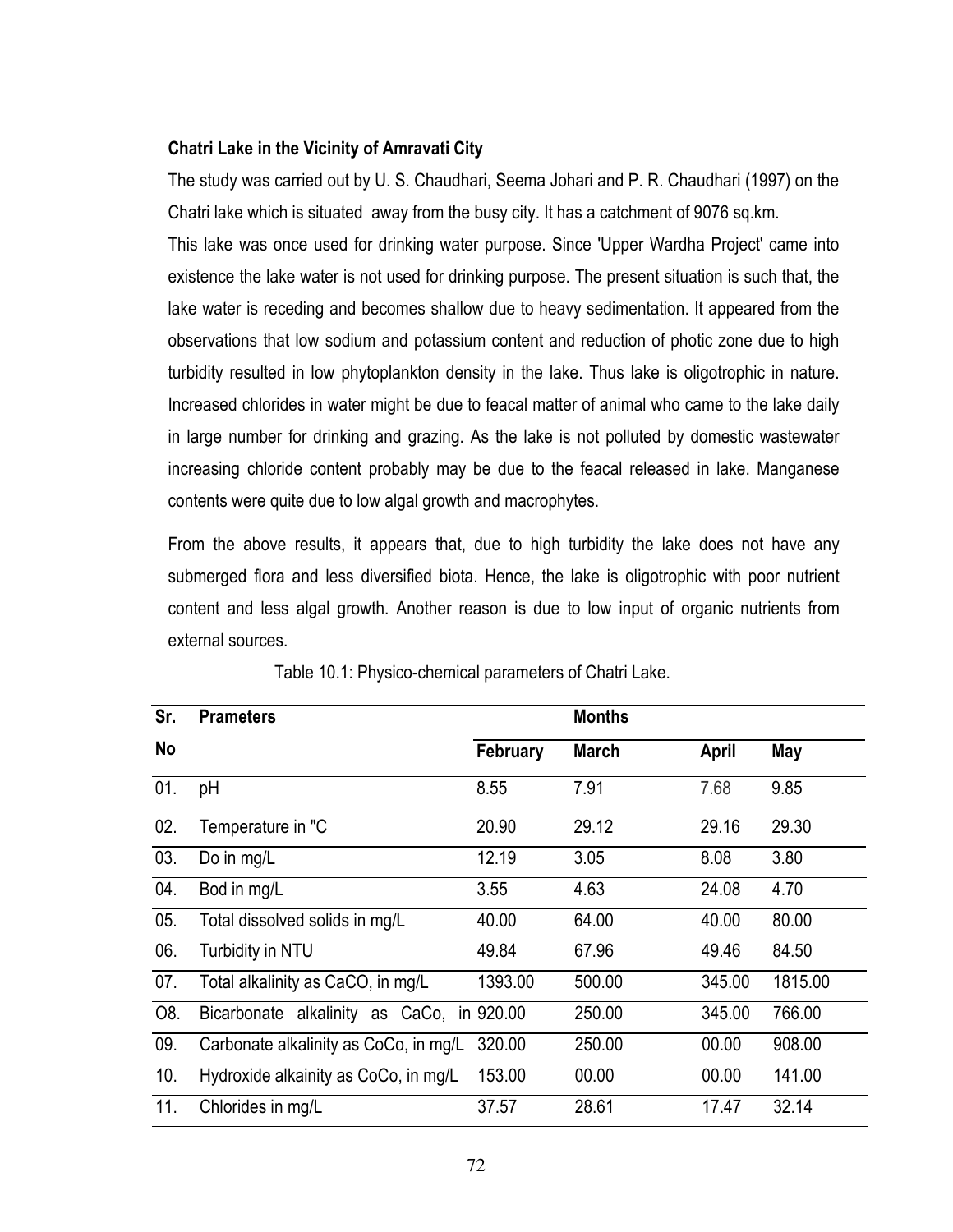| 12. | Suphates in mg/L                   | 2.41  | 2.25  | 1.64  | 1.03  |
|-----|------------------------------------|-------|-------|-------|-------|
| 13. | Manganese in mg/L                  | 0.06  | 0.06  | 1.10  | 0.23  |
| 14. | Soidum in mg/L                     | 0.00  | 0.00  | 1.12  | 1.80  |
| 15. | Potassium in mg/L                  | 0.89  | 1.10  | 2.24  | 3.91  |
| 16. | Salinity in mg/L                   | 37.60 | 28.64 | 17.50 | 32.17 |
| 17. | Nitrate in mg/L                    | 0.31  | 0.35  | 0.37  | 1.16  |
| 18. | Total Phosphorus in mg/L           | 0.79  | 0.73  | 0.96  | 1.24  |
| 19. | Inorganic phosphorus in mg/L       | 0.47  | 0.44  | 0.52  | 0.28  |
| 20. | Organic Phosphorus in mg/L         | 0.32  | 0.29  | 0.44  | 0.96  |
| 21. | Free CO, in mg/L                   | 2.20  | 2.24  | 4.99  | 5.62  |
| 22. | Chlorophyil-a in mg/m <sup>1</sup> | 0.01  | 0.01  | 0.09  | 0.06  |

#### Urban Ecosystem- A Case Study of the City of Thane.

Studies conducted by T. Chandrashekhar (1999) on Thane City for his Ph. D. Thesis. He studied the phyisco-chemical parameters of the lakes of the city. The result is as follows  $\overline{\phantom{a}}$ 

Table 10.2: Lakes of Thane City

| <b>Parameters</b> | Khidkali Lake | Kacharali Lake | Kharegoan Lake | Abhiruchi Lake | Makhmali Lake | Jail Lake | Upvan Lake | Balkum Lake    | Railadevi Lake | Lake<br>Masunda | ake  | Lake<br>Kausa | Brahmala Lake | Naar Lake |
|-------------------|---------------|----------------|----------------|----------------|---------------|-----------|------------|----------------|----------------|-----------------|------|---------------|---------------|-----------|
| DO mg/l           | 6.5           | 7.03           | 6.17           | 5.83           | 5.77          | 5.17      | 4.57       | 6.5            | 6.53           | 5.5             | 1.1  | 1.5           | 4.27          | 4.23      |
| BOD mg/l          | 13.7          | 4.44           | 15.3           | 12.7           | 8.67          | 18.7      | 15.3       | 12.7           | 6.83           | 14              | 47.3 | 22.7          | 26.3          | 50.7      |
| COD mg/l          | 48            | 19             | 35             | 37             | 12            | 44.3      | 36         | 31.7           | 12.3           | 33              | 137  | 75.7          | 130           | 197       |
| Mn mg/l           | 0.1           | 0.5            | 10             | O              | 10            | 0         | 0.36       | 0.9            | 0              | 0               | 0    | 0.48          | 0.42          | 0.12      |
| Cu mg/l           | 0.02          | 0.61           | $\overline{0}$ | 0.78           | 0.55          | 0.11      | 0.13       | 0.01           | 0.02           | $\overline{0}$  | 0    | 0             | 0.02          | 0.08      |
| Zn mg/l           | 0.9           | 0.07           | $\overline{0}$ | 0.08           | 0.15          | 0.05      | 0.1        | 0.94           | 10             | 0.1             | 0.1  | 0.17          | 0.11          | 0.07      |
| Mg mg/l           | 12.3          | 13.7           | 25             | 23.7           | 20            | 8.1       | 11.7       | 14.1           | 18.7           | 12              | 26.4 | 19            | 18.8          | 23        |
| Cd mg/l           | 10            | 0              | 10             | 10             | 10            | 0         | 0          | $\overline{0}$ | l0             | 0               | 0    | 0             | 10            | 10        |
| Pd mg/l           | 0.08          | 10             | 10             | l0             | 0             | 10        | l0         | $\overline{0}$ | $\overline{0}$ | 0               | 0    | 0             | l0            | 10        |
| Phosphate mg/l    | 3.7           | 1.67           | 2.72           | 4.03           | 0.69          | 4.17      | 13         | 3.17           | 1.5            | 2.2             | 5.5  | 5.17          | 12.1          | 15        |
| Nitrate mg/l      | 0.2           | 0.08           | 0.1            | 0.22           | 0.19          | 0.09      | 0.04       | 0.3            | 0.17           | 0.4             | 0.25 | 0.15          | 0.07          | 0.05      |
| Sulphate mg/l     | 65            | 27.7           | 78             | 61.7           | 83            | 62.7      | 86         | 118            | 164            | 127             | 94   | 95            | 108           | 99.3      |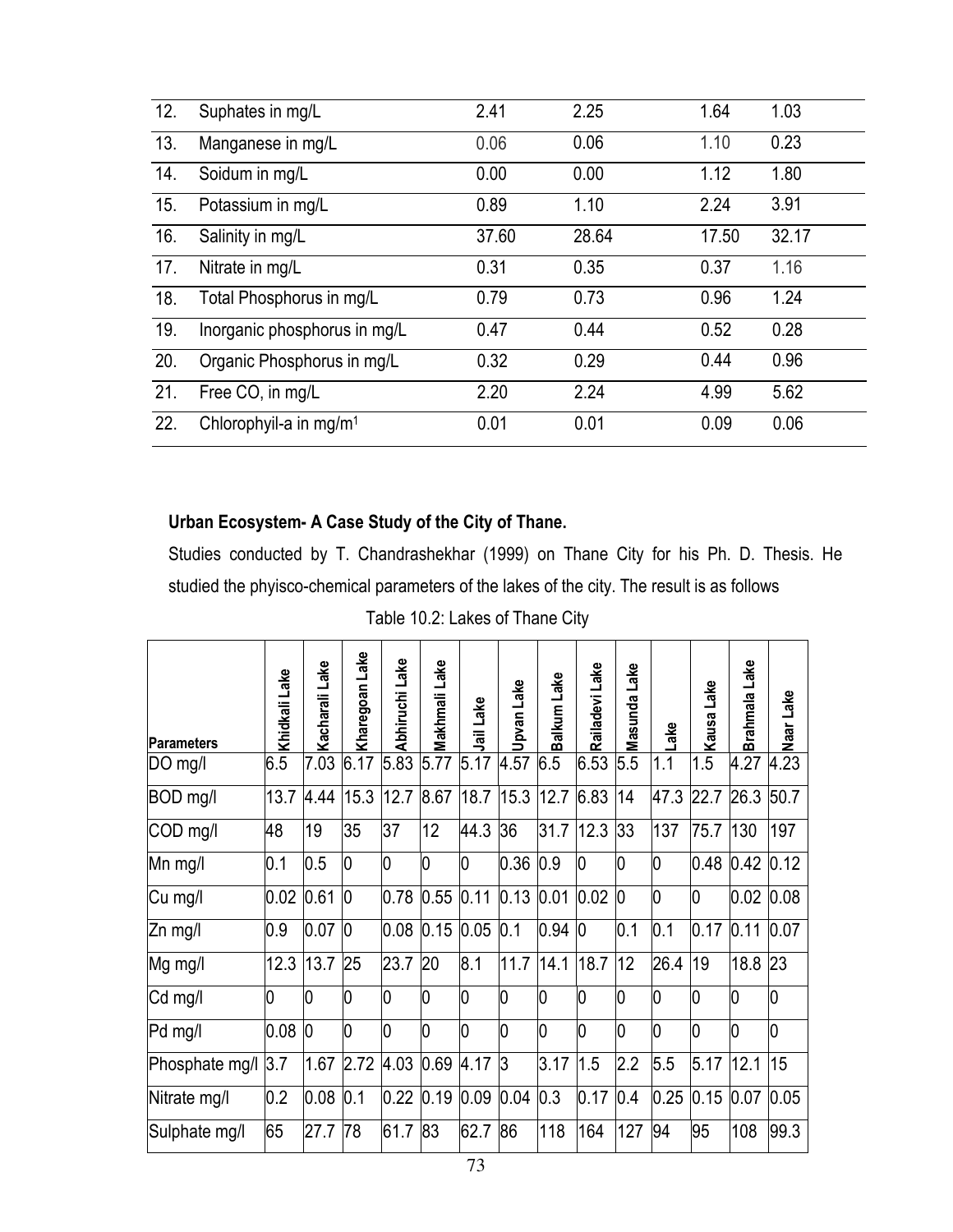From his studies, he concluded that all the lakes are in different stages of degradation mainly due to the lack of maintenance and misuse of the water bodies. All the lakes are eutrophicated. None of them is good for drinking or domestic use. The quality has deteriorated due to the uncontrolled entry of domestic waste coming from the surrounding areas. Immersion of Ganesh Idols during the festivals, washing of animals, clothes, vehicles and solid waste are dumped which lead to such condition of the lakes.

#### Pashan Lake

Lake Pashan within Pune urban area has been extensively studied. As early as 1980 Pingle analysed physico-chemical and biological parameters. He showed diversity in phytoplankton and oligotrophic nature of water with exception of mesotrophic in summer and along littoral zone. Then, after 18 years Dr. (Mrs.) Khanhere took detail survey in view of changing catchment area. She studied various key parameters to assess the changing quality of water. The lake showed increasing growth of macrophytes both rooted and floating, common algal blooms. Biological Index showed lake becoming eutrophic due to increasing inflow of waste and deposition of soil and other debris. Now, this lake has been dewatered to remove the deposited sediments with an aim to restore it. There are number of M.Sc. Project on this lake due to its position and being an urban water body.

#### Lodhe Water Reservoir From Tasgaon Tahsil

Studies carried out by Khabade S.A., Mule M.B. and Sathe S.S. (2000) on Lodhe Reservoir where they analysed the Physico- Chemical Parameters of Lodhe water monthly during July 1999 to June 2000 from 2 sites: Site I (S-I) which lies near the dam's earthen embankments and Site II (S-II) is near the feeders canal which recharge the reservoirs water.

The Lodhe Reservoir is man made the local people use the water for various purposes such as domestic use, agriculture and culture etc. Presently in the upper catchment area farmers are practicing grape cultivation, floriculture, etc. in the vicinity.

In future there is threat of contamination of Lodhe water reservoir from the surface runoff of used fertilizers and pesticides.

The results revealed that there were significant seasonal variation in some physico – Chemical parameters and found that they are in the normal range indicating better quality water resource.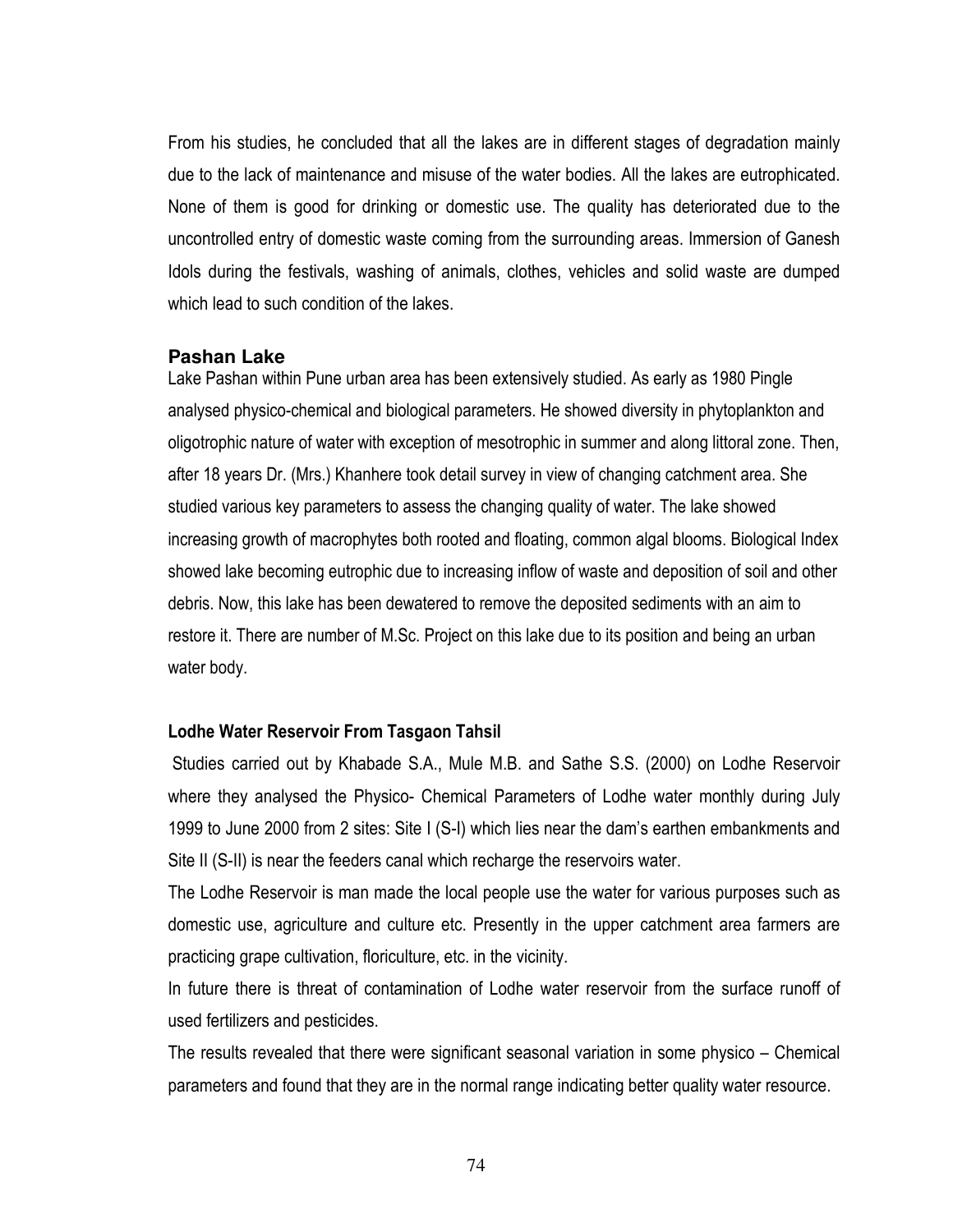| <b>Parameters</b>                    | <b>Site</b> |        |
|--------------------------------------|-------------|--------|
|                                      | S1          | S2     |
| pН                                   | 8.4         | 8.3    |
| <b>Electrical Conductivity</b>       | 0.489       | 0.501  |
| <b>Total Alkalinity</b>              | 324.3       | 310.1  |
| Hardness                             | 196         | 207.5  |
| Magnesium                            | 23.2        | 21.9   |
| Calcium                              | 42.32       | 43.4   |
| Chlorides                            | 36.7        | 36.7   |
| Residual chlorine                    | Absent      | Absent |
| DΟ                                   | 8.79        | 8.98   |
| Free CO <sub>2</sub>                 | Absent      | Absent |
| Hydrogen Sulphide (H <sub>2</sub> S) | 0.57        | 0.572  |
| <b>Total Solids</b>                  | 541.19      | 502.2  |

Table 10.3: Physico- Chemical Parameters of Lodhe Reservoir.

Values are given in mg/l, E.C in umhos/cm and pH

# Dr. Salim Ali Sarovar (Delhi Gate Lake).

The studies were carried out by Dr. Jayashree Deshpande (2001). The lake is situated in the foothills of "Manju Hills" near " Delhi Darwaja" of Aurangabad. This lake that was once measuring 52 hectares now has shrunk to 20 hectares because of urbanization and lack of proper management. The lake water is getting polluted because of the release of sewage from CIDCO area, human activities, cattle washing and grazing etc.

The lake was divided into east and west zones to study its physico- chemical and phytoplankton studies.

In the East and West zone  $CO<sub>2</sub>$  ranged from 3.8 to 9.2. The BOD in the East zone was from 14 to 60, while in the West zone it was from 15 to 68. The COD was ranging from 154 to 280 in the East zone while in the West zone it was ranging from 150 to 282. In the East zone range of Chlorides was 35 to 218, Sulphate: 120 to 190, Phosphate: 3.8 to 7.2 and Nitrate 0.06 to 0.70 and in the West zone range of Chlorides was 42 to 295, Sulphate: 128 to 248, Phosphate: 4.0 to 9.8 and Nitrate 0.02 to 0.60. All the year around the East zone had a fishy odour while in the West Zone it had grassy and muddy odour.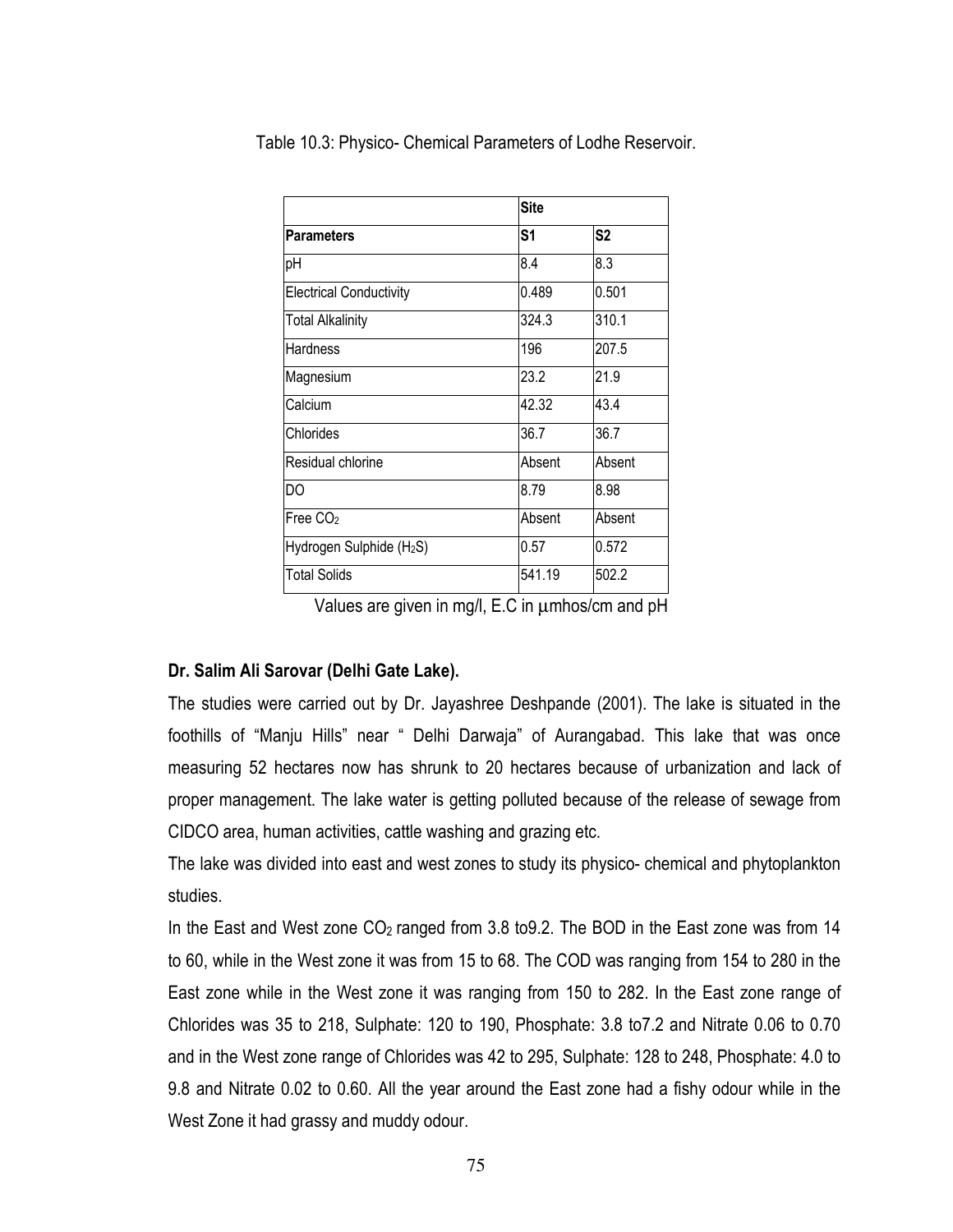## **Hartala Lake of Jalgaon District**

In the investigations done by S.N. Nandan and S.R. Mahajan (2000) on the physico-chemical data of water of Hartala Lake located near the village Hartala of Taluka Muktainagar of Jalgaon. Palmer's pollution indices were calculated for assessing the organic pollution of the lake. At all stations of Hartala lake 32 pollution tolerant species of algae wee recorded and these were responsible for the development of detectable odour in water.

The Hartala lake supported growth fishes, crab, bivalves which were unfit for human consumption yet were eaten by people from Muktainagar, Varangaon, Bhusawal and Jalgaon city. Three stations were under quantitative and qualitative study of 4 groups of algae along with the physico-chemical analysis. The results of which are in the following table:

| <b>Paramters</b>        | <b>Station H-I</b> | <b>Station H-II</b> | <b>Station H-III</b> |
|-------------------------|--------------------|---------------------|----------------------|
| Odour                   | Fishy              | Fishy               | Fishy                |
| Temperature             | 28.67              | 25.75               | 26.75                |
| Free CO2                | 65.8               | 52.24               | 43.38                |
| Dissolved 02            | 11.83              | 11.97               | 13.23                |
| Bicarbonate             | 251                | 250                 | 241.7                |
| <b>Total Alkalinity</b> | 251                | 250                 | 250                  |
| Calcium                 | 29.48              | 29.58               | 29.82                |
| Magnesium               | $\overline{11.25}$ | 11.68               | 11.08                |
| <b>Hardness</b>         | 119.75             | 121.65              | 120                  |
| Chloride                | 21.17              | 29.59               | 20.35                |
| Phosphate               | 0.16               | 0.16                | 0.15                 |
| <b>Nitrate</b>          | 3.77               | 2.32                | 1.9                  |
| <b>Total Solids</b>     | 3099               | 1580                | 1572                 |
| PН                      | 7.89               | 7.91                | 8.08                 |
| Palmer's Pollution      | 38                 | 36                  | 33                   |
| index                   |                    |                     |                      |

Table 10.4: Physico- Chemical Parameters of Hartala lake.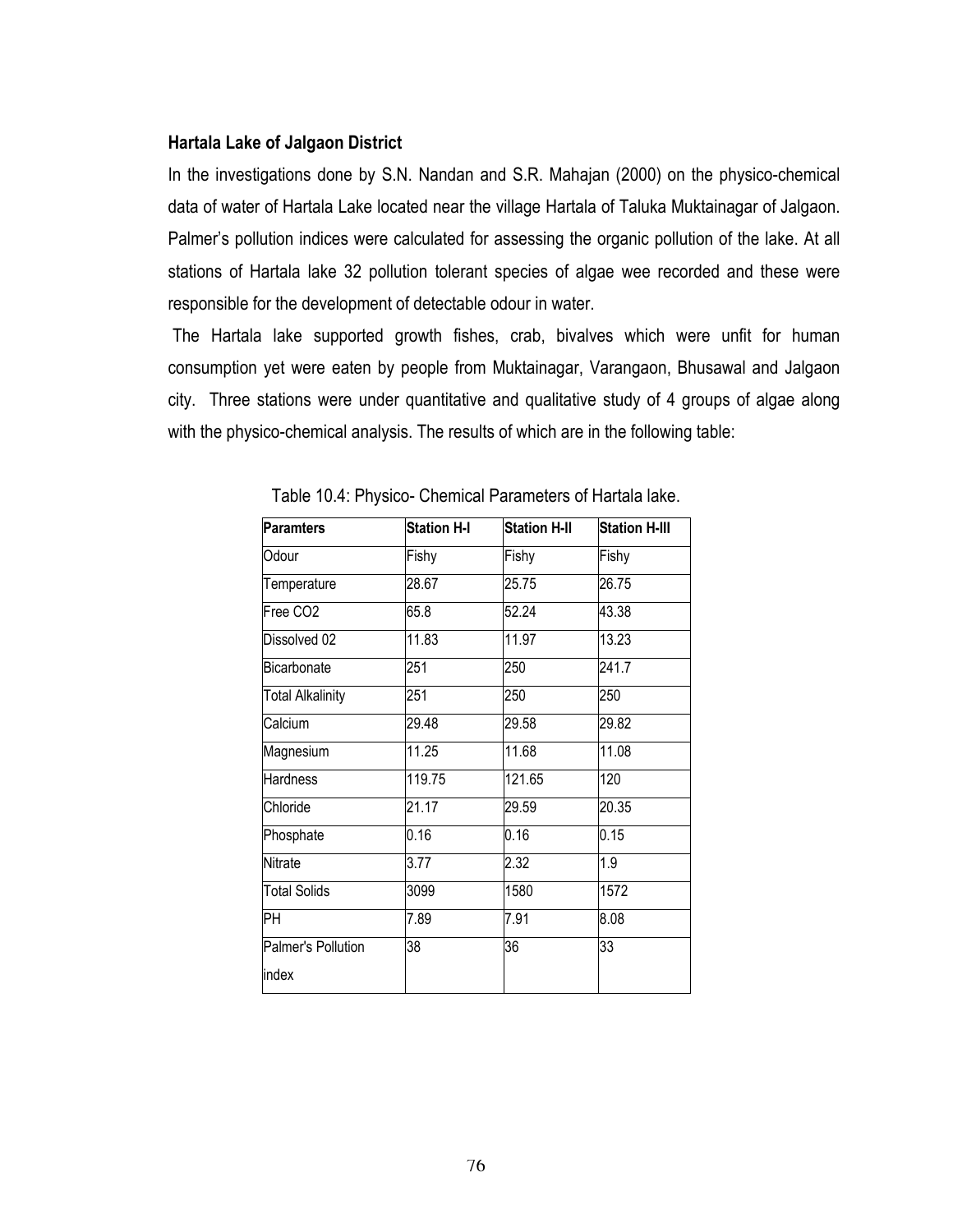### Hartala and Velhala lake

Investigations done by S.R.Mahajan and S.N.Nandan on Hartala and Velhala lake of Jalgaon district shows that both the lakes are polluted using algae as indicators. The Hartala lake is located near the village Hartala while Velhala lake is located near village Velhala of Bhusawal taluka Dist-Jalgaon. The samples of water and algae were collected at monthly intervals from 3 stations each of Hartala and Velhala Lake and analysed for physico-chemical parameters. From the studies 32 pollution tolerant species of algae from 3 stations of Hartala lake and 23 pollution tolerant species of algae from 3 stations of Velhala lake were observed. Pollution index of algal genera (Palmer, 1969) at stations of Hartaia Lake and stations of Velhala Lake was calculated.

#### **Panshet and Ujani**

CWPRS undertook pilot study on two reservoir, one in the upstream reaches of Bhima river basin in Maharashtra state, viz. Panshet and other in the lower reach viz. Ujani The study on dynamics of aeration of water discharged from lower level outlets of dams would also be useful to know the actual DO status of waters and its potential to get rejuvenated when discharged downstream. A three dimensional mathematical model was developed and calibrated with the help of extensive water quality data collected over different seasons in the two reservoirs. The observed water qualities of these two reservoirs speak about the cumulative effect of surrounding geology, land use pattern and over all nature of waste that they receive. The biodiversity and growth of aguatic flora and fauna found in Ujani reservoir would help in clearing fear about rapid deterioration of water quality in downstream reservoirs. However, the study indicated need for timely action for preventing and controlling untreated disposal from point nonpoint sources to avoid further deterioration.

## Ujani wetland

A study done by Ms. Pooja Kanwar under the guidance of Prof.Dr R. Jagdale on the Ujani wetland, which is a man- made wetland and is amongst the 16 wetlands, the Government of India has chosen it for immediate conservation. The backwater of Ujani is a huge shallow expanse harboring number of migratory species of birds. It has high diversity and hence high conservation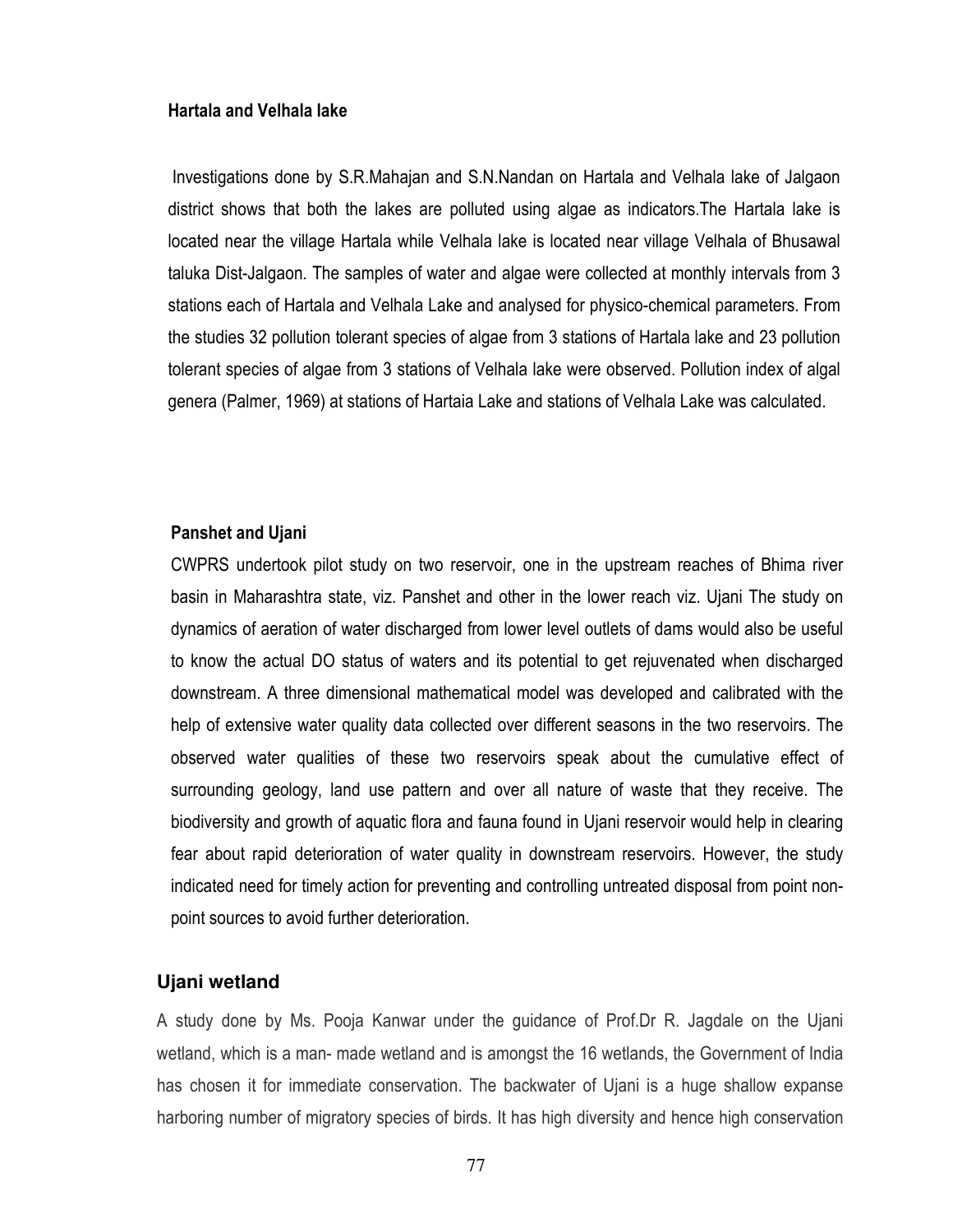value. This wetland is a part of Upper Bhima Basin. The most important part of bird habitat is located near Bhiwan a small town located 100 kms from Pune on the Pune-Solapur National Highway.

Based on the habitat suitability studies and assessment of impacts of various parameters, for increasing the suitability of the habitat for flamingoes authors strongly recommend the following:

1. The region through which the road goes is the most suitable habitat for flamingoes. To ban use of submerged road.

2. Creation of protected islands near Kumbhargao region.

3. Control on cattle grazing in draw-down area.

4. Regulation of fishing activity.

5. No new pumping stations to be allowed in the suitable habitat.

6. Restriction on the agriculture during draw-down period in the sensitive zone.

7. Control the growth of aquatic marcophytes.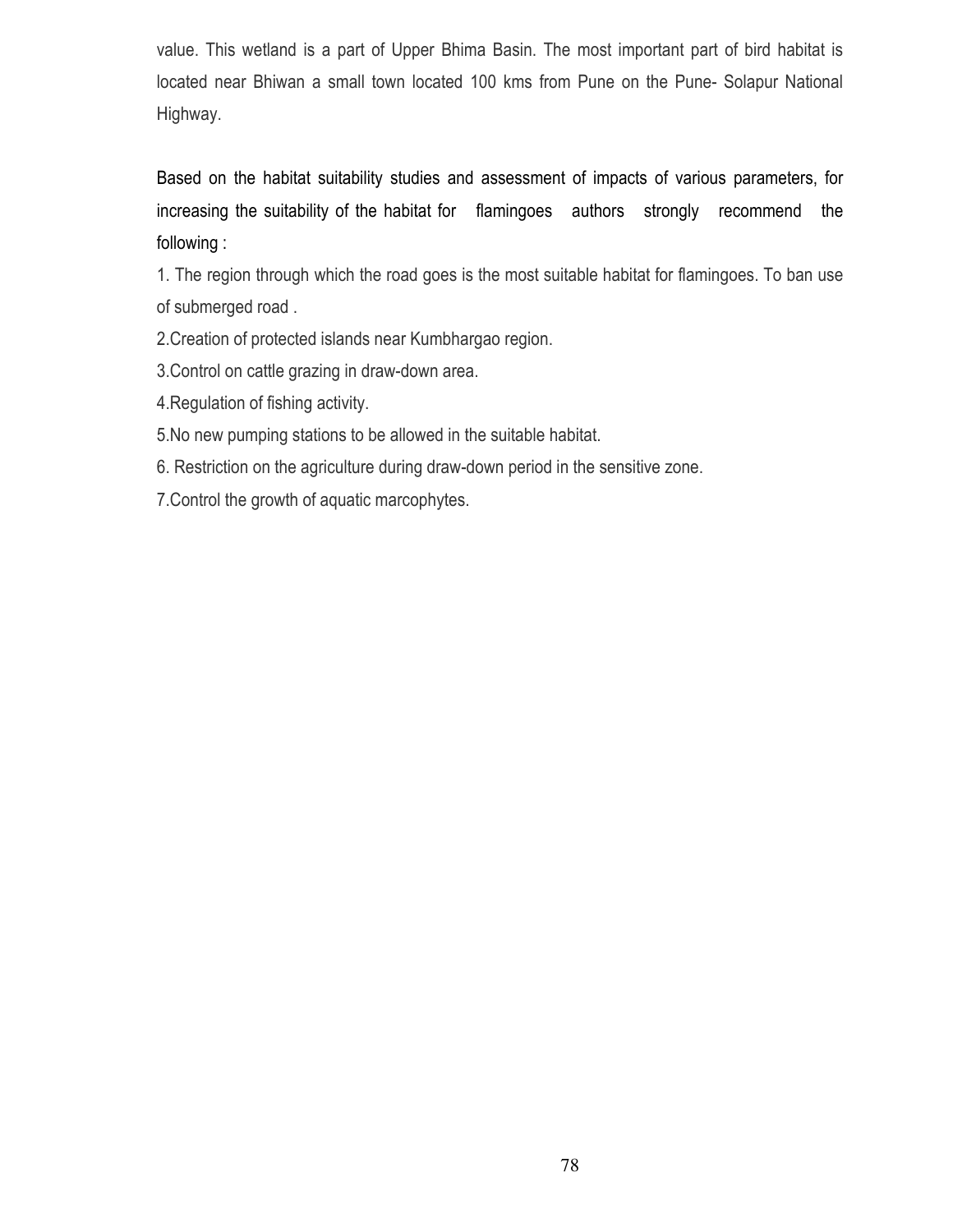# References:

- $\triangleright$  Agenda 21, University of Pune, Environmental Health Review School of Health Sciences 2001. pp 29, 32-35, 40, 44, 46, 47, 62, 68.
- $\triangleright$  Agrawal A. Water Harvesting in a New Age. Making Water Everybody's Business Practice and Policy of Waterharvesting, Agrawal A. Centre for Science and Environment. pp 1-4.
- > Balakrishnan, M.S. and Gunale, V.R. (1974) Studies on Water Pollution II. Evaluation of Water Quality at the Confluence of Mula and Mutha Rivers, Pune City by Algal analysis. In Proceeding of the International Symposium on Environmental agents and their Biological effects. Pp 109,112,114.
- > Bhide, J. (1999). Physico- Chemical Characteristics of Patalganga Estuary Navi Mumbai. Pp 21
- ► Bineesha, P. (1995) Characterization of Bioaccumulation of Heavy metals in Polygonum glagbrum along the banks of Mula, Mutha and Pavana Rivers.
- $\triangleright$  Boralkar, D.B. (1980). Studies of the Krishna River Ecosystem between Karad and Sangli. pp 1-10.
- > Chakrabarti, T. and Ghosh, T. K. (2002) Seasonal variation and Hydrobiological study of Pili River water Nagpur, Maharashtra.
- $\triangleright$  Chakrabarti, T. et al. (2003) Feasibility studies for the eradication of red worms in the water supplies from Patalganga river, Mumbai, Maharashtra.
- > Chandrashekhar, T. (1999). Urban Ecosystem- A Case Study of the City of Thane. Pp 123, 124, 134-138.
- $\triangleright$  Chaphekar, S.B. et al. (1979) Effect of Industrial Pollution on the Kalu River Ecosystem.
- > Chaudhari, U.S. et.al. (2001). Trophic Status of Chatri Lake in the Vicinity of Amravati City. In Indian Journal of Environmental Health. Vol 43, No: 3 July 2001. Pp 135-137.
- > Deshpande, J. (2001) Studies on the Biodiversity of Dr. Salim Ali Sarovar (Delhi Gate Lake) with special reference to plants.
- $\triangleright$  Diddee J. and Wakhare A. (2002) Population Growth in Maharashtra: Some Conerns for Population Stablisation. Geography of Maharashtra, Diddee J. Rawat. pp 213.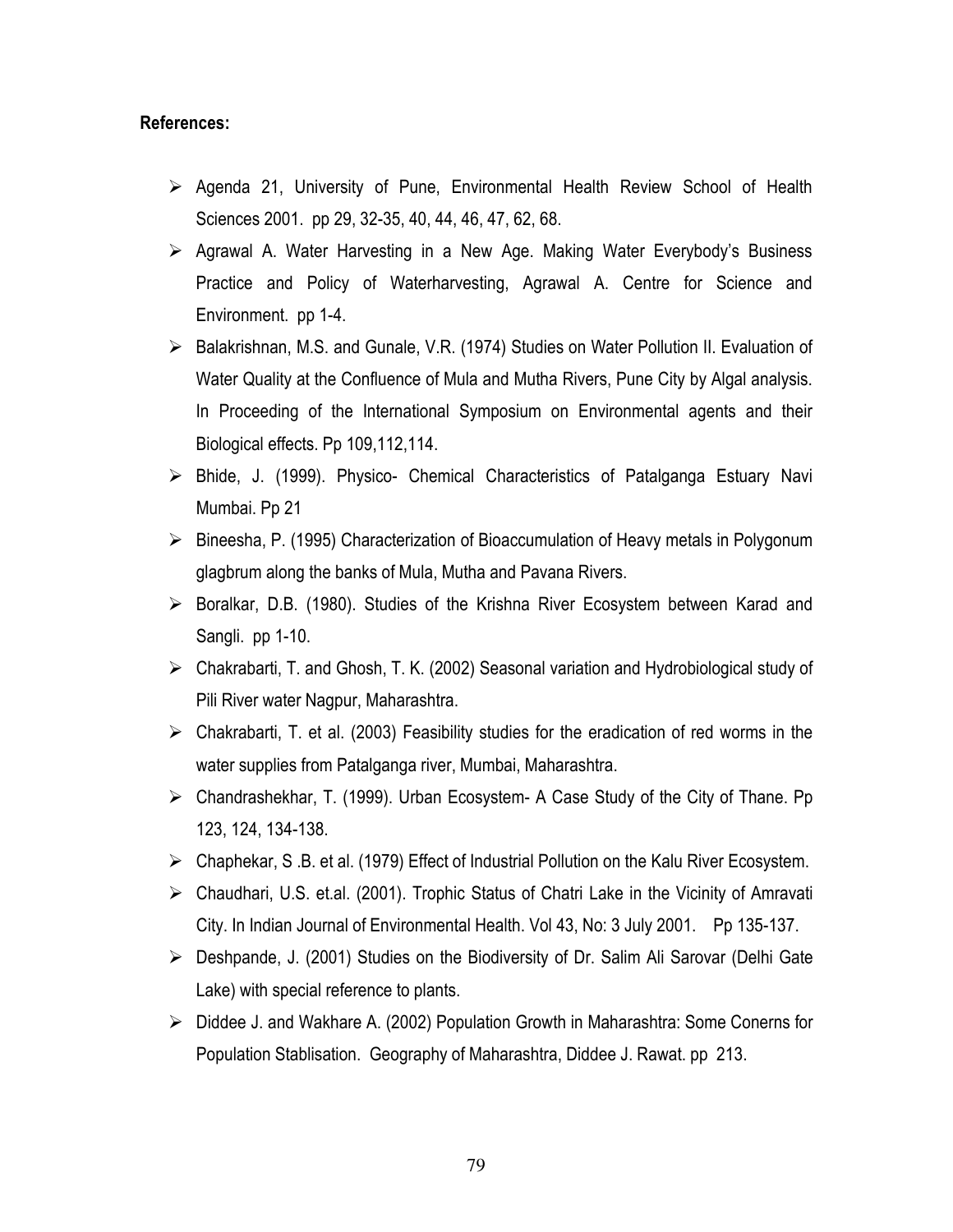- ► Dikshit J. (2002) Soil of Maharashtra. Geography of Maharashtra, Diddee J. Rawat. pp 103.
- $\triangleright$  Dikshit, K.R. (1986) Maharashtra in Maps. pp 26-29.
- > Gadgil A. (2002). Rainfall Characteristics of Maharashtra. Geography of Maharashtra, Diddee J. Rawat. pp 89-90.
- > Gaikwad, V.B. and Gunale, V.R. (2001) Water Quality Monitoring of Godavari River in and around Nashik Region. pp 1-20.
- ► Gaikwad, V.L. (2001). Environmental Status of Ambil Nalla and Plan for its Restoration. Pp<sub>9</sub>
- Sandhe, R. V. and Gandhe, K. (1995) An Ecological study of Riverine Watermoulds.
- $\triangleright$  Goel, P.K. and Autade, V.B. (1995). Ecological Studies on the River Panchganga at Kolhapur with Emphasis on Biological Components. Recent Researches in Aquatic Environment. Gautam, A. Daya Publishing House. Pp 43, 44.
- Soel, P.K. and Bhosale (2001). Studies on the River Panchganga at Kolhapur with Special Reference to Human Impact on Water Quality. In Current Topics in Environmental Sciences. Tripathi, G. and Pandey, G.C. ABD Publishers. Pp 120.
- $\triangleright$  Gopal K. and Agrawal A.K. River Pollution in India and its Management. pp 1-15
- ► Gunale, V.R. (1993). Changing Patterns of Vegetation in the Mula- Mutha River Basin with Special Reference to the Panshet Dam Catchment area, Western Ghats region, Maharashtra. In Biological Ind. Vol 4.(1 and 2). Pp 39-42.
- $\triangleright$  Gunale, V.R. and Balakrishnan, M.S. (1981) Biomonitoring of Eutrophication in the Pavana, Mula and Mutha Rivers Flowing through Pune. In Indian Journal and Environmental Health. Vol 23 No: 4. Pp 316, 317.
- > Hooda, M. et al. (1992) Pollution Status of River Pavana in its Pimpri Chinchwad Municipal Corporation. pp 109-110.
- $\triangleright$  Ingale, S. and Suryawanshi (1991). Ecophysiological Studies in the Bivalve, Lamellidens corrianus (Lea) with reference to Patalganga River Pollution.
- > Jadhav, A. N. and Sawant, A.D. (1994). Environmental Impact Assessment of a lead smelter and chemical speciation studies.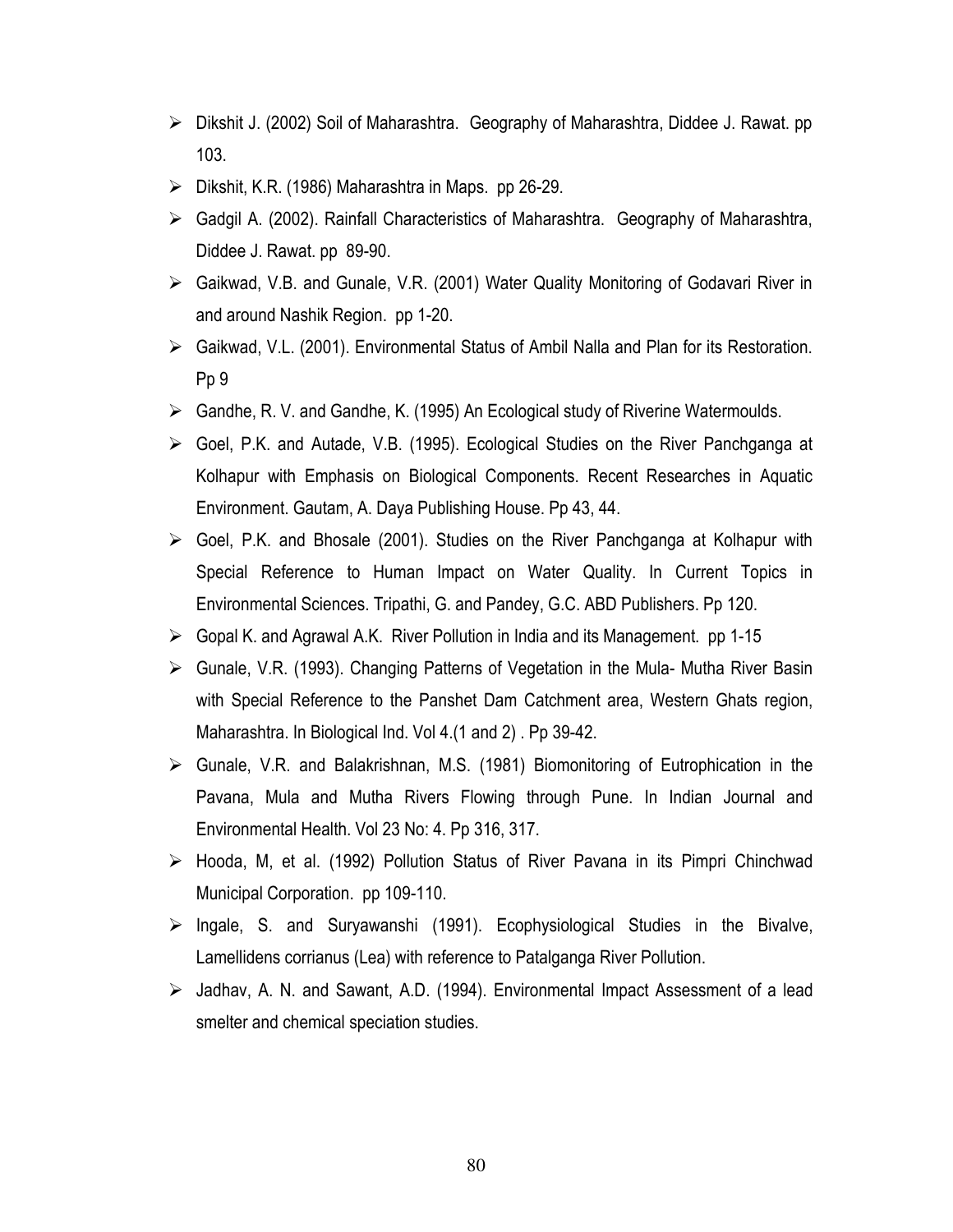- $\triangleright$  Jagtap, J. (2002) Water Quality Assessment of the Purna River for Irrigation Purpose in Buldana District, Maharashtra. Indian Journal of Environmental Health. Vol. 44 No: 3. pp 247, 256.
- $\triangleright$  Jog S.R et al. (2002) Maharashtra Landscape: A Perspective. Geography of Maharashtra, Diddee J. Rawat. pp 46-54.
- $\triangleright$  Kale V.S. (2002). Rivers of Maharashtra: Their Hydrology and Sediment Pattern. Geography of Maharashtra, Diddee J. Rawat. pp 72-76.
- > Kale V.S. (2002). Tertiary and Quaternary Geology of the Deccan Traps of Maharashtra. Geography of Maharashtra, Diddee J. Rawat. pp 4.
- $\triangleright$  Kewlramani G. (2002) Urban Trends in Maharashtra. Geography of Maharashtra. Diddee J. Rawat. pp 227-232, 235, 237.
- > Khabade, S. A. et al (2000) Studies on Physico-Chemcal Parameters of the Lodhe Water Reservoir from Tassgaon Tahsil, Environment, Pollution and Management. Kumar, A. pp 241-245.
- > Khatavkar, S.D. (1990). Phytoplankton Floran of Some Freshwater Bodies in South Western Maharashtra. Environment and Ecology 8 (1). MKK Publication. Pp 267.
- $\triangleright$  Khatavkar, S.D. and Trivedy, R.K.(1991). Heavy Metals In the River Krishna, Maharashtra, India. Asian Environment 12 (2). Pp 67.
- > Khatavkar, S.D. and Trivedy, R.K. (1995). Ecology of Freshwater Reservoirs In Maharashtra with Reference to Pollution: 1 The water Bodies and Pollution Load. Ecology and Pollution of Indian Lakes and Reservoirs. Ashish Publishing House. Pp 27.
- > Kulkarni, A.Y. et al (1988). Studies on Physico- chemical Characteristics of the waterbodies at Aundh in Southwestern Maharashtra with reference to the Stress of Human Activities. In Indian Journal Of Environmental Protection, Vol. 8, and No: 2. Pp113.
- ► Kumanat, M. R. (2001) Ecological studies of Algae from Aner Dam and Aner River. pp  $2-5, 8.$
- ► Kumar A. Ecology of Polluted Waters Volume II. pp 715-720.
- $\triangleright$  Kumar A. Ecology of Polluted Waters Volume I. pp 105-111, 131-133, 343-349, 415-423, 435-440, 597-619.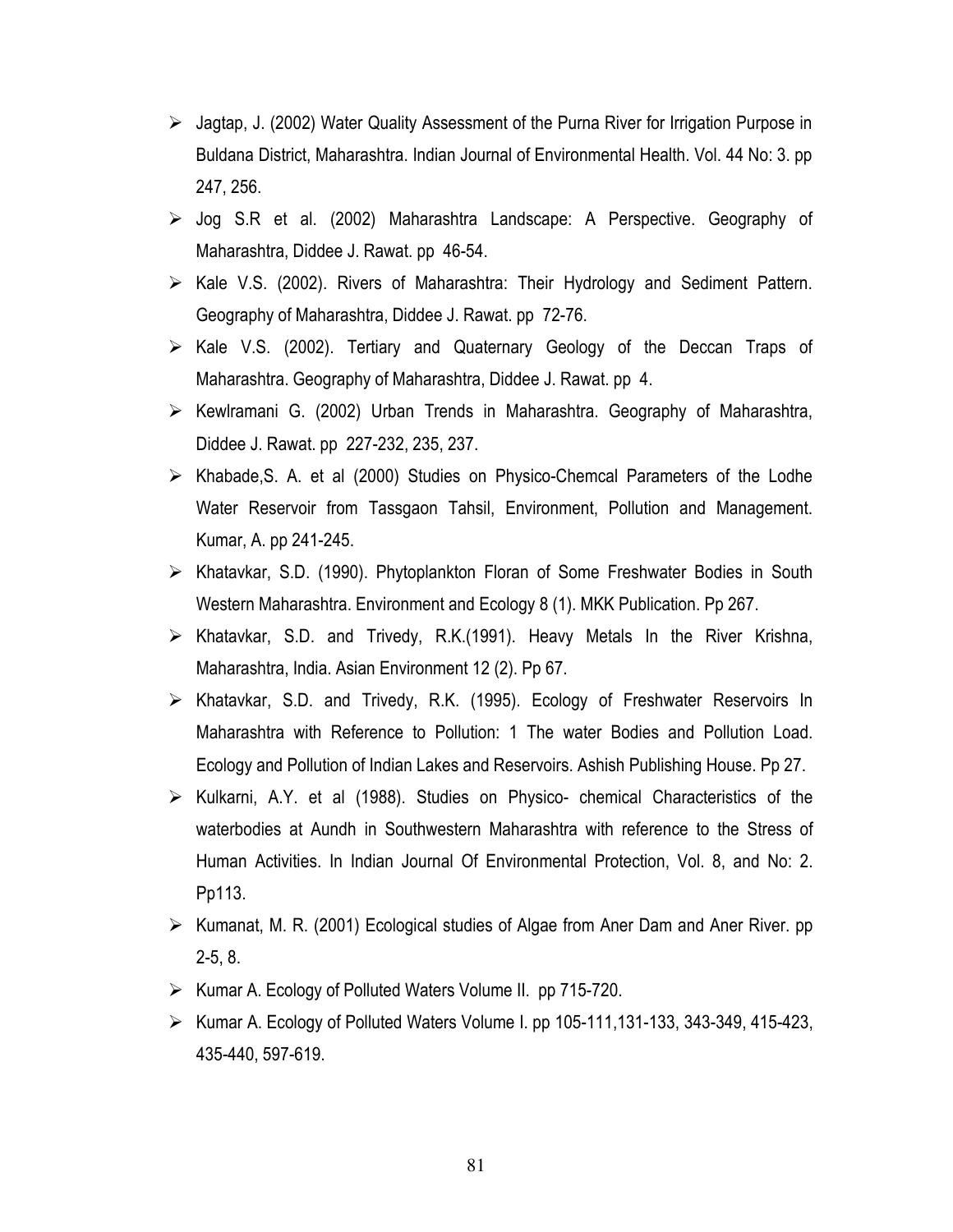- $\triangleright$  Mahajan K.K. (1988) Deteriorating Nation's Rivers. Ecology and Pollution of Indian Rivers. Trivedy, R.K Ashish Publishing House, pp 6,7, 9.
- > Mahajan, S. R. and Nandan, S. N. (2000) Pollution Indicating Algea of certain Lakes of North Maharashtra.
- > Maharashtra State Pollution Control Board. Water Quality Report 2002-2003. pp 4-28, 30, 33, 36, 39, 42, 48.
- > More, Y.S. and Nandan, S. N. (1995). Limnological Study of Panzara Dam and River, Pimpalner, District-Dhule, pp 3
- > Nandan, S. N. and Jain, D.S. (2000) Ecological studies of Algae from Sonvad Project Dam and Devbhane Dam of Dhule Maharashtra.
- $\triangleright$  Nande, S. (2000). Physico- Chemical Characteristics of Godavari and Kadwa River. Pp  $3, 4, 20, 21.$
- > Paprikar M. (2002). Industries in Maharashtra. Geography of Maharashtra, Diddee J. Rawat. pp 199, 202, 203.
- $\triangleright$  Pawar, N.J. and Deshmukh, K.K. (2000) Impact of Irrigation on the Environmental geochemistry of groundwater from Sangamner area, Ahemdnagar district, Maharashtra. In ICIWRM-2000, Proceeding of International Conference on Integrated Water Resources Management for Sustainable Development. pp 519-522, 529-531.
- > Pawar.N.J. and Shaikh, I.J. (1995) Nitrate Pollution of Ground waters from Shallow Basaltic aquifers, Deccan Trap Hydrologic Province, India. In Environmental Geology 1995: 25. Pp197,199,200,203.
- $\triangleright$  Rao, N. N. et al. (1999) Survey of Nag and Pili Rivers in Nagpur, Maharashtra.
- ► Roy, D. (2004). Impact of Urbanisation on a lentic Waterbody, Pashan Lake, Pune. Pp 6, 21, 22, 25
- $\triangleright$  Salgare S. A. and Acharekar R. N. Relationship of Rate of Growth of weeds with Effect of Industrial Pollution at Chembur on their organic content- I. Environment, Pollution and Management. Kumar, A. pp 543-545.
- $\triangleright$  Tile, Y. (1999). Studies on Physico- Chemical Characteristics of River Godavari and River Nandini at Nashik. Pp 11-13,32,33.
- $\triangleright$  Trivedy, R. K. Encyclopedia of Environmental Pollution and Control, Vol. I and II pp 333.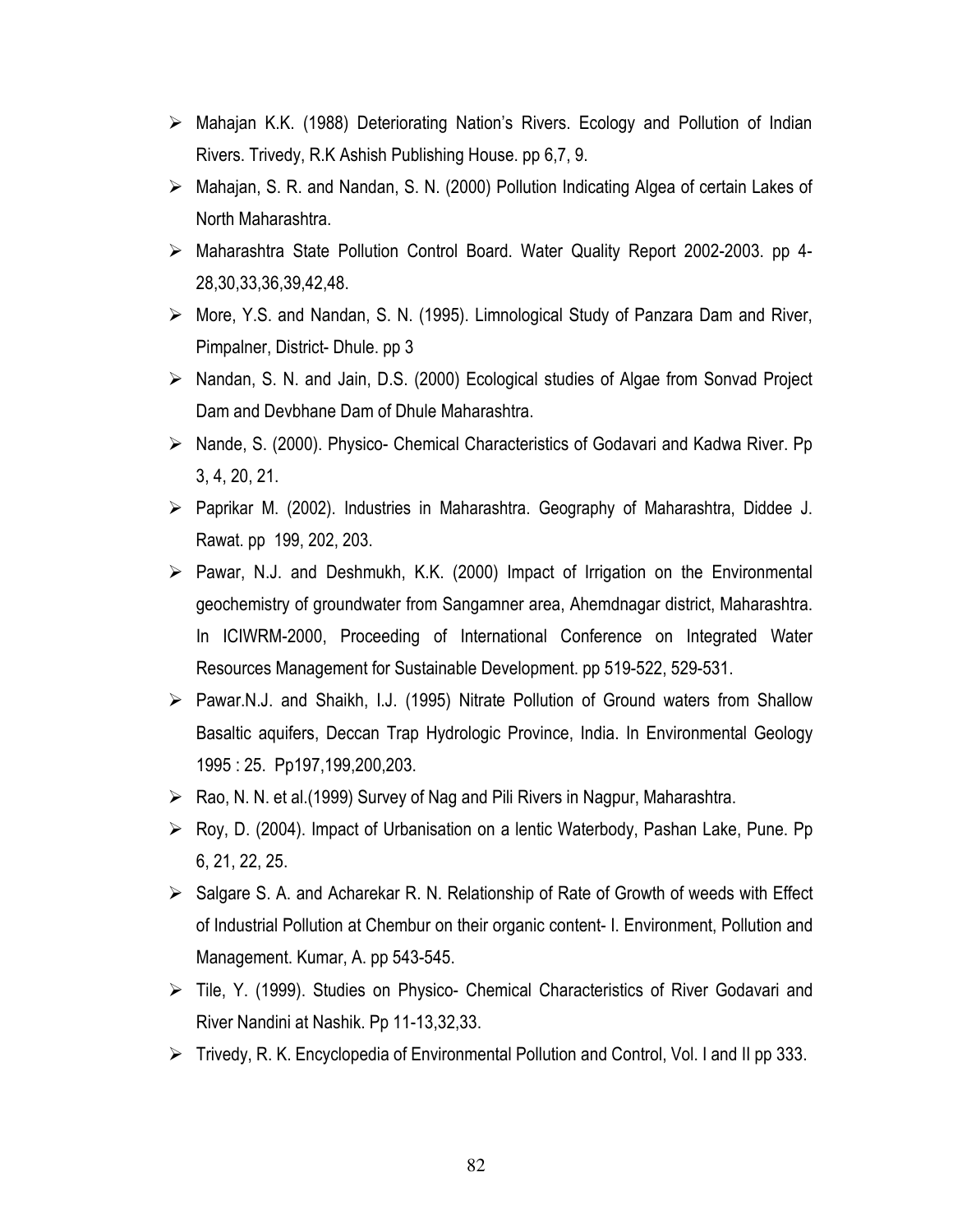- $\triangleright$  Trivedy, R. K. (2000). Heavy Metal Pollution Studies in the River Krishna and Koyana In Maharashtra, India. Pollution and Biomonitoring of Indian Rivers, ABD. Pp 339.
- $\triangleright$  Trivedy, R. K. and Bapat M. Water Quality Status of River Krishna and Panchganga. Ph.D. Thesis. Pp 259.
- Fivedy, R.K. and Kulkarni, A.Y. (1988) Salient Features of Some Indian Rivers. Ecology and Pollution of Indian Rivers. Trivedy, R.K Ashish Publishing House, pp 403-405.
- Fivedy, R.K. and Meenal Bapat (2003) Water Quality Status of River Krishna and Panchganga. Pp 259.
- $\triangleright$  Trivedy, R.K. and Nakate, S.S. (2000). Heavy Metal Content of the Waste drains and the River Panchganga at Ichalkaranji (Maharashtra). . Pollution and Biomonitoring of Indian Rivers, ABD Publishers. Pp 273, 274.
- ► Trivedy, R.K. et al (1983). Limnology of Five Lakes in Kolhapur with reference to Human Activity. Environment and Ecology 1. MKK Publication. Pp 41.
- ► Trivedy, R.K. et al (1988). Quality of Lentic Water Resources in South- Western Maharashtra, India. Aquatic Biology. Khulbe, R. D. papyrus Publishing House. Pp 230, 232, 233.
- ► Trivedy, R.K. et al (1990). Ecology and Pollution of the River Krishna in Maharashtra: II Physico- chemical Characteristics. River Pollution in India, Ashish Publishing House. Pp 100, 101, 123.
- $\triangleright$  Trivedy, R.K. et al (1990). Il Physico- chemical Characteristics and Phytoplankton of the River Panchganga near Kolhapur, Maharashtra. River Pollution in India, Ashish Publishing House. Pp 175.
- Fivedy, R.K. (1995). Water Quality Of Dhom Reservoir Maharashtra. India. Ecology and Pollution of Indian Lakes and Reservoirs. Ashish Publishing House. Pp 22, 23.
- Fivedy, R.K., Salunkhe, K. P. and Khatavkar, S.D. (1990). Chemistry and Phytoplankton of the River Koyana, Maharashtra, India. River Pollution in India, Ashish Publishing House. Pp 156, 157.
- $\triangleright$  Tupe, S.G. et al. (2001). A short Term Study on the Bacteriological Quality of the Mula-Mutha Riverine Systems, Pune. In Journal of Environment and Pollution. 8 (1) 2001. Pp  $1-6.$